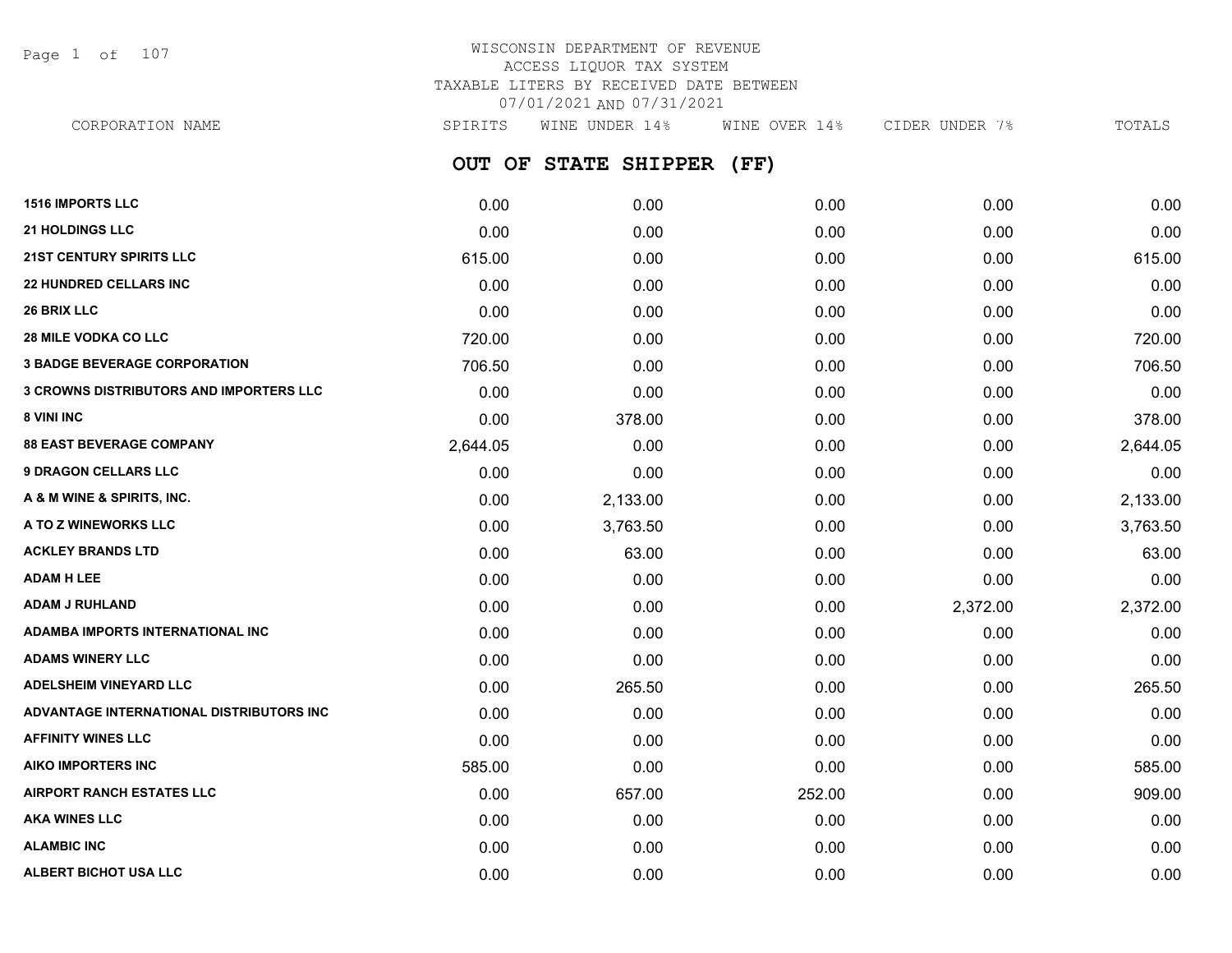Page 2 of 107

| CORPORATION NAME                       | SPIRITS  | WINE UNDER 14% | WINE OVER 14% | CIDER UNDER 7% | TOTALS    |
|----------------------------------------|----------|----------------|---------------|----------------|-----------|
| <b>ALBERT P BEHLER</b>                 | 0.00     | 189.00         | 0.00          | 0.00           | 189.00    |
| ALEJANDRO BULGHERONI ESTATE LLC        | 0.00     | 0.00           | 0.00          | 0.00           | 0.00      |
| ALEXANDRIA NICOLE CELLARS LLC          | 0.00     | 504.00         | 0.00          | 0.00           | 504.00    |
| ALL BRAZILIAN IMPORT & EXPORT INC      | 0.00     | 0.00           | 0.00          | 0.00           | 0.00      |
| <b>ALLIED IMPORTERS USA LTD</b>        | 0.00     | 0.00           | 0.00          | 0.00           | 0.00      |
| <b>ALLTECH'S BEVERAGE DIVISION LLC</b> | 607.50   | 0.00           | 0.00          | 0.00           | 607.50    |
| <b>ALPHA &amp; OMEGA WINERY LLC</b>    | 0.00     | 0.00           | 0.00          | 0.00           | 0.00      |
| <b>ALPHA MARKETING NETWORK INC</b>     | 0.00     | 16.64          | 120.46        | 0.00           | 137.10    |
| <b>ALTAMAR BRANDS LLC</b>              | 72.00    | 0.00           | 0.00          | 0.00           | 72.00     |
| <b>ALTAMURA WINERY INC</b>             | 0.00     | 0.00           | 0.00          | 0.00           | 0.00      |
| <b>AMAVI CELLARS LLC</b>               | 0.00     | 0.00           | 90.00         | 0.00           | 90.00     |
| <b>AMBRABEV LLC</b>                    | 0.00     | 0.00           | 0.00          | 0.00           | 0.00      |
| <b>AMERICAN BEVERAGE CORP</b>          | 0.00     | 88,352.03      | 0.00          | 0.00           | 88,352.03 |
| <b>AMERICAN ESTATES WINES INC</b>      | 0.00     | 0.00           | 0.00          | 0.00           | 0.00      |
| AMERICAN NORTHWEST DISTRIBUTORS INC    | 0.00     | 68.95          | 3.17          | 0.00           | 72.12     |
| AMERICAN OUTLAW SPIRITS INC            | 423.00   | 0.00           | 0.00          | 0.00           | 423.00    |
| AMERICAN VINTAGE BEVERAGE INC.         | 3,780.00 | 0.00           | 0.00          | 0.00           | 3,780.00  |
| <b>AMERICAN VINTNERS LLC</b>           | 0.00     | 99.00          | 0.00          | 0.00           | 99.00     |
| <b>AMERICAN WINE TRADE INC</b>         | 0.00     | 616.50         | 0.00          | 0.00           | 616.50    |
| <b>AMIR PEAY</b>                       | 0.00     | 0.00           | 0.00          | 0.00           | 0.00      |
| <b>AMPHORA IMPORTS LLC</b>             | 0.00     | 0.00           | 0.00          | 0.00           | 0.00      |
| <b>AMUSE BOUCHE LLC</b>                | 0.00     | 0.00           | 0.00          | 0.00           | 0.00      |
| <b>ANCIEN WINES INC</b>                | 0.00     | 0.00           | 63.00         | 0.00           | 63.00     |
| <b>ANCIENT PEAK INC</b>                | 0.00     | 0.00           | 0.00          | 0.00           | 0.00      |
| <b>ANDIS WINES LLC</b>                 | 0.00     | 0.00           | 72.00         | 0.00           | 72.00     |
| <b>ANDREW FOX</b>                      | 0.00     | 0.00           | 0.00          | 0.00           | 0.00      |
| <b>ANDREW T BECKSTOFFER</b>            | 0.00     | 0.00           | 0.00          | 0.00           | 0.00      |
| <b>ANGELA OSBORNE</b>                  | 0.00     | 0.00           | 0.00          | 0.00           | 0.00      |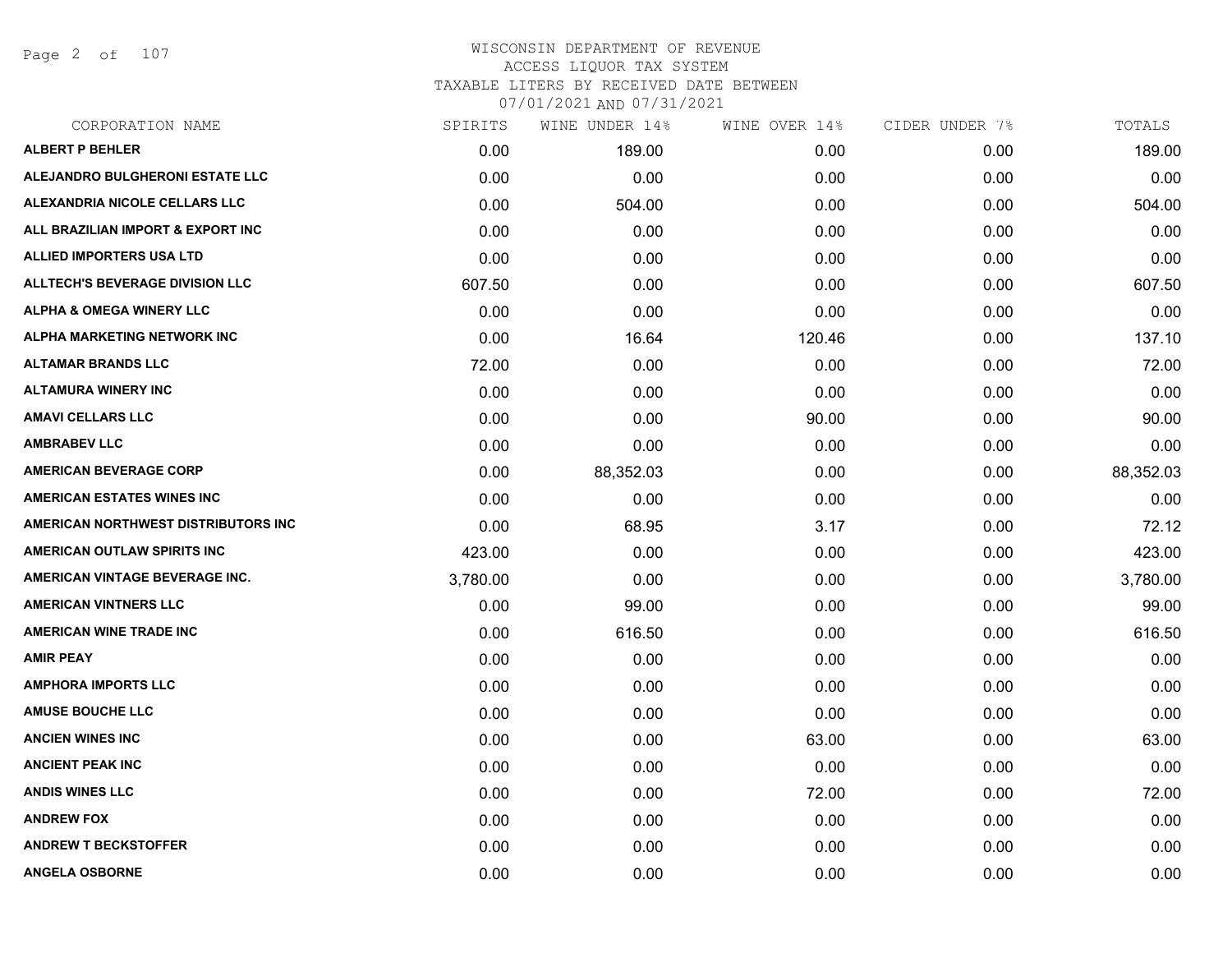Page 3 of 107

# WISCONSIN DEPARTMENT OF REVENUE

ACCESS LIQUOR TAX SYSTEM

TAXABLE LITERS BY RECEIVED DATE BETWEEN

| CORPORATION NAME                                | SPIRITS   | WINE UNDER 14% | WINE OVER 14% | CIDER UNDER 7% | TOTALS    |
|-------------------------------------------------|-----------|----------------|---------------|----------------|-----------|
| <b>ANHEUSER-BUSCH COMPANIES LLC</b>             | 40,216.45 | 5,576.02       | 0.00          | 9,178.27       | 54,970.74 |
| <b>ANTHONY BOZZANO</b>                          | 0.00      | 0.00           | 0.00          | 0.00           | 0.00      |
| <b>ANTHONY G MOLL</b>                           | 0.00      | 0.00           | 0.00          | 0.00           | 0.00      |
| <b>ANTHONY M TRUCHARD</b>                       | 0.00      | 0.00           | 756.00        | 0.00           | 756.00    |
| <b>ANTIPODEAN WINES LLC</b>                     | 0.00      | 399.00         | 0.00          | 0.00           | 399.00    |
| <b>APOLOGUE LLC</b>                             | 0.00      | 0.00           | 0.00          | 0.00           | 0.00      |
| <b>APOSTROPHE BRANDS LLC</b>                    | 252.00    | 0.00           | 0.00          | 0.00           | 252.00    |
| <b>APPELLATION TRADING COMPANY LLC</b>          | 0.00      | 0.00           | 0.00          | 0.00           | 0.00      |
| <b>APPELLATIONS LP</b>                          | 0.00      | 0.00           | 0.00          | 0.00           | 0.00      |
| <b>AQUILINI BRANDS USA INC.</b>                 | 0.00      | 252.00         | 2,268.00      | 0.00           | 2,520.00  |
| <b>ARANO LLC</b>                                | 0.00      | 684.00         | 1,008.00      | 0.00           | 1,692.00  |
| <b>ARCHANA A DAVE</b>                           | 0.00      | 0.00           | 0.00          | 0.00           | 0.00      |
| <b>ARCHER ROOSE INC</b>                         | 0.00      | 0.00           | 0.00          | 0.00           | 0.00      |
| <b>AREL GROUP WINE &amp; SPIRITS INC</b>        | 0.00      | 800.00         | 0.00          | 0.00           | 800.00    |
| <b>ARETE WINES LLC</b>                          | 0.00      | 0.00           | 0.00          | 0.00           | 0.00      |
| <b>ARIETTA INC</b>                              | 0.00      | 0.00           | 0.00          | 0.00           | 0.00      |
| <b>ARMSTRONG FAMILY WINERY LLC</b>              | 0.00      | 0.00           | 0.00          | 0.00           | 0.00      |
| <b>ARNOLD ANTON CARLSON</b>                     | 0.00      | 0.00           | 0.00          | 0.00           | 0.00      |
| <b>ARNOT-ROBERTS LLC</b>                        | 0.00      | 0.00           | 0.00          | 0.00           | 0.00      |
| <b>ARPENT LLC</b>                               | 0.00      | 0.00           | 0.00          | 0.00           | 0.00      |
| <b>ARTISANAL DISTILLATES INC.</b>               | 0.00      | 0.00           | 0.00          | 0.00           | 0.00      |
| <b>ARTISANAL IMPORTS INC</b>                    | 0.00      | 0.00           | 0.00          | 0.00           | 0.00      |
| <b>ASSOCIATED BREWING COMPANY</b>               | 0.00      | 0.00           | 0.00          | 0.00           | 0.00      |
| <b>ASV WINES INC</b>                            | 0.00      | 765.00         | 0.00          | 0.00           | 765.00    |
| <b>ATHENEE IMPORTERS &amp; DISTRIBUTORS LTD</b> | 0.00      | 0.00           | 0.00          | 0.00           | 0.00      |
| <b>ATLAS WINE COMPANY LLC</b>                   | 0.00      | 504.00         | 0.00          | 0.00           | 504.00    |
| <b>ATOMIC BRANDS INC</b>                        | 78,392.10 | 0.00           | 0.00          | 0.00           | 78,392.10 |
| <b>AUGUST WINE GROUP LLC</b>                    | 0.00      | 900.00         | 0.00          | 0.00           | 900.00    |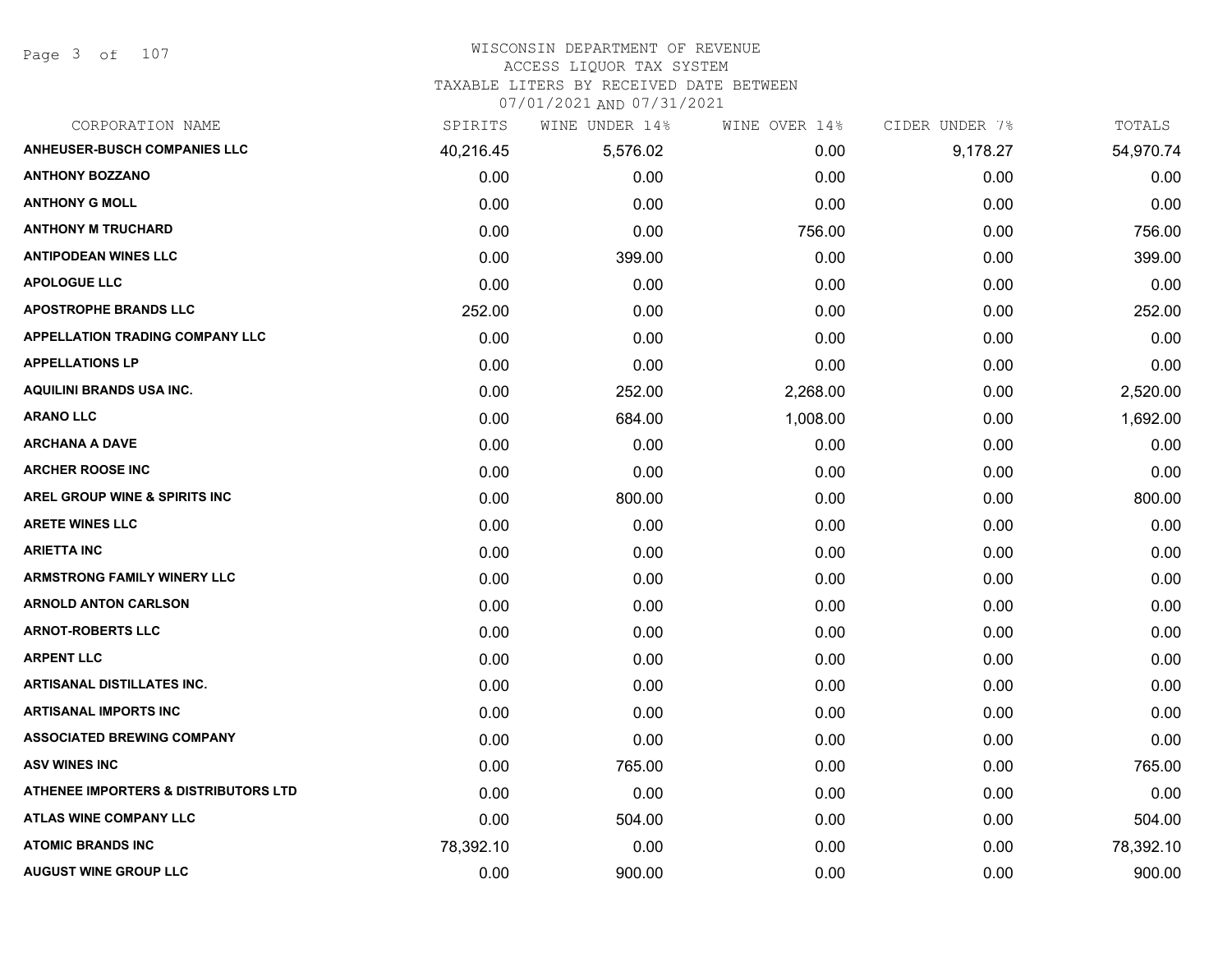Page 4 of 107

#### WISCONSIN DEPARTMENT OF REVENUE ACCESS LIQUOR TAX SYSTEM TAXABLE LITERS BY RECEIVED DATE BETWEEN

| CORPORATION NAME                           | SPIRITS    | WINE UNDER 14% | WINE OVER 14% | CIDER UNDER 7% | TOTALS     |
|--------------------------------------------|------------|----------------|---------------|----------------|------------|
| <b>AUSTIN VODKA COMPANY LLC</b>            | 0.00       | 0.00           | 0.00          | 0.00           | 0.00       |
| AUSTIN WHISKEY COMPANY, LLC                | 0.00       | 0.00           | 0.00          | 0.00           | 0.00       |
| <b>AUSTRAL WINES LLC</b>                   | 0.00       | 90.00          | 0.00          | 0.00           | 90.00      |
| <b>AV BRANDS INC</b>                       | 0.00       | 1,696.30       | 54.00         | 0.00           | 1,750.30   |
| <b>AVA FOOD LABS, INC</b>                  | 14,280.00  | 0.00           | 0.00          | 0.00           | 14,280.00  |
| <b>AVID INC</b>                            | 0.00       | 0.00           | 0.00          | 0.00           | 0.00       |
| AVV WINERY CO LLC                          | 0.00       | 0.00           | 0.00          | 0.00           | 0.00       |
| <b>AXIOS INC</b>                           | 0.00       | 0.00           | 0.00          | 0.00           | 0.00       |
| <b>AZAR DISTILLING LLC</b>                 | 0.00       | 0.00           | 0.00          | 0.00           | 0.00       |
| <b>AZZURRE SPIRITS CORPORATION</b>         | 450.00     | 0.00           | 0.00          | 0.00           | 450.00     |
| <b>B &amp; I OVERSEAS TRADING INC</b>      | 0.00       | 0.00           | 0.00          | 0.00           | 0.00       |
| <b>B UNITED INTERNATIONAL INC</b>          | 0.00       | 3.58           | 691.35        | 22.04          | 716.97     |
| <b>B. NEKTAR LLC</b>                       | 0.00       | 0.00           | 0.00          | 0.00           | 0.00       |
| <b>BACARDI U.S.A., INC.</b>                | 443,545.23 | 418.36         | 1,242.00      | 0.00           | 445,205.59 |
| <b>BACCHUS TECHNOLOGIES LLC</b>            | 0.00       | 972.00         | 126.00        | 0.00           | 1,098.00   |
| <b>BACIO DIVINO CELLARS LLC</b>            | 0.00       | 0.00           | 0.00          | 0.00           | 0.00       |
| <b>BACKWARDS DISTILLING COMPANY, LLC</b>   | 0.00       | 0.00           | 0.00          | 0.00           | 0.00       |
| <b>BADGER MOUNTAIN INC</b>                 | 0.00       | 486.00         | 0.00          | 0.00           | 486.00     |
| <b>BALCONES DISTILLING LLC</b>             | 0.00       | 0.00           | 0.00          | 0.00           | 0.00       |
| <b>BALLENTINE VINEYARDS INC</b>            | 0.00       | 0.00           | 0.00          | 0.00           | 0.00       |
| <b>BALTHAZAR REX LLC</b>                   | 0.00       | 0.00           | 0.00          | 0.00           | 0.00       |
| <b>BANFI PRODUCTS CORPORATION</b>          | 0.00       | 4,048.50       | 22.50         | 0.00           | 4,071.00   |
| <b>BANVILLE &amp; JONES WINE MERCHANTS</b> | 18.00      | 1,471.00       | 49.50         | 0.00           | 1,538.50   |
| <b>BARGETTOS SANTA CRUZ WINERY INC</b>     | 0.00       | 303.00         | 0.00          | 0.00           | 303.00     |
| <b>BARLOW VINEYARDS LLC</b>                | 0.00       | 0.00           | 0.00          | 0.00           | 0.00       |
| <b>BARNARD GRIFFIN INC</b>                 | 0.00       | 0.00           | 0.00          | 0.00           | 0.00       |
| <b>BARNETT VINEYARDS LP</b>                | 0.00       | 0.00           | 0.00          | 0.00           | 0.00       |
| <b>BARON FRANCOIS LTD</b>                  | 0.00       | 0.00           | 0.00          | 0.00           | 0.00       |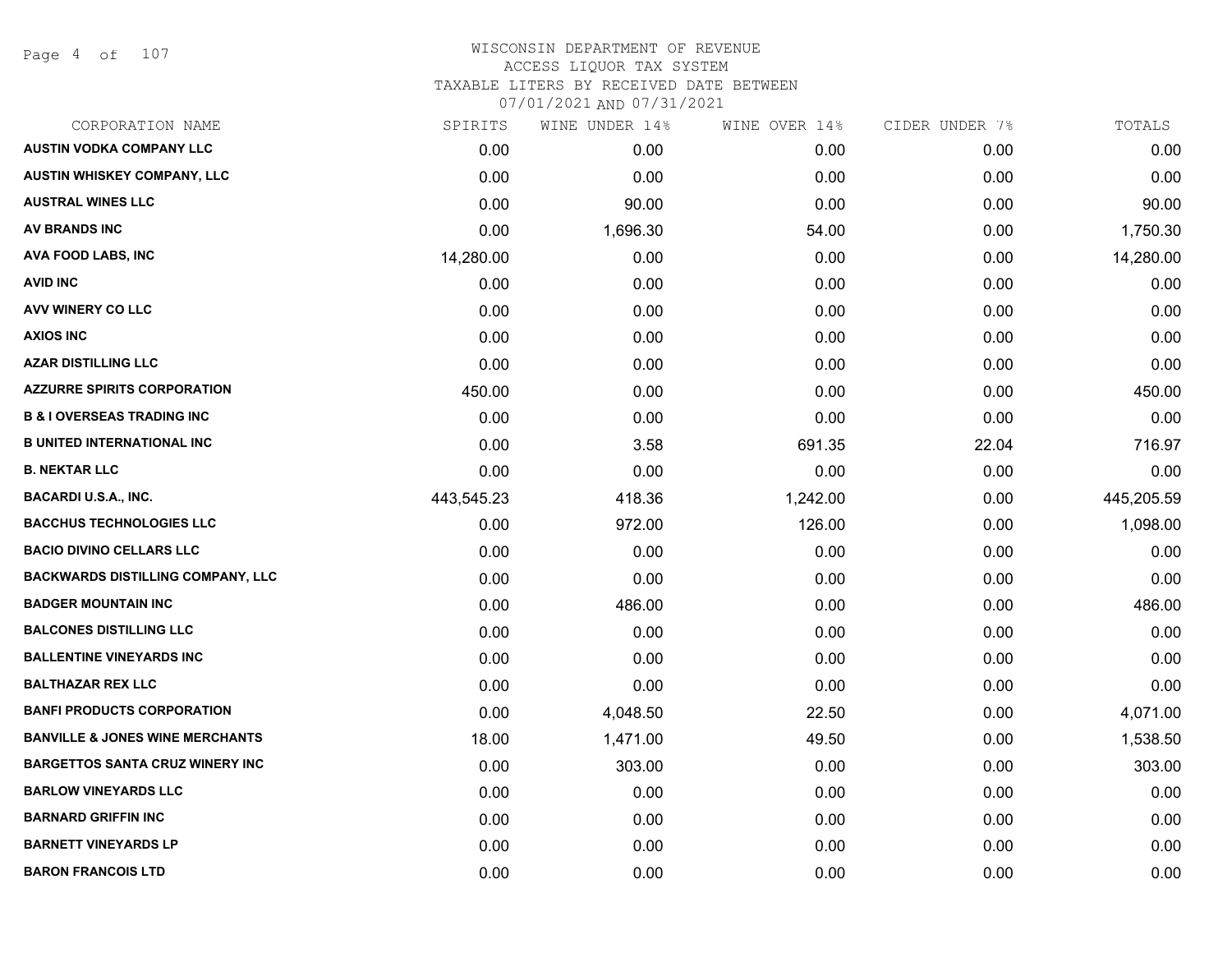Page 5 of 107

## WISCONSIN DEPARTMENT OF REVENUE ACCESS LIQUOR TAX SYSTEM TAXABLE LITERS BY RECEIVED DATE BETWEEN

| CORPORATION NAME                         | SPIRITS | WINE UNDER 14% | WINE OVER 14% | CIDER UNDER 7% | TOTALS    |
|------------------------------------------|---------|----------------|---------------|----------------|-----------|
| <b>BATTAGLIA DISTRIBUTING CORP INC</b>   | 0.00    | 49.93          | 1.19          | 0.00           | 51.12     |
| <b>BAUM WINE IMPORTS INC</b>             | 18.00   | 4,385.25       | 219.75        | 0.00           | 4,623.00  |
| BE IN GOOD SPIRITS LLC                   | 0.00    | 0.00           | 0.00          | 0.00           | 0.00      |
| <b>BEAUX FRERES LLC</b>                  | 0.00    | 0.00           | 0.00          | 0.00           | 0.00      |
| <b>BEDFORD &amp; GROVE LLC</b>           | 67.50   | 0.00           | 0.00          | 0.00           | 67.50     |
| <b>BEDROCK WINE COMPANY LP</b>           | 0.00    | 9.51           | 23.78         | 0.00           | 33.29     |
| <b>BENDISTILLERY INC</b>                 | 0.00    | 0.00           | 0.00          | 0.00           | 0.00      |
| <b>BENOVIA WINERY LLC</b>                | 0.00    | 0.00           | 0.00          | 0.00           | 0.00      |
| <b>BEPPE &amp; THE ARCHITECT LLC</b>     | 0.00    | 0.00           | 0.00          | 0.00           | 0.00      |
| <b>BERGSTROM WINES LLC</b>               | 0.00    | 13.50          | 0.00          | 0.00           | 13.50     |
| <b>BERNARDUS LLC</b>                     | 0.00    | 0.00           | 0.00          | 0.00           | 0.00      |
| BETHEL HEIGHTS VINEYARD INC              | 0.00    | 126.00         | 0.00          | 0.00           | 126.00    |
| BETTER BRANDS INTERNATIONAL              | 0.00    | 495.00         | 906.00        | 0.00           | 1,401.00  |
| <b>BETZ CELLARS LLC</b>                  | 0.00    | 0.00           | 0.00          | 0.00           | 0.00      |
| <b>BEVAN CELLARS, LLC</b>                | 0.00    | 0.00           | 0.00          | 0.00           | 0.00      |
| <b>BEVERAGE INNOVATION CORP</b>          | 0.00    | 62,005.05      | 0.00          | 0.00           | 62,005.05 |
| <b>BIAGIO CRU &amp; ESTATE WINES LLC</b> | 0.00    | 0.00           | 0.00          | 0.00           | 0.00      |
| <b>BILTMORE ESTATE WINE COMPANY</b>      | 0.00    | 0.00           | 0.00          | 0.00           | 0.00      |
| <b>BLACK ROCK SPIRITS LLC</b>            | 92.00   | 0.00           | 0.00          | 0.00           | 92.00     |
| <b>BLACKBIRD VINEYARDS LLC</b>           | 0.00    | 0.00           | 549.00        | 0.00           | 549.00    |
| <b>BLAIR VINEYARDS LLC</b>               | 0.00    | 0.00           | 0.00          | 0.00           | 0.00      |
| <b>BLAKE FARMS HARD APPLE CIDER LLC</b>  | 0.00    | 0.00           | 0.00          | 11,736.35      | 11,736.35 |
| <b>BLAUM BROS DISTILLING CO LLC</b>      | 0.00    | 0.00           | 0.00          | 0.00           | 0.00      |
| <b>BLUE RIDGE DISTILLING CO INC</b>      | 0.00    | 0.00           | 0.00          | 0.00           | 0.00      |
| <b>BLUE ROCK VINEYARD LLC</b>            | 0.00    | 0.00           | 0.00          | 0.00           | 0.00      |
| <b>BLUE SPIRITS DISTILLING LLC</b>       | 0.00    | 0.00           | 0.00          | 0.00           | 0.00      |
| <b>BODEGAS RIOJANAS USA CORPORATION</b>  | 0.00    | 0.00           | 0.00          | 0.00           | 0.00      |
| <b>BOEGER WINERY INC</b>                 | 0.00    | 0.00           | 0.00          | 0.00           | 0.00      |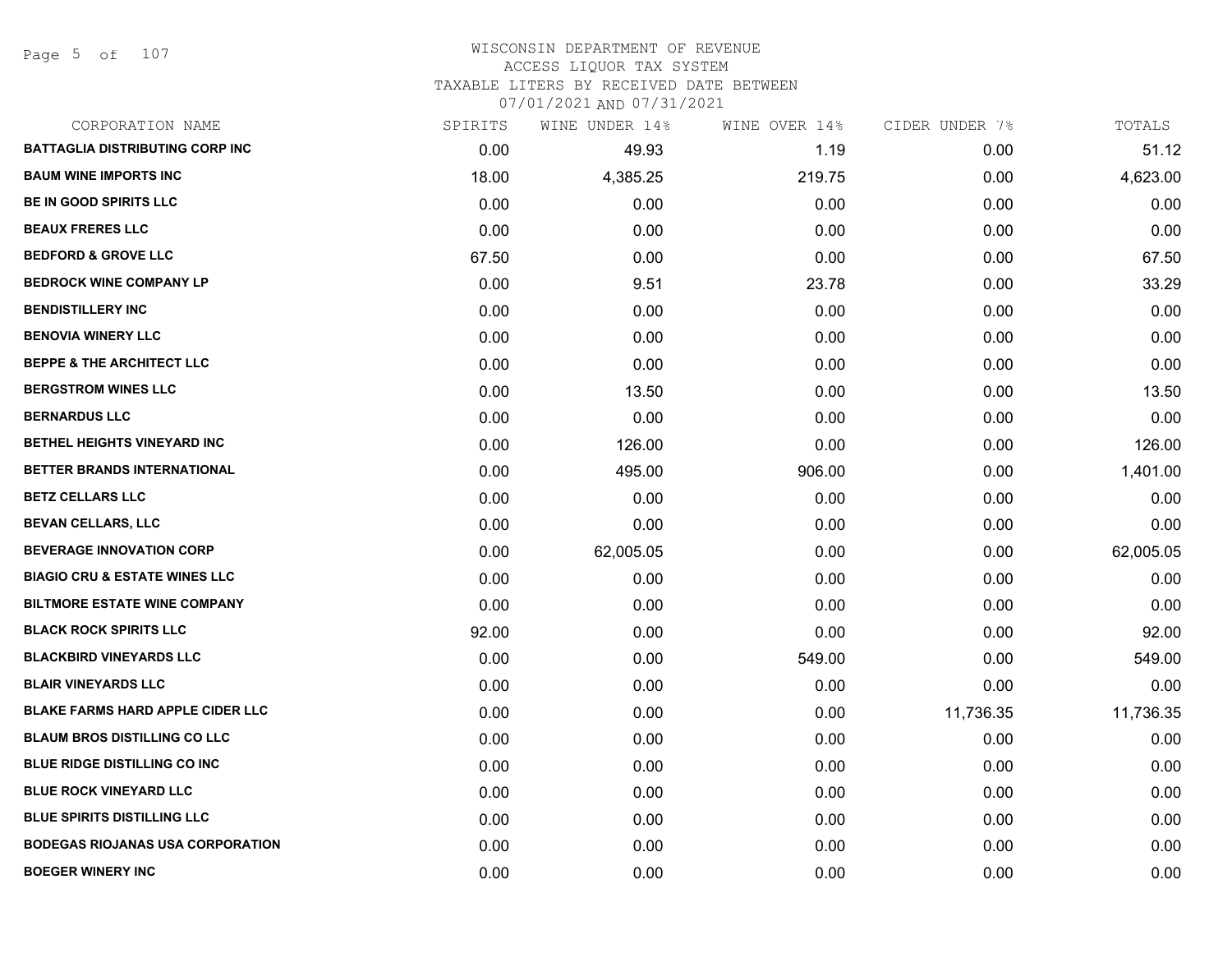Page 6 of 107

# WISCONSIN DEPARTMENT OF REVENUE ACCESS LIQUOR TAX SYSTEM TAXABLE LITERS BY RECEIVED DATE BETWEEN

| CORPORATION NAME                     | SPIRITS    | WINE UNDER 14% | WINE OVER 14% | CIDER UNDER 7% | TOTALS     |
|--------------------------------------|------------|----------------|---------------|----------------|------------|
| <b>BOGLE VINEYARDS INC</b>           | 0.00       | 2,520.00       | 17,784.00     | 0.00           | 20,304.00  |
| <b>BONANNO VINTNERS LLC</b>          | 0.00       | 441.00         | 63.00         | 0.00           | 504.00     |
| <b>BONNY DOON WINERY INC</b>         | 0.00       | 0.00           | 0.00          | 0.00           | 0.00       |
| <b>BOOKWALTER WINERY LLC</b>         | 0.00       | 0.00           | 0.00          | 0.00           | 0.00       |
| <b>BOSTON BEER CORPORATION</b>       | 0.00       | 0.00           | 0.00          | 151,204.49     | 151,204.49 |
| <b>BOUCHAINE VINEYARDS INC</b>       | 0.00       | 0.00           | 0.00          | 0.00           | 0.00       |
| <b>BOUNDARY BREAKS LLC</b>           | 0.00       | 0.00           | 0.00          | 0.00           | 0.00       |
| <b>BOURGET IMPORTS LLC</b>           | 0.00       | 4.76           | 0.00          | 0.00           | 4.76       |
| <b>BOUTINOT USA INC</b>              | 0.00       | 0.00           | 0.00          | 0.00           | 0.00       |
| <b>BOUTIQUE BEVERAGE CO</b>          | 0.00       | 0.00           | 0.00          | 0.00           | 0.00       |
| <b>BRAIN BREW VENTURES 3.0, INC.</b> | 0.00       | 0.00           | 0.00          | 0.00           | 0.00       |
| <b>BRASSFIELD ESTATE WINERY LLC</b>  | 0.00       | 0.00           | 477.00        | 0.00           | 477.00     |
| <b>BRAZOS WINE IMPORTS LLC</b>       | 0.00       | 981.00         | 252.00        | 0.00           | 1,233.00   |
| <b>BREWDOG BREWING COMPANY LLC</b>   | 0.00       | 0.00           | 0.00          | 0.00           | 0.00       |
| <b>BRIAN CARTER CELLARS LLC</b>      | 0.00       | 0.00           | 0.00          | 0.00           | 0.00       |
| <b>BRICKELL WINES LLC</b>            | 0.00       | 0.00           | 0.00          | 0.00           | 0.00       |
| <b>BRIDGEVIEW VINEYARDS INC</b>      | 0.00       | 126.00         | 0.00          | 0.00           | 126.00     |
| <b>BRIGHT CELLARS INC.</b>           | 0.00       | 0.00           | 0.00          | 0.00           | 0.00       |
| <b>BROADBENT SELECTIONS INC</b>      | 0.00       | 918.00         | 9.00          | 0.00           | 927.00     |
| <b>BRONCO WINE COMPANY</b>           | 0.00       | 45,383.21      | 207.00        | 0.00           | 45,590.21  |
| <b>BROVO SPIRITS LLC</b>             | 0.00       | 0.00           | 0.00          | 0.00           | 0.00       |
| <b>BROWNE FAMILY WINES LLC</b>       | 0.00       | 0.00           | 0.00          | 0.00           | 0.00       |
| <b>BROWN-FORMAN CORPORATION</b>      | 244,707.12 | 24,631.75      | 9.00          | 0.00           | 269,347.87 |
| <b>BRUTOCAO CELLARS LP</b>           | 0.00       | 0.00           | 0.00          | 0.00           | 0.00       |
| <b>BRYN MAWR VINEYARDS INC</b>       | 0.00       | 0.00           | 0.00          | 0.00           | 0.00       |
| <b>BUCKLER FAMILY VINEYARDS LLC</b>  | 0.00       | 0.00           | 0.00          | 0.00           | 0.00       |
| <b>BUEHLER VINEYARDS INC</b>         | 0.00       | 315.00         | 396.00        | 0.00           | 711.00     |
| <b>BULLY HILL VINEYARDS INC</b>      | 0.00       | 0.00           | 0.00          | 0.00           | 0.00       |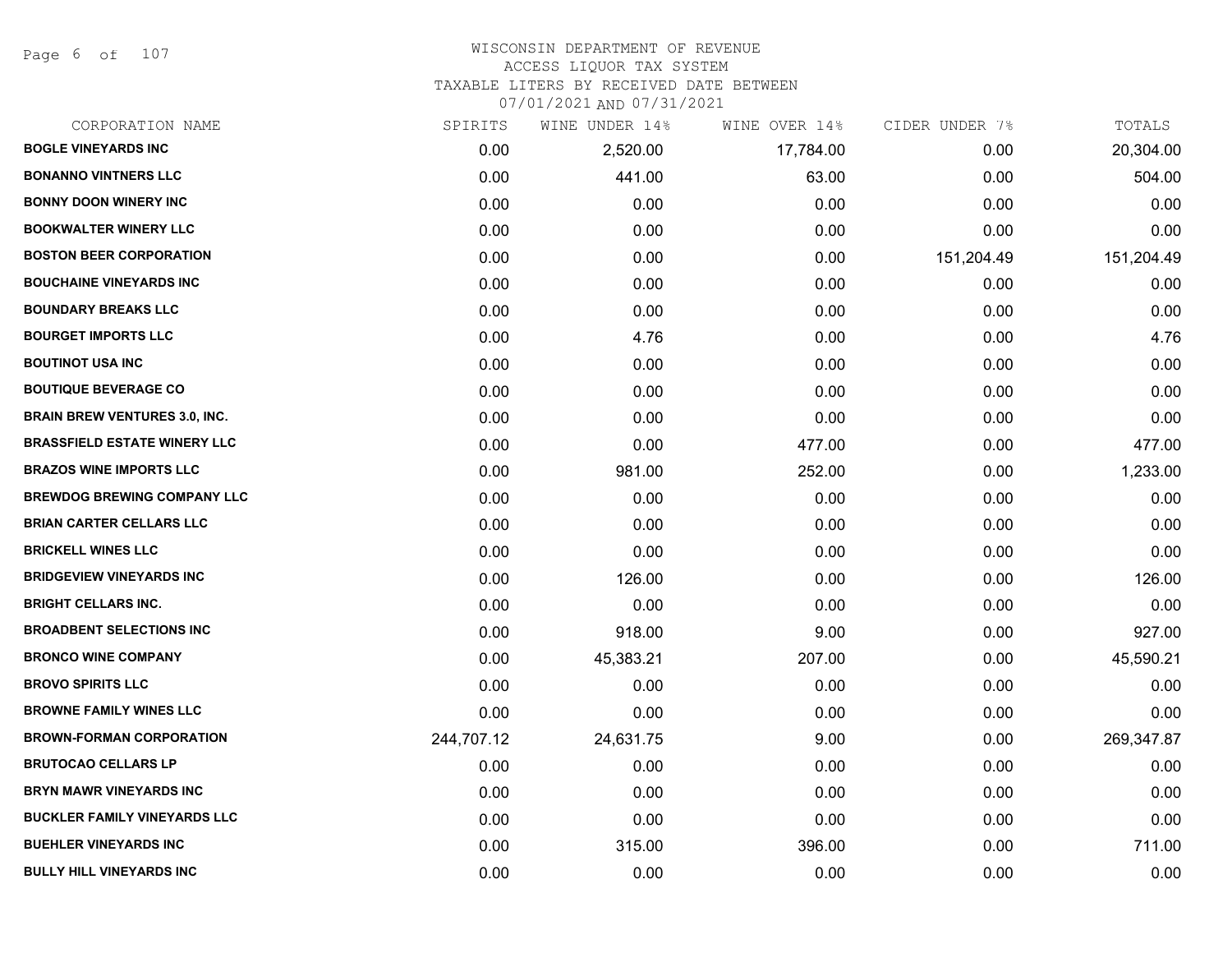Page 7 of 107

| CORPORATION NAME                            | SPIRITS    | WINE UNDER 14% | WINE OVER 14% | CIDER UNDER 7% | TOTALS     |
|---------------------------------------------|------------|----------------|---------------|----------------|------------|
| <b>BURGESS CELLARS INC</b>                  | 0.00       | 0.00           | 0.00          | 0.00           | 0.00       |
| <b>BURKE &amp; MORRIS SPIRITS LLC</b>       | 0.00       | 0.00           | 0.00          | 0.00           | 0.00       |
| <b>BUZZBALLZ LLC</b>                        | 0.00       | 10,800.00      | 2,800.52      | 0.00           | 13,600.52  |
| <b>BUZZBOX BEVERAGES INC</b>                | 0.00       | 0.00           | 0.00          | 0.00           | 0.00       |
| <b>BWSC LLC</b>                             | 0.00       | 1,647.00       | 90.00         | 0.00           | 1,737.00   |
| <b>C &amp; C WINE SERVICES INC</b>          | 0.00       | 0.00           | 0.00          | 0.00           | 0.00       |
| <b>C MONDAVI &amp; FAMILY</b>               | 0.00       | 11,376.00      | 117.00        | 0.00           | 11,493.00  |
| <b>C SQUARED CIDERS LLC</b>                 | 0.00       | 0.00           | 0.00          | 2,554.87       | 2,554.87   |
| <b>CABERNET CORP</b>                        | 0.00       | 1,134.00       | 189.00        | 0.00           | 1,323.00   |
| <b>CAIN CELLARS INC</b>                     | 0.00       | 0.00           | 0.00          | 0.00           | 0.00       |
| <b>CAL VIN ENTERPRISES CORPORATION</b>      | 0.00       | 0.00           | 0.00          | 0.00           | 0.00       |
| <b>CALEDONIA SPIRITS INC</b>                | 0.00       | 0.00           | 0.00          | 0.00           | 0.00       |
| <b>CALIFORNIA CIDER COMPANY</b>             | 0.00       | 0.00           | 0.00          | 13,511.64      | 13,511.64  |
| <b>CALIFORNIA VINEYARDS INC</b>             | 0.00       | 0.00           | 0.00          | 0.00           | 0.00       |
| <b>CALIFORNIA WINE WORKS LLC</b>            | 0.00       | 0.00           | 0.00          | 0.00           | 0.00       |
| <b>CALLUNA VINEYARDS LLC</b>                | 0.00       | 0.00           | 0.00          | 0.00           | 0.00       |
| <b>CAMARDA CORP</b>                         | 0.00       | 0.00           | 0.00          | 0.00           | 0.00       |
| <b>CAMARENA IMPORTS LLC</b>                 | 0.00       | 0.00           | 0.00          | 0.00           | 0.00       |
| <b>CAMELOT IMPORTING CO INC</b>             | 0.00       | 0.00           | 216.00        | 0.00           | 216.00     |
| <b>CAMPARI AMERICA LLC</b>                  | 122,068.50 | 144.00         | 618.00        | 0.00           | 122,830.50 |
| <b>CAMPBELL &amp; MCGILL SELECTIONS LLC</b> | 0.00       | 126.00         | 0.00          | 0.00           | 126.00     |
| <b>CAMPEON SPIRITS COMPANY INC</b>          | 0.00       | 0.00           | 0.00          | 0.00           | 0.00       |
| <b>CANNED FUN LLC</b>                       | 0.00       | 0.00           | 0.00          | 0.00           | 0.00       |
| <b>CANNON RIVER WINERY LLC</b>              | 0.00       | 0.00           | 0.00          | 0.00           | 0.00       |
| <b>CAPARONE WINERY LLC</b>                  | 0.00       | 0.00           | 0.00          | 0.00           | 0.00       |
| <b>CAPE CLASSICS INC</b>                    | 0.00       | 2,466.00       | 63.00         | 0.00           | 2,529.00   |
| <b>CARACCIOLI CELLARS INC</b>               | 0.00       | 0.00           | 0.00          | 0.00           | 0.00       |
| <b>CARDINAL SPIRITS LLC</b>                 | 0.00       | 0.00           | 0.00          | 0.00           | 0.00       |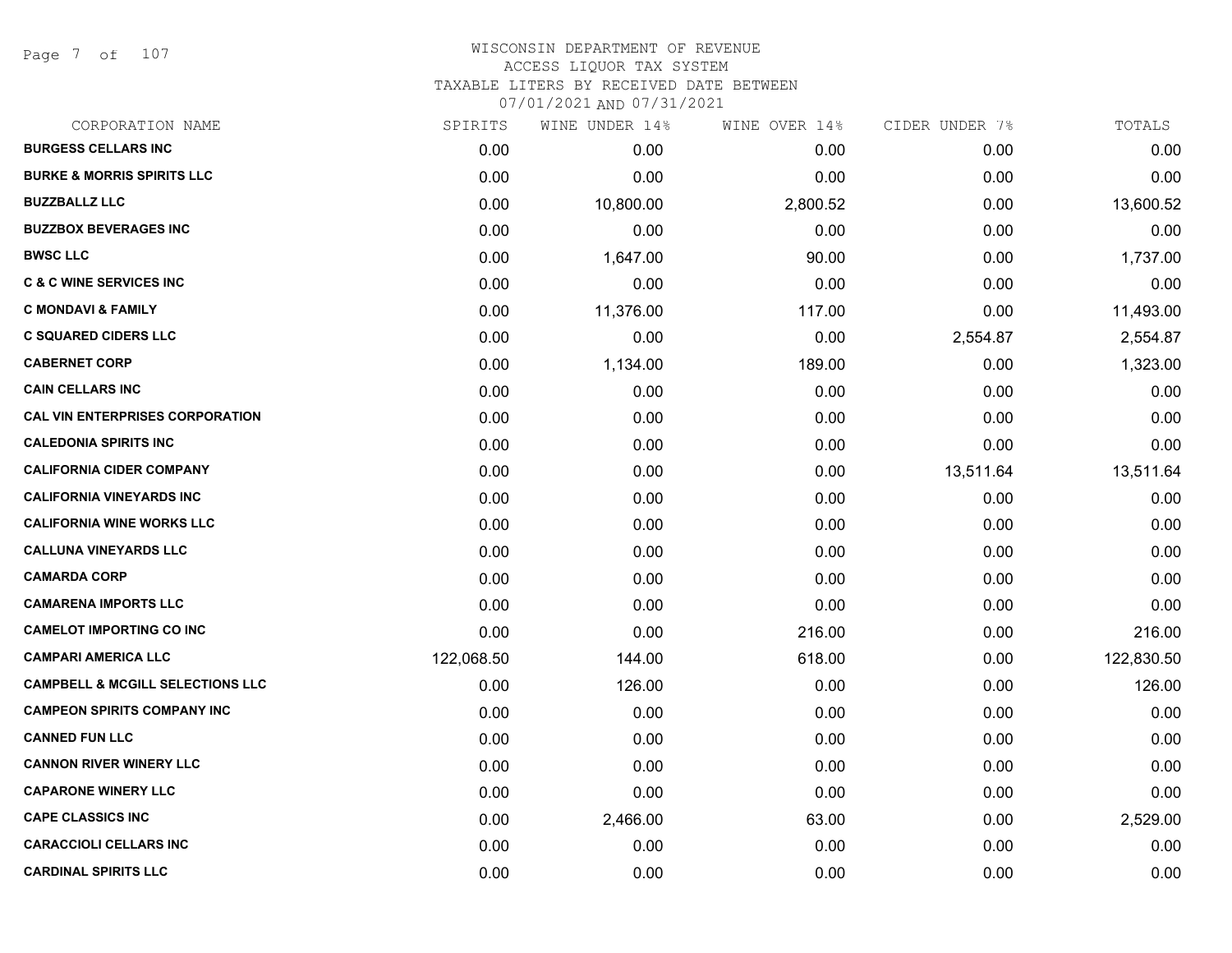Page 8 of 107

#### WISCONSIN DEPARTMENT OF REVENUE ACCESS LIQUOR TAX SYSTEM TAXABLE LITERS BY RECEIVED DATE BETWEEN

| CORPORATION NAME                            | SPIRITS  | WINE UNDER 14% | WINE OVER 14% | CIDER UNDER 7% | TOTALS    |
|---------------------------------------------|----------|----------------|---------------|----------------|-----------|
| <b>CARDINAL WINE GROUP LLC</b>              | 0.00     | 0.00           | 0.00          | 0.00           | 0.00      |
| <b>CARDWELL HILL CELLARS LLC</b>            | 0.00     | 54.00          | 0.00          | 0.00           | 54.00     |
| <b>CARIBBEAN DISTILLERS LLC</b>             | 75.30    | 20,411.84      | 0.00          | 0.00           | 20,487.14 |
| <b>CARIBBEAN SPIRITS INC</b>                | 222.00   | 0.00           | 0.00          | 0.00           | 222.00    |
| <b>CARL THOMA</b>                           | 0.00     | 0.00           | 0.00          | 0.00           | 0.00      |
| <b>CARLSON VINEYARDS INC</b>                | 0.00     | 0.00           | 0.00          | 0.00           | 0.00      |
| <b>CAROLINA DISTRIBUTION LLC</b>            | 0.00     | 0.00           | 0.00          | 0.00           | 0.00      |
| <b>CARRIAGE HOUSE IMPORTS, LTD.</b>         | 0.00     | 0.00           | 0.00          | 0.00           | 0.00      |
| <b>CASTIEL ESTATE LLC</b>                   | 0.00     | 0.00           | 0.00          | 0.00           | 0.00      |
| <b>CASTLE BRANDS USA CORP</b>               | 1,738.50 | 0.00           | 0.00          | 0.00           | 1,738.50  |
| <b>CASTORO CELLARS</b>                      | 0.00     | 0.00           | 0.00          | 0.00           | 0.00      |
| <b>CAYMUS VINEYARDS INC</b>                 | 0.00     | 0.00           | 0.00          | 0.00           | 0.00      |
| <b>CEDAR KNOLL VINEYARDS INC</b>            | 0.00     | 0.00           | 0.00          | 0.00           | 0.00      |
| <b>CELEBRATION DISTILLATION CORPORATION</b> | 0.00     | 0.00           | 0.00          | 0.00           | 0.00      |
| <b>CELLARS INTERNATIONAL INC</b>            | 0.00     | 0.00           | 0.00          | 0.00           | 0.00      |
| <b>CELLIER WINES DISTRIBUTING INC</b>       | 0.00     | 0.00           | 0.00          | 0.00           | 0.00      |
| <b>CHAISE VENTURES INC</b>                  | 0.00     | 0.00           | 0.00          | 0.00           | 0.00      |
| <b>CHANNING DAUGHTERS WINERY LLC</b>        | 0.00     | 0.00           | 0.00          | 0.00           | 0.00      |
| <b>CHAPPELLET WINERY INC</b>                | 0.00     | 0.00           | 252.00        | 0.00           | 252.00    |
| <b>CHARBAUT AMERICA INC</b>                 | 0.00     | 0.00           | 32.00         | 0.00           | 32.00     |
| <b>CHARLES &amp; MARTHA BARRA</b>           | 0.00     | 0.00           | 0.00          | 0.00           | 0.00      |
| <b>CHARLES JACQUIN ET CIE INC</b>           | 7,747.33 | 0.00           | 170.94        | 0.00           | 7,918.27  |
| <b>CHARLES JEFFREY MATTINGLY</b>            | 0.00     | 0.00           | 0.00          | 0.00           | 0.00      |
| <b>CHARLES NEAL SELECTIONS INC</b>          | 0.00     | 1,015.00       | 0.00          | 0.00           | 1,015.00  |
| <b>CHARLES REININGER LLC</b>                | 0.00     | 0.00           | 0.00          | 0.00           | 0.00      |
| <b>CHATEAU BARNABY LLC</b>                  | 0.00     | 0.00           | 0.00          | 0.00           | 0.00      |
| <b>CHATEAU DIANA LLC</b>                    | 0.00     | 58,430.16      | 4,743.00      | 0.00           | 63,173.16 |
| <b>CHATEAU OPERATIONS, LTD.</b>             | 0.00     | 0.00           | 0.00          | 0.00           | 0.00      |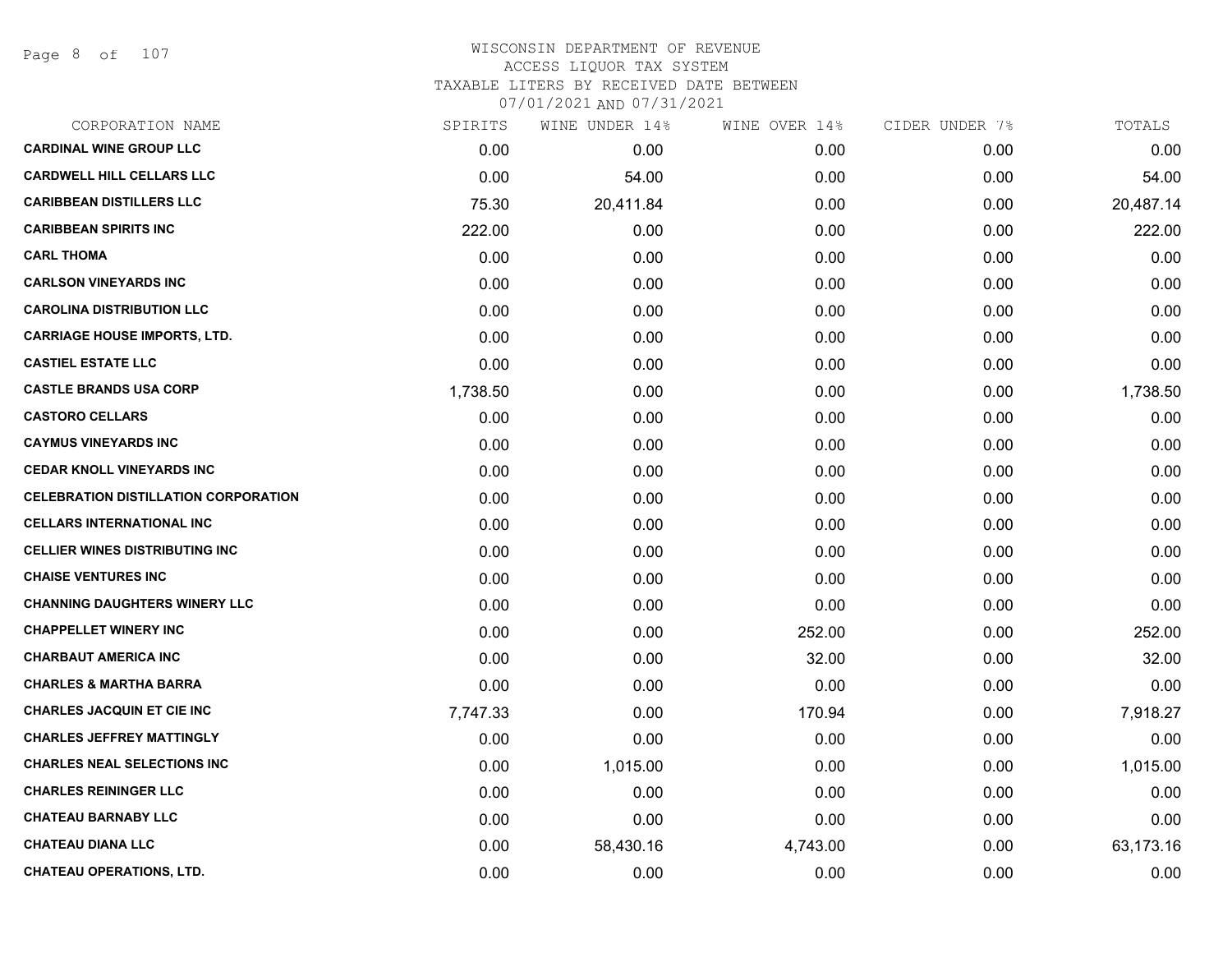Page 9 of 107

#### WISCONSIN DEPARTMENT OF REVENUE ACCESS LIQUOR TAX SYSTEM TAXABLE LITERS BY RECEIVED DATE BETWEEN

| CORPORATION NAME                      | SPIRITS    | WINE UNDER 14% | WINE OVER 14% | CIDER UNDER 7% | TOTALS     |
|---------------------------------------|------------|----------------|---------------|----------------|------------|
| <b>CHATHAM IMPORTS INC</b>            | 3,543.75   | 261.00         | 0.00          | 0.00           | 3,804.75   |
| <b>CHEHALEM INC</b>                   | 0.00       | 1,125.00       | 0.00          | 0.00           | 1,125.00   |
| <b>CHICAGO DISTILLING COMPANY LLC</b> | 0.00       | 0.00           | 0.00          | 0.00           | 0.00       |
| <b>CHOYA UMESHU USA INC</b>           | 0.00       | 0.00           | 0.00          | 0.00           | 0.00       |
| <b>CHRISTOPHER F PITTENGER</b>        | 0.00       | 28.50          | 0.00          | 0.00           | 28.50      |
| <b>CHRISTOPHER FIGGINS</b>            | 0.00       | 0.00           | 0.00          | 0.00           | 0.00       |
| <b>CHRISTOPHER J BROCKWAY</b>         | 0.00       | 0.00           | 0.00          | 0.00           | 0.00       |
| <b>CHRISTOPHER MICHAEL WINES LLC</b>  | 0.00       | 0.00           | 0.00          | 0.00           | 0.00       |
| CIV (USA) INC                         | 0.00       | 9,540.00       | 0.00          | 0.00           | 9,540.00   |
| <b>CLAAR CELLARS LLC</b>              | 0.00       | 0.00           | 0.00          | 0.00           | 0.00       |
| <b>CLASSIC WINES INC</b>              | 0.00       | 0.00           | 0.00          | 0.00           | 0.00       |
| <b>CLASSICAL WINES FROM SPAIN LTD</b> | 0.00       | 0.00           | 0.00          | 0.00           | 0.00       |
| <b>CLENDENENLINDQUIST VINTNERS</b>    | 0.00       | 252.00         | 0.00          | 0.00           | 252.00     |
| <b>CLINE CELLARS INC</b>              | 0.00       | 2,934.00       | 3,199.50      | 0.00           | 6,133.50   |
| <b>CLINE SISTERS IMPORTS LLC</b>      | 0.00       | 0.00           | 0.00          | 0.00           | 0.00       |
| <b>CLOCK SHOP BEVERAGE LLC</b>        | 0.00       | 0.00           | 0.00          | 0.00           | 0.00       |
| <b>CLOS DU VAL WINE CO LTD</b>        | 0.00       | 0.00           | 63.00         | 0.00           | 63.00      |
| <b>CLOS LACHANCE WINES LLC</b>        | 0.00       | 831.00         | 63.00         | 0.00           | 894.00     |
| <b>CNS ENTERPRISES INC</b>            | 0.00       | 0.00           | 0.00          | 0.00           | 0.00       |
| <b>COCKERELL WINE CONSULTING LLC</b>  | 0.00       | 0.00           | 0.00          | 0.00           | 0.00       |
| <b>CODY T WRIGHT</b>                  | 0.00       | 0.00           | 0.00          | 0.00           | 0.00       |
| <b>CONSTELLATION BRANDS, INC.</b>     | 100,871.76 | 221,372.43     | 9,828.00      | 0.00           | 332,072.19 |
| <b>COOL HAND VINEYARDS LLC</b>        | 0.00       | 0.00           | 0.00          | 0.00           | 0.00       |
| <b>COPPER CANE LLC</b>                | 0.00       | 1,260.00       | 3,636.00      | 0.00           | 4,896.00   |
| <b>CORA IMPORTS LTD</b>               | 0.00       | 0.00           | 0.00          | 0.00           | 0.00       |
| <b>CORDELINA WINE COMPANY LLC</b>     | 0.00       | 0.00           | 0.00          | 0.00           | 0.00       |
| <b>CORK ALLIANCE INC</b>              | 0.00       | 0.00           | 0.00          | 0.00           | 0.00       |
| <b>CORNERSTONE CELLARS LLC</b>        | 0.00       | 0.00           | 0.00          | 0.00           | 0.00       |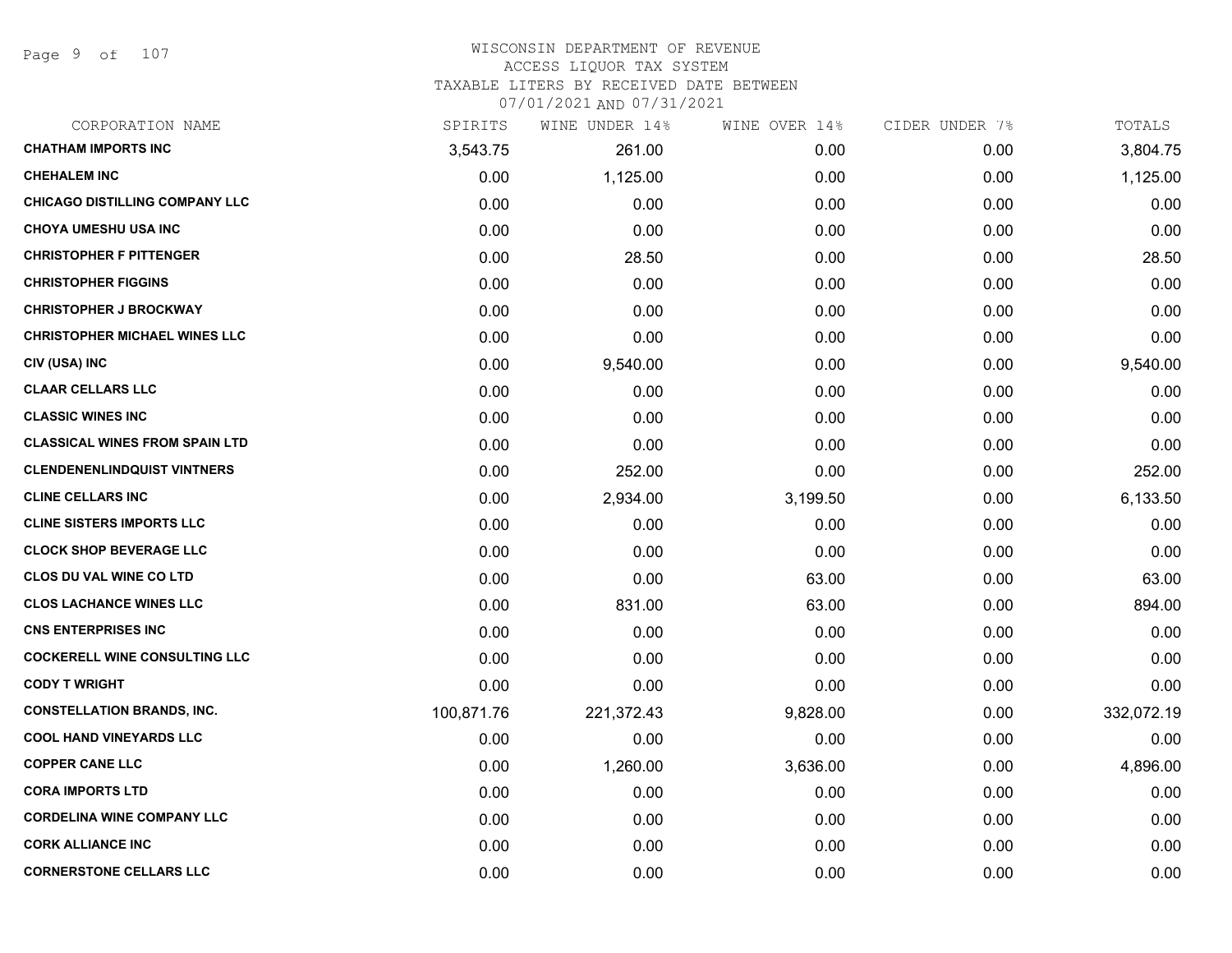| CORPORATION NAME                                   | SPIRITS | WINE UNDER 14% | WINE OVER 14% | CIDER UNDER 7% | TOTALS   |
|----------------------------------------------------|---------|----------------|---------------|----------------|----------|
| <b>CORNERSTONE U.S. WINE IMPORTS INC</b>           | 0.00    | 0.00           | 0.00          | 0.00           | 0.00     |
| <b>CORY J MICHAL</b>                               | 0.00    | 0.00           | 0.00          | 0.00           | 0.00     |
| <b>COUNTRY HERITAGE WINERY &amp; VINEYARD INC.</b> | 0.00    | 0.00           | 0.00          | 0.00           | 0.00     |
| <b>COUNTRY SMOOTH SPIRITS, LLC</b>                 | 0.00    | 0.00           | 0.00          | 0.00           | 0.00     |
| <b>COUP DE FOUDRE LLC</b>                          | 0.00    | 0.00           | 0.00          | 0.00           | 0.00     |
| <b>COURAGEOUS INC</b>                              | 0.00    | 0.00           | 0.00          | 0.00           | 0.00     |
| <b>CRACOVIA BRANDS INC</b>                         | 90.00   | 27.00          | 45.00         | 0.00           | 162.00   |
| <b>CRAFTED ARTISAN MEADERY LLC</b>                 | 0.00    | 0.00           | 0.00          | 0.00           | 0.00     |
| <b>CRAIG S HANDLY</b>                              | 0.00    | 0.00           | 0.00          | 0.00           | 0.00     |
| <b>CREATIVE WINE CONCEPTS INC</b>                  | 0.00    | 0.00           | 0.00          | 0.00           | 0.00     |
| <b>CREW WINE COMPANY LLC</b>                       | 0.00    | 4,279.00       | 126.00        | 0.00           | 4,405.00 |
| <b>CRIBARI VINEYARDS INC</b>                       | 0.00    | 0.00           | 0.00          | 0.00           | 0.00     |
| <b>CRIMSON WINE GROUP LTD</b>                      | 0.00    | 0.00           | 0.00          | 0.00           | 0.00     |
| <b>CRISTOM VINEYARDS INC</b>                       | 0.00    | 0.00           | 0.00          | 0.00           | 0.00     |
| <b>CROWN IMPORTS LLC</b>                           | 0.00    | 0.00           | 0.00          | 0.00           | 0.00     |
| <b>CROWN POINT WINERY LLC</b>                      | 0.00    | 0.00           | 0.00          | 0.00           | 0.00     |
| <b>CRYSTAL RAIN DISTILLERY INC</b>                 | 0.00    | 0.00           | 0.00          | 0.00           | 0.00     |
| <b>CULT OF 8</b>                                   | 0.00    | 2,515.00       | 1,291.50      | 0.00           | 3,806.50 |
| <b>CUNAT PREMIUM VINEYARDS LLC</b>                 | 0.00    | 0.00           | 0.00          | 0.00           | 0.00     |
| <b>CUSHMAN WINERY CORPORATION</b>                  | 0.00    | 0.00           | 0.00          | 0.00           | 0.00     |
| <b>D &amp; D VINEYARDS INC</b>                     | 0.00    | 0.00           | 0.00          | 0.00           | 0.00     |
| <b>D MYERS LLC</b>                                 | 0.00    | 0.00           | 0.00          | 0.00           | 0.00     |
| <b>D&amp;V INTERNATIONAL INC</b>                   | 90.00   | 0.00           | 0.00          | 0.00           | 90.00    |
| <b>D.G.L. DISTRIBUTORS, INC.</b>                   | 0.00    | 0.00           | 0.00          | 0.00           | 0.00     |
| <b>DAEDALUS CELLARS CO</b>                         | 0.00    | 252.00         | 0.00          | 0.00           | 252.00   |
| <b>DAN CAREY</b>                                   | 0.00    | 0.00           | 0.00          | 0.00           | 0.00     |
| <b>DANA ESTATES INC</b>                            | 0.00    | 0.00           | 0.00          | 0.00           | 0.00     |
| <b>DANCING COYOTE WINES</b>                        | 0.00    | 0.00           | 0.00          | 0.00           | 0.00     |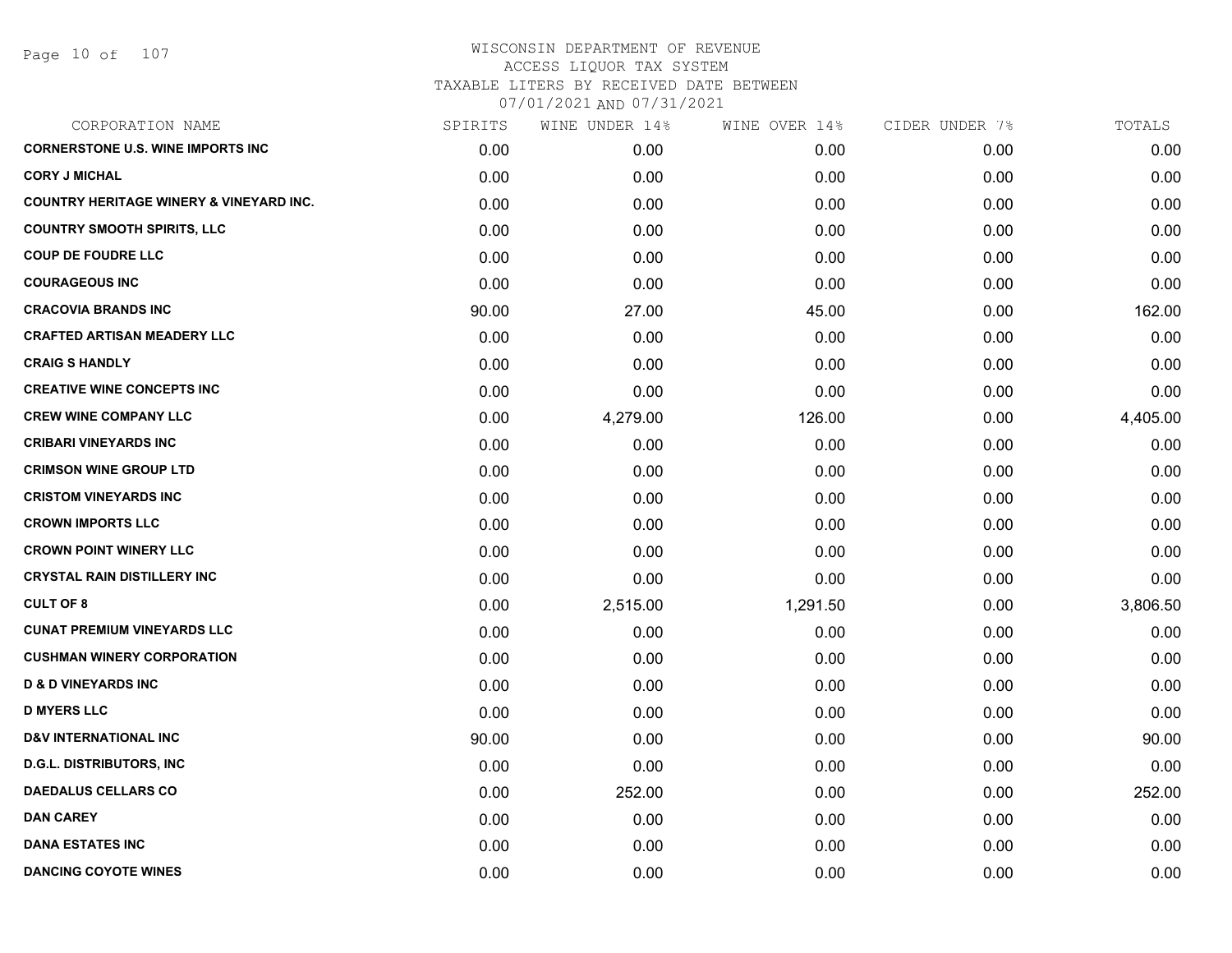Page 11 of 107

| SPIRITS  | WINE UNDER 14% | WINE OVER 14% | CIDER UNDER 7% | TOTALS     |
|----------|----------------|---------------|----------------|------------|
| 0.00     | 0.00           | 0.00          | 0.00           | 0.00       |
| 452.70   | 0.00           | 0.00          | 0.00           | 452.70     |
| 0.00     | 0.00           | 0.00          | 0.00           | 0.00       |
| 0.00     | 90.00          | 162.00        | 0.00           | 252.00     |
| 0.00     | 0.00           | 0.00          | 0.00           | 0.00       |
| 0.00     | 0.00           | 756.00        | 0.00           | 756.00     |
| 0.00     | 0.00           | 0.00          | 0.00           | 0.00       |
| 0.00     | 0.00           | 13.50         | 0.00           | 13.50      |
| 0.00     | 0.00           | 0.00          | 0.00           | 0.00       |
| 0.00     | 0.00           | 0.00          | 0.00           | 0.00       |
| 4.50     | 252.00         | 0.00          | 0.00           | 256.50     |
| 0.00     | 0.00           | 0.00          | 0.00           | 0.00       |
| 0.00     | 0.00           | 0.00          | 0.00           | 0.00       |
| 0.00     | 99.00          | 117.00        | 0.00           | 216.00     |
| 0.00     | 0.00           | 0.00          | 0.00           | 0.00       |
| 1,856.46 | 27,716.17      | 14,184.91     | 0.00           | 43,757.54  |
| 0.00     | 0.00           | 0.00          | 0.00           | 0.00       |
| 0.00     | 0.00           | 0.00          | 0.00           | 0.00       |
| 648.00   | 0.00           | 801.00        | 0.00           | 1,449.00   |
| 0.00     | 2,563.50       | 231.00        | 252.00         | 3,046.50   |
| 0.00     | 0.00           | 0.00          | 0.00           | 0.00       |
| 0.00     | 0.00           | 0.00          | 0.00           | 0.00       |
| 0.00     | 0.00           | 0.00          | 0.00           | 0.00       |
| 0.00     | 0.00           | 0.00          | 0.00           | 0.00       |
| 0.00     | 220,968.00     | 68,199.00     | 0.00           | 289,167.00 |
| 0.00     | 0.00           | 0.00          | 0.00           | 0.00       |
| 81.01    | 225.02         | 18.00         | 0.00           | 324.03     |
| 0.00     | 0.00           | 0.00          | 0.00           | 0.00       |
|          |                |               |                |            |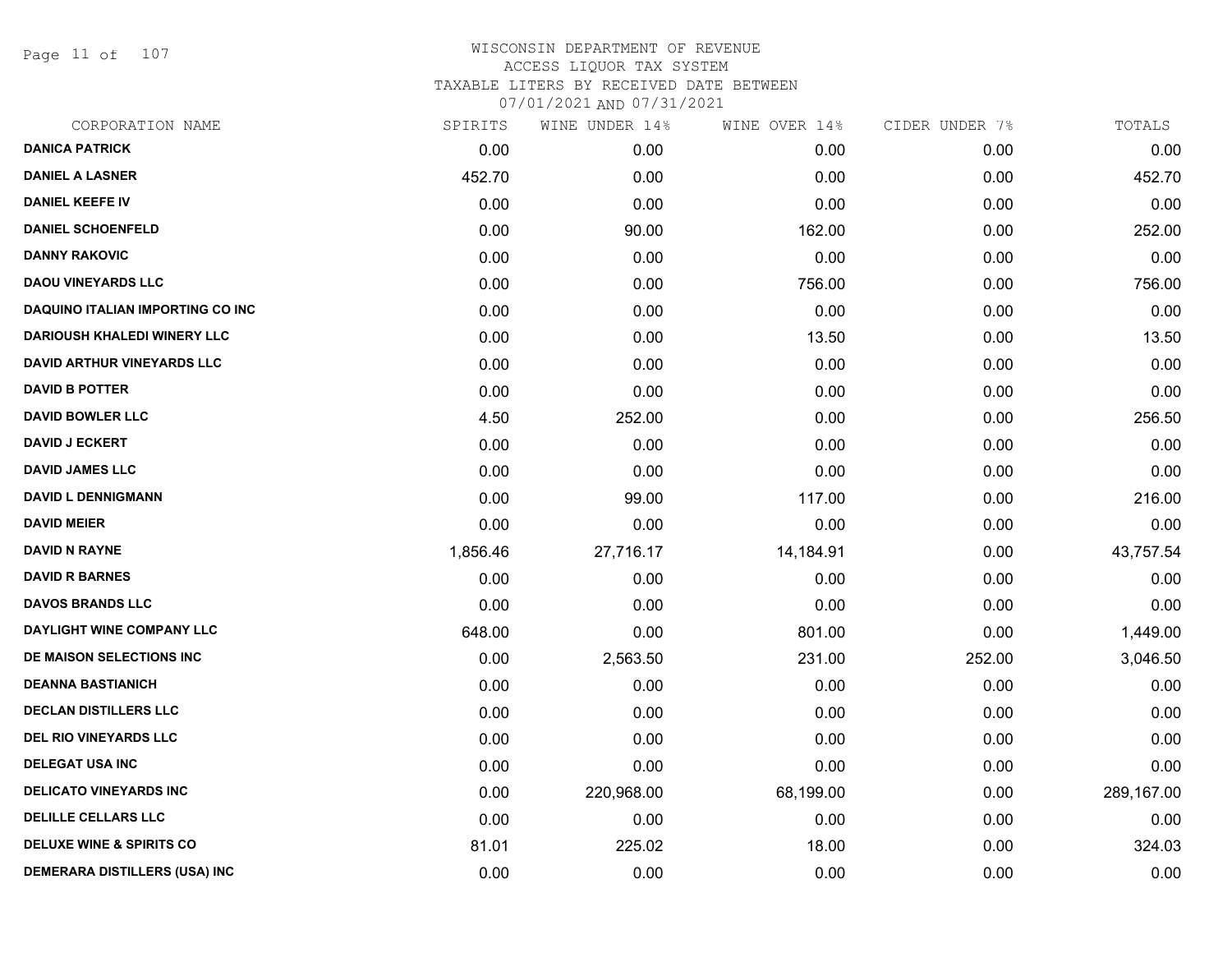Page 12 of 107

| SPIRITS    | WINE UNDER 14% | WINE OVER 14% | CIDER UNDER 7% | TOTALS     |
|------------|----------------|---------------|----------------|------------|
| 0.00       | 1.50           | 0.00          | 0.00           | 1.50       |
| 0.00       | 0.00           | 0.00          | 0.00           | 0.00       |
| 0.00       | 0.00           | 0.00          | 0.00           | 0.00       |
| 0.00       | 0.00           | 0.00          | 0.00           | 0.00       |
| 0.00       | 0.00           | 0.00          | 0.00           | 0.00       |
| 0.00       | 0.00           | 0.00          | 0.00           | 0.00       |
| 594,891.47 | 0.00           | 0.00          | 0.00           | 594,891.47 |
| 0.00       | 0.00           | 0.00          | 0.00           | 0.00       |
| 1,605.00   | 540.00         | 0.00          | 0.00           | 2,145.00   |
| 0.00       | 0.00           | 0.00          | 0.00           | 0.00       |
| 1,008.00   | 0.00           | 0.00          | 0.00           | 1,008.00   |
| 0.00       | 0.00           | 0.00          | 0.00           | 0.00       |
| 0.00       | 0.00           | 0.00          | 0.00           | 0.00       |
| 0.00       | 0.00           | 0.00          | 0.00           | 0.00       |
| 0.00       | 0.00           | 0.00          | 0.00           | 0.00       |
| 0.00       | 0.00           | 252.00        | 0.00           | 252.00     |
| 0.00       | 0.00           | 0.00          | 0.00           | 0.00       |
| 0.00       | 0.00           | 0.00          | 0.00           | 0.00       |
| 0.00       | 0.00           | 0.00          | 0.00           | 0.00       |
| 0.00       | 0.00           | 0.00          | 0.00           | 0.00       |
| 0.00       | 6,618.00       | 12,324.00     | 0.00           | 18,942.00  |
| 0.00       | 0.00           | 0.00          | 0.00           | 0.00       |
| 0.00       | 882.00         | 0.00          | 0.00           | 882.00     |
| 29,340.00  | 0.00           | 0.00          | 0.00           | 29,340.00  |
| 0.00       | 0.00           | 0.00          | 0.00           | 0.00       |
| 0.00       | 0.00           | 0.00          | 15,206.90      | 15,206.90  |
| 0.00       | 0.00           | 0.00          | 0.00           | 0.00       |
|            |                |               |                |            |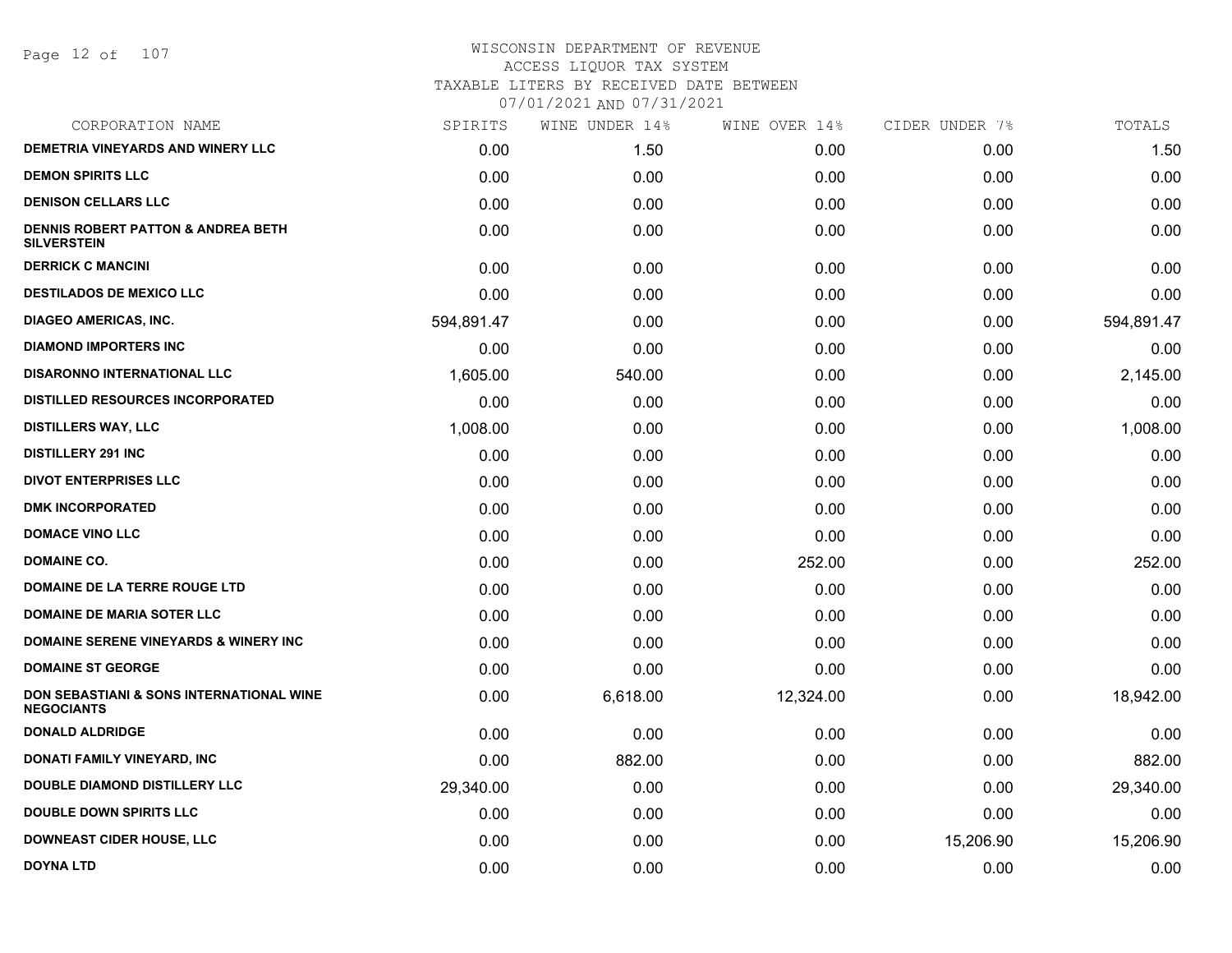Page 13 of 107

#### WISCONSIN DEPARTMENT OF REVENUE ACCESS LIQUOR TAX SYSTEM TAXABLE LITERS BY RECEIVED DATE BETWEEN

| CORPORATION NAME                               | SPIRITS    | WINE UNDER 14% | WINE OVER 14% | CIDER UNDER 7% | TOTALS       |
|------------------------------------------------|------------|----------------|---------------|----------------|--------------|
| DRAKE MAKES WINE, INC.                         | 0.00       | 0.00           | 0.00          | 0.00           | 0.00         |
| <b>DREYER WINE LLC</b>                         | 0.00       | 189.00         | 0.00          | 0.00           | 189.00       |
| <b>DREYFUS ASHBY INC</b>                       | 0.00       | 4,624.50       | 108.00        | 0.00           | 4,732.50     |
| <b>DRG IMPORTS LLC</b>                         | 0.00       | 0.00           | 0.00          | 0.00           | 0.00         |
| <b>DRUM CIRCLE DISTILLING LLC</b>              | 891.00     | 0.00           | 0.00          | 0.00           | 891.00       |
| DRY CREEK VINEYARD INC                         | 0.00       | 253.50         | 1,260.00      | 0.00           | 1,513.50     |
| DRY FLY DISTILLING INC                         | 0.00       | 0.00           | 0.00          | 0.00           | 0.00         |
| <b>DUCKHORN WINE COMPANY</b>                   | 0.00       | 13,500.00      | 1,116.00      | 0.00           | 14,616.00    |
| <b>DUGGANS DISTILLERS PRODUCTS CORPORATION</b> | 450.00     | 0.00           | 0.00          | 0.00           | 450.00       |
| <b>DULUTH CIDER LLC</b>                        | 0.00       | 0.00           | 0.00          | 821.44         | 821.44       |
| <b>DUMOL WINERY LLC</b>                        | 0.00       | 0.00           | 0.00          | 0.00           | 0.00         |
| <b>DUNHAM CELLARS LLC</b>                      | 0.00       | 0.00           | 0.00          | 0.00           | 0.00         |
| <b>DUNN VINEYARDS LLC</b>                      | 0.00       | 0.00           | 0.00          | 0.00           | 0.00         |
| <b>DUVEL MOORTGAT USA LTD</b>                  | 0.00       | 0.00           | 0.00          | 0.00           | 0.00         |
| <b>DV SPIRITS LLC</b>                          | 4,816.00   | 0.00           | 0.00          | 0.00           | 4,816.00     |
| <b>E &amp; J GALLO WINERY</b>                  | 403,761.00 | 1,006,750.90   | 29,049.50     | 0.00           | 1,439,561.40 |
| <b>EAGLE EYE IMPORTS LLC</b>                   | 0.00       | 279.00         | 0.00          | 0.00           | 279.00       |
| <b>EAGLES LANDING WINERY LLC</b>               | 0.00       | 684.75         | 0.00          | 0.00           | 684.75       |
| <b>EASLEY ENTERPRISES INC.</b>                 | 0.00       | 0.00           | 0.00          | 0.00           | 0.00         |
| <b>EASTERN LIQUORS USA INC</b>                 | 540.00     | 0.00           | 0.00          | 0.00           | 540.00       |
| <b>EBERLE WINERY LP</b>                        | 0.00       | 0.00           | 0.00          | 0.00           | 0.00         |
| <b>ECLIPSE ASSETS LLC</b>                      | 0.00       | 0.00           | 0.00          | 0.00           | 0.00         |
| <b>ECOSUR GROUP LLC</b>                        | 0.00       | 0.00           | 0.00          | 0.00           | 0.00         |
| <b>EGGHEAD TOO, LLC</b>                        | 0.00       | 0.00           | 0.00          | 0.00           | 0.00         |
| EHREN JORDAN WINE CELLARS LLC                  | 0.00       | 0.00           | 162.00        | 0.00           | 162.00       |
| <b>EIGHT BOTTLES LLC</b>                       | 0.00       | 0.00           | 0.00          | 0.00           | 0.00         |
| <b>ELK COVE VINEYARDS INC</b>                  | 0.00       | 0.00           | 0.00          | 0.00           | 0.00         |
| <b>ELLEN FORREST</b>                           | 0.00       | 0.00           | 0.00          | 0.00           | 0.00         |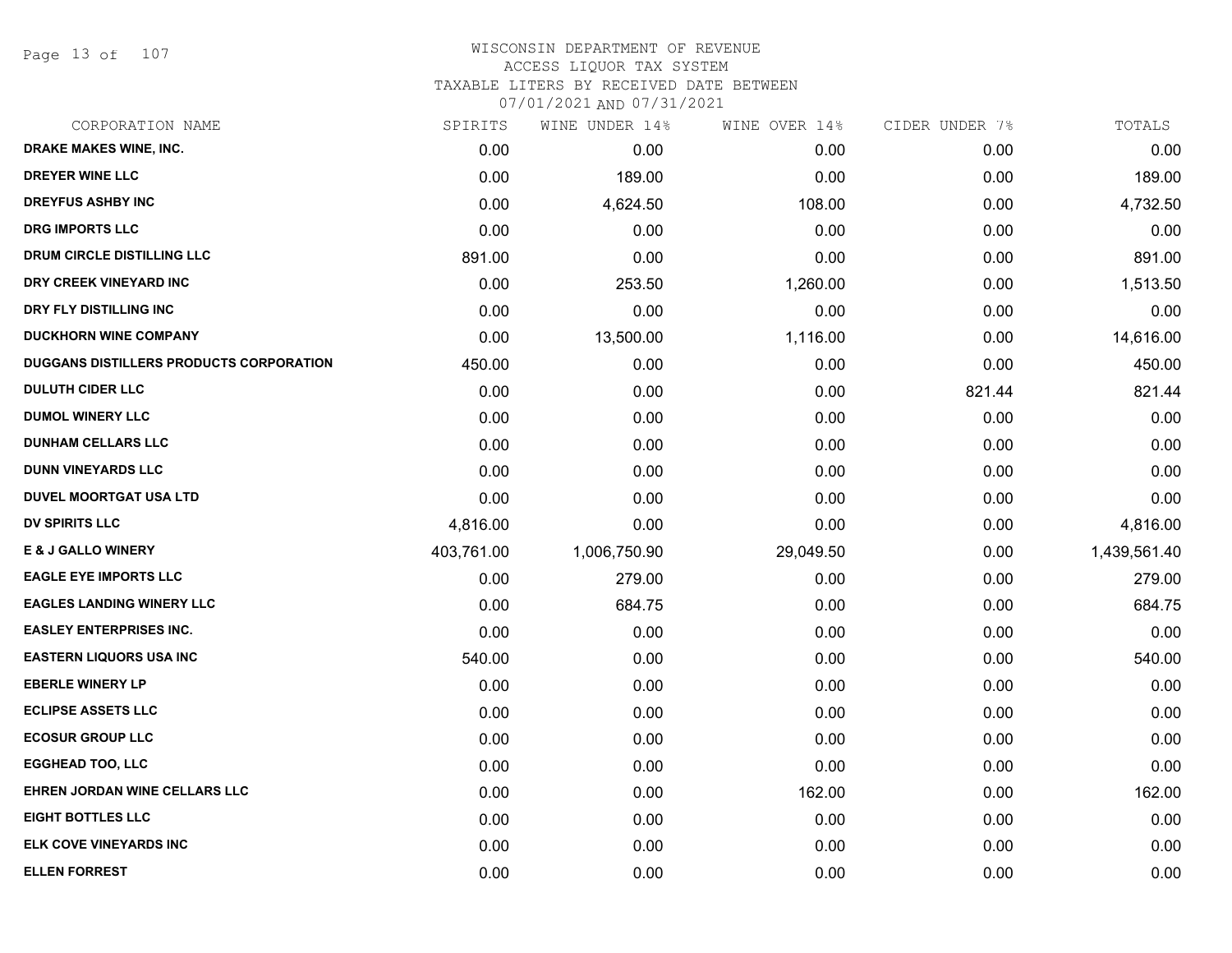Page 14 of 107

| CORPORATION NAME                            | SPIRITS | WINE UNDER 14% | WINE OVER 14% | CIDER UNDER 7% | TOTALS   |
|---------------------------------------------|---------|----------------|---------------|----------------|----------|
| <b>ELV-OREGON LLC</b>                       | 0.00    | 0.00           | 0.00          | 0.00           | 0.00     |
| <b>EMCO CHEMICAL DISTRIBUTORS, INC.</b>     | 0.00    | 0.00           | 0.00          | 0.00           | 0.00     |
| <b>EMILIO GUGLIELMO WINERY INC</b>          | 0.00    | 0.00           | 0.00          | 0.00           | 0.00     |
| <b>EMPSON USA INC</b>                       | 0.00    | 724.50         | 126.00        | 0.00           | 850.50   |
| <b>ENOS VINEYARDS INC</b>                   | 0.00    | 0.00           | 0.00          | 0.00           | 0.00     |
| <b>ENOTEC IMPORTS INC</b>                   | 0.00    | 468.00         | 85.50         | 0.00           | 553.50   |
| <b>ENOVATION BRANDS INC</b>                 | 0.00    | 616.50         | 0.00          | 0.00           | 616.50   |
| <b>ENTENTE SPIRITS LLC</b>                  | 0.00    | 0.00           | 0.00          | 0.00           | 0.00     |
| <b>EOLA HILLS WINE CELLARS INC</b>          | 0.00    | 335.23         | 35.66         | 0.00           | 370.89   |
| <b>EPICUREAN WINES LLC</b>                  | 0.00    | 594.00         | 0.00          | 0.00           | 594.00   |
| <b>ERIC FLANAGAN</b>                        | 0.00    | 0.00           | 0.00          | 0.00           | 0.00     |
| <b>ERIC TRUMP WINE MANUFACTURING LLC</b>    | 0.00    | 0.00           | 0.00          | 0.00           | 0.00     |
| <b>ERIK MILLER WINES, INC.</b>              | 0.00    | 0.00           | 0.00          | 0.00           | 0.00     |
| <b>ESSER WINES LLC</b>                      | 0.00    | 0.00           | 0.00          | 0.00           | 0.00     |
| <b>EVAKI INC</b>                            | 0.00    | 0.00           | 0.00          | 0.00           | 0.00     |
| <b>EVATON INC</b>                           | 90.00   | 144.00         | 994.50        | 0.00           | 1,228.50 |
| EVESHAM WOOD VINEYARD AND WINERY LLC        | 0.00    | 252.00         | 0.00          | 0.00           | 252.00   |
| <b>EXPERIENCE WINES LLC</b>                 | 0.00    | 126.00         | 0.00          | 0.00           | 126.00   |
| F L NAVARRO LIMITED                         | 0.00    | 126.00         | 72.00         | 0.00           | 198.00   |
| <b>F&amp;F FINE WINES INTERNATIONAL INC</b> | 0.00    | 8,274.50       | 220.50        | 0.00           | 8,495.00 |
| F.X. MAGNER SELECTIONS, INC.                | 0.00    | 787.50         | 0.00          | 0.00           | 787.50   |
| <b>FAMILY &amp; FARMERS LLC</b>             | 0.00    | 1,516.00       | 0.00          | 0.00           | 1,516.00 |
| <b>FAMOUS BRANDS LLC</b>                    | 0.00    | 0.00           | 0.00          | 0.00           | 0.00     |
| <b>FANTIS IMPORTS INC</b>                   | 0.00    | 126.13         | 0.00          | 0.00           | 126.13   |
| <b>FAR NORTH SPIRITS INC</b>                | 0.00    | 0.00           | 0.00          | 0.00           | 0.00     |
| <b>FASEL SHENSTONE LLC</b>                  | 0.00    | 0.00           | 0.00          | 0.00           | 0.00     |
| FELIX SOLIS AVANTIS USA INC                 | 0.00    | 5,400.00       | 0.00          | 0.00           | 5,400.00 |
| <b>FERMENTED SCIENCES II INC</b>            | 0.00    | 1,124.27       | 0.00          | 0.00           | 1,124.27 |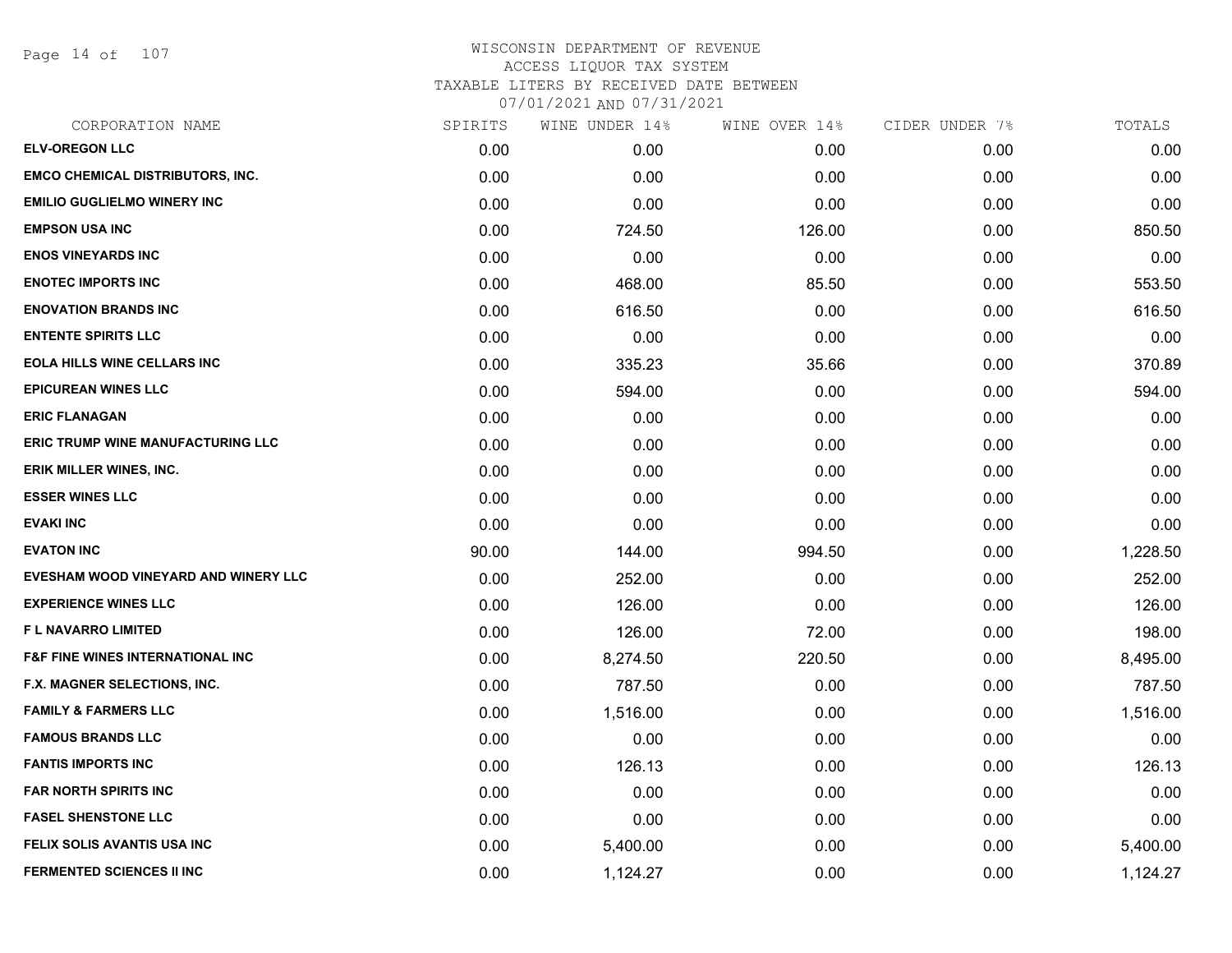Page 15 of 107

# WISCONSIN DEPARTMENT OF REVENUE

## ACCESS LIQUOR TAX SYSTEM

TAXABLE LITERS BY RECEIVED DATE BETWEEN

| CORPORATION NAME                          | SPIRITS    | WINE UNDER 14% | WINE OVER 14% | CIDER UNDER 7% | TOTALS     |
|-------------------------------------------|------------|----------------|---------------|----------------|------------|
| <b>FETZER VINEYARDS</b>                   | 0.00       | 39,077.76      | 8,298.00      | 0.00           | 47,375.76  |
| <b>FIFTH GENERATION INC</b>               | 247,242.00 | 0.00           | 0.00          | 0.00           | 247,242.00 |
| FIFTY FOURTH STREET ENTERPRISES LLC       | 0.00       | 0.00           | 0.00          | 0.00           | 0.00       |
| <b>FINO TEQUILA LLC</b>                   | 0.00       | 0.00           | 0.00          | 0.00           | 0.00       |
| FIOR DI SOLE, LLC                         | 0.00       | 909.00         | 945.00        | 0.00           | 1,854.00   |
| <b>FIRESTEED CORPORATION</b>              | 0.00       | 0.00           | 0.00          | 0.00           | 0.00       |
| <b>FISHER VINEYARDS</b>                   | 0.00       | 0.00           | 0.00          | 0.00           | 0.00       |
| <b>FITVINE LLC</b>                        | 0.00       | 0.00           | 4,068.00      | 0.00           | 4,068.00   |
| <b>FIVE GRAPES LLC</b>                    | 0.00       | 0.00           | 0.00          | 0.00           | 0.00       |
| <b>FLORA SPRINGS WINE COMPANY</b>         | 0.00       | 0.00           | 0.00          | 0.00           | 0.00       |
| <b>FLORIDA ORANGE GROVES INC</b>          | 0.00       | 774.00         | 0.00          | 0.00           | 774.00     |
| <b>FN CELLARS LLC</b>                     | 0.00       | 0.00           | 1,714.50      | 0.00           | 1,714.50   |
| <b>FOGGY MOUNTAIN SPIRIT COMPANY, LLC</b> | 720.00     | 0.00           | 0.00          | 0.00           | 720.00     |
| <b>FOLEY FAMILY WINES INC</b>             | 0.00       | 5,175.00       | 2,793.00      | 0.00           | 7,968.00   |
| <b>FOLIO WINE COMPANY LLC</b>             | 0.00       | 568.47         | 0.00          | 0.00           | 568.47     |
| <b>FORIS VINEYARDS WINERY LLC</b>         | 0.00       | 162.00         | 0.00          | 0.00           | 162.00     |
| FORT ROSS VINEYARD & WINERY LLC           | 0.00       | 0.00           | 126.00        | 0.00           | 126.00     |
| <b>FOUR BEARS WINERY LLC</b>              | 0.00       | 0.00           | 0.00          | 0.00           | 0.00       |
| FOUR DAUGHTERS VINEYARD AND WINERY LLC    | 0.00       | 0.00           | 0.00          | 5,770.63       | 5,770.63   |
| <b>FOUR ROSES DISTILLERY LLC</b>          | 24,613.50  | 0.00           | 0.00          | 0.00           | 24,613.50  |
| <b>FOWLES WINE USA INC</b>                | 0.00       | 0.00           | 0.00          | 0.00           | 0.00       |
| <b>FOXEN VINEYARD INC</b>                 | 0.00       | 0.00           | 0.00          | 0.00           | 0.00       |
| <b>FRANCIS COPPOLA WINERY LLC</b>         | 0.00       | 504.00         | 0.00          | 0.00           | 504.00     |
| FRANK FAMILY VINEYARDS LLC                | 0.00       | 0.00           | 1,575.00      | 0.00           | 1,575.00   |
| <b>FRANK LIN DISTILLERS PRODUCTS LTD</b>  | 13,912.52  | 0.00           | 0.00          | 0.00           | 13,912.52  |
| <b>FRANK R VEZER</b>                      | 0.00       | 0.00           | 0.00          | 0.00           | 0.00       |
| <b>FRED C SCHERRER</b>                    | 0.00       | 0.00           | 0.00          | 0.00           | 0.00       |
| <b>FREDERICK WILDMAN &amp; SONS LTD</b>   | 504.00     | 46,322.55      | 256.50        | 0.00           | 47,083.05  |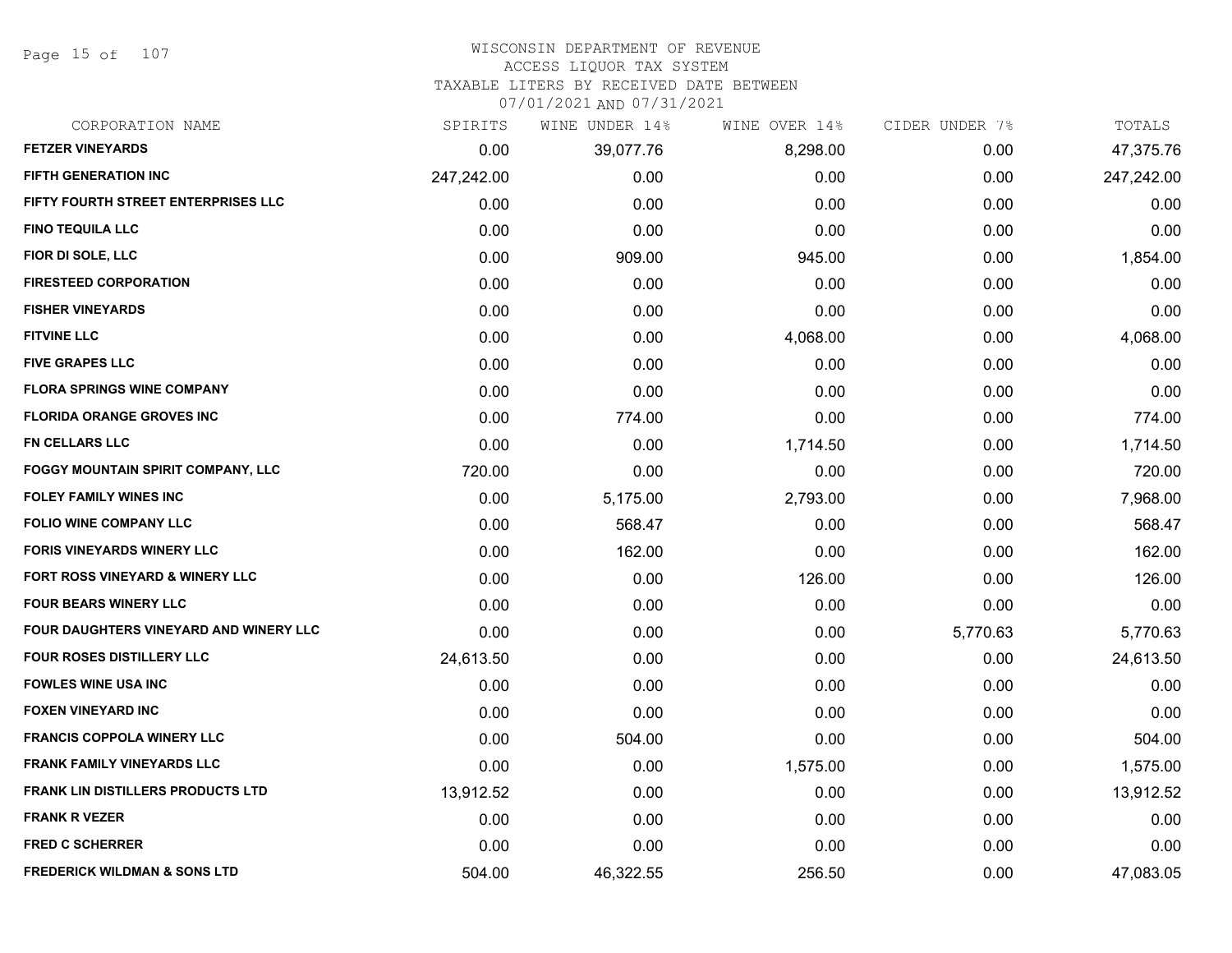Page 16 of 107

| CORPORATION NAME                                | SPIRITS  | WINE UNDER 14% | WINE OVER 14% | CIDER UNDER 7% | TOTALS   |
|-------------------------------------------------|----------|----------------|---------------|----------------|----------|
| <b>FRESH GRAPES LLC</b>                         | 0.00     | 0.00           | 0.00          | 0.00           | 0.00     |
| <b>FREY VINEYARDS LTD</b>                       | 0.00     | 0.00           | 0.00          | 0.00           | 0.00     |
| <b>FRITZ CELLARS INC</b>                        | 0.00     | 0.00           | 0.00          | 0.00           | 0.00     |
| <b>FROGS LEAP WINERY</b>                        | 0.00     | 756.00         | 0.00          | 0.00           | 756.00   |
| <b>FRUIT OF THE VINES INC</b>                   | 0.00     | 459.04         | 2.25          | 0.00           | 461.29   |
| FULL THROTTLE SLOON SHINE LLC                   | 0.00     | 0.00           | 0.00          | 0.00           | 0.00     |
| <b>FULLERTON WINES, INC</b>                     | 0.00     | 0.00           | 0.00          | 0.00           | 0.00     |
| <b>FULTON STREET BREWERY LLC</b>                | 0.00     | 0.00           | 0.00          | 0.00           | 0.00     |
| <b>FUTURE PROOF BRANDS LLC</b>                  | 0.00     | 9,360.00       | 0.00          | 0.00           | 9,360.00 |
| <b>G K SKAGGS INC</b>                           | 0.00     | 0.00           | 0.00          | 0.00           | 0.00     |
| G.S.W.C. INC.                                   | 0.00     | 0.00           | 0.00          | 0.00           | 0.00     |
| <b>GALENA AVIATION, LLC</b>                     | 0.00     | 18.00          | 0.00          | 0.00           | 18.00    |
| <b>GAMBA VINEYARDS AND WINERY LLC</b>           | 0.00     | 0.00           | 0.00          | 0.00           | 0.00     |
| <b>GAMBLE FAMILY VINEYARDS LLC</b>              | 0.00     | 0.00           | 0.00          | 0.00           | 0.00     |
| <b>GEORGE BOZIC JR</b>                          | 0.00     | 0.00           | 0.00          | 0.00           | 0.00     |
| <b>GEORGIAN HOUSE OF GREATER WASHINGTON LLC</b> | 0.00     | 0.00           | 0.00          | 0.00           | 0.00     |
| <b>GF WINES LLC</b>                             | 0.00     | 0.00           | 0.00          | 0.00           | 0.00     |
| <b>GH HOLDINGS LP</b>                           | 0.00     | 0.00           | 0.00          | 0.00           | 0.00     |
| <b>GIBSON WINE COMPANY</b>                      | 0.00     | 0.00           | 540.00        | 0.00           | 540.00   |
| <b>GILBERT CELLARS LLC</b>                      | 0.00     | 0.00           | 0.00          | 0.00           | 0.00     |
| <b>GILDARDO PARTIDA LLC</b>                     | 585.00   | 0.00           | 0.00          | 0.00           | 585.00   |
| <b>GLOBAL BEVERAGE TEAM, LLC</b>                | 0.00     | 0.00           | 0.00          | 0.00           | 0.00     |
| <b>GLOBAL SPIRITS USA LLC</b>                   | 1,672.50 | 0.00           | 0.00          | 0.00           | 1,672.50 |
| <b>GLOBAL VINEYARD IMPORTERS INC</b>            | 0.00     | 132.00         | 0.00          | 0.00           | 132.00   |
| <b>GLUNZ FAMILY WINERY &amp; CELLARS INC</b>    | 0.00     | 0.00           | 0.00          | 0.00           | 0.00     |
| <b>GNEKOW FAMILY WINERY LLC</b>                 | 0.00     | 0.00           | 0.00          | 0.00           | 0.00     |
| <b>GOAMERICAGO BEVERAGES LLC</b>                | 1,881.00 | 0.00           | 0.00          | 0.00           | 1,881.00 |
| <b>GOLDSCHMIDT VINEYARDS LLC</b>                | 0.00     | 1,008.00       | 0.00          | 0.00           | 1,008.00 |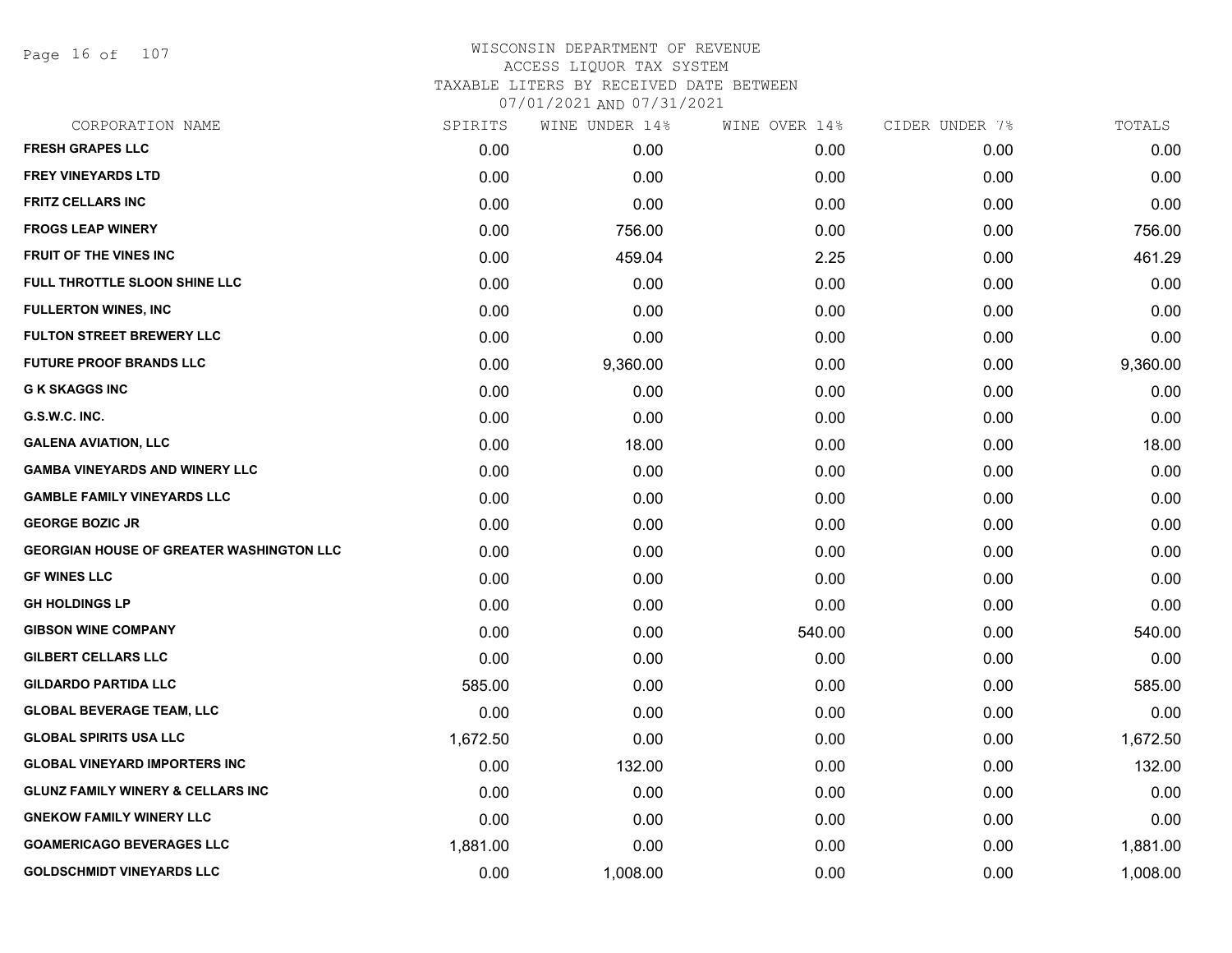Page 17 of 107

#### WISCONSIN DEPARTMENT OF REVENUE ACCESS LIQUOR TAX SYSTEM TAXABLE LITERS BY RECEIVED DATE BETWEEN

| CORPORATION NAME                           | SPIRITS | WINE UNDER 14% | WINE OVER 14% | CIDER UNDER 7% | TOTALS   |
|--------------------------------------------|---------|----------------|---------------|----------------|----------|
| <b>GOOSE RIDGE LLC</b>                     | 0.00    | 693.00         | 279.00        | 0.00           | 972.00   |
| <b>GORDON BROTHERS CELLARS INC</b>         | 0.00    | 0.00           | 0.00          | 0.00           | 0.00     |
| <b>GRAPE EXPECTATIONS, INC</b>             | 0.00    | 0.00           | 0.00          | 0.00           | 0.00     |
| <b>GRAPE VISIONS LLC</b>                   | 0.00    | 0.00           | 0.00          | 0.00           | 0.00     |
| <b>GRAPES &amp; BARLEY LLC</b>             | 0.00    | 0.00           | 0.00          | 0.00           | 0.00     |
| <b>GRAPES OF SPAIN INC</b>                 | 0.00    | 0.00           | 0.00          | 0.00           | 0.00     |
| <b>GRAPESEED WINE FUND LLC</b>             | 0.00    | 0.00           | 0.00          | 0.00           | 0.00     |
| <b>GRATON SPIRITS COMPANY LLC</b>          | 0.00    | 0.00           | 0.00          | 0.00           | 0.00     |
| <b>GRAY DUCK SPIRITS LLC</b>               | 0.00    | 0.00           | 0.00          | 0.00           | 0.00     |
| <b>GREEN BUS PROVISIONS</b>                | 0.00    | 0.00           | 0.00          | 0.00           | 0.00     |
| <b>GREEN RIVER DISTILLING COMPANY LLC</b>  | 0.00    | 0.00           | 0.00          | 0.00           | 0.00     |
| <b>GREENFIELD GLOBAL USA INC</b>           | 0.00    | 0.00           | 0.00          | 0.00           | 0.00     |
| <b>GREG &amp; GREG INC</b>                 | 0.00    | 0.00           | 0.00          | 0.00           | 0.00     |
| <b>GREG &amp; PAM HARRINGTON WINES LLC</b> | 0.00    | 0.00           | 0.00          | 0.00           | 0.00     |
| <b>GREGORY EDWARD GRAZIANO</b>             | 0.00    | 0.00           | 0.00          | 0.00           | 0.00     |
| <b>GREGORY F BUONOCORE</b>                 | 504.00  | 0.00           | 0.00          | 0.00           | 504.00   |
| <b>GRGICH HILLS CELLAR</b>                 | 0.00    | 0.00           | 490.50        | 0.00           | 490.50   |
| <b>GRIEB OPTIMAL WINECRAFTING LLC</b>      | 0.00    | 0.00           | 0.00          | 0.00           | 0.00     |
| <b>GROTH VINEYARDS &amp; WINERY LLC</b>    | 0.00    | 1,008.00       | 567.00        | 0.00           | 1,575.00 |
| <b>GROUNDED WINE PROJECT LLC</b>           | 0.00    | 0.00           | 0.00          | 0.00           | 0.00     |
| <b>GUARACHI WINE PARTNERS INC</b>          | 0.00    | 1,341.00       | 0.00          | 0.00           | 1,341.00 |
| <b>GUILLAUME LACHETEAU</b>                 | 0.00    | 0.00           | 0.00          | 0.00           | 0.00     |
| <b>H ERIK ZETTERSTROM</b>                  | 0.00    | 1,300.50       | 0.00          | 0.00           | 1,300.50 |
| <b>HAAS BROTHERS INC</b>                   | 0.00    | 0.00           | 0.00          | 0.00           | 0.00     |
| <b>HAHN ESTATE</b>                         | 0.00    | 0.00           | 0.00          | 0.00           | 0.00     |
| <b>HALBY MARKETING INC</b>                 | 0.00    | 45.00          | 0.00          | 0.00           | 45.00    |
| <b>HALCYON SYNDICATE LTD LLC</b>           | 0.00    | 0.00           | 0.00          | 0.00           | 0.00     |
| <b>HALL WINES LLC</b>                      | 0.00    | 0.00           | 1,071.00      | 0.00           | 1,071.00 |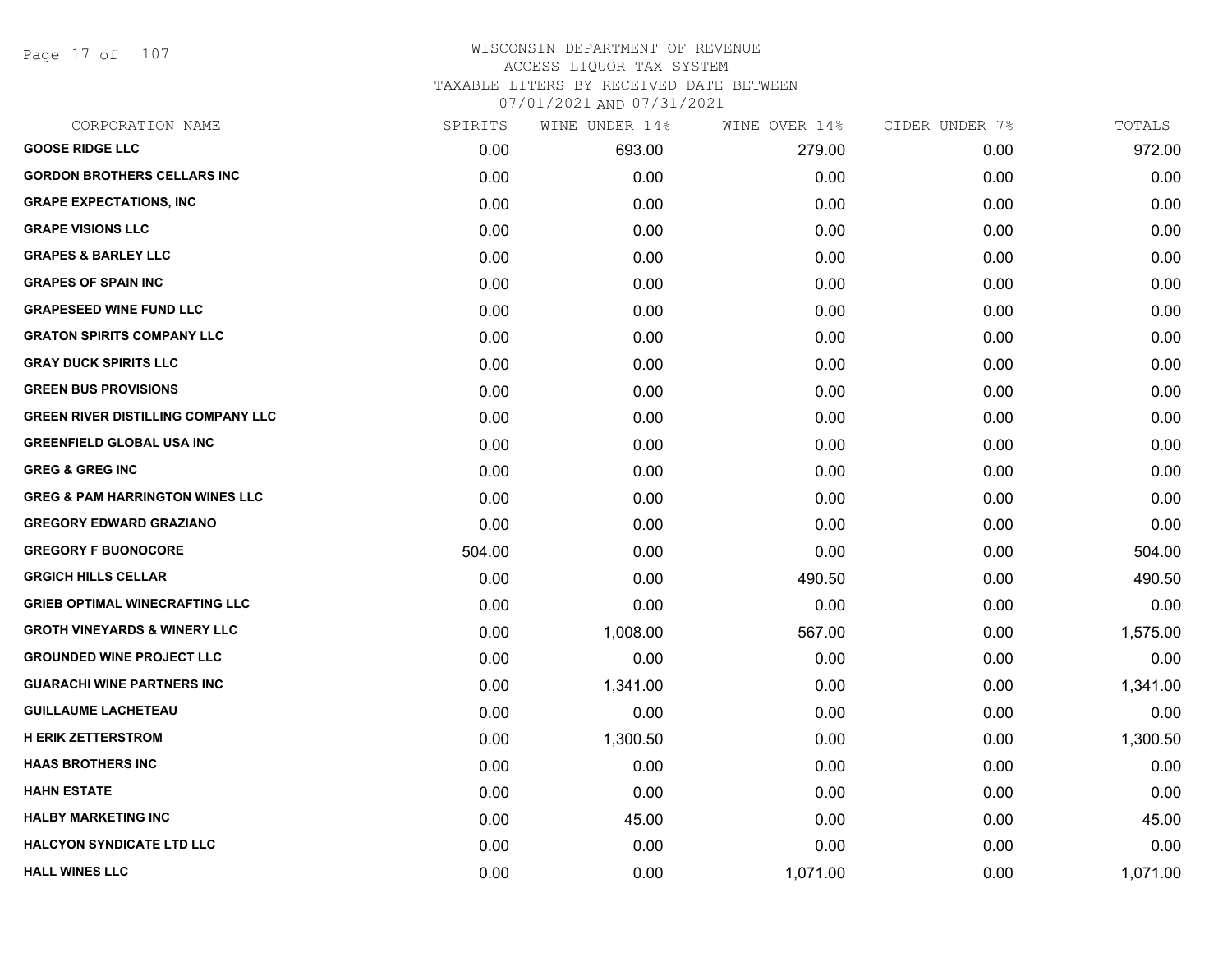Page 18 of 107

#### WISCONSIN DEPARTMENT OF REVENUE ACCESS LIQUOR TAX SYSTEM TAXABLE LITERS BY RECEIVED DATE BETWEEN

| CORPORATION NAME                       | SPIRITS    | WINE UNDER 14% | WINE OVER 14% | CIDER UNDER 7% | TOTALS     |
|----------------------------------------|------------|----------------|---------------|----------------|------------|
| <b>HAMEL FAMILY WINES LLC</b>          | 0.00       | 0.00           | 0.00          | 0.00           | 0.00       |
| HAND PICKED SELECTIONS INC             | 0.00       | 1,512.00       | 0.00          | 0.00           | 1,512.00   |
| <b>HANSJOERG WYSS</b>                  | 0.00       | 0.00           | 0.00          | 0.00           | 0.00       |
| <b>HARLAN ESTATE WINERY INC</b>        | 0.00       | 0.00           | 0.00          | 0.00           | 0.00       |
| <b>HARRIS &amp; HARRIS</b>             | 0.00       | 216.00         | 0.00          | 0.00           | 216.00     |
| <b>HAWAII SEA SPIRITS LLC</b>          | 465.00     | 0.00           | 0.00          | 0.00           | 465.00     |
| <b>HDD LLC</b>                         | 0.00       | 0.00           | 0.00          | 0.00           | 0.00       |
| <b>HEARTLAND DISTILLERS LLC</b>        | 0.00       | 0.00           | 0.00          | 0.00           | 0.00       |
| <b>HEAVEN HILL SALES CO.</b>           | 277,412.25 | 0.00           | 1,863.00      | 0.00           | 279,275.25 |
| <b>HEAVENLY SPIRITS LLC</b>            | 0.00       | 0.00           | 0.00          | 0.00           | 0.00       |
| HEINEKEN USA INCORPORATED              | 0.00       | 0.00           | 0.00          | 9,408.00       | 9,408.00   |
| <b>HEITZ WINE CELLARS</b>              | 0.00       | 204.75         | 0.00          | 0.00           | 204.75     |
| <b>HEMINGWAY RUM COMPANY LLC</b>       | 0.00       | 0.00           | 0.00          | 0.00           | 0.00       |
| HEMISPHERE WINE COMPANY INC            | 0.00       | 0.00           | 0.00          | 0.00           | 0.00       |
| <b>HEMISPHERES LLC</b>                 | 0.00       | 0.00           | 0.00          | 0.00           | 0.00       |
| <b>HENRIOT INC</b>                     | 0.00       | 510.00         | 0.00          | 0.00           | 510.00     |
| <b>HENRY BELMONTE</b>                  | 0.00       | 91.50          | 0.00          | 0.00           | 91.50      |
| <b>HENRY CORNELL</b>                   | 0.00       | 0.00           | 0.00          | 0.00           | 0.00       |
| <b>HENRY L LAW</b>                     | 0.00       | 0.00           | 0.00          | 0.00           | 0.00       |
| HENRY STEELE IMPORTS LLC               | 0.00       | 0.00           | 0.00          | 0.00           | 0.00       |
| <b>HERITAGE DISTILLING COMPANY INC</b> | 0.00       | 0.00           | 0.00          | 0.00           | 0.00       |
| <b>HERITAGE WINE CELLARS LTD</b>       | 0.00       | 1,521.02       | 0.00          | 0.00           | 1,521.02   |
| <b>HERMAN STORY WINES INC</b>          | 0.00       | 0.00           | 126.00        | 0.00           | 126.00     |
| <b>HERON WINES INC</b>                 | 0.00       | 0.00           | 0.00          | 0.00           | 0.00       |
| <b>HIDALGO IMPORTS LLC</b>             | 0.00       | 0.00           | 0.00          | 0.00           | 0.00       |
| <b>HIDDEN RIDGE VINEYARD LLC</b>       | 0.00       | 0.00           | 0.00          | 0.00           | 0.00       |
| <b>HILL ESTATES INC</b>                | 0.00       | 0.00           | 0.00          | 0.00           | 0.00       |
| <b>HIRSCH WINERY LLC</b>               | 0.00       | 0.00           | 0.00          | 0.00           | 0.00       |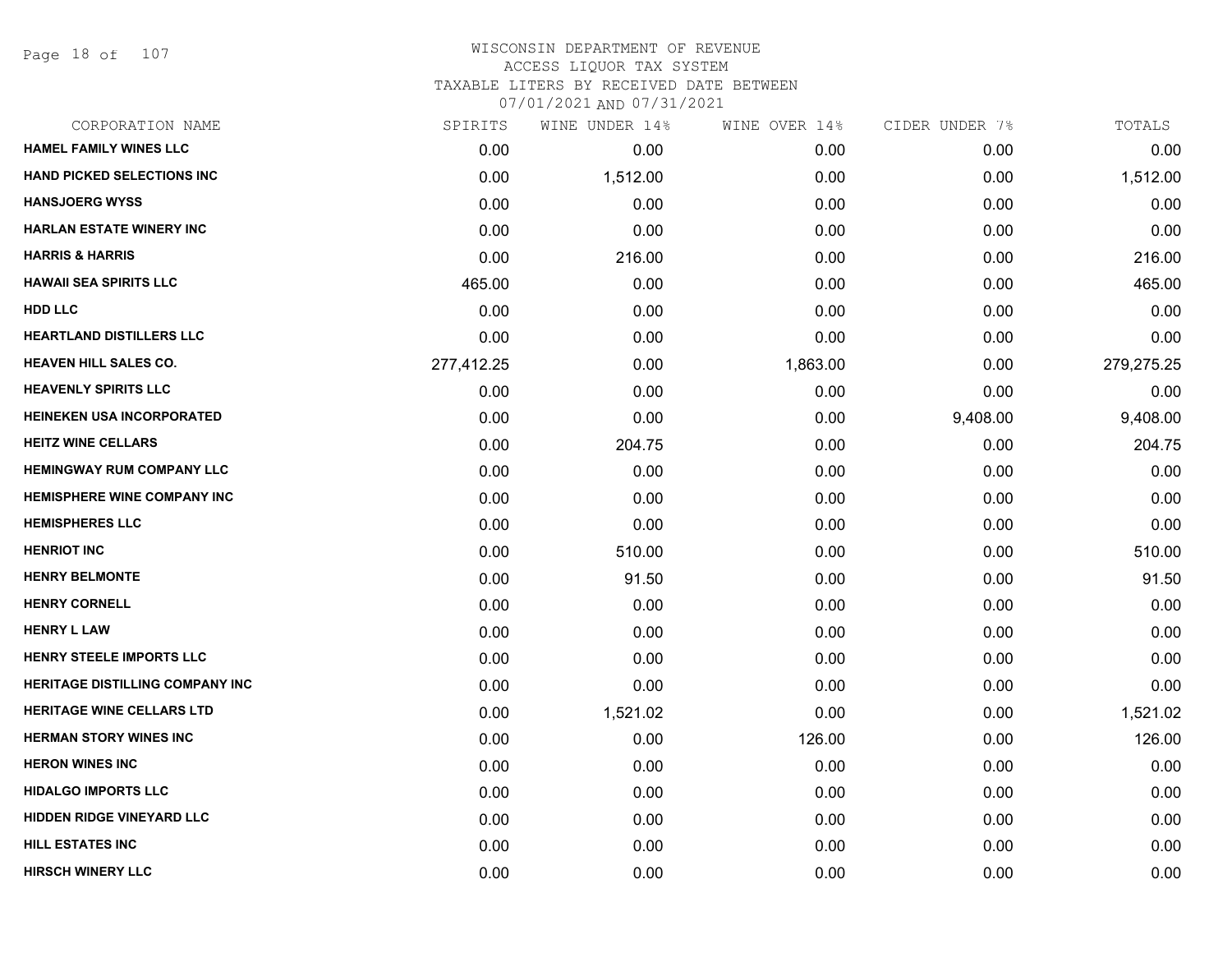Page 19 of 107

#### WISCONSIN DEPARTMENT OF REVENUE ACCESS LIQUOR TAX SYSTEM TAXABLE LITERS BY RECEIVED DATE BETWEEN

| CORPORATION NAME                                  | SPIRITS   | WINE UNDER 14% | WINE OVER 14% | CIDER UNDER 7% | TOTALS    |
|---------------------------------------------------|-----------|----------------|---------------|----------------|-----------|
| HONIG VINEYARD AND WINERY LLC                     | 0.00      | 594.00         | 211.50        | 0.00           | 805.50    |
| <b>HOOD RIVER DISTILLERS INC</b>                  | 1,165.50  | 0.00           | 0.00          | 0.00           | 1,165.50  |
| <b>HOPE WINE LLC</b>                              | 0.00      | 756.00         | 0.00          | 0.00           | 756.00    |
| <b>HORSE &amp; PLOW INC,</b>                      | 0.00      | 0.00           | 0.00          | 0.00           | 0.00      |
| <b>HOTALING &amp; CO., LLC</b>                    | 0.00      | 0.00           | 0.00          | 0.00           | 0.00      |
| HOTEL TANGO DISTILLERY                            | 0.00      | 0.00           | 0.00          | 0.00           | 0.00      |
| <b>HOURGLASS WINE COMPANY INC</b>                 | 0.00      | 0.00           | 135.00        | 0.00           | 135.00    |
| <b>HPS EPICUREAN</b>                              | 81.00     | 0.00           | 0.00          | 0.00           | 81.00     |
| <b>HUBER ORCHARDS INC</b>                         | 1,119.00  | 0.00           | 0.00          | 0.00           | 1,119.00  |
| <b>HUDSON WINE BROKERS LLC</b>                    | 0.00      | 0.00           | 0.00          | 0.00           | 0.00      |
| HUNEEUS WINES HOLDCO LLC                          | 0.00      | 189.00         | 252.00        | 0.00           | 441.00    |
| <b>HUSCH VINEYARDS INC</b>                        | 0.00      | 126.00         | 0.00          | 0.00           | 126.00    |
| <b>HYATT FARM PARTNERSHIP</b>                     | 0.00      | 0.00           | 0.00          | 0.00           | 0.00      |
| <b>IAN BRAND</b>                                  | 0.00      | 0.00           | 0.00          | 0.00           | 0.00      |
| <b>IDEAL WINE &amp; SPIRITS CO INC</b>            | 90.00     | 693.00         | 0.00          | 0.00           | 783.00    |
| <b>IDLEWILD WINES, INC.</b>                       | 0.00      | 0.00           | 0.00          | 0.00           | 0.00      |
| <b>ILLAHE VINEYARDS AND WINERY INC</b>            | 0.00      | 135.00         | 0.00          | 0.00           | 135.00    |
| <b>ILLYRIAN IMPORT INC</b>                        | 0.00      | 0.00           | 0.00          | 0.00           | 0.00      |
| <b>IMPEX BEVERAGES INC</b>                        | 117.00    | 0.00           | 0.00          | 0.00           | 117.00    |
| IN AGAVE WE TRUST LLC                             | 1,123.50  | 0.00           | 0.00          | 0.00           | 1,123.50  |
| <b>INDIGENOUS SELECTIONS LLC</b>                  | 0.00      | 1,574.75       | 19.50         | 0.00           | 1,594.25  |
| <b>INDIGO WINE GROUP LLC</b>                      | 0.00      | 3,186.00       | 0.00          | 0.00           | 3,186.00  |
| <b>INFINIUM SPIRITS INC.</b>                      | 10,330.80 | 0.00           | 0.00          | 0.00           | 10,330.80 |
| INNO VINO INTERNATIONAL INC                       | 0.00      | 0.00           | 0.00          | 0.00           | 0.00      |
| <b>INNOTRI LIMITED LLC</b>                        | 0.00      | 0.00           | 0.00          | 0.00           | 0.00      |
| <b>INTERACTIONS &amp; TRANSACTIONS, INC.</b>      | 0.00      | 0.00           | 0.00          | 0.00           | 0.00      |
| <b>INTERNATIONAL DISTILLERS &amp; VINTERS LTD</b> | 0.00      | 0.00           | 0.00          | 0.00           | 0.00      |
| <b>INTERNATIONAL VINES INC</b>                    | 0.00      | 1,260.00       | 0.00          | 0.00           | 1,260.00  |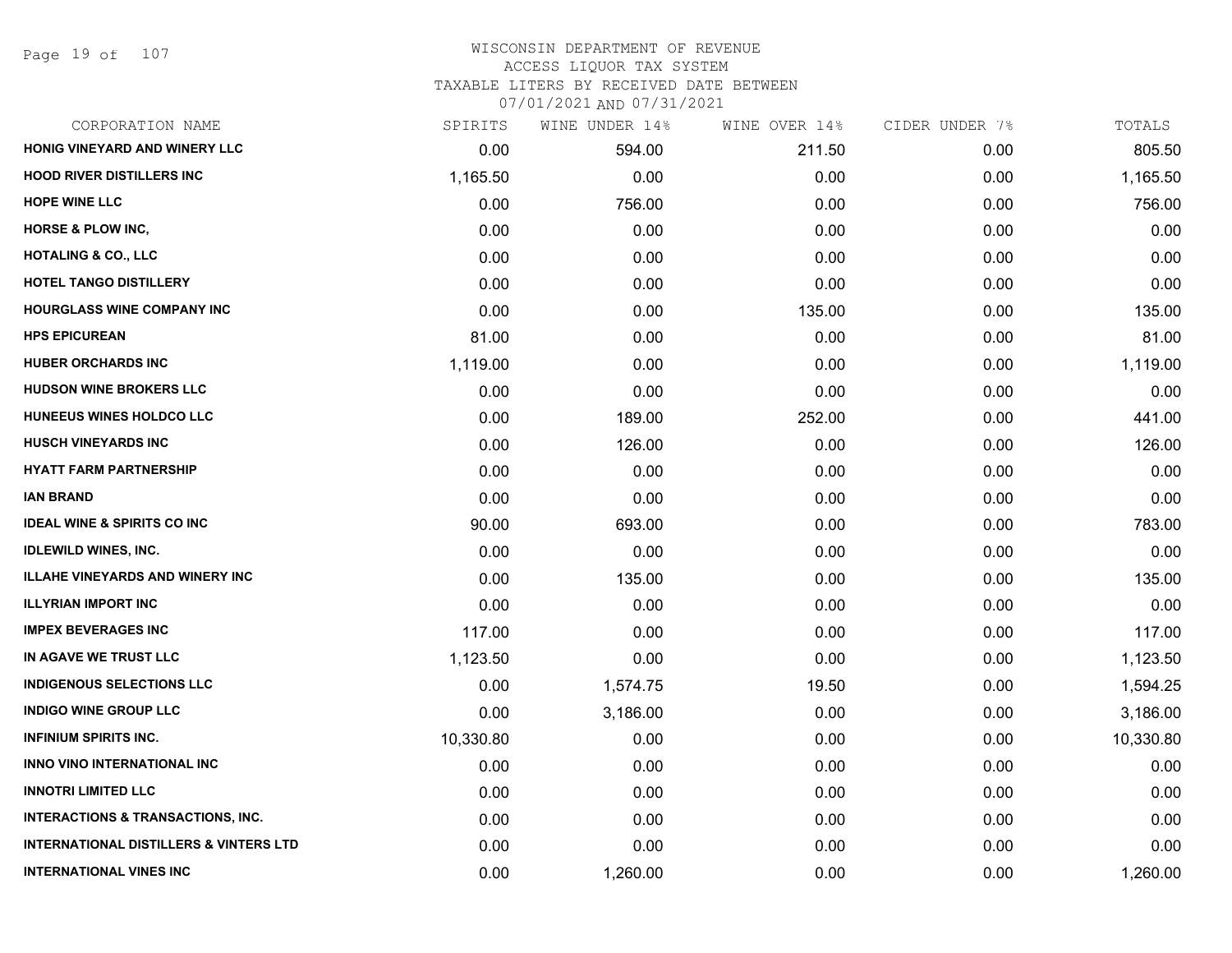Page 20 of 107

| CORPORATION NAME                       | SPIRITS   | WINE UNDER 14% | WINE OVER 14% | CIDER UNDER 7% | TOTALS    |
|----------------------------------------|-----------|----------------|---------------|----------------|-----------|
| <b>INTERTRADE USA COMPANY</b>          | 0.00      | 0.00           | 0.00          | 0.00           | 0.00      |
| <b>INVESTOR'S OF AMERICA LP</b>        | 0.00      | 0.00           | 0.00          | 0.00           | 0.00      |
| <b>INVOER EKKE LLC</b>                 | 0.00      | 0.00           | 0.00          | 0.00           | 0.00      |
| <b>IRON FISH DISTILLERY LLC</b>        | 0.00      | 0.00           | 0.00          | 0.00           | 0.00      |
| <b>IRON HORSE VINEYARDS LP</b>         | 0.00      | 0.00           | 0.00          | 0.00           | 0.00      |
| <b>J LOHR WINERY CORP</b>              | 0.00      | 6,817.50       | 540.00        | 0.00           | 7,357.50  |
| <b>J PEDRONCELLI WINERY</b>            | 0.00      | 189.00         | 252.00        | 0.00           | 441.00    |
| <b>J WILLETT COMPANIES</b>             | 0.00      | 0.00           | 0.00          | 0.00           | 0.00      |
| <b>JACK POUST &amp; COMPANY INC</b>    | 0.00      | 495.00         | 72.00         | 0.00           | 567.00    |
| <b>JACKSON FAMILY ENTERPRISES INC.</b> | 0.00      | 72,602.43      | 14,348.10     | 0.00           | 86,950.53 |
| <b>JACUZZI FAMILY VINEYARDS LLC</b>    | 0.00      | 0.00           | 0.00          | 0.00           | 0.00      |
| <b>JAM CELLARS INC</b>                 | 0.00      | 693.00         | 9,825.00      | 0.00           | 10,518.00 |
| <b>JAMES E COSMA</b>                   | 0.00      | 0.00           | 0.00          | 0.00           | 0.00      |
| <b>JAMES L LAMBERT</b>                 | 0.00      | 0.00           | 0.00          | 0.00           | 0.00      |
| <b>JAMES MORONEY INC</b>               | 0.00      | 0.00           | 0.00          | 0.00           | 0.00      |
| JAPAN PRESTIGE SAKE INTERNATIONAL INC  | 0.00      | 125.28         | 0.00          | 0.00           | 125.28    |
| <b>JARVIS</b>                          | 0.00      | 0.00           | 0.00          | 0.00           | 0.00      |
| <b>JASON DRISCOLL</b>                  | 0.00      | 0.00           | 27.00         | 0.00           | 27.00     |
| <b>JAX VINEYARDS LLC</b>               | 0.00      | 16.64          | 39.63         | 0.00           | 56.27     |
| <b>JAY MIDWEST INC</b>                 | 1,695.00  | 0.00           | 0.00          | 0.00           | 1,695.00  |
| <b>JB GEORGE LLC</b>                   | 0.00      | 0.00           | 0.00          | 0.00           | 0.00      |
| <b>JC CELLARS INC</b>                  | 0.00      | 0.00           | 0.00          | 0.00           | 0.00      |
| <b>JDSO, INC.</b>                      | 44,247.90 | 0.00           | 0.00          | 0.00           | 44,247.90 |
| JEAN CLAUDE BOISSET WINES USA INC      | 0.00      | 4,194.00       | 2,016.00      | 0.00           | 6,210.00  |
| <b>JEFF QUINT</b>                      | 0.00      | 0.00           | 0.00          | 0.00           | 0.00      |
| <b>JEM BEVERAGE COMPANY</b>            | 8,802.00  | 0.00           | 0.00          | 0.00           | 8,802.00  |
| <b>JENNY R ANDERSON</b>                | 0.00      | 0.00           | 0.00          | 0.00           | 0.00      |
| <b>JERSEY ARTISAN DISTILLING INC</b>   | 0.00      | 0.00           | 0.00          | 0.00           | 0.00      |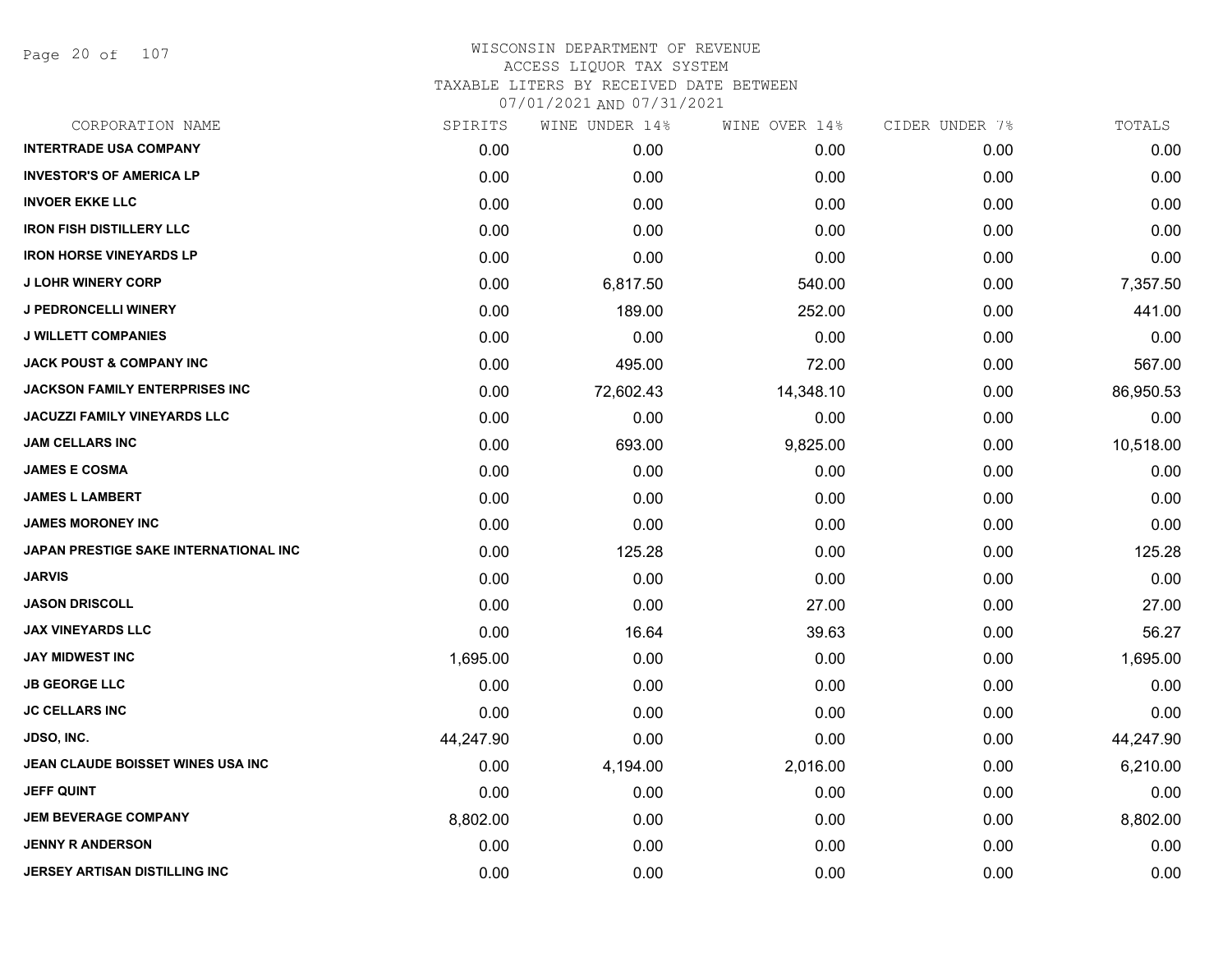Page 21 of 107

#### WISCONSIN DEPARTMENT OF REVENUE

#### ACCESS LIQUOR TAX SYSTEM

TAXABLE LITERS BY RECEIVED DATE BETWEEN

| CORPORATION NAME                         | SPIRITS    | WINE UNDER 14% | WINE OVER 14% | CIDER UNDER 7% | TOTALS     |
|------------------------------------------|------------|----------------|---------------|----------------|------------|
| JFC INTERNATIONAL INC                    | 0.00       | 1,962.36       | 1,891.95      | 0.00           | 3,854.31   |
| <b>JIM BEAM BRANDS CO</b>                | 535,280.58 | 135.00         | 0.00          | 0.00           | 535,415.58 |
| J-NH WINE GROUP LLC                      | 0.00       | 0.00           | 0.00          | 0.00           | 0.00       |
| <b>JNJ INTERNATIONAL INC</b>             | 0.00       | 0.00           | 0.00          | 0.00           | 0.00       |
| <b>JOHAN VINEYARDS LLC</b>               | 0.00       | 0.00           | 0.00          | 0.00           | 0.00       |
| <b>JOHN A KRUGER</b>                     | 0.00       | 0.00           | 0.00          | 0.00           | 0.00       |
| JOHN ANTHONY VINEYARDS LLC               | 0.00       | 0.00           | 1,512.00      | 0.00           | 1,512.00   |
| <b>JOHN C BAKER</b>                      | 893.25     | 0.00           | 0.00          | 0.00           | 893.25     |
| <b>JOHN R LUCAS</b>                      | 0.00       | 219.00         | 31.50         | 0.00           | 250.50     |
| <b>JOSE PASTOR</b>                       | 0.00       | 477.00         | 207.00        | 0.00           | 684.00     |
| <b>JOSEPH DEHNER</b>                     | 0.00       | 0.00           | 0.00          | 0.00           | 0.00       |
| JOSEPH PHELPS VINEYARDS LLC              | 0.00       | 0.00           | 0.00          | 0.00           | 0.00       |
| JOSEPH VICTORI WINES, INC.               | 0.00       | 513.00         | 0.00          | 0.00           | 513.00     |
| <b>JOSU GALDOS</b>                       | 0.00       | 756.00         | 693.00        | 0.00           | 1,449.00   |
| <b>JULIO GOMEZ REJON</b>                 | 0.00       | 0.00           | 0.00          | 0.00           | 0.00       |
| <b>JUSTIN VINEYARDS &amp; WINERY LLC</b> | 0.00       | 2,650.50       | 3,627.00      | 0.00           | 6,277.50   |
| <b>JVS WINES IMPORTS IL CORP</b>         | 0.00       | 0.00           | 0.00          | 0.00           | 0.00       |
| <b>JVW CORPORATION</b>                   | 0.00       | 0.00           | 0.00          | 0.00           | 0.00       |
| <b>JZ WINE COMPANY</b>                   | 0.00       | 252.00         | 0.00          | 0.00           | 252.00     |
| <b>K VINTNERS LLC</b>                    | 0.00       | 1,512.00       | 873.00        | 0.00           | 2,385.00   |
| <b>KAITRIN N COOPER</b>                  | 1,069.20   | 0.00           | 0.00          | 0.00           | 1,069.20   |
| <b>KALIN CELLARS INC</b>                 | 0.00       | 0.00           | 0.00          | 0.00           | 0.00       |
| <b>KAMEN WINES LLC</b>                   | 0.00       | 0.00           | 0.00          | 0.00           | 0.00       |
| <b>KEEPER'S QUEST INC</b>                | 16.70      | 0.00           | 0.00          | 0.00           | 16.70      |
| <b>KEN WRIGHT CELLARS CO</b>             | 0.00       | 0.00           | 0.00          | 0.00           | 0.00       |
| <b>KENNETH S LIKITPRAKONG</b>            | 0.00       | 126.00         | 0.00          | 0.00           | 126.00     |
| <b>KENT HUMPHREY</b>                     | 0.00       | 0.00           | 0.00          | 0.00           | 0.00       |
| <b>KENT RASMUSSEN WINERY</b>             | 0.00       | 0.00           | 0.00          | 0.00           | 0.00       |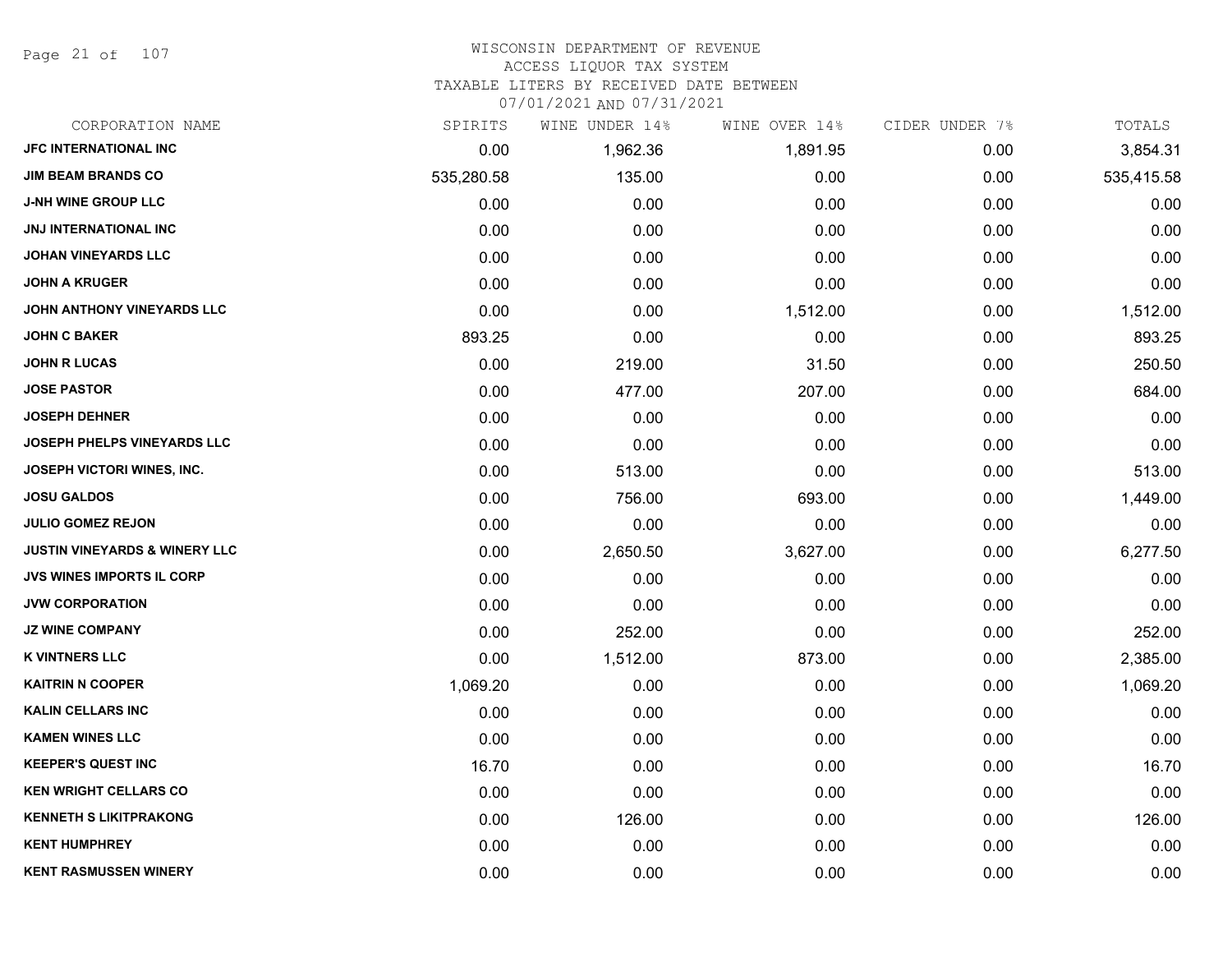Page 22 of 107

# WISCONSIN DEPARTMENT OF REVENUE ACCESS LIQUOR TAX SYSTEM TAXABLE LITERS BY RECEIVED DATE BETWEEN

| CORPORATION NAME                        | SPIRITS | WINE UNDER 14% | WINE OVER 14% | CIDER UNDER 7% | TOTALS    |
|-----------------------------------------|---------|----------------|---------------|----------------|-----------|
| <b>KENTUCKY BOURBON DISTILLERS LTD</b>  | 912.00  | 0.00           | 0.00          | 0.00           | 912.00    |
| <b>KERMIT LYNCH WINE MERCHANTS</b>      | 84.00   | 3,327.00       | 630.00        | 0.00           | 4,041.00  |
| <b>KERWIN ESTATE LLC</b>                | 0.00    | 0.00           | 0.00          | 0.00           | 0.00      |
| <b>KETTNER DISTILLERY LLC</b>           | 0.00    | 0.00           | 0.00          | 0.00           | 0.00      |
| <b>KIMBERTON WINES LLC</b>              | 0.00    | 0.00           | 0.00          | 0.00           | 0.00      |
| KINDRED SPIRITS NORTH AMERICA INC       | 0.00    | 0.00           | 0.00          | 0.00           | 0.00      |
| KINDRED VINES IMPORT CO LLC             | 0.00    | 0.00           | 0.00          | 0.00           | 0.00      |
| <b>KING ESTATE WINERY LP</b>            | 0.00    | 0.00           | 0.00          | 0.00           | 0.00      |
| <b>KING SPIRITS, LLC</b>                | 0.00    | 0.00           | 0.00          | 0.00           | 0.00      |
| <b>KINGS COUNTY DISTILLERY LLC</b>      | 0.00    | 0.00           | 0.00          | 0.00           | 0.00      |
| <b>KIONA VINEYARDS LLC</b>              | 0.00    | 45.00          | 0.00          | 0.00           | 45.00     |
| KISMET WINE, INC.                       | 0.00    | 0.00           | 0.00          | 0.00           | 0.00      |
| KISTLER VINEYARDS, LLC                  | 0.00    | 0.00           | 0.00          | 0.00           | 0.00      |
| <b>KITFOX VINEYARDS LLC</b>             | 0.00    | 0.00           | 0.00          | 0.00           | 0.00      |
| <b>KLEIN FOODS INC</b>                  | 0.00    | 1,008.00       | 1,674.00      | 0.00           | 2,682.00  |
| <b>KLIN SPIRITS LLC</b>                 | 0.00    | 0.00           | 0.00          | 0.00           | 0.00      |
| <b>KLINKER BRICK WINERY INC</b>         | 0.00    | 0.00           | 373.50        | 0.00           | 373.50    |
| <b>KNIGHTS BRIDGE WINERY LLC</b>        | 0.00    | 0.00           | 0.00          | 0.00           | 0.00      |
| <b>KOBRAND CORPORATION</b>              | 243.00  | 11,797.02      | 14,428.20     | 0.00           | 26,468.22 |
| KOJIMA & INTERNATIONAL ASSOCIATES INC   | 0.00    | 0.00           | 0.00          | 0.00           | 0.00      |
| <b>KOLOA RUM CORP</b>                   | 0.00    | 0.00           | 0.00          | 0.00           | 0.00      |
| <b>KONGSGAARD WINE LLC</b>              | 0.00    | 0.00           | 0.00          | 0.00           | 0.00      |
| <b>KONSTANTIN D FRANK &amp; SONS</b>    | 0.00    | 1,773.00       | 0.00          | 0.00           | 1,773.00  |
| <b>KOPRI INC</b>                        | 0.00    | 81.00          | 54.00         | 0.00           | 135.00    |
| <b>KORE WINE COMPANY, LLC</b>           | 0.00    | 0.00           | 0.00          | 0.00           | 0.00      |
| <b>KOVAL INC</b>                        | 0.00    | 0.00           | 0.00          | 0.00           | 0.00      |
| <b>KOZUBA &amp; SONS DISTILLERY INC</b> | 0.00    | 0.00           | 0.00          | 0.00           | 0.00      |
| <b>KRUPP BROTHERS LLC</b>               | 0.00    | 0.00           | 0.00          | 0.00           | 0.00      |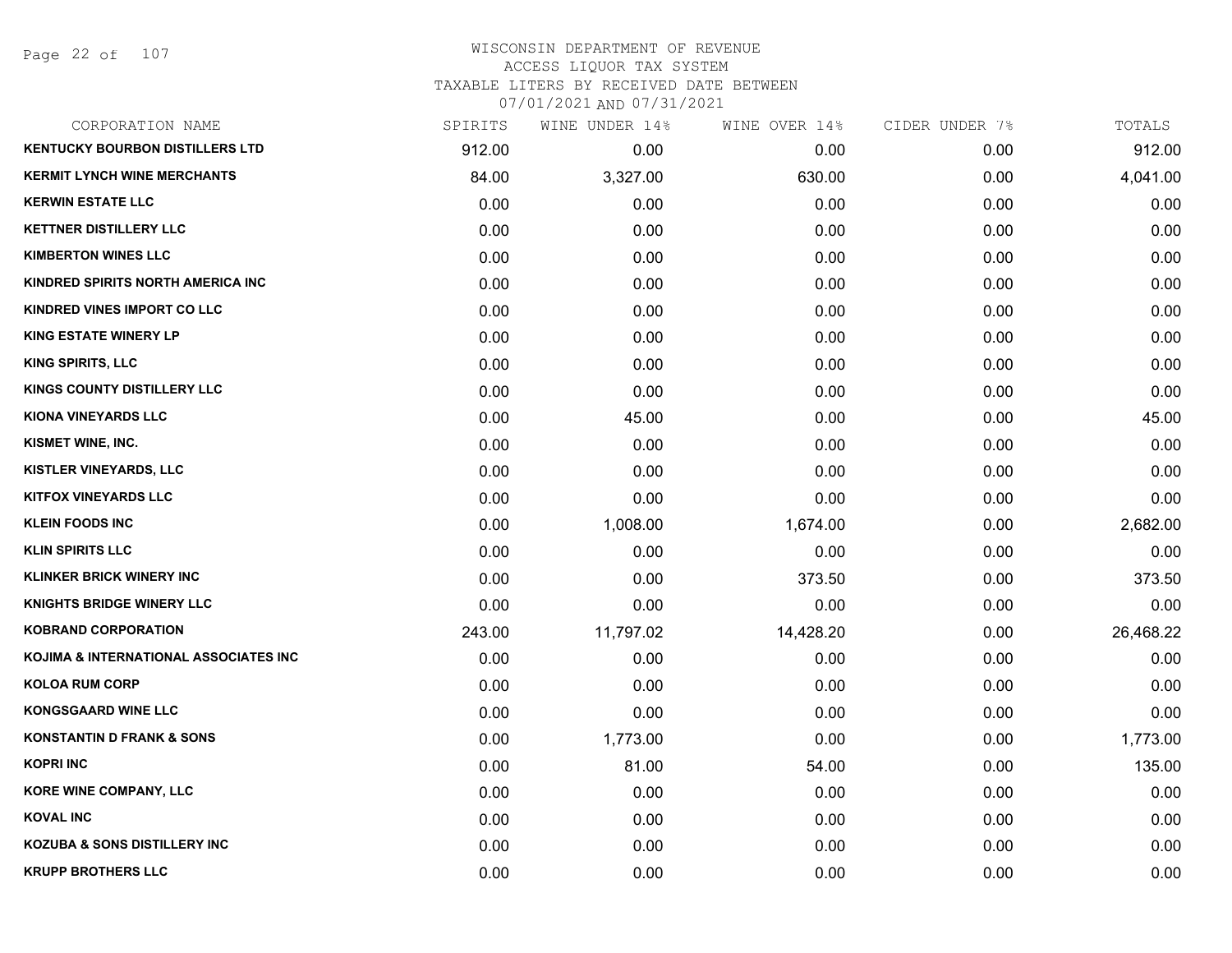Page 23 of 107

## WISCONSIN DEPARTMENT OF REVENUE ACCESS LIQUOR TAX SYSTEM

TAXABLE LITERS BY RECEIVED DATE BETWEEN

| CORPORATION NAME                                     | SPIRITS  | WINE UNDER 14% | WINE OVER 14% | CIDER UNDER 7% | TOTALS   |
|------------------------------------------------------|----------|----------------|---------------|----------------|----------|
| <b>KYSELA PERE ET FILS LTD</b>                       | 0.00     | 459.00         | 4.50          | 0.00           | 463.50   |
| <b>L &amp; F BRANDS INC</b>                          | 0.00     | 0.00           | 0.00          | 0.00           | 0.00     |
| <b>LC WINE</b>                                       | 0.00     | 0.00           | 0.00          | 0.00           | 0.00     |
| <b>L&amp;C WINE COUNTRY OPERATIONS LLC</b>           | 0.00     | 0.00           | 0.00          | 0.00           | 0.00     |
| L. MAWBY, LLC                                        | 0.00     | 0.00           | 0.00          | 0.00           | 0.00     |
| <b>L18 HOLDINGS, INC.</b>                            | 0.00     | 0.00           | 0.00          | 0.00           | 0.00     |
| <b>LADERA WINERY LLC</b>                             | 0.00     | 0.00           | 0.00          | 0.00           | 0.00     |
| <b>LAIL VINEYARDS LLC</b>                            | 0.00     | 0.00           | 45.00         | 0.00           | 45.00    |
| <b>LAIRD &amp; COMPANY</b>                           | 1,176.19 | 67.51          | 0.00          | 0.00           | 1,243.70 |
| <b>LAIRD FAMILY ESTATE LLC</b>                       | 0.00     | 0.00           | 0.00          | 0.00           | 0.00     |
| LAKE COUNTRY LIBARE DISTILLING LLC                   | 0.00     | 0.00           | 0.00          | 0.00           | 0.00     |
| <b>LANGDON SHIVERICK INC</b>                         | 0.00     | 255.75         | 0.00          | 0.00           | 255.75   |
| <b>LANGE WINERY LLC</b>                              | 0.00     | 558.00         | 0.00          | 0.00           | 558.00   |
| <b>LATITUDE BEVERAGE COMPANY</b>                     | 0.00     | 0.00           | 0.00          | 0.00           | 0.00     |
| <b>LAUREATE IMPORTS &amp; MARKETING COMPANY, INC</b> | 0.00     | 0.00           | 0.00          | 0.00           | 0.00     |
| <b>LAVA SPRINGS INC</b>                              | 0.00     | 0.00           | 0.00          | 0.00           | 0.00     |
| <b>LAWER FAMILY WINERY INC</b>                       | 0.00     | 0.00           | 0.00          | 0.00           | 0.00     |
| <b>LAWLESS DISTILLING COMPANY LLC</b>                | 450.00   | 0.00           | 0.00          | 0.00           | 450.00   |
| LCF WINE COMPANY LLC                                 | 0.00     | 0.00           | 0.00          | 0.00           | 0.00     |
| LE CEP II INC                                        | 0.00     | 0.00           | 0.00          | 0.00           | 0.00     |
| LE GRAND COURTAGE LLC                                | 0.00     | 0.00           | 0.00          | 0.00           | 0.00     |
| LE VIGNE WINERY INC                                  | 0.00     | 0.00           | 0.00          | 0.00           | 0.00     |
| LEELANAU WINE CELLARS, LTD.                          | 0.00     | 0.00           | 0.00          | 0.00           | 0.00     |
| <b>LEFGROUP</b>                                      | 0.00     | 117.00         | 0.00          | 0.00           | 117.00   |
| LEFT COAST CELLARS LLC                               | 0.00     | 0.00           | 0.00          | 0.00           | 0.00     |
| <b>LEMELSON WINERY LLC</b>                           | 0.00     | 126.00         | 0.00          | 0.00           | 126.00   |
| <b>LEONARD KREUSCH INC</b>                           | 0.00     | 504.52         | 0.00          | 0.00           | 504.52   |
| <b>LEONARDINI FAMILY WINERY LLC</b>                  | 0.00     | 0.00           | 0.00          | 0.00           | 0.00     |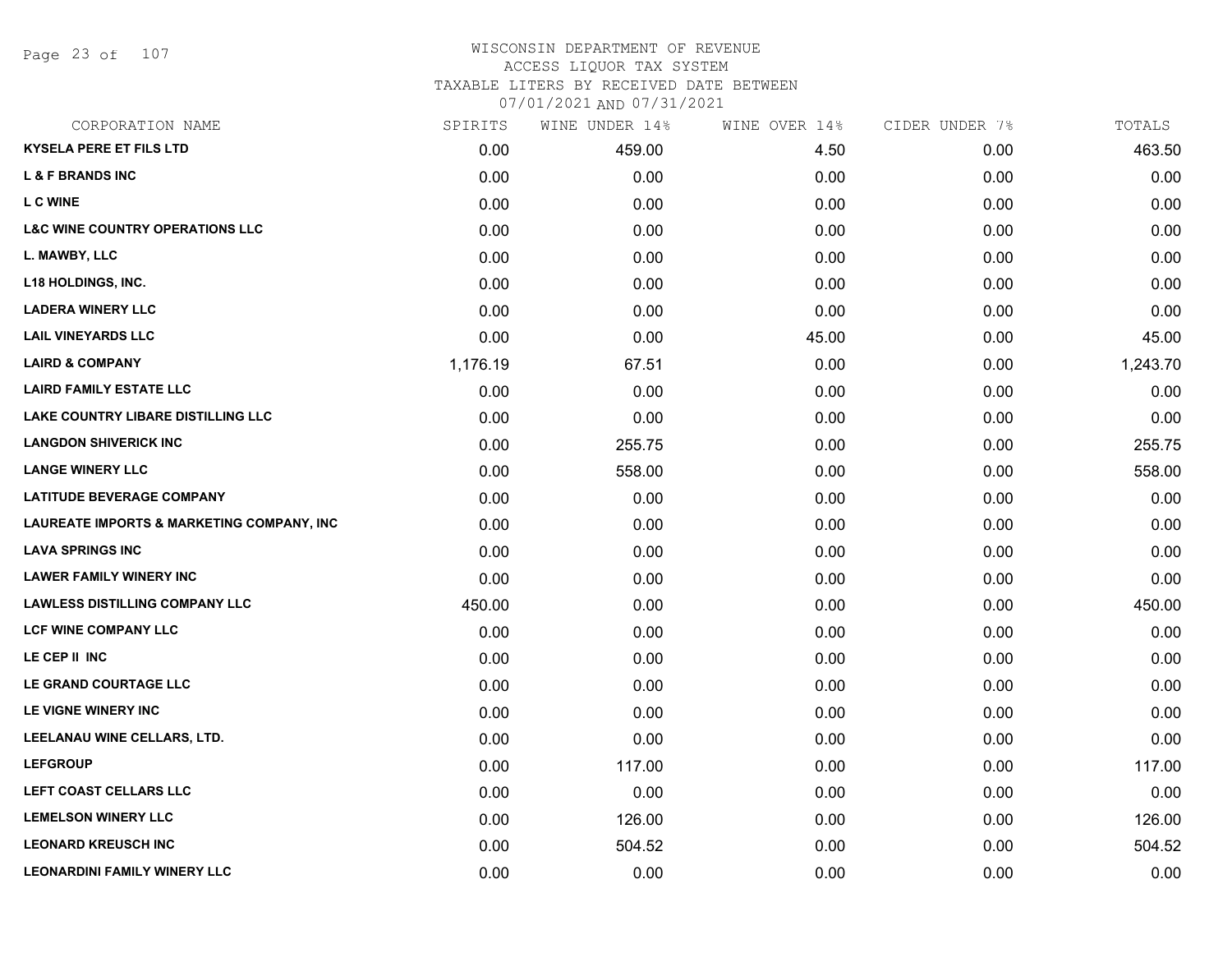Page 24 of 107

# WISCONSIN DEPARTMENT OF REVENUE ACCESS LIQUOR TAX SYSTEM TAXABLE LITERS BY RECEIVED DATE BETWEEN

| CORPORATION NAME                         | SPIRITS  | WINE UNDER 14% | WINE OVER 14% | CIDER UNDER 7% | TOTALS   |
|------------------------------------------|----------|----------------|---------------|----------------|----------|
| <b>LEONETTI CELLAR LLC</b>               | 0.00     | 0.00           | 0.00          | 0.00           | 0.00     |
| LES CHENEAUX DISTILLERS, INC.            | 0.00     | 0.00           | 0.00          | 0.00           | 0.00     |
| <b>LES LUNES WINE LLC</b>                | 0.00     | 0.00           | 0.00          | 0.00           | 0.00     |
| <b>LEVECKE CORPORATION</b>               | 0.00     | 0.00           | 0.00          | 0.00           | 0.00     |
| <b>LIDESTRI BEVERAGES LLC</b>            | 0.00     | 0.00           | 0.00          | 0.00           | 0.00     |
| <b>LIMERICK LANE CELLARS INC</b>         | 0.00     | 0.00           | 0.00          | 0.00           | 0.00     |
| <b>LINCOLN SQUARE WINE COMPANY LLC</b>   | 0.00     | 0.00           | 0.00          | 0.00           | 0.00     |
| LINGUA FRANCA-LS VINEYARDS HOLDINGS, LLC | 0.00     | 10.50          | 0.00          | 0.00           | 10.50    |
| <b>LINKS DRINKS LLC</b>                  | 0.00     | 0.00           | 0.00          | 0.00           | 0.00     |
| <b>LIOCO WINE COMPANY LLC</b>            | 0.00     | 0.00           | 0.00          | 0.00           | 0.00     |
| <b>LION NATHAN USA INC</b>               | 0.00     | 783.00         | 3,040.50      | 0.00           | 3,823.50 |
| <b>LISA CHASE</b>                        | 0.00     | 0.00           | 0.00          | 0.00           | 0.00     |
| <b>LISA LISA INCORPORATED</b>            | 0.00     | 0.00           | 0.00          | 0.00           | 0.00     |
| <b>LISA MARLOW</b>                       | 0.00     | 0.00           | 0.00          | 0.00           | 0.00     |
| <b>LIVING FOODS. LLC</b>                 | 0.00     | 0.00           | 0.00          | 0.00           | 0.00     |
| <b>LLOYD CARUSO LLC</b>                  | 0.00     | 0.00           | 0.00          | 0.00           | 0.00     |
| <b>LLOYD CELLARS INC</b>                 | 0.00     | 0.00           | 126.00        | 0.00           | 126.00   |
| <b>LMR WINE ESTATES LLC</b>              | 0.00     | 639.00         | 0.00          | 0.00           | 639.00   |
| <b>LOCAL DISTILLING INC</b>              | 1,980.00 | 0.00           | 0.00          | 0.00           | 1,980.00 |
| <b>LOEST &amp; MCNAMEE INC</b>           | 0.00     | 0.00           | 0.00          | 0.00           | 0.00     |
| <b>LOHI DISTILLED LLC</b>                | 0.00     | 0.00           | 0.00          | 0.00           | 0.00     |
| <b>LONE STAR DISTILLERY LLC</b>          | 0.00     | 0.00           | 0.00          | 0.00           | 0.00     |
| <b>LONG SHADOWS VINTNERS LLC</b>         | 0.00     | 0.00           | 504.00        | 0.00           | 504.00   |
| <b>LONZ WINERY INC</b>                   | 0.00     | 0.00           | 0.00          | 0.00           | 0.00     |
| <b>LOOSEN BROS USA LTD</b>               | 0.00     | 405.00         | 0.00          | 0.00           | 405.00   |
| <b>LORING WINE COMPANY LLC</b>           | 0.00     | 0.00           | 0.00          | 0.00           | 0.00     |
| <b>LOST GENERATION LLC</b>               | 0.00     | 0.00           | 0.00          | 0.00           | 0.00     |
| <b>LOUIS GLUNZ BEER INC</b>              | 0.00     | 0.00           | 0.00          | 0.00           | 0.00     |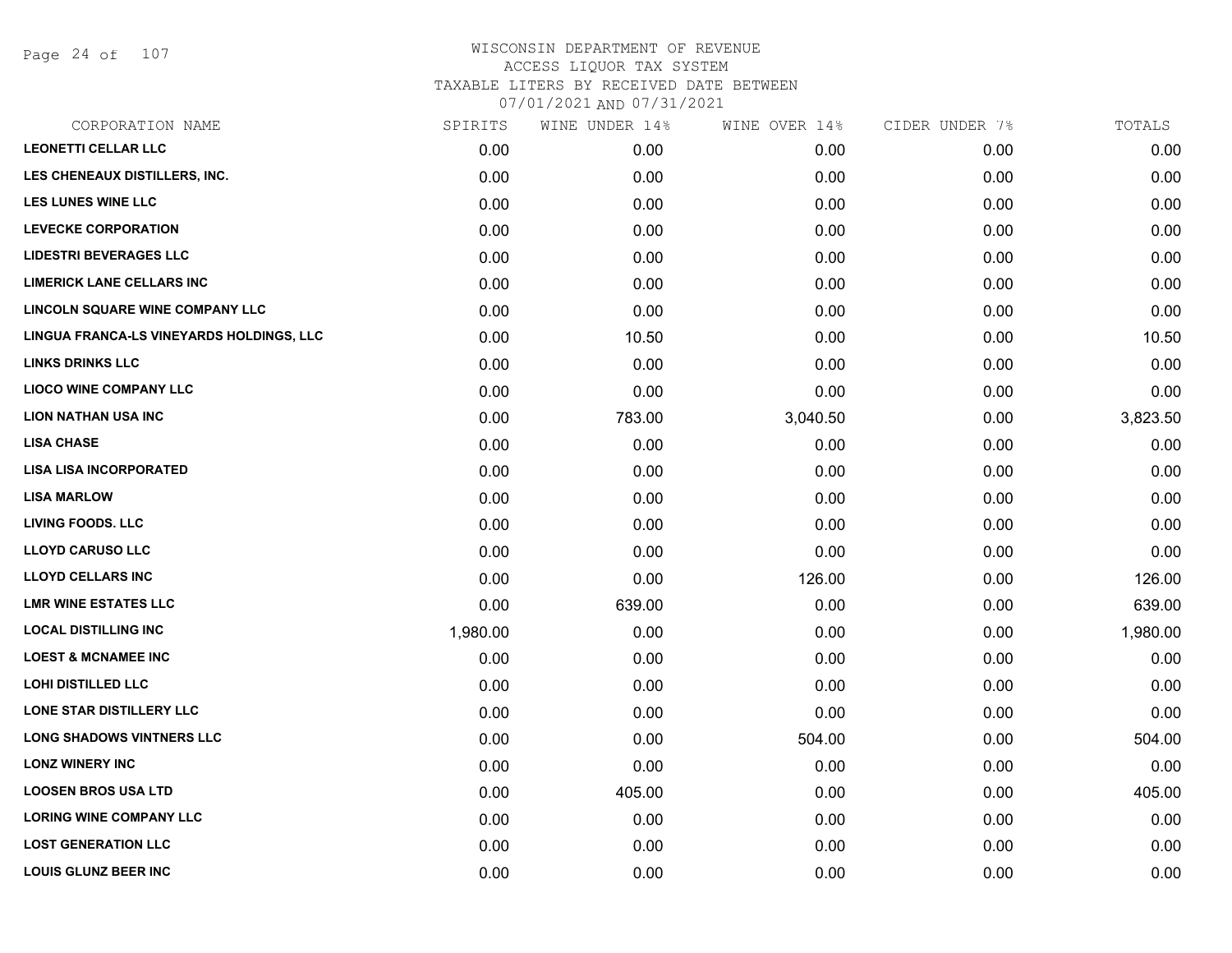Page 25 of 107

#### WISCONSIN DEPARTMENT OF REVENUE ACCESS LIQUOR TAX SYSTEM

TAXABLE LITERS BY RECEIVED DATE BETWEEN

| CORPORATION NAME                               | SPIRITS   | WINE UNDER 14% | WINE OVER 14% | CIDER UNDER 7% | TOTALS     |
|------------------------------------------------|-----------|----------------|---------------|----------------|------------|
| <b>LOUIS LATOUR INC</b>                        | 0.00      | 315.00         | 0.00          | 0.00           | 315.00     |
| <b>LOWDEN SCHOOLHOUSE CORPORATION</b>          | 0.00      | 0.00           | 0.00          | 0.00           | 0.00       |
| <b>LUNEAU USA INC</b>                          | 0.00      | 2,568.00       | 0.00          | 0.00           | 2,568.00   |
| <b>LUXCO INC</b>                               | 69,348.50 | 144.00         | 0.00          | 0.00           | 69,492.50  |
| <b>LYNFRED WINERY INC</b>                      | 0.00      | 0.00           | 0.00          | 0.00           | 0.00       |
| <b>LYNMAR WINERY LLC</b>                       | 0.00      | 0.00           | 0.00          | 0.00           | 0.00       |
| M.A.C. WINES, LLC                              | 0.00      | 0.00           | 0.00          | 0.00           | 0.00       |
| <b>MACH FLYNT INC</b>                          | 32,572.80 | 137,178.00     | 2,214.00      | 0.00           | 171,964.80 |
| <b>MACK &amp; SCHUHLE INC</b>                  | 0.00      | 10,521.00      | 0.00          | 0.00           | 10,521.00  |
| <b>MADSON WINES LLC</b>                        | 0.00      | 135.13         | 0.00          | 0.00           | 135.13     |
| <b>MAISONS MARQUES &amp; DOMAINES USA INC.</b> | 0.00      | 958.34         | 967.50        | 0.00           | 1,925.84   |
| <b>MAMMOTH DISTILLING LLC</b>                  | 0.00      | 0.00           | 0.00          | 0.00           | 0.00       |
| <b>MANCAN WINE LLC</b>                         | 0.00      | 0.00           | 0.00          | 0.00           | 0.00       |
| <b>MANO'S INC</b>                              | 0.00      | 1,056.01       | 0.00          | 0.00           | 1,056.01   |
| <b>MARA INTERNATIONAL GROUP</b>                | 0.00      | 0.00           | 0.00          | 0.00           | 0.00       |
| <b>MARC P HUJIK</b>                            | 0.00      | 0.00           | 0.00          | 0.00           | 0.00       |
| <b>MARCI PALATELLA</b>                         | 0.00      | 0.00           | 0.00          | 0.00           | 0.00       |
| <b>MARGERUM WINE COMPANY INC</b>               | 0.00      | 0.00           | 0.00          | 0.00           | 0.00       |
| <b>MARIETTA CELLARS INC</b>                    | 0.00      | 0.00           | 0.00          | 0.00           | 0.00       |
| <b>MARIPOSA WINE COMPANY LLC</b>               | 0.00      | 0.00           | 0.00          | 0.00           | 0.00       |
| <b>MARK ANTHONY BRANDS INC.</b>                | 0.00      | 0.00           | 0.00          | 0.00           | 0.00       |
| <b>MARK MCNEILLY</b>                           | 0.00      | 0.00           | 0.00          | 0.00           | 0.00       |
| <b>MARK SZUMOWSKI</b>                          | 0.00      | 0.00           | 0.00          | 0.00           | 0.00       |
| <b>MARKETING GLOBAL BRANDS CORP</b>            | 0.00      | 0.00           | 0.00          | 0.00           | 0.00       |
| <b>MARKO J KARAKASEVIC</b>                     | 0.00      | 0.00           | 0.00          | 0.00           | 0.00       |
| <b>MARTELLOTTO INC.</b>                        | 0.00      | 0.00           | 0.00          | 0.00           | 0.00       |
| <b>MARTIN RAY WINERY INC</b>                   | 0.00      | 0.00           | 0.00          | 0.00           | 0.00       |
| <b>MARTINELLI WINERY INC</b>                   | 0.00      | 0.00           | 126.00        | 0.00           | 126.00     |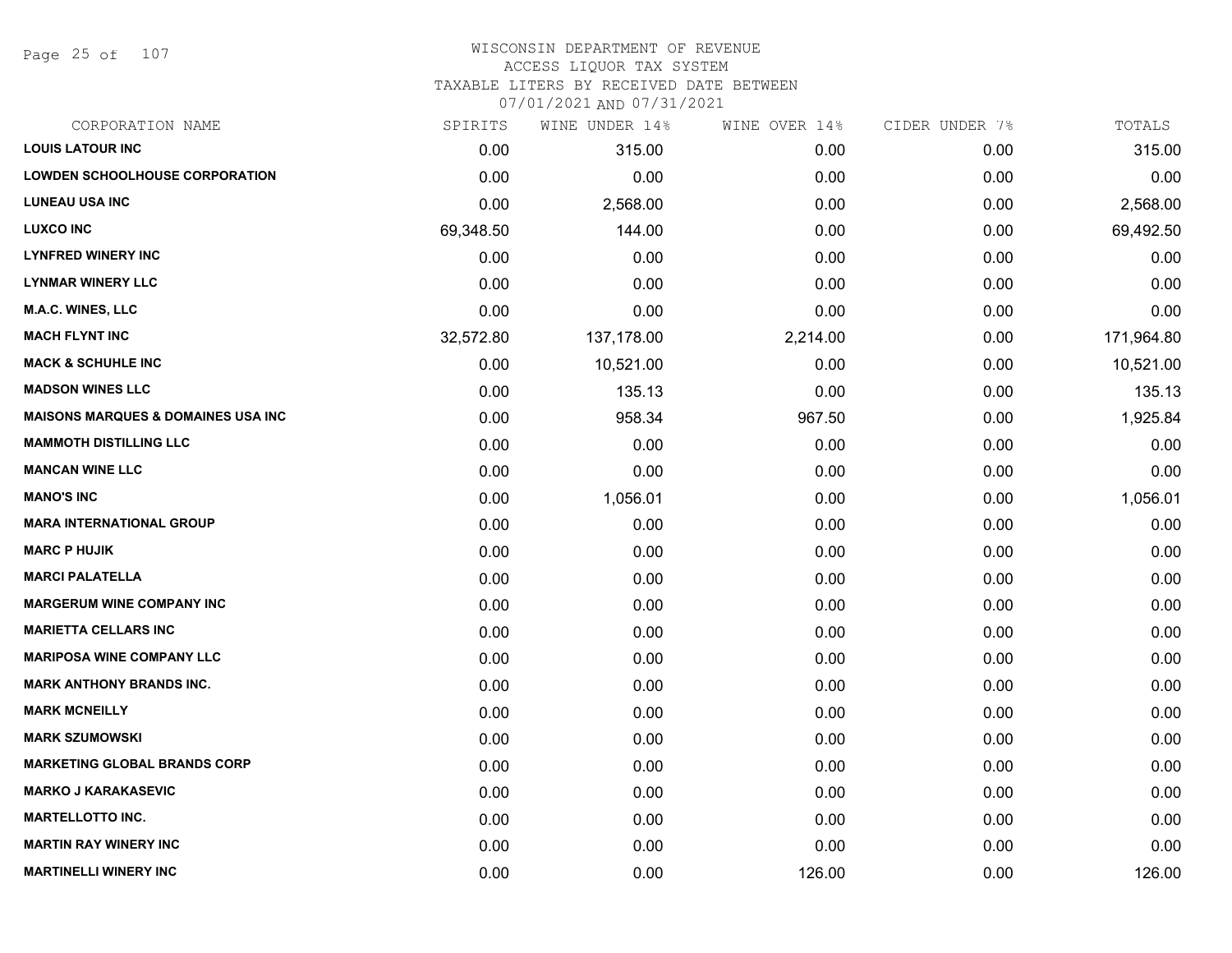Page 26 of 107

# WISCONSIN DEPARTMENT OF REVENUE ACCESS LIQUOR TAX SYSTEM

TAXABLE LITERS BY RECEIVED DATE BETWEEN

| CORPORATION NAME                        | SPIRITS   | WINE UNDER 14% | WINE OVER 14% | CIDER UNDER 7% | TOTALS    |
|-----------------------------------------|-----------|----------------|---------------|----------------|-----------|
| <b>MARTINEZ DISTRIBUTING CO INC</b>     | 0.00      | 0.00           | 0.00          | 0.00           | 0.00      |
| <b>MARUSSIA BEVERAGES USA.</b>          | 649.20    | 0.00           | 0.00          | 0.00           | 649.20    |
| <b>MARY TAYLOR</b>                      | 0.00      | 0.00           | 0.00          | 0.00           | 0.00      |
| <b>MASSANOIS LLC</b>                    | 0.00      | 1,584.00       | 9.00          | 0.00           | 1,593.00  |
| <b>MAST-JAEGERMEISTER US INC</b>        | 7,818.00  | 0.00           | 0.00          | 0.00           | 7,818.00  |
| <b>MATCHVINO LLC</b>                    | 0.00      | 405.00         | 0.00          | 0.00           | 405.00    |
| <b>MATHY WINERY LLC</b>                 | 0.00      | 90.00          | 108.00        | 0.00           | 198.00    |
| <b>MATRICK HOLDINGS CORPORATION</b>     | 0.00      | 0.00           | 0.00          | 0.00           | 0.00      |
| <b>MATT PREIS</b>                       | 0.00      | 0.00           | 0.00          | 0.00           | 0.00      |
| <b>MATTHEW C VILLARD</b>                | 0.00      | 0.00           | 0.00          | 0.00           | 0.00      |
| <b>MATTHEW RORICK WINES INC</b>         | 0.00      | 0.00           | 0.00          | 0.00           | 0.00      |
| <b>MATTHIASSON FAMILY VINEYARDS LLC</b> | 0.00      | 13.50          | 0.00          | 0.00           | 13.50     |
| <b>MAURITSON FAMILY WINERY</b>          | 0.00      | 0.00           | 0.00          | 0.00           | 0.00      |
| <b>MAYACAMAS VINEYARDS INC</b>          | 0.00      | 0.00           | 0.00          | 0.00           | 0.00      |
| <b>MAYNARD JAMES KEENAN</b>             | 0.00      | 0.00           | 0.00          | 0.00           | 0.00      |
| <b>MC CORMICK DISTILLING CO INC</b>     | 27,070.50 | 0.00           | 0.00          | 0.00           | 27,070.50 |
| <b>MCBRIDE SISTERS COLLECTIONS INC</b>  | 0.00      | 63.00          | 0.00          | 0.00           | 63.00     |
| <b>MCKAHN FAMILY CELLARS, LLC</b>       | 0.00      | 0.00           | 0.00          | 0.00           | 0.00      |
| <b>MCKENZIE'S BEVERAGES INC</b>         | 0.00      | 0.00           | 0.00          | 0.00           | 0.00      |
| <b>MCNAB RIDGE WINERY LLC</b>           | 0.00      | 0.00           | 171.00        | 0.00           | 171.00    |
| <b>MEDCO ATLANTIC INC</b>               | 0.00      | 0.00           | 0.00          | 0.00           | 0.00      |
| <b>MEIERS WINE CELLARS INC</b>          | 0.00      | 0.00           | 0.00          | 0.00           | 0.00      |
| <b>MENDOCINO WINE GROUP LLC</b>         | 0.00      | 126.00         | 270.00        | 0.00           | 396.00    |
| <b>MERCER WINE ESTATES LLC</b>          | 0.00      | 0.00           | 0.00          | 0.00           | 0.00      |
| <b>MERCHANT DU VIN CORPORATION</b>      | 0.00      | 0.00           | 0.00          | 639.73         | 639.73    |
| <b>METAMORPHOSIS WINES LLC</b>          | 0.00      | 0.00           | 0.00          | 0.00           | 0.00      |
| <b>METEOR VINEYARD LLC</b>              | 0.00      | 0.00           | 0.00          | 0.00           | 0.00      |
| <b>METIER LLC</b>                       | 0.00      | 0.00           | 0.00          | 0.00           | 0.00      |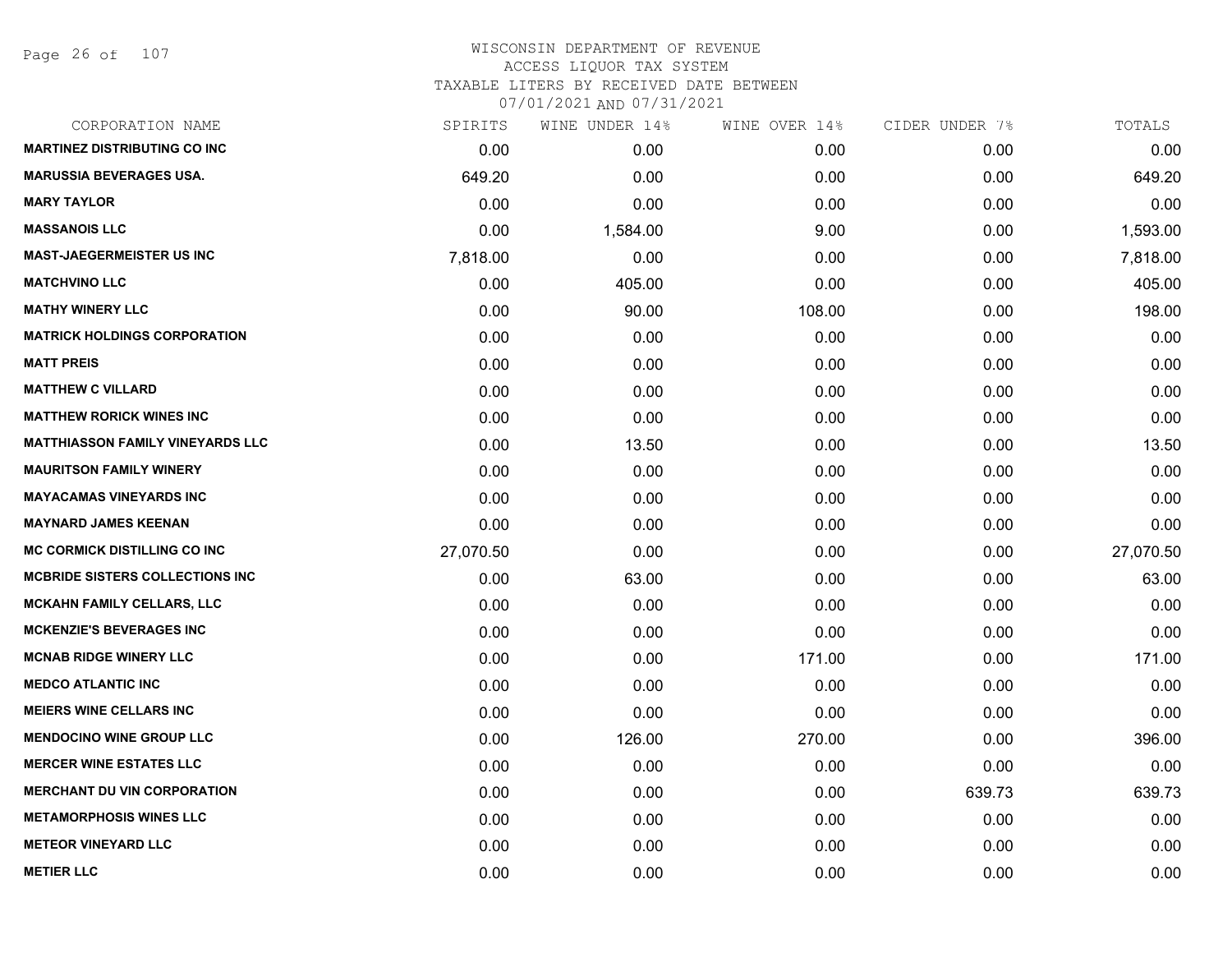Page 27 of 107

# WISCONSIN DEPARTMENT OF REVENUE ACCESS LIQUOR TAX SYSTEM

TAXABLE LITERS BY RECEIVED DATE BETWEEN

| CORPORATION NAME                              | SPIRITS   | WINE UNDER 14% | WINE OVER 14% | CIDER UNDER 7% | TOTALS    |
|-----------------------------------------------|-----------|----------------|---------------|----------------|-----------|
| <b>METTLER WINES LLC</b>                      | 0.00      | 0.00           | 153.00        | 0.00           | 153.00    |
| <b>MEV CORPORATION</b>                        | 0.00      | 378.00         | 0.00          | 0.00           | 378.00    |
| <b>MEXCOR INC</b>                             | 7,050.00  | 0.00           | 6,000.00      | 0.00           | 13,050.00 |
| <b>MEYER CELLARS LLC</b>                      | 0.00      | 19.50          | 0.00          | 0.00           | 19.50     |
| <b>MHW LTD</b>                                | 24,816.28 | 8,496.50       | 3,316.50      | 15.90          | 36,645.18 |
| <b>MICHAEL BELLO</b>                          | 0.00      | 0.00           | 0.00          | 0.00           | 0.00      |
| <b>MICHAEL HOUGH</b>                          | 0.00      | 0.00           | 0.00          | 0.00           | 0.00      |
| <b>MICHAEL KUSH</b>                           | 0.00      | 0.00           | 0.00          | 0.00           | 0.00      |
| <b>MICHAEL SKURNIK WINES INC</b>              | 0.00      | 6,699.00       | 0.00          | 0.00           | 6,699.00  |
| <b>MICHEAL DASHE</b>                          | 0.00      | 0.00           | 0.00          | 0.00           | 0.00      |
| <b>MIDDLE WEST SPIRITS</b>                    | 0.00      | 0.00           | 0.00          | 0.00           | 0.00      |
| <b>MIDNIGHT CELLARS INC</b>                   | 0.00      | 0.00           | 0.00          | 0.00           | 0.00      |
| <b>MID-OAK DISTILLERY INC</b>                 | 0.00      | 0.00           | 0.00          | 0.00           | 0.00      |
| <b>MIGNANELLI WINERY LLC</b>                  | 0.00      | 0.00           | 0.00          | 0.00           | 0.00      |
| <b>MILBRANDT FAMILY WINES LLC</b>             | 0.00      | 279.00         | 0.00          | 0.00           | 279.00    |
| MILLER FAMILY WINE COMPANY LLC                | 0.00      | 576.00         | 0.00          | 0.00           | 576.00    |
| <b>MILLER SQUARED INC</b>                     | 0.00      | 0.00           | 0.00          | 0.00           | 0.00      |
| <b>MILTONS DISTRIBUTING CO INC</b>            | 0.00      | 5,407.13       | 882.00        | 0.00           | 6,289.13  |
| <b>MINER FAMILY WINERY LLC</b>                | 0.00      | 0.00           | 0.00          | 0.00           | 0.00      |
| <b>MINNESOTAS FINEST FERMENTED PRODUCTS</b>   | 0.00      | 0.00           | 0.00          | 0.00           | 0.00      |
| <b>MIONETTO USA INC</b>                       | 0.00      | 1,129.20       | 0.00          | 0.00           | 1,129.20  |
| <b>MIRACLE IMPORTING AND DISTRIBUTION LLC</b> | 0.00      | 0.00           | 0.00          | 0.00           | 0.00      |
| MIRAMONT ESTATE VINEYARDS & WINERY INC        | 0.00      | 468.00         | 0.00          | 0.00           | 468.00    |
| <b>MIRASOL WINE LLC</b>                       | 0.00      | 0.00           | 0.00          | 0.00           | 0.00      |
| <b>MIRER MANAGEMENT COMPANY LLC</b>           | 0.00      | 0.00           | 0.00          | 0.00           | 0.00      |
| <b>MIROSLAV IVANOV TCHOLAKOV</b>              | 0.00      | 0.00           | 0.00          | 0.00           | 0.00      |
| <b>MISA IMPORTS INC</b>                       | 32,086.50 | 32,913.00      | 3,312.00      | 0.00           | 68,311.50 |
| <b>MISSISSIPPI RIVER DISTILLING COMPANY</b>   | 99.00     | 0.00           | 0.00          | 0.00           | 99.00     |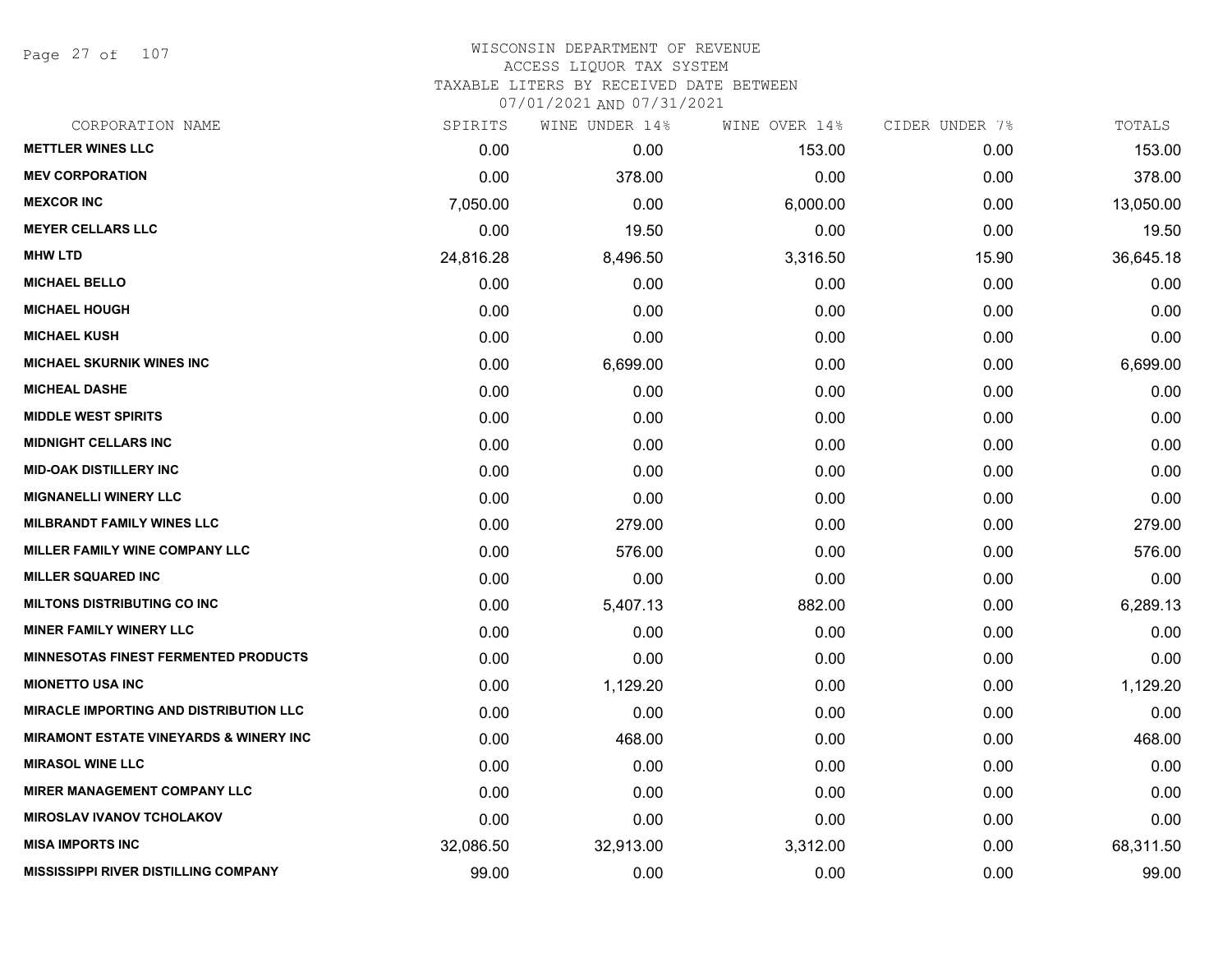| CORPORATION NAME                                                            | SPIRITS   | WINE UNDER 14% | WINE OVER 14% | CIDER UNDER 7% | TOTALS     |
|-----------------------------------------------------------------------------|-----------|----------------|---------------|----------------|------------|
| <b>MISTARR WINE IMPORTERS</b>                                               | 0.00      | 0.00           | 0.00          | 0.00           | 0.00       |
| <b>MODERN DEVELOPMENT COMPANY</b>                                           | 0.00      | 0.00           | 0.00          | 0.00           | 0.00       |
| <b>MODERN SPIRITS LLC</b>                                                   | 27.00     | 212.93         | 229.50        | 0.00           | 469.43     |
| <b>MOET HENNESSY USA, INC.</b>                                              | 25,423.40 | 8,725.50       | 805.50        | 5,015.25       | 39,969.65  |
| <b>MOLINA ENTERPRISES, INC</b>                                              | 0.00      | 0.00           | 0.00          | 0.00           | 0.00       |
| <b>MOLLYDOOKER INTERNATIONAL LLC</b>                                        | 0.00      | 0.00           | 0.00          | 0.00           | 0.00       |
| <b>MOLLY'S WINERY INC</b>                                                   | 0.00      | 0.00           | 0.00          | 0.00           | 0.00       |
| <b>MOLSON COORS BEVERAGE COMPANY USA LLC</b>                                | 1,379.80  | 822.75         | 0.00          | 0.00           | 2,202.55   |
| <b>MONICA NOGUES</b>                                                        | 0.00      | 0.00           | 0.00          | 0.00           | 0.00       |
| <b>MONSIEUR TOUTON SELECTION LTD / ORIGIN USA</b>                           | 0.00      | 0.00           | 0.00          | 0.00           | 0.00       |
| <b>MONTCALM WINE IMPORTERS LTD</b>                                          | 0.00      | 126.00         | 0.00          | 0.00           | 126.00     |
| <b>MONTE CRISTO BLOCK IV LLC</b>                                            | 0.00      | 0.00           | 0.00          | 0.00           | 0.00       |
| <b>MONTEREY WINE COMPANY LLC</b>                                            | 0.00      | 1,512.00       | 0.00          | 0.00           | 1,512.00   |
| <b>MONTICELLO CELLARS INC</b>                                               | 0.00      | 0.00           | 0.00          | 0.00           | 0.00       |
| <b>MOONLIGHT MEADERY LLC</b>                                                | 0.00      | 0.00           | 0.00          | 0.00           | 0.00       |
| <b>MORE THAN GRAPES, LLC</b>                                                | 0.00      | 1,881.00       | 24.75         | 0.00           | 1,905.75   |
| <b>MORGAN WINERY INC</b>                                                    | 0.00      | 504.00         | 63.00         | 0.00           | 567.00     |
| <b>MOUNT VEEDER FARMS LLC</b>                                               | 0.00      | 0.00           | 63.00         | 0.00           | 63.00      |
| <b>MOUNTAIN VIEW VINTNERS LLC</b>                                           | 0.00      | 0.00           | 0.00          | 0.00           | 0.00       |
| <b>MPL BRANDS NV INC</b>                                                    | 0.00      | 105,847.72     | 0.00          | 0.00           | 105,847.72 |
| <b>MR WINE</b>                                                              | 0.00      | 0.00           | 0.00          | 0.00           | 0.00       |
| <b>MS WALKER INC</b>                                                        | 1,314.00  | 252.00         | 0.00          | 0.00           | 1,566.00   |
| MUTUAL WHOLESALE LIQUOR INC                                                 | 0.00      | 126.00         | 0.00          | 0.00           | 126.00     |
| <b>NAPA VALLEY SPECIALTY WINES INC</b>                                      | 0.00      | 0.00           | 0.00          | 0.00           | 0.00       |
| NATIONAL CONSUMER CREDIT GUARANTEE<br><b>ASSOCIATION OF CONNECTICUT INC</b> | 0.00      | 0.00           | 0.00          | 0.00           | 0.00       |
| <b>NATURAL MERCHANTS INC</b>                                                | 0.00      | 0.00           | 0.00          | 0.00           | 0.00       |
| <b>NATURAL SELECTIONS 357 LLC</b>                                           | 0.00      | 0.00           | 0.00          | 0.00           | 0.00       |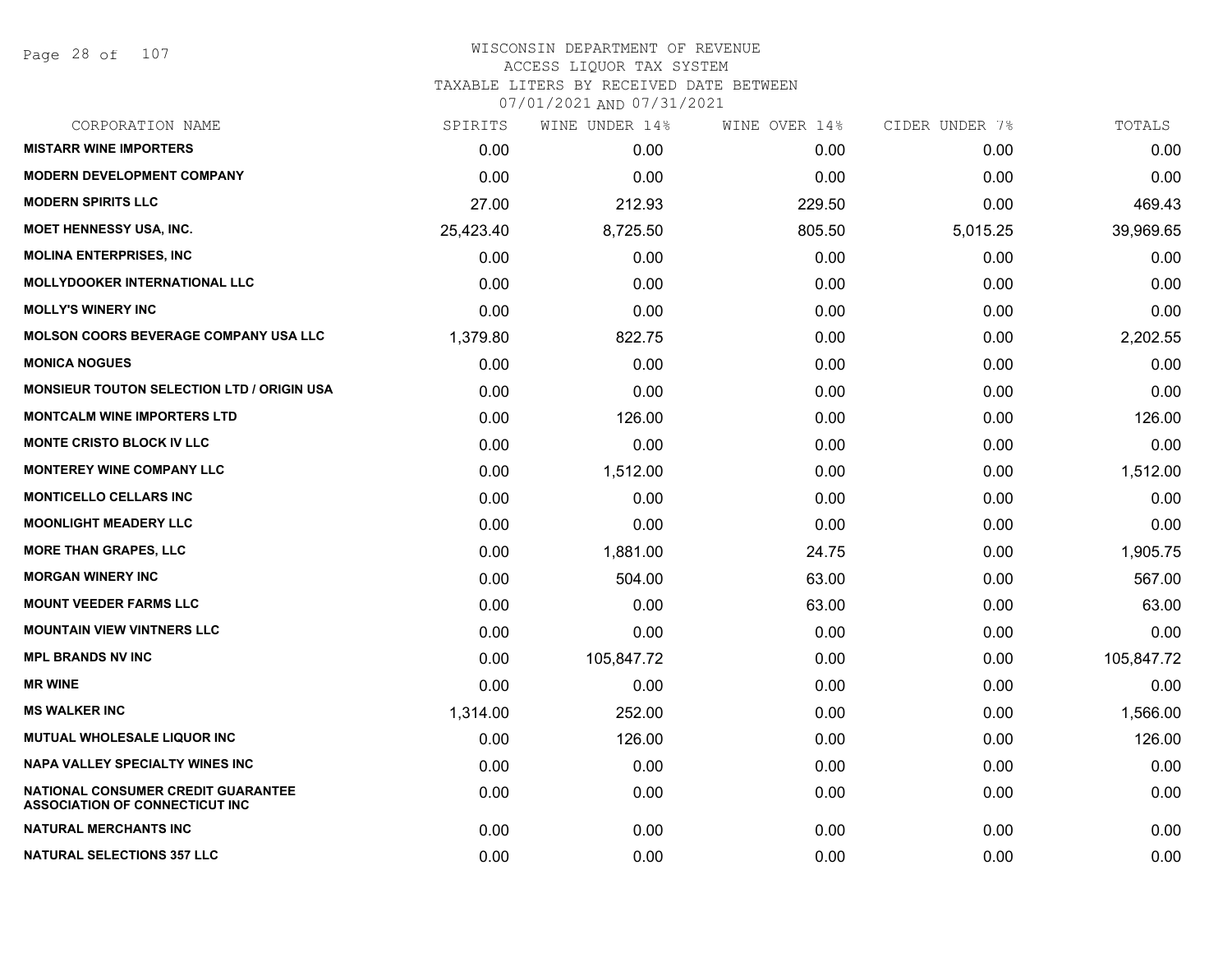Page 29 of 107

| CORPORATION NAME                      | SPIRITS   | WINE UNDER 14% | WINE OVER 14% | CIDER UNDER 7% | TOTALS    |
|---------------------------------------|-----------|----------------|---------------|----------------|-----------|
| <b>NATUREL WEST CORP</b>              | 0.00      | 0.00           | 0.00          | 0.00           | 0.00      |
| <b>NBI ACQUISITION LLC</b>            | 0.00      | 0.00           | 0.00          | 0.00           | 0.00      |
| <b>NDC SYSTEMS LP</b>                 | 3,108.00  | 44,869.50      | 4,720.50      | 0.00           | 52,698.00 |
| <b>NESTOR IMPORTS INC</b>             | 0.00      | 207.00         | 18.00         | 0.00           | 225.00    |
| <b>NEW HOLLAND BREWING CO LLC</b>     | 0.00      | 0.00           | 0.00          | 0.00           | 0.00      |
| <b>NEW MEXICO WINERIES INC</b>        | 0.00      | 1,188.00       | 0.00          | 0.00           | 1,188.00  |
| <b>NEW PARROTT &amp; CO</b>           | 0.00      | 10,197.00      | 0.00          | 0.00           | 10,197.00 |
| <b>NEW VAVIN INC</b>                  | 0.00      | 0.00           | 0.00          | 0.00           | 0.00      |
| <b>NEW VINELAND LLC</b>               | 0.00      | 0.00           | 0.00          | 0.00           | 0.00      |
| <b>NEW YORK MUTUAL TRADING CO INC</b> | 0.00      | 0.00           | 0.00          | 0.00           | 0.00      |
| <b>NEXUS BRANDS LLC</b>               | 0.00      | 0.00           | 0.00          | 0.00           | 0.00      |
| NIEBAUM-COPPOLA ESTATE WINERY LP      | 0.00      | 0.00           | 0.00          | 0.00           | 0.00      |
| <b>NINER WINE ESTATES LLC</b>         | 0.00      | 0.00           | 0.00          | 0.00           | 0.00      |
| <b>NLV TEQUILA BOTTLING LLC</b>       | 99.00     | 0.00           | 0.00          | 0.00           | 99.00     |
| <b>NOLET SPIRITS USA INC</b>          | 0.00      | 0.00           | 0.00          | 0.00           | 0.00      |
| <b>NORTH SHORE DISTILLERY LLC</b>     | 0.00      | 0.00           | 0.00          | 0.00           | 0.00      |
| <b>NORTHERN EMPIRE LLC</b>            | 0.00      | 0.00           | 0.00          | 0.00           | 0.00      |
| <b>NOVA WINES, INC.</b>               | 0.00      | 0.00           | 18.00         | 0.00           | 18.00     |
| <b>NV AWG LTD</b>                     | 0.00      | 0.00           | 0.00          | 0.00           | 0.00      |
| <b>NW WINE COMPANY LLC</b>            | 0.00      | 810.00         | 0.00          | 0.00           | 810.00    |
| <b>OAK RIDGE WINERY LLC</b>           | 0.00      | 0.00           | 0.00          | 0.00           | 0.00      |
| <b>OLD BRIDGE CELLARS</b>             | 0.00      | 3,855.00       | 954.00        | 0.00           | 4,809.00  |
| OLD DOMINICK DISTILLERY LLC           | 0.00      | 0.00           | 0.00          | 0.00           | 0.00      |
| <b>OLD ELK HOLDINGS LLC</b>           | 373.50    | 0.00           | 0.00          | 0.00           | 373.50    |
| <b>OLD SALEM SPIRITS INC</b>          | 0.00      | 0.00           | 0.00          | 0.00           | 0.00      |
| OLE SMOKY DISTILLERY LLC              | 41,503.64 | 0.00           | 0.00          | 0.00           | 41,503.64 |
| OLIVER WINE COMPANY INC               | 0.00      | 9,675.00       | 0.00          | 0.00           | 9,675.00  |
| ONE TRUE VINE LLC                     | 0.00      | 0.00           | 0.00          | 0.00           | 0.00      |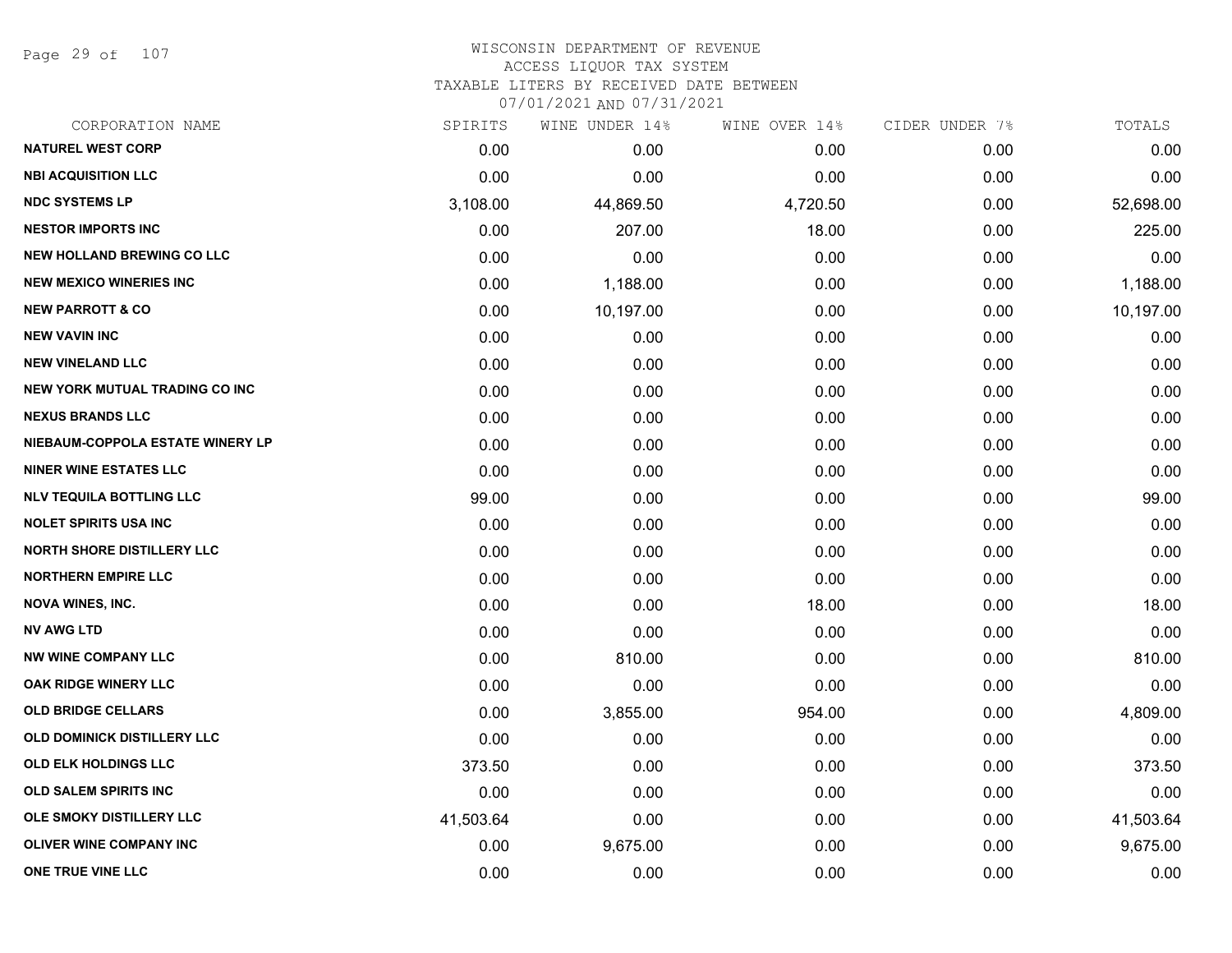Page 30 of 107

| CORPORATION NAME                             | SPIRITS   | WINE UNDER 14% | WINE OVER 14% | CIDER UNDER 7% | TOTALS    |
|----------------------------------------------|-----------|----------------|---------------|----------------|-----------|
| <b>ONE87 WINE AND COCKTAILS, LLC</b>         | 0.00      | 0.00           | 0.00          | 0.00           | 0.00      |
| O'NEILL BEVERAGES CO LLC                     | 0.00      | 4,149.00       | 5,220.00      | 0.00           | 9,369.00  |
| <b>OPICI IMPORT COMPANY</b>                  | 1,075.50  | 2,736.00       | 27.00         | 0.00           | 3,838.50  |
| <b>OPOLO WINES LP</b>                        | 0.00      | 0.00           | 0.00          | 0.00           | 0.00      |
| <b>OPUS ONE WINERY LLC</b>                   | 0.00      | 0.00           | 0.00          | 0.00           | 0.00      |
| ORCA PROPERTIES LLC                          | 0.00      | 0.00           | 0.00          | 0.00           | 0.00      |
| <b>OREGON BREWING COMPANY INC</b>            | 255.52    | 0.00           | 0.00          | 0.00           | 255.52    |
| <b>ORVINO IMPORTS &amp; DISTRIBUTING INC</b> | 0.00      | 0.00           | 0.00          | 0.00           | 0.00      |
| <b>O'SHAUGHNESSY DEL OSO LLC</b>             | 0.00      | 0.00           | 36.00         | 0.00           | 36.00     |
| <b>OVUM WINES LLC</b>                        | 0.00      | 0.00           | 0.00          | 0.00           | 0.00      |
| <b>PABST HOLDINGS LLC</b>                    | 0.00      | 0.00           | 0.00          | 0.00           | 0.00      |
| PACIFIC EDGE MARKETING GROUP INC             | 897.00    | 0.00           | 0.00          | 0.00           | 897.00    |
| PACIFIC INTERNATIONAL LIQUOR INC             | 0.00      | 86.76          | 134.28        | 0.00           | 221.04    |
| <b>PACIFIC WINE &amp; SPIRITS, LLC</b>       | 0.00      | 0.00           | 0.00          | 0.00           | 0.00      |
| PALI WINE COMPANY LP                         | 0.00      | 0.00           | 0.00          | 0.00           | 0.00      |
| PALM BAY INTERNATIONAL INC                   | 240.00    | 5,360.25       | 642.00        | 0.00           | 6,242.25  |
| <b>PALMATEER CONSULTING LLC</b>              | 0.00      | 0.00           | 0.00          | 0.00           | 0.00      |
| <b>PAMELA FRYE</b>                           | 0.00      | 0.00           | 0.00          | 0.00           | 0.00      |
| <b>PAMPA BEVERAGES LLC</b>                   | 0.00      | 4,131.61       | 0.00          | 0.00           | 4,131.61  |
| PANTHER CREEK CELLARS LLC                    | 0.00      | 0.00           | 0.00          | 0.00           | 0.00      |
| <b>PAPINEAU LLC</b>                          | 0.00      | 0.00           | 0.00          | 0.00           | 0.00      |
| PARK STREET IMPORTS LLC                      | 16,025.50 | 47,592.92      | 5,218.00      | 0.00           | 68,836.42 |
| <b>PARK WINE COMPANY INC</b>                 | 0.00      | 63.00          | 441.00        | 0.00           | 504.00    |
| <b>PARKER STATION INC</b>                    | 0.00      | 216.00         | 2,299.50      | 0.00           | 2,515.50  |
| PASEK CELLARS WINERY INC                     | 0.00      | 0.00           | 0.00          | 0.00           | 0.00      |
| <b>PAT WINES LLC</b>                         | 0.00      | 0.00           | 0.00          | 0.00           | 0.00      |
| <b>PATERNO IMPORTS LTD</b>                   | 225.00    | 6,487.50       | 1,595.10      | 0.00           | 8,307.60  |
| <b>PATRICIO C MATA</b>                       | 0.00      | 214.20         | 1,719.00      | 0.00           | 1,933.20  |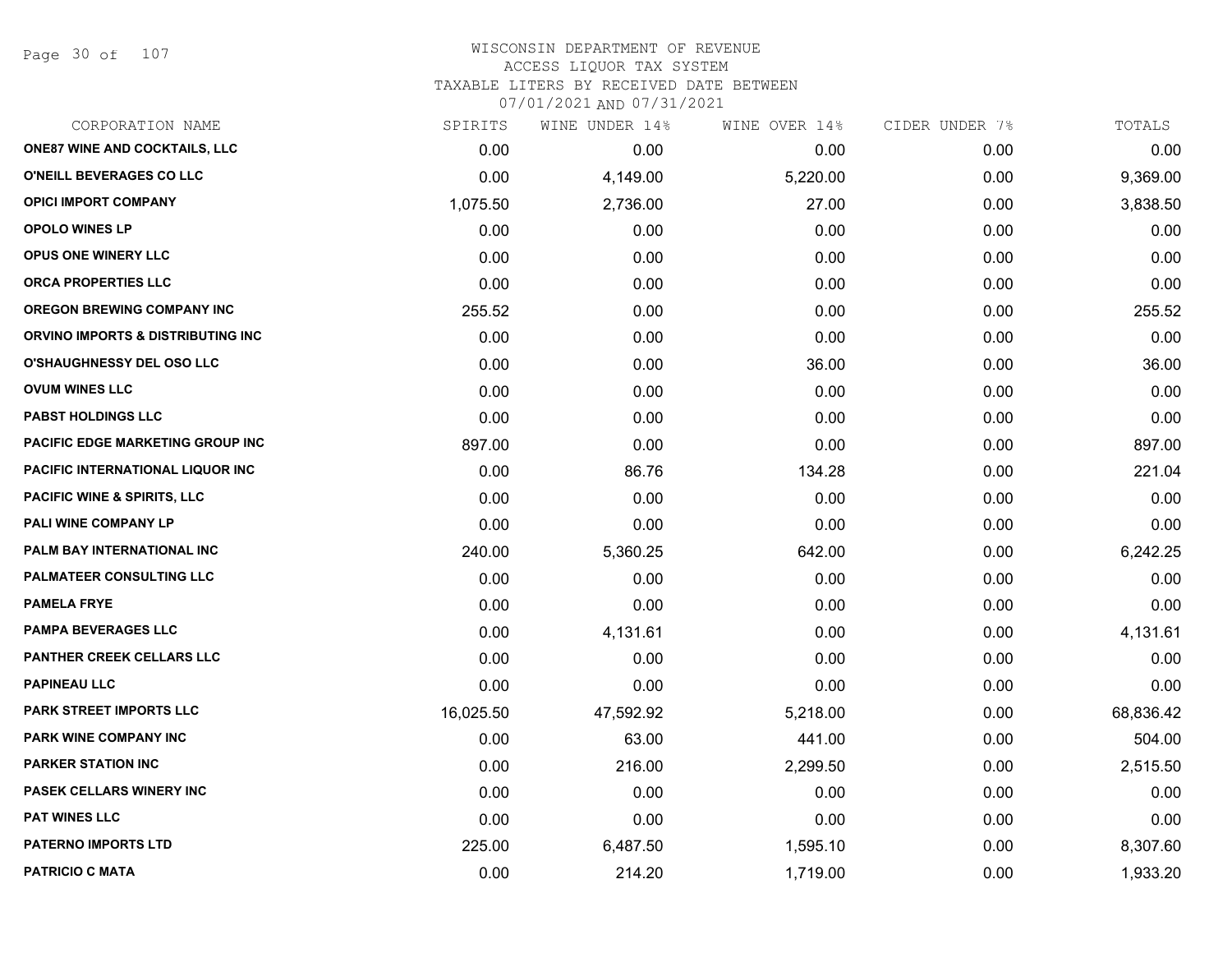Page 31 of 107

| CORPORATION NAME                     | SPIRITS     | WINE UNDER 14% | WINE OVER 14% | CIDER UNDER 7% | TOTALS     |
|--------------------------------------|-------------|----------------|---------------|----------------|------------|
| <b>PATRICK D HOFFMAN</b>             | 0.00        | 0.00           | 0.00          | 0.00           | 0.00       |
| <b>PATRICK J BURNS SR</b>            | 0.00        | 0.00           | 0.00          | 0.00           | 0.00       |
| <b>PAUL HOBBS IMPORTS INC</b>        | 0.00        | 0.00           | 0.00          | 0.00           | 0.00       |
| <b>PAUL HOBBS WINERY LP</b>          | 0.00        | 0.00           | 0.00          | 0.00           | 0.00       |
| PEACHY CANYON WINERY                 | 0.00        | 0.00           | 0.00          | 0.00           | 0.00       |
| PEIRANO ESTATE WINERY INC.           | 0.00        | 0.00           | 189.00        | 0.00           | 189.00     |
| PEJU FAMILY OPERATING PARTNERSHIP LP | 0.00        | 0.00           | 0.00          | 0.00           | 0.00       |
| PELTER BEVERAGE GROUP, LLC           | 0.00        | 0.00           | 0.00          | 0.00           | 0.00       |
| PENELOPE BOURBON LLC                 | 0.00        | 0.00           | 0.00          | 0.00           | 0.00       |
| PENROSE HILL, LIMITED                | 0.00        | 0.00           | 0.00          | 0.00           | 0.00       |
| PEPPER BRIDGE WINERY LLC             | 0.00        | 0.00           | 0.00          | 0.00           | 0.00       |
| PERCY SELECTIONS LLC                 | 0.00        | 0.00           | 0.00          | 0.00           | 0.00       |
| PERNOD RICARD USA LLC                | 296, 155.34 | 18,324.00      | 855.00        | 0.00           | 315,334.34 |
| PETER H CONNOR                       | 0.00        | 0.00           | 0.00          | 0.00           | 0.00       |
| <b>PETER ROSBACK</b>                 | 0.00        | 0.00           | 0.00          | 0.00           | 0.00       |
| PETERSON WINERY LLC                  | 0.00        | 0.00           | 0.00          | 0.00           | 0.00       |
| PETIT HAMEAU LLC                     | 0.00        | 0.00           | 126.00        | 0.00           | 126.00     |
| <b>PHASE 2 CELLARS LLC</b>           | 0.00        | 0.00           | 0.00          | 0.00           | 0.00       |
| PHILIP LAROCCA                       | 0.00        | 0.00           | 0.00          | 0.00           | 0.00       |
| PHILIP TOGNI VINEYARD LP             | 0.00        | 0.00           | 0.00          | 0.00           | 0.00       |
| <b>PHILLIP MANSOUR</b>               | 0.00        | 0.00           | 0.00          | 0.00           | 0.00       |
| PHILLIP STEINSCHREIBER               | 0.00        | 0.00           | 0.00          | 0.00           | 0.00       |
| <b>PHILLIPS FARMS LLC</b>            | 0.00        | 0.00           | 3,022.50      | 0.00           | 3,022.50   |
| PHUSION PROJECTS LLC                 | 4,428.93    | 0.00           | 0.00          | 0.00           | 4,428.93   |
| PIEDMONT DISTILLERS INC              | 0.00        | 0.00           | 0.00          | 0.00           | 0.00       |
| PINA CELLARS LP                      | 0.00        | 0.00           | 0.00          | 0.00           | 0.00       |
| PINE RIDGE WINERY LLC                | 0.00        | 1,098.00       | 1,101.00      | 0.00           | 2,199.00   |
| PLANET WINE, INC                     | 0.00        | 0.00           | 0.00          | 0.00           | 0.00       |
|                                      |             |                |               |                |            |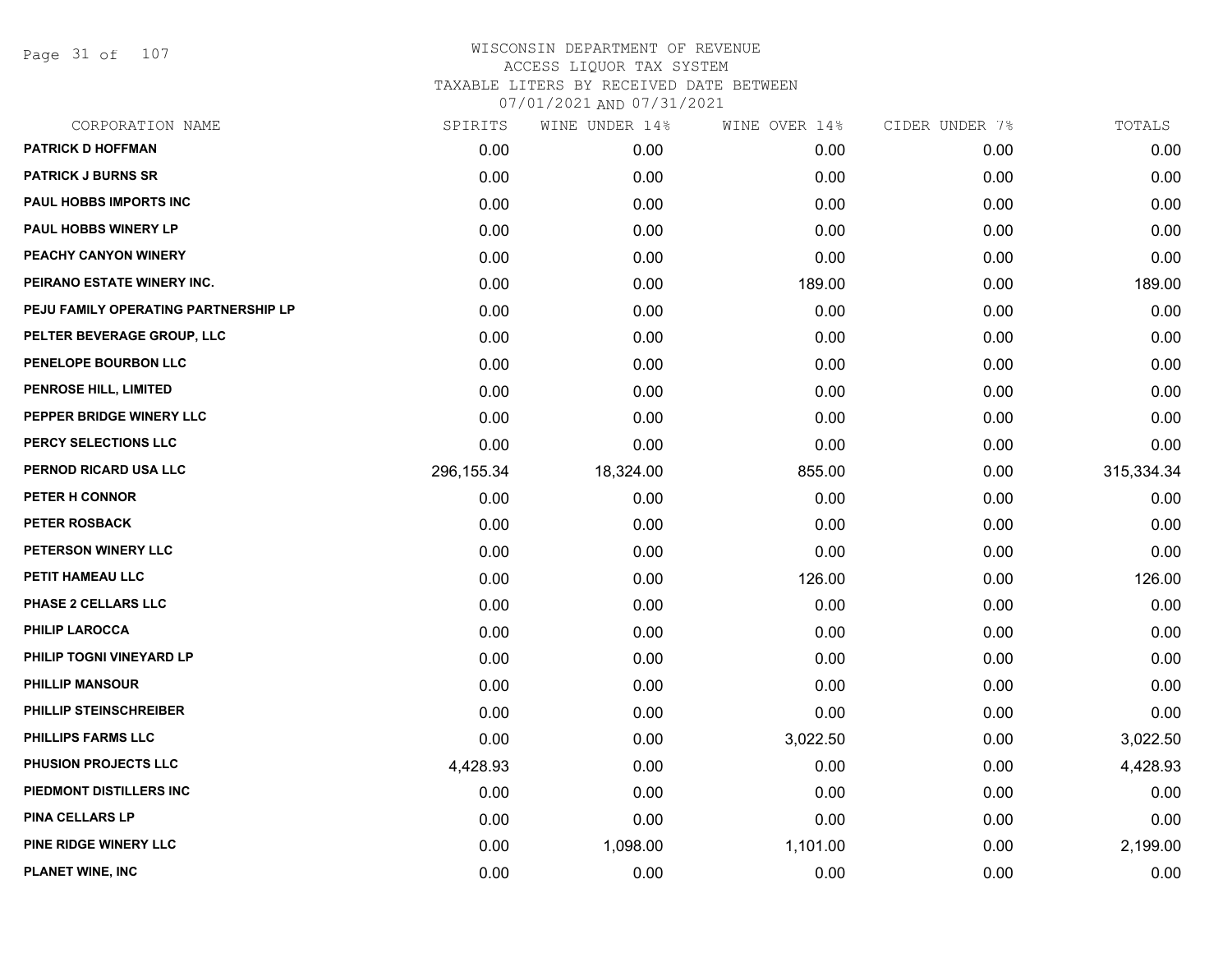Page 32 of 107

| CORPORATION NAME                                         | SPIRITS    | WINE UNDER 14% | WINE OVER 14% | CIDER UNDER 7% | TOTALS     |
|----------------------------------------------------------|------------|----------------|---------------|----------------|------------|
| PLATA WINE PARTNERS LLC                                  | 0.00       | 0.00           | 0.00          | 0.00           | 0.00       |
| PLUME RIDGE IRREVOCABLE TRUST                            | 0.00       | 0.00           | 0.00          | 0.00           | 0.00       |
| POMAR JUNCTION CELLARS, LLC                              | 0.00       | 0.00           | 0.00          | 0.00           | 0.00       |
| POPCORN DESIGN LLC                                       | 0.00       | 0.00           | 0.00          | 0.00           | 0.00       |
| PORT WASHINGTON IMPORTS LLC                              | 0.00       | 72.00          | 0.00          | 0.00           | 72.00      |
| PORTOVINO LLC                                            | 0.00       | 1,008.00       | 0.00          | 0.00           | 1,008.00   |
| POUR MANAGEMENT LLC                                      | 0.00       | 738.00         | 0.00          | 0.00           | 738.00     |
| <b>PRAGER WINERY &amp; PORT WORKS, INC.</b>              | 0.00       | 0.00           | 0.00          | 0.00           | 0.00       |
| <b>PRECEPT BRANDS LLC</b>                                | 0.00       | 33,947.58      | 10,944.00     | 0.00           | 44,891.58  |
| <b>PRECISION BRAND COLLECTION WINE &amp; SPIRITS LLC</b> | 0.00       | 0.00           | 0.00          | 0.00           | 0.00       |
| PREMIER WINE GROUP, LLC                                  | 0.00       | 0.00           | 0.00          | 0.00           | 0.00       |
| PREMIERE DISTILLERY LLC                                  | 0.00       | 0.00           | 0.00          | 0.00           | 0.00       |
| PREMIUM BEVERAGES LLC                                    | 0.00       | 0.00           | 0.00          | 0.00           | 0.00       |
| PREMIUM PORT WINES INC                                   | 0.00       | 0.00           | 783.00        | 0.00           | 783.00     |
| PRESQU'ILE WINERY                                        | 0.00       | 0.00           | 0.00          | 0.00           | 0.00       |
| <b>PRESTIGE IMPORTS LLC</b>                              | 1,236.00   | 0.00           | 0.00          | 0.00           | 1,236.00   |
| <b>PRESTIGE WINE IMPORTS CORP</b>                        | 0.00       | 807.00         | 99.00         | 0.00           | 906.00     |
| PRICHARDS DISTILLERY INC                                 | 270.00     | 0.00           | 0.00          | 0.00           | 270.00     |
| PRIDE MOUNTAIN VINEYARDS LLC                             | 0.00       | 0.00           | 16.64         | 0.00           | 16.64      |
| PROLETARIAT WINE COMPANY, LLC                            | 0.00       | 97.66          | 223.66        | 0.00           | 321.32     |
| <b>PRO-LIQUITECH LLC</b>                                 | 0.00       | 0.00           | 0.00          | 0.00           | 0.00       |
| PROST BEVERAGE COMPANY LLC                               | 126.00     | 0.00           | 0.00          | 0.00           | 126.00     |
| <b>PROXIMO SPIRITS INC</b>                               | 365,271.12 | 0.00           | 0.00          | 0.00           | 365,271.12 |
| PUENTE-INTERNACIONAL INC                                 | 0.00       | 0.00           | 0.00          | 0.00           | 0.00       |
| PURPLE WINE COMPANY LLC                                  | 0.00       | 4,797.00       | 0.00          | 0.00           | 4,797.00   |
| <b>QUADY SOUTH WINERY LLC</b>                            | 0.00       | 2,520.00       | 0.00          | 0.00           | 2,520.00   |
| QUE ONDA BEVERAGE, INC.                                  | 4,430.40   | 0.00           | 0.00          | 0.00           | 4,430.40   |
| QUILCEDA CREEK VINTNERS INC                              | 0.00       | 0.00           | 0.00          | 0.00           | 0.00       |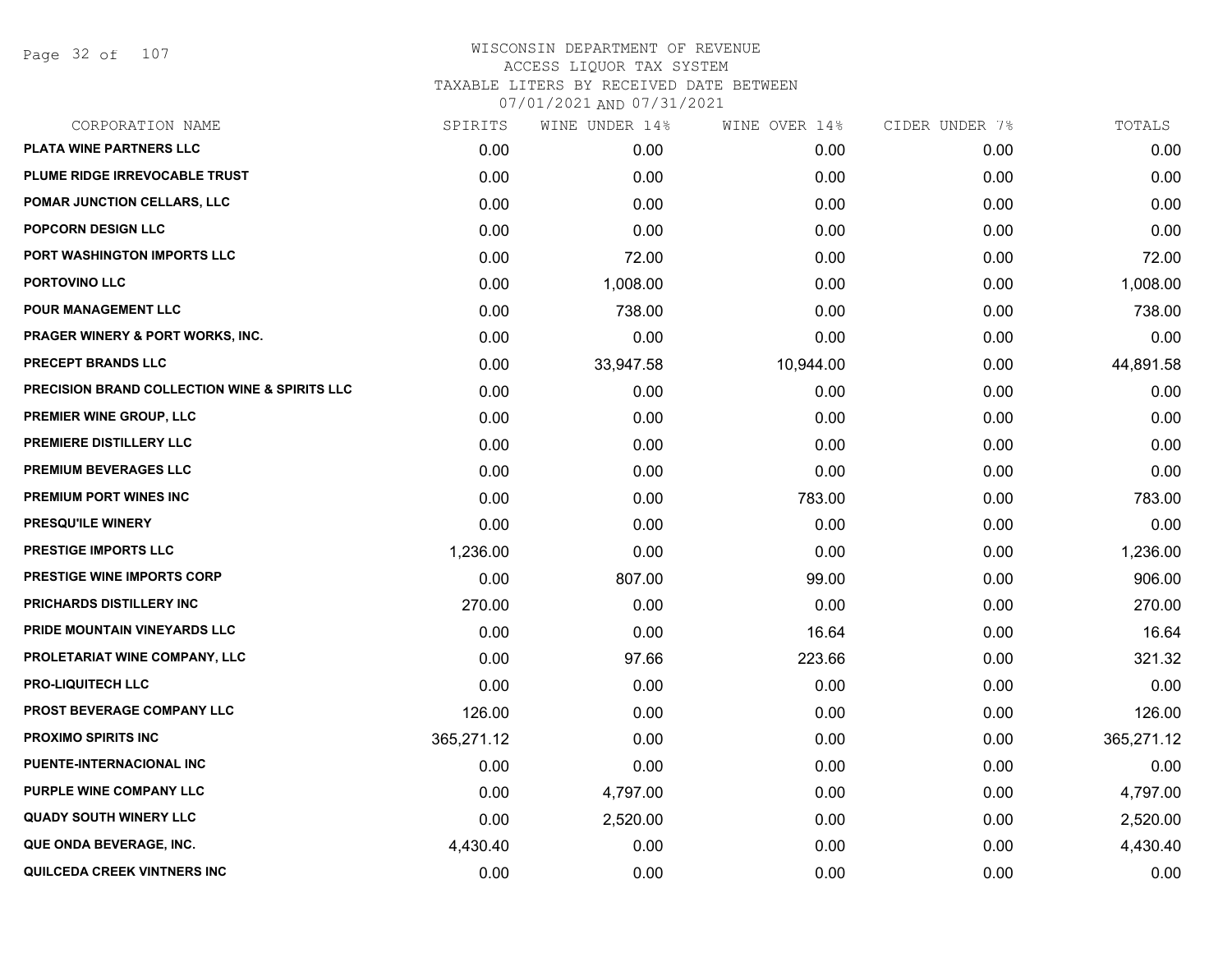Page 33 of 107

#### WISCONSIN DEPARTMENT OF REVENUE ACCESS LIQUOR TAX SYSTEM

TAXABLE LITERS BY RECEIVED DATE BETWEEN

| CORPORATION NAME                               | SPIRITS   | WINE UNDER 14% | WINE OVER 14% | CIDER UNDER 7% | TOTALS    |
|------------------------------------------------|-----------|----------------|---------------|----------------|-----------|
| <b>QUINTESSENTIAL LLC</b>                      | 0.00      | 9,926.33       | 1,056.00      | 0.00           | 10,982.33 |
| <b>R &amp; G SCHATZ FARMS INC</b>              | 0.00      | 935.98         | 1,181.99      | 0.00           | 2,117.97  |
| <b>R &amp; M BRANDS INC</b>                    | 8,120.40  | 81.00          | 0.00          | 0.00           | 8,201.40  |
| <b>RH KEENAN CO</b>                            | 0.00      | 0.00           | 153.00        | 0.00           | 153.00    |
| <b>R.F. BEVERAGE, LLC</b>                      | 0.00      | 0.00           | 0.00          | 0.00           | 0.00      |
| R.S. LIPMAN COMPANY, LLC                       | 0.00      | 0.00           | 0.00          | 0.00           | 0.00      |
| <b>RACINE WINE CO LLC</b>                      | 0.00      | 213.00         | 0.00          | 0.00           | 213.00    |
| <b>RADIO-COTEAU WINE CELLARS LLC</b>           | 0.00      | 0.00           | 0.00          | 0.00           | 0.00      |
| <b>RAMEY WINE CELLARS INC</b>                  | 0.00      | 378.00         | 396.00        | 0.00           | 774.00    |
| <b>RANSOM SPIRITS LLC</b>                      | 153.00    | 0.00           | 18.00         | 0.00           | 171.00    |
| <b>RAYMOND SIGNORELLO</b>                      | 0.00      | 0.00           | 0.00          | 0.00           | 0.00      |
| <b>RB WINE ASSOCIATES LLC</b>                  | 0.00      | 0.00           | 99.00         | 0.00           | 99.00     |
| <b>RBZ VINEYARDS LLC</b>                       | 0.00      | 0.00           | 0.00          | 0.00           | 0.00      |
| <b>RED CAR WINE COMPANY LLC</b>                | 0.00      | 0.00           | 0.00          | 0.00           | 0.00      |
| <b>RED NEWT CELLARS INC</b>                    | 0.00      | 0.00           | 0.00          | 0.00           | 0.00      |
| <b>RED TAIL RIDGE INC</b>                      | 0.00      | 0.00           | 0.00          | 0.00           | 0.00      |
| <b>REDEMPTION SPIRITS LLC</b>                  | 481.50    | 0.00           | 0.00          | 0.00           | 481.50    |
| <b>REDWOOD SPIRITS INC</b>                     | 0.00      | 0.00           | 0.00          | 0.00           | 0.00      |
| <b>REGAL WINE IMPORTS INC</b>                  | 0.00      | 576.00         | 0.00          | 0.00           | 576.00    |
| <b>REMY COINTREAU AMERIQUE USA</b>             | 42,177.50 | 0.00           | 0.00          | 0.00           | 42,177.50 |
| <b>REN ACQUISITION INC</b>                     | 0.00      | 0.00           | 0.00          | 0.00           | 0.00      |
| <b>RENT A BBQ</b>                              | 0.00      | 0.00           | 0.00          | 0.00           | 0.00      |
| <b>RESERVA WINES LLC</b>                       | 0.00      | 0.00           | 0.00          | 0.00           | 0.00      |
| <b>RESTLESS SPIRITS DISTILLING COMPANY LLC</b> | 0.00      | 0.00           | 0.00          | 0.00           | 0.00      |
| <b>REVANA FAMILY PARTNERS LP</b>               | 0.00      | 0.00           | 0.00          | 0.00           | 0.00      |
| <b>REVELRY VINTNERS LLC</b>                    | 0.00      | 0.00           | 0.00          | 0.00           | 0.00      |
| <b>REYNOLDS CREATIVE PRODUCTS INC</b>          | 0.00      | 0.00           | 0.00          | 0.00           | 0.00      |
| <b>RGI BRANDS LLC</b>                          | 207.00    | 0.00           | 0.00          | 0.00           | 207.00    |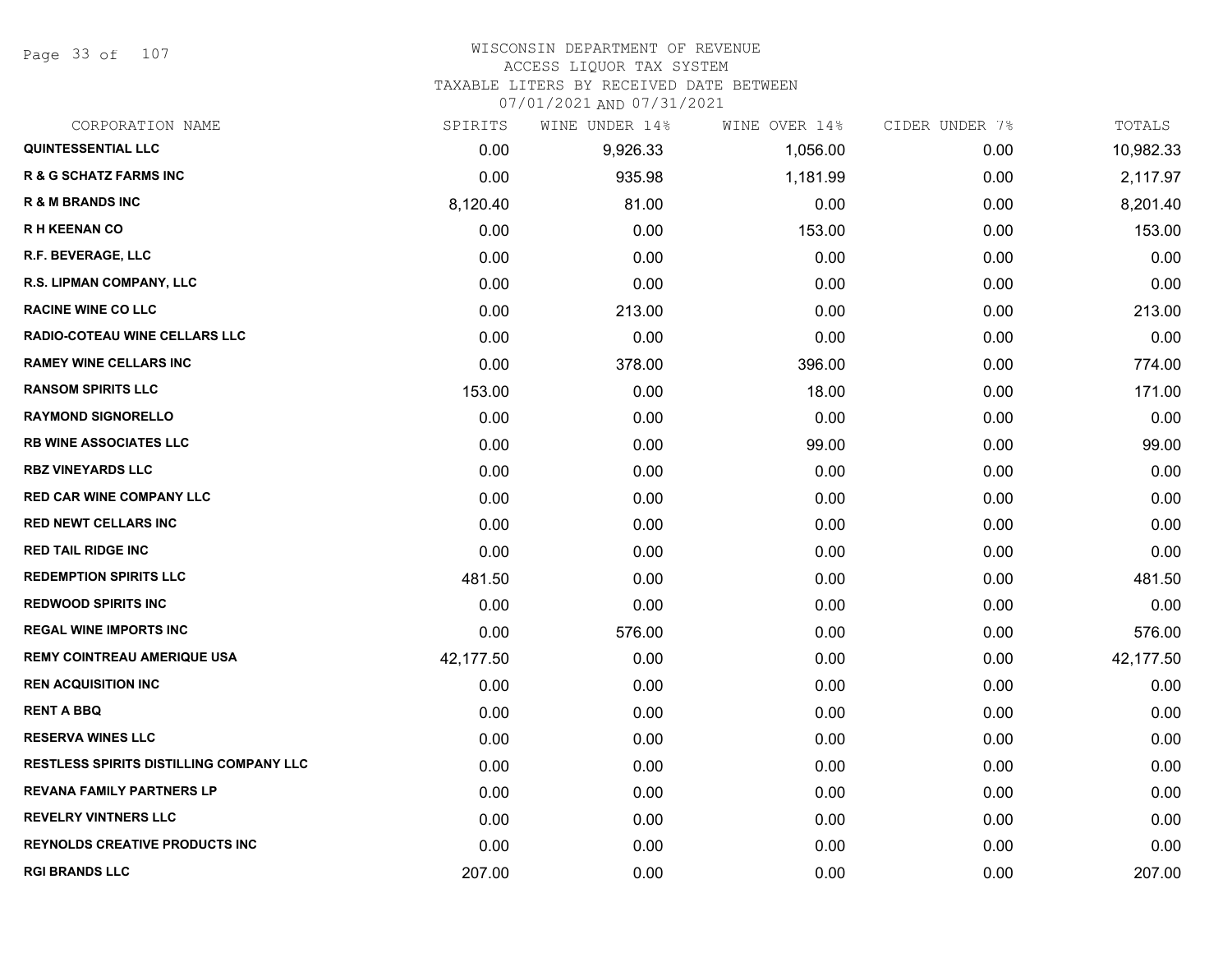Page 34 of 107

| CORPORATION NAME                                | SPIRITS | WINE UNDER 14% | WINE OVER 14% | CIDER UNDER 7% | TOTALS   |
|-------------------------------------------------|---------|----------------|---------------|----------------|----------|
| <b>RHINEGEIST, LLC</b>                          | 0.00    | 0.00           | 0.00          | 1,367.17       | 1,367.17 |
| <b>RHYS VINEYARDS LLC</b>                       | 0.00    | 0.00           | 0.00          | 0.00           | 0.00     |
| <b>RICOU SPIRITS LP</b>                         | 0.00    | 0.00           | 0.00          | 0.00           | 0.00     |
| <b>RIDGE VINEYARDS INC</b>                      | 0.00    | 0.00           | 567.00        | 0.00           | 567.00   |
| <b>RO SALES &amp; DISTRIBUTION SERVICES INC</b> | 0.00    | 0.00           | 0.00          | 0.00           | 0.00     |
| <b>RO SALES &amp; DISTRIBUTION SERVICES INC</b> | 0.00    | 0.00           | 0.00          | 0.00           | 0.00     |
| <b>ROBERT A CUTTER</b>                          | 0.00    | 364.50         | 31.50         | 0.00           | 396.00   |
| <b>ROBERT FOLEY LLC</b>                         | 0.00    | 0.00           | 0.00          | 0.00           | 0.00     |
| <b>ROBERT J GROSS</b>                           | 0.00    | 0.00           | 0.00          | 0.00           | 0.00     |
| <b>ROBERT L HUDSON</b>                          | 0.00    | 0.00           | 0.00          | 0.00           | 0.00     |
| ROBERT YOUNG ESTATE WINERY LLC                  | 0.00    | 0.00           | 0.00          | 0.00           | 0.00     |
| <b>ROCK SAKE LLC</b>                            | 0.00    | 0.00           | 0.00          | 0.00           | 0.00     |
| ROCKFILTER DISTILLERY LLC                       | 0.00    | 0.00           | 0.00          | 0.00           | 0.00     |
| <b>ROGER PENG</b>                               | 0.00    | 0.00           | 0.00          | 0.00           | 0.00     |
| <b>ROMBAUER VINEYARDS INC</b>                   | 0.00    | 0.00           | 5,526.00      | 0.00           | 5,526.00 |
| <b>RONALD FORNACA</b>                           | 0.00    | 0.00           | 0.00          | 0.00           | 0.00     |
| <b>RONALD J WICKER</b>                          | 0.00    | 0.00           | 0.00          | 0.00           | 0.00     |
| <b>RONALD T RUBIN</b>                           | 0.00    | 0.00           | 0.00          | 0.00           | 0.00     |
| <b>ROOTS RUN DEEP LLC</b>                       | 0.00    | 0.00           | 0.00          | 0.00           | 0.00     |
| <b>ROSE COCKTAILS LLC</b>                       | 0.00    | 0.00           | 0.00          | 0.00           | 0.00     |
| <b>ROSE IMPORTING &amp; DISTRIBUTING LLC</b>    | 0.00    | 360.00         | 0.00          | 0.00           | 360.00   |
| ROSENTHAL WINE MERCHANT NY LTD                  | 0.00    | 1,263.00       | 0.00          | 0.00           | 1,263.00 |
| <b>ROSS PANGERE</b>                             | 0.00    | 0.00           | 0.00          | 0.00           | 0.00     |
| <b>ROTTA WINERY LLC</b>                         | 0.00    | 0.00           | 0.00          | 0.00           | 0.00     |
| <b>ROUND HILL CELLARS</b>                       | 0.00    | 378.00         | 1,260.00      | 0.00           | 1,638.00 |
| <b>ROUND POND ESTATE LLC</b>                    | 0.00    | 0.00           | 819.00        | 0.00           | 819.00   |
| <b>ROY ESTATE WINES LLC</b>                     | 0.00    | 0.00           | 0.00          | 0.00           | 0.00     |
| <b>ROYAL WINE CORPORATION</b>                   | 45.00   | 4,966.40       | 94.50         | 0.00           | 5,105.90 |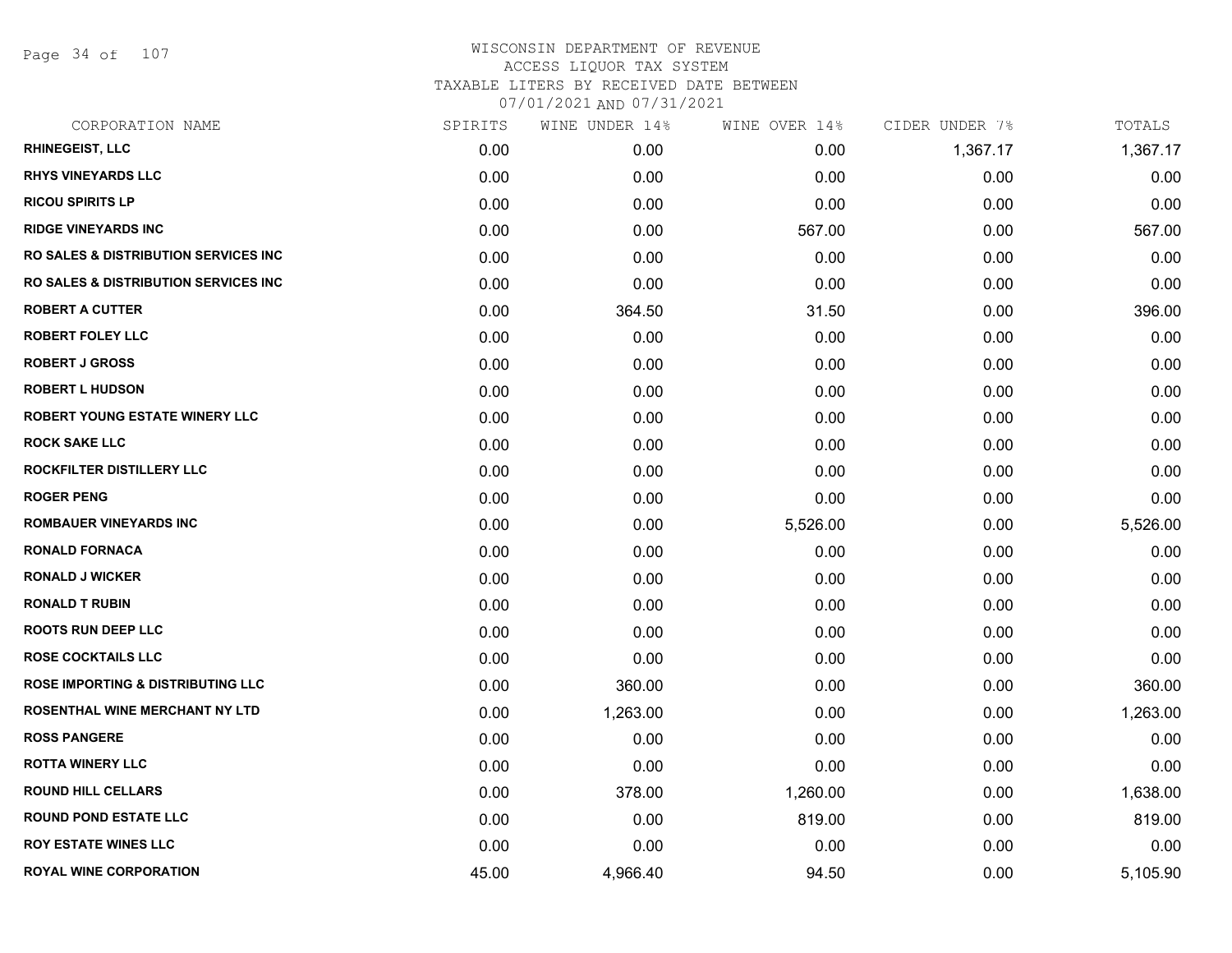# WISCONSIN DEPARTMENT OF REVENUE ACCESS LIQUOR TAX SYSTEM

TAXABLE LITERS BY RECEIVED DATE BETWEEN

| CORPORATION NAME                           | SPIRITS | WINE UNDER 14% | WINE OVER 14% | CIDER UNDER 7% | TOTALS     |
|--------------------------------------------|---------|----------------|---------------|----------------|------------|
| <b>ROZA HILLS VINEYARDS LLC</b>            | 0.00    | 128.39         | 0.00          | 0.00           | 128.39     |
| RTM IMPORTS, LLC                           | 0.00    | 0.00           | 0.00          | 0.00           | 0.00       |
| <b>RTV WINERY LLC</b>                      | 0.00    | 0.00           | 0.00          | 0.00           | 0.00       |
| <b>RUSH CREEK DISTILLING, LLC</b>          | 0.00    | 0.00           | 0.00          | 0.00           | 0.00       |
| <b>RUSSIAN RIVER VINEYARDS, LLC</b>        | 0.00    | 0.00           | 0.00          | 0.00           | 0.00       |
| RUSSIAN STANDARD VODKA (USA) INC           | 0.00    | 0.00           | 0.00          | 0.00           | 0.00       |
| <b>RWG USA LLC</b>                         | 0.00    | 0.00           | 0.00          | 0.00           | 0.00       |
| <b>S &amp; R WINES LLC</b>                 | 0.00    | 0.00           | 0.00          | 0.00           | 0.00       |
| <b>SLJ GROUP INC</b>                       | 0.00    | 11,931.98      | 7,179.75      | 0.00           | 19,111.73  |
| <b>SAGAMORE WHISKEY LLC</b>                | 76.50   | 0.00           | 0.00          | 0.00           | 76.50      |
| <b>SAKEONE CORPORATION</b>                 | 54.00   | 759.96         | 1,061.64      | 0.00           | 1,875.60   |
| <b>SALOON SPIRITS LLC</b>                  | 900.00  | 0.00           | 0.00          | 0.00           | 900.00     |
| <b>SALT LAKE CITY DISTILLERY LLC</b>       | 0.00    | 0.00           | 0.00          | 0.00           | 0.00       |
| <b>SALVESTRIN WINE CO LLC</b>              | 0.00    | 0.00           | 252.00        | 0.00           | 252.00     |
| <b>SAMANTHA A LOWERY</b>                   | 0.00    | 0.00           | 0.00          | 0.00           | 0.00       |
| <b>SAMANTHA SHEEHAN IMPORTS</b>            | 0.00    | 0.00           | 0.00          | 0.00           | 0.00       |
| <b>SAMUEL P BAXTER</b>                     | 0.00    | 0.00           | 0.00          | 0.00           | 0.00       |
| <b>SAN ANTONIO WINERY INC</b>              | 0.00    | 106,172.76     | 2,448.00      | 0.00           | 108,620.76 |
| <b>SAN FRANCISCO WINE EXCHANGE INC</b>     | 0.00    | 0.00           | 0.00          | 0.00           | 0.00       |
| SAN GABRIEL VALLEY WAREHOUSE & STORAGE INC | 0.00    | 1,740.00       | 0.00          | 0.00           | 1,740.00   |
| <b>SAN JOAQUIN WINE COMPANY INC</b>        | 0.00    | 981.18         | 36.34         | 0.00           | 1,017.52   |
| SAN LUIS SPIRITS DISTILLING CO LLC         | 0.00    | 0.00           | 0.00          | 0.00           | 0.00       |
| <b>SANGLIER SELECTIONS LLC</b>             | 0.00    | 324.00         | 0.00          | 0.00           | 324.00     |
| <b>SANS LIEGE INC</b>                      | 0.00    | 0.00           | 0.00          | 0.00           | 0.00       |
| <b>SANS WINE &amp; SPIRITS CO</b>          | 868.50  | 0.00           | 0.00          | 0.00           | 868.50     |
| <b>SANS WINE CO. LLC</b>                   | 0.00    | 0.00           | 0.00          | 0.00           | 0.00       |
| <b>SANTA CROCE LLC</b>                     | 162.00  | 0.00           | 0.00          | 0.00           | 162.00     |
| SANTA MARGHERITA USA INC                   | 0.00    | 36.00          | 45.00         | 0.00           | 81.00      |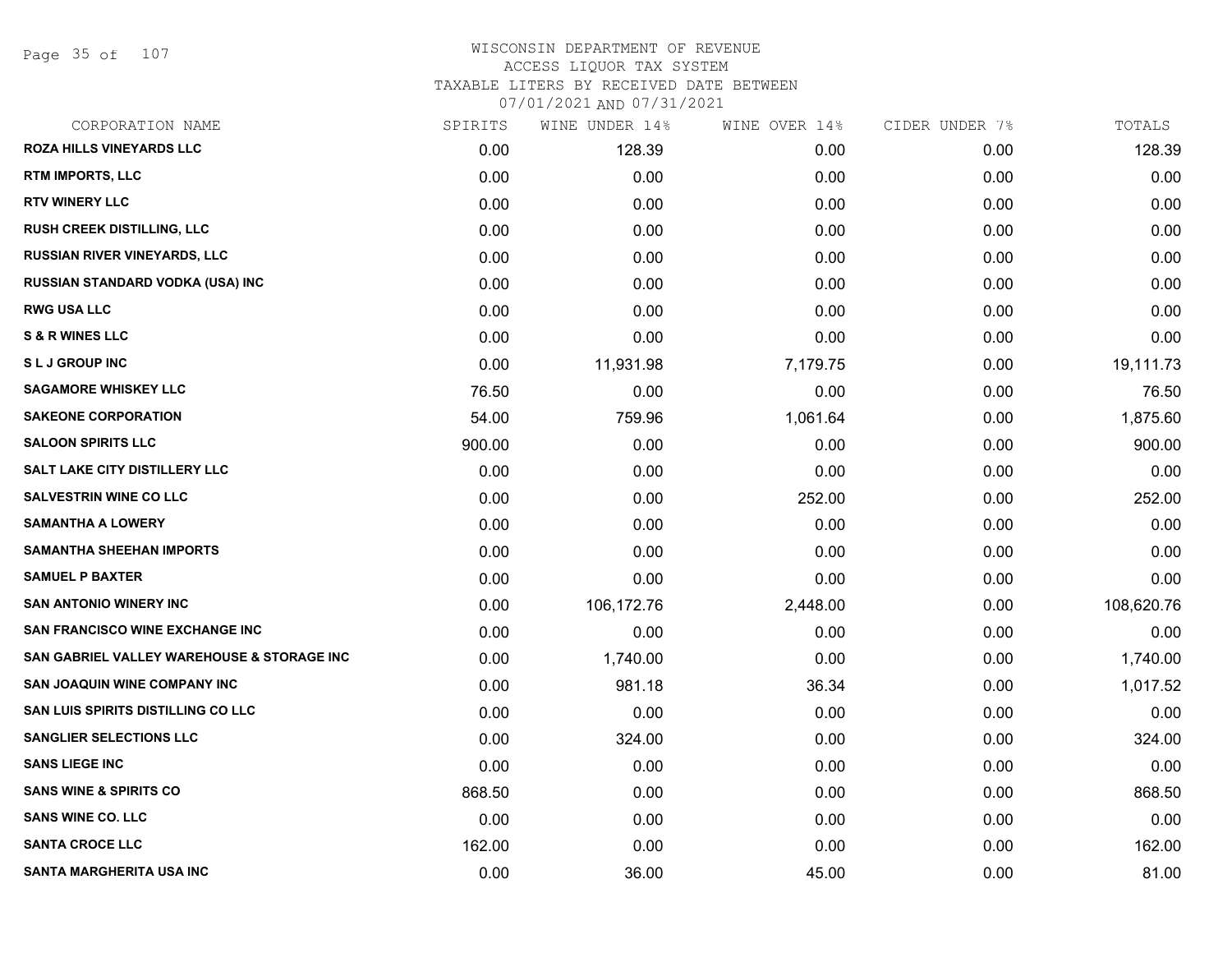Page 36 of 107

| CORPORATION NAME                            | SPIRITS    | WINE UNDER 14% | WINE OVER 14% | CIDER UNDER 7% | TOTALS     |
|---------------------------------------------|------------|----------------|---------------|----------------|------------|
| <b>SANTA RITA USA CORPORATION</b>           | 0.00       | 342.00         | 0.00          | 0.00           | 342.00     |
| <b>SAPSUCKER FARMS LLC</b>                  | 0.00       | 0.00           | 0.00          | 0.00           | 0.00       |
| <b>SARMENTO'S IMPORTS &amp; EXPORTS INC</b> | 0.00       | 0.00           | 0.00          | 0.00           | 0.00       |
| <b>SAVIAH ROSE WINERY LLC</b>               | 0.00       | 0.00           | 0.00          | 0.00           | 0.00       |
| <b>SAZERAC COMPANY INC</b>                  | 670,701.60 | 648.00         | 630.00        | 0.00           | 671,979.60 |
| <b>SAZERAC NORTH AMERICA INC</b>            | 607,518.30 | 29,522.06      | 0.00          | 0.00           | 637,040.36 |
| <b>SBRAGIA FAMILY VINEYARDS LLC</b>         | 0.00       | 0.00           | 0.00          | 0.00           | 0.00       |
| <b>SCENIC ROOT WINEGROWERS LLC</b>          | 0.00       | 0.00           | 0.00          | 0.00           | 0.00       |
| SCHAFER-REICHART SELECTIONS, INC.           | 0.00       | 621.00         | 0.00          | 1,249.18       | 1,870.18   |
| <b>SCHEID VINEYARDS CALIFORNIA INC</b>      | 0.00       | 7,335.00       | 45.00         | 0.00           | 7,380.00   |
| <b>SCHILLING CIDER LLC</b>                  | 0.00       | 0.00           | 0.00          | 0.00           | 0.00       |
| <b>SCHUG WINERY LLC</b>                     | 0.00       | 0.00           | 0.00          | 0.00           | 0.00       |
| <b>SCHWEIGER VINEYARDS INC</b>              | 0.00       | 0.00           | 0.00          | 0.00           | 0.00       |
| <b>SCOPERTA IMPORTING CO INC</b>            | 0.00       | 2,016.00       | 39.00         | 0.00           | 2,055.00   |
| <b>SEA SMOKE INC</b>                        | 0.00       | 0.00           | 0.00          | 0.00           | 0.00       |
| SEATTLE CIDER COMPANY LLC                   | 0.00       | 0.00           | 0.00          | 0.00           | 0.00       |
| <b>SEAVEY VINEYARD LP</b>                   | 0.00       | 0.00           | 0.00          | 0.00           | 0.00       |
| <b>SELECTIONATUREL, LLC</b>                 | 0.00       | 0.00           | 0.00          | 0.00           | 0.00       |
| <b>SELECTIVE WINE ESTATES INC</b>           | 0.00       | 0.00           | 0.00          | 0.00           | 0.00       |
| <b>SERENDIPITY WINES LLC</b>                | 0.00       | 0.00           | 0.00          | 0.00           | 0.00       |
| <b>SERGEY CHISTOV</b>                       | 0.00       | 0.00           | 0.00          | 0.00           | 0.00       |
| <b>SERRALLES USA LLC</b>                    | 2,826.00   | 0.00           | 0.00          | 0.00           | 2,826.00   |
| <b>SHAFER VINEYARDS INC</b>                 | 0.00       | 0.00           | 162.00        | 0.00           | 162.00     |
| <b>SHANNON RIDGE INC</b>                    | 0.00       | 2,925.00       | 630.00        | 0.00           | 3,555.00   |
| <b>SHAW-ROSS HOLDING CO LLC</b>             | 2,496.00   | 5,042.40       | 0.00          | 0.00           | 7,538.40   |
| <b>SHEA WINE CELLARS LLC</b>                | 0.00       | 0.00           | 0.00          | 0.00           | 0.00       |
| SHELTON-MACKENZIE WINE COMPANY              | 0.00       | 0.00           | 0.00          | 0.00           | 0.00       |
| <b>SHORTS BREWING COMPANY</b>               | 0.00       | 0.00           | 0.00          | 0.00           | 0.00       |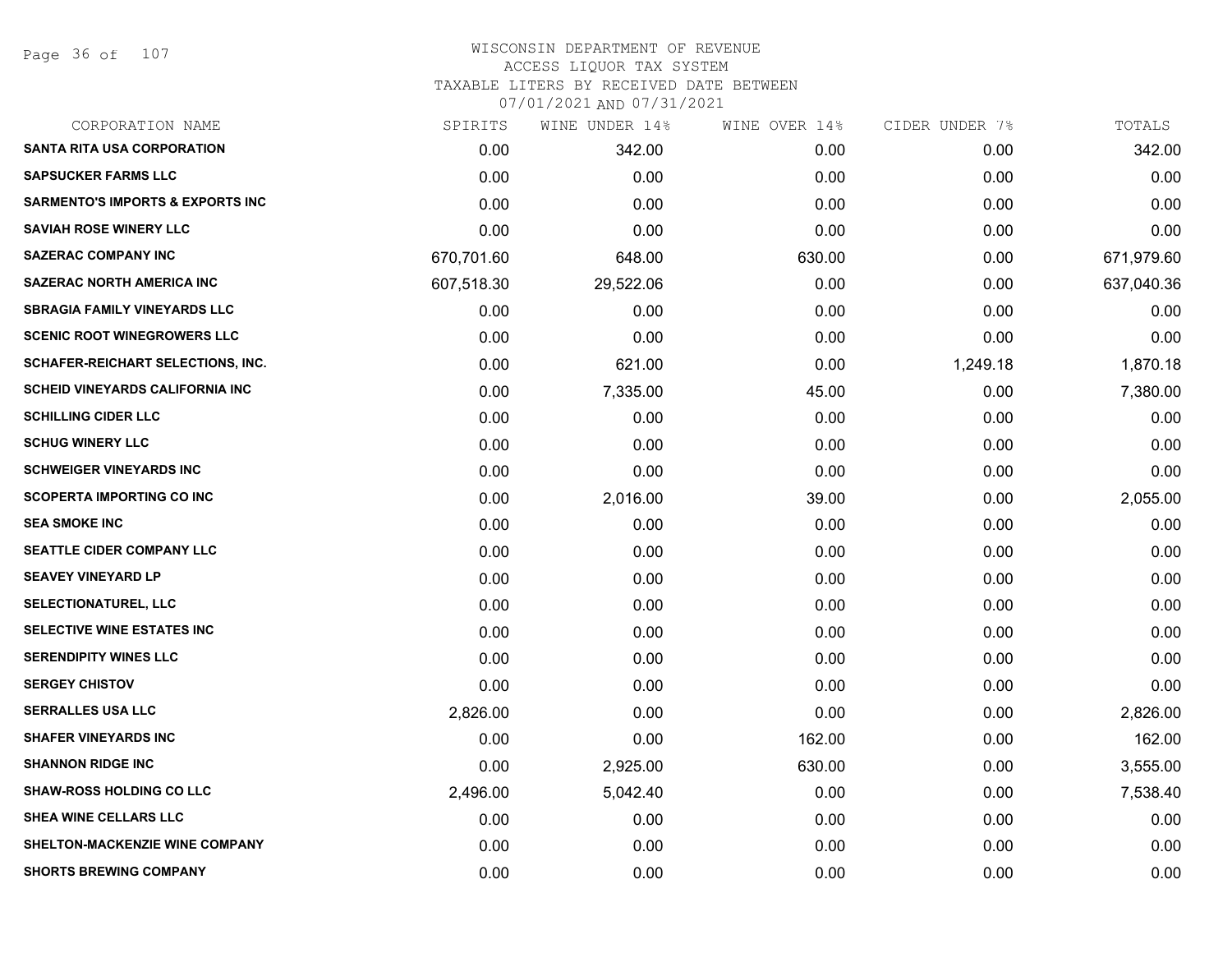Page 37 of 107

| CORPORATION NAME                        | SPIRITS   | WINE UNDER 14% | WINE OVER 14% | CIDER UNDER 7% | TOTALS    |
|-----------------------------------------|-----------|----------------|---------------|----------------|-----------|
| SIERRA NEVADA BREWING COMPANY           | 0.00      | 0.00           | 0.00          | 0.00           | 0.00      |
| SILVER OAK WINE CELLARS LLC             | 0.00      | 9.00           | 1,053.00      | 0.00           | 1,062.00  |
| SILVER TRIDENT WINERY LLC               | 0.00      | 0.00           | 0.00          | 0.00           | 0.00      |
| SINGLE BARREL SPIRITS U.S. LLC          | 0.00      | 0.00           | 0.00          | 0.00           | 0.00      |
| <b>SINSKEY VINEYARDS INC</b>            | 0.00      | 0.00           | 0.00          | 0.00           | 0.00      |
| <b>SKINNER VINEYARDS LLC</b>            | 0.00      | 0.00           | 0.00          | 0.00           | 0.00      |
| <b>SKINNER-DAVENA LLC</b>               | 0.00      | 0.00           | 0.00          | 0.00           | 0.00      |
| <b>SKYLARK WINE COMPANY</b>             | 0.00      | 0.00           | 0.00          | 0.00           | 0.00      |
| <b>SLIM CHILLERS INC</b>                | 12,005.60 | 0.00           | 0.00          | 0.00           | 12,005.60 |
| <b>SLO DOWN WINES LLC</b>               | 0.00      | 252.00         | 252.00        | 0.00           | 504.00    |
| <b>SLURP LLC</b>                        | 2,880.00  | 0.00           | 0.00          | 0.00           | 2,880.00  |
| <b>SMALL VINES WINES INC</b>            | 0.00      | 0.00           | 0.00          | 0.00           | 0.00      |
| <b>SMART VENDING LLC</b>                | 0.00      | 0.00           | 0.00          | 0.00           | 0.00      |
| <b>SMT ACQUISITIONS LLC</b>             | 0.00      | 3,717.00       | 1,116.00      | 0.00           | 4,833.00  |
| <b>SOCIAL ENJOYMENTS LLC</b>            | 0.00      | 8,872.20       | 0.00          | 0.00           | 8,872.20  |
| SOGEVINUS FINE WINES USA INC            | 0.00      | 0.00           | 0.00          | 0.00           | 0.00      |
| <b>SOKOL BLOSSER LTD</b>                | 0.00      | 1,008.00       | 0.00          | 0.00           | 1,008.00  |
| <b>SOLBERG DISTILLING LLC</b>           | 0.00      | 0.00           | 0.00          | 0.00           | 0.00      |
| <b>SOLENA CELLARS LLC</b>               | 0.00      | 0.00           | 0.00          | 0.00           | 0.00      |
| <b>SOMERSTON WINE COMPANY, LLC</b>      | 0.00      | 0.00           | 0.00          | 0.00           | 0.00      |
| SOUL FLOWER WINE CO.                    | 0.00      | 0.00           | 0.00          | 0.00           | 0.00      |
| SOUTH BAY WINE GROUP LLC                | 0.00      | 1,953.00       | 9,513.00      | 0.00           | 11,466.00 |
| <b>SOUTHERN STARZ INC</b>               | 0.00      | 432.00         | 13.50         | 0.00           | 445.50    |
| SOUTHERN WINE GROUP LLC                 | 0.00      | 472.50         | 63.00         | 0.00           | 535.50    |
| <b>SOUTHWEST SPIRITS &amp; WINE LLC</b> | 709.50    | 0.00           | 0.00          | 0.00           | 709.50    |
| <b>SOVEREIGN BRANDS LLC</b>             | 1,845.00  | 10,538.57      | 0.00          | 0.00           | 12,383.57 |
| <b>SPANN VINEYARDS INC</b>              | 0.00      | 9.00           | 29.00         | 0.00           | 38.00     |
| <b>SPARKLING OREGON LLC</b>             | 0.00      | 0.00           | 0.00          | 0.00           | 0.00      |
|                                         |           |                |               |                |           |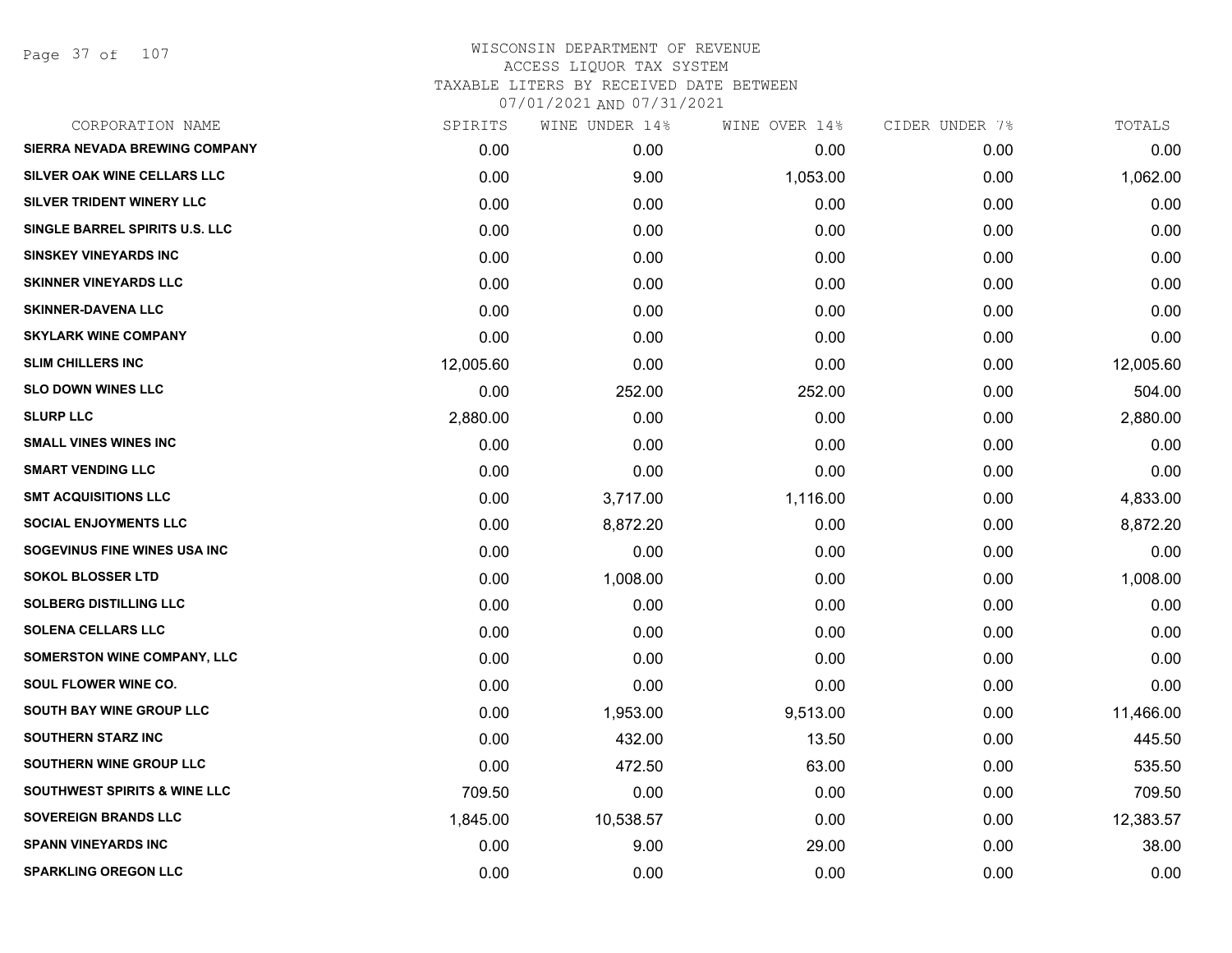Page 38 of 107

| CORPORATION NAME                             | SPIRITS   | WINE UNDER 14% | WINE OVER 14% | CIDER UNDER 7% | TOTALS     |
|----------------------------------------------|-----------|----------------|---------------|----------------|------------|
| <b>SPEAKEASY SPIRITS LLC</b>                 | 0.00      | 0.00           | 0.00          | 0.00           | 0.00       |
| <b>SPENCER HOOPES</b>                        | 0.00      | 0.00           | 0.00          | 0.00           | 0.00       |
| <b>SPIRITS OF TENNESSEE, LLC</b>             | 6,660.00  | 0.00           | 0.00          | 0.00           | 6,660.00   |
| <b>SPLINTER GROUP NAPA LLC</b>               | 0.00      | 0.00           | 0.00          | 0.00           | 0.00       |
| <b>SPOTTSWOODE WINERY INC</b>                | 0.00      | 0.00           | 0.00          | 0.00           | 0.00       |
| <b>SPRING MOUNTAIN VINEYARD INC</b>          | 0.00      | 0.00           | 0.00          | 0.00           | 0.00       |
| <b>SQZ BEVS LLC</b>                          | 0.00      | 0.00           | 0.00          | 0.00           | 0.00       |
| <b>ST GEORGE SPIRITS INC</b>                 | 660.90    | 0.00           | 0.00          | 0.00           | 660.90     |
| <b>ST HELENA ESTATE LLC</b>                  | 0.00      | 0.00           | 0.00          | 0.00           | 0.00       |
| <b>ST INNOCENT LTD</b>                       | 0.00      | 0.00           | 0.00          | 0.00           | 0.00       |
| <b>ST JAMES WINERY INC</b>                   | 0.00      | 729.00         | 0.00          | 0.00           | 729.00     |
| ST JULIAN WINE COMPANY INC                   | 0.00      | 211.34         | 0.00          | 0.00           | 211.34     |
| ST KILLIAN IMPORTING CO INC                  | 234.00    | 0.00           | 0.00          | 0.00           | 234.00     |
| <b>ST SUPERY INC</b>                         | 0.00      | 315.00         | 315.00        | 0.00           | 630.00     |
| <b>STAGLIN FAMILY VINEYARD LLC</b>           | 0.00      | 0.00           | 0.00          | 0.00           | 0.00       |
| <b>STANLEY STAWSKI DIST CO INC</b>           | 0.00      | 0.00           | 0.00          | 0.00           | 0.00       |
| STE. MICHELLE WINE ESTATES LTD.              | 0.00      | 85,783.50      | 18,925.50     | 0.00           | 104,709.00 |
| <b>STEFFENS FAMILY WINES LLC</b>             | 0.00      | 0.00           | 0.00          | 0.00           | 0.00       |
| STELLAR IMPORTING COMPANY LLC                | 0.00      | 153.00         | 0.00          | 0.00           | 153.00     |
| <b>STEM CIDERS LLC</b>                       | 0.00      | 899.55         | 0.00          | 0.00           | 899.55     |
| <b>STEPHAN VINEYARD INC</b>                  | 0.00      | 0.00           | 0.00          | 0.00           | 0.00       |
| <b>STEVEN EDMUNDS &amp; CORNELIA ST JOHN</b> | 0.00      | 171.00         | 0.00          | 0.00           | 171.00     |
| <b>STEWART CELLARS, LLC</b>                  | 0.00      | 0.00           | 0.00          | 0.00           | 0.00       |
| <b>STEZ &amp; BOWER</b>                      | 0.00      | 0.00           | 0.00          | 0.00           | 0.00       |
| <b>STOLI GROUP (USA) LLC</b>                 | 16,689.00 | 0.00           | 90.00         | 0.00           | 16,779.00  |
| <b>STOLLER IMPORTS INC</b>                   | 0.00      | 0.00           | 0.00          | 0.00           | 0.00       |
| <b>STOLLER VINEYARDS INC</b>                 | 0.00      | 324.00         | 0.00          | 0.00           | 324.00     |
| STOLPMAN VINEYARDS LLC                       | 0.00      | 981.00         | 0.00          | 0.00           | 981.00     |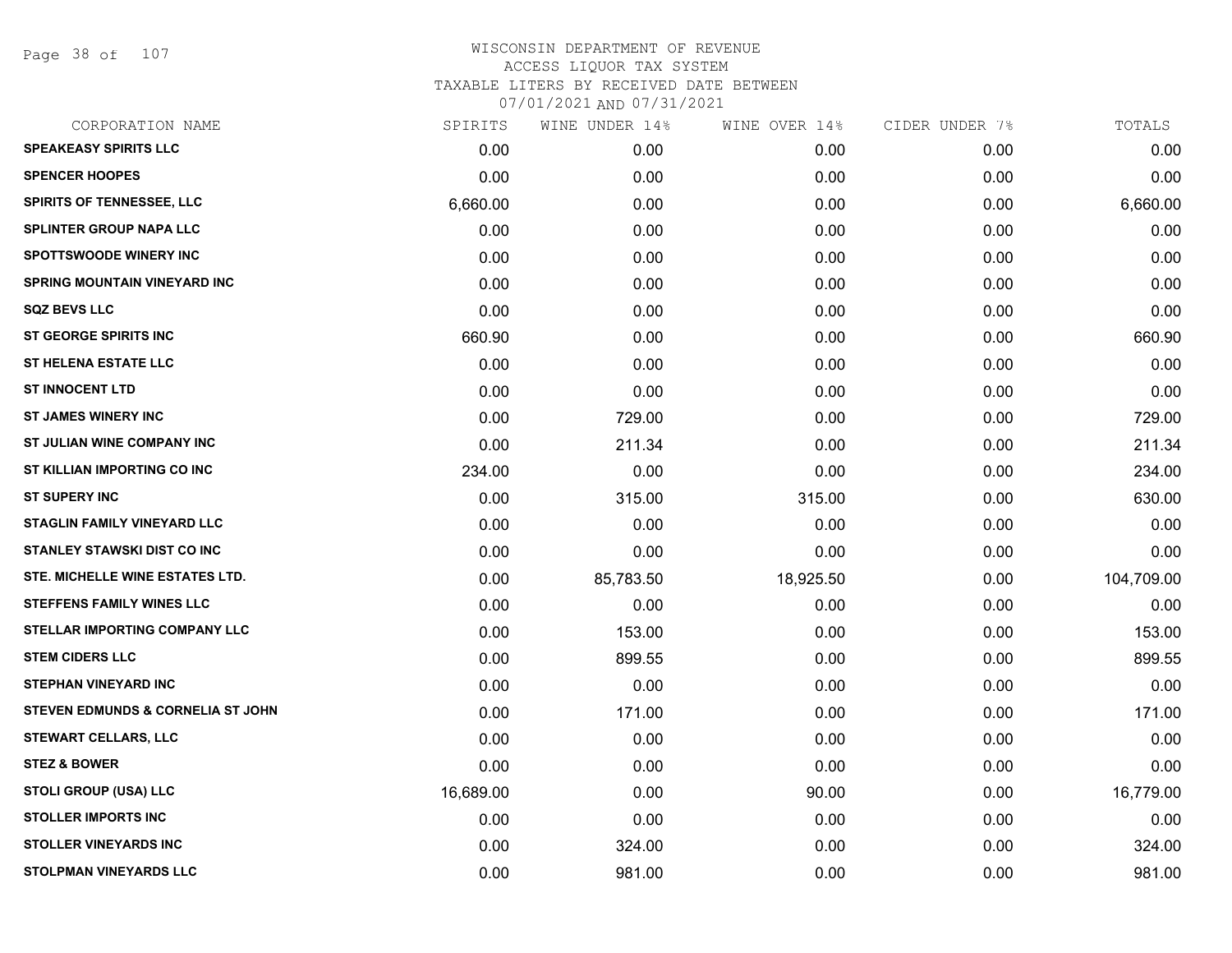## WISCONSIN DEPARTMENT OF REVENUE ACCESS LIQUOR TAX SYSTEM TAXABLE LITERS BY RECEIVED DATE BETWEEN

| CORPORATION NAME                     | SPIRITS   | WINE UNDER 14% | WINE OVER 14% | CIDER UNDER 7% | TOTALS     |
|--------------------------------------|-----------|----------------|---------------|----------------|------------|
| STONEBRAKER-SOLES INC                | 0.00      | 441.00         | 0.00          | 0.00           | 441.00     |
| <b>STONECUSHION INC</b>              | 0.00      | 0.00           | 0.00          | 0.00           | 0.00       |
| <b>STRALA VINEYARDS, LLC</b>         | 0.00      | 0.00           | 0.00          | 0.00           | 0.00       |
| <b>STRATUS WINE AND SPIRITS LLC</b>  | 0.00      | 0.00           | 0.00          | 0.00           | 0.00       |
| <b>STUART BOSSOM</b>                 | 0.00      | 99.87          | 0.00          | 0.00           | 99.87      |
| <b>STUBING &amp; GANNON, LLC</b>     | 0.00      | 0.00           | 0.00          | 0.00           | 0.00       |
| SUGARLANDS DISTILLING COMPANY LLC    | 14,205.60 | 0.00           | 0.00          | 0.00           | 14,205.60  |
| <b>SUNDANCE SPIRITS COMPANY</b>      | 234.00    | 0.00           | 0.00          | 0.00           | 234.00     |
| <b>SUPERSTITION MEADERY</b>          | 0.00      | 0.00           | 0.00          | 0.00           | 0.00       |
| <b>SURVILLE ENTERPRISES CORP</b>     | 0.00      | 1,678.44       | 27.00         | 0.00           | 1,705.44   |
| <b>SUTTER HOME WINERY INC</b>        | 342.00    | 248,296.99     | 1,800.00      | 0.00           | 250,438.99 |
| <b>SVP WINERY LLC</b>                | 0.00      | 279.00         | 0.00          | 0.00           | 279.00     |
| <b>T &amp; T DISTILLERY INC.</b>     | 0.00      | 0.00           | 0.00          | 0.00           | 0.00       |
| <b>T ELENTENY HOLDINGS LLC</b>       | 0.00      | 4,141.50       | 639.00        | 0.00           | 4,780.50   |
| <b>T. EDWARD WINES, LTD</b>          | 435.00    | 126.00         | 0.00          | 0.00           | 561.00     |
| <b>TAFT STREET INC</b>               | 0.00      | 0.00           | 0.00          | 0.00           | 0.00       |
| <b>TAKARA SAKE USA INC</b>           | 0.00      | 3,206.70       | 1,585.80      | 708.72         | 5,501.22   |
| <b>TALLEY VINEYARDS INC</b>          | 0.00      | 189.00         | 0.00          | 0.00           | 189.00     |
| <b>TAMARELO INC</b>                  | 0.00      | 0.00           | 0.00          | 0.00           | 0.00       |
| <b>TAMBER BEY VINEYARDS LLC</b>      | 0.00      | 0.00           | 0.00          | 0.00           | 0.00       |
| <b>TATTERSALL COMPANIES LLC</b>      | 205.50    | 0.00           | 0.00          | 0.00           | 205.50     |
| <b>TEMPERANCE DISTILLING COMPANY</b> | 0.00      | 0.00           | 0.00          | 0.00           | 0.00       |
| <b>TENN SOUTH DISTILLERY</b>         | 230.40    | 0.00           | 0.00          | 0.00           | 230.40     |
| <b>TEQUILAS PREMIUM, INC</b>         | 726.75    | 0.00           | 0.00          | 0.00           | 726.75     |
| TERRA SANCTA TRADING COMPANY LLC     | 0.00      | 0.00           | 0.00          | 0.00           | 0.00       |
| <b>TERRANEO MERCHANTS INC</b>        | 96.00     | 1,089.00       | 0.00          | 0.00           | 1,185.00   |
| <b>TERRAVANT WINE COMPANY LLC</b>    | 0.00      | 117.00         | 0.00          | 0.00           | 117.00     |
| <b>TERRESSENTIA CORPORATION</b>      | 0.00      | 0.00           | 0.00          | 0.00           | 0.00       |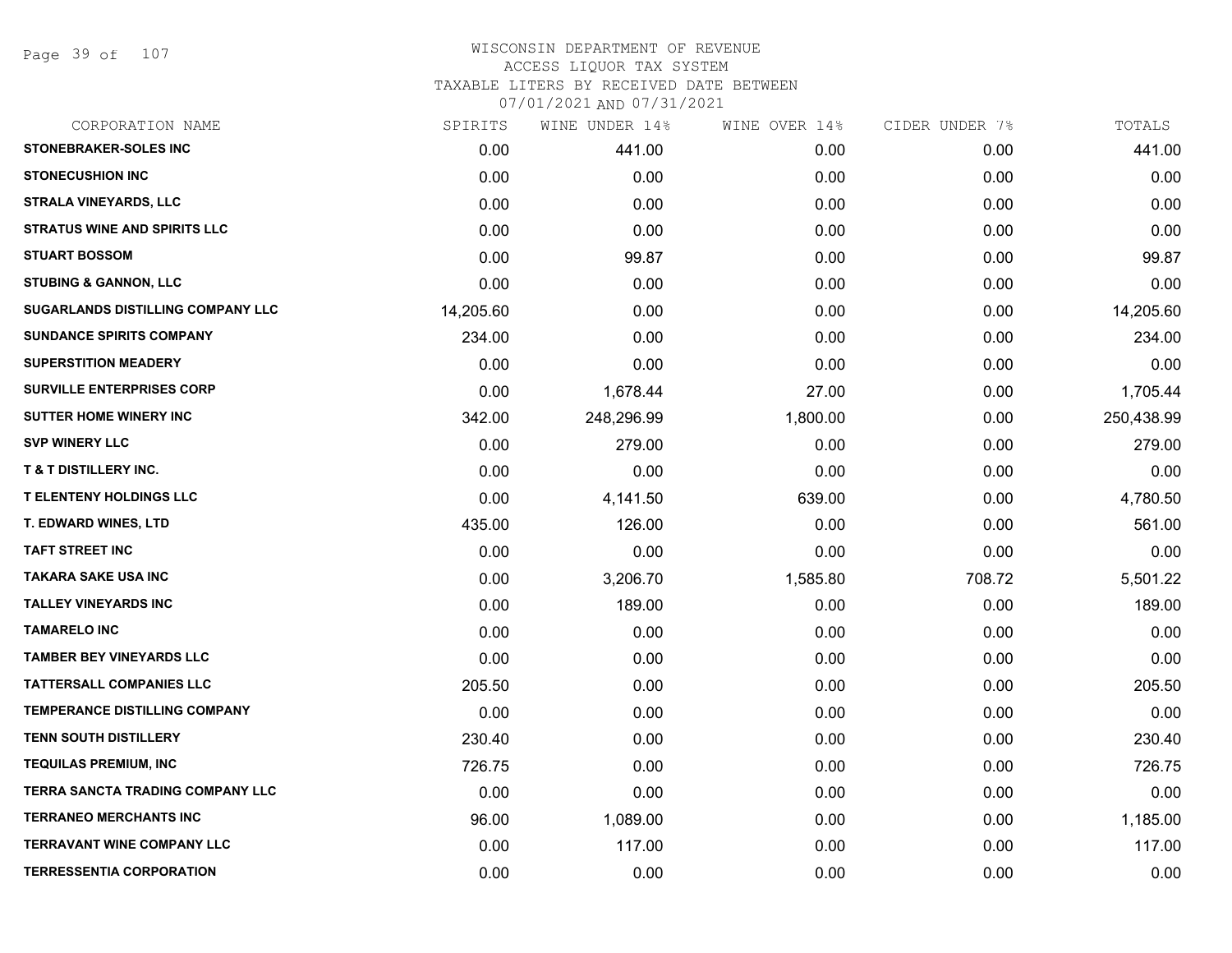Page 40 of 107

# WISCONSIN DEPARTMENT OF REVENUE ACCESS LIQUOR TAX SYSTEM TAXABLE LITERS BY RECEIVED DATE BETWEEN

| CORPORATION NAME                    | SPIRITS  | WINE UNDER 14% | WINE OVER 14% | CIDER UNDER 7% | TOTALS     |
|-------------------------------------|----------|----------------|---------------|----------------|------------|
| <b>TERRIZZI VINO INC</b>            | 0.00     | 0.00           | 0.00          | 0.00           | 0.00       |
| <b>TEXACELLO, LLC</b>               | 0.00     | 0.00           | 0.00          | 0.00           | 0.00       |
| <b>TEXAS BEVERAGE INTERNATIONAL</b> | 0.00     | 0.00           | 0.00          | 0.00           | 0.00       |
| <b>TGE LLC</b>                      | 0.00     | 1,158.90       | 0.00          | 0.00           | 1,158.90   |
| THE 11 WELLS SPIRITS COMPANY LLC    | 0.00     | 0.00           | 0.00          | 0.00           | 0.00       |
| THE AUSTRALIAN WINE CONNECTION INC  | 0.00     | 0.00           | 126.00        | 0.00           | 126.00     |
| THE BARDSTOWN BOURBON COMPANY LLC   | 1,800.00 | 0.00           | 0.00          | 0.00           | 1,800.00   |
| THE BIALE ESTATE                    | 0.00     | 0.00           | 0.00          | 0.00           | 0.00       |
| THE BLUE DAISY USA, INC             | 0.00     | 0.00           | 0.00          | 0.00           | 0.00       |
| THE CAPRA COMPANY LLC               | 0.00     | 0.00           | 0.00          | 0.00           | 0.00       |
| THE EDRINGTON GROUP USA LLC         | 2,362.50 | 0.00           | 0.00          | 0.00           | 2,362.50   |
| THE FABLEIST WINE CO.               | 0.00     | 0.00           | 0.00          | 0.00           | 0.00       |
| THE G V LIQUID GROUP INC            | 0.00     | 0.00           | 0.00          | 0.00           | 0.00       |
| THE HESS COLLECTION WINERY          | 0.00     | 1,890.00       | 1,008.00      | 0.00           | 2,898.00   |
| THE INFUSERY LLC                    | 0.00     | 0.00           | 0.00          | 0.00           | 0.00       |
| THE MEEKER VINEYARD                 | 0.00     | 0.00           | 0.00          | 0.00           | 0.00       |
| THE MORLET SELECTION INC            | 0.00     | 0.00           | 94.50         | 0.00           | 94.50      |
| THE MORNE WINE COMPANY              | 0.00     | 0.00           | 0.00          | 0.00           | 0.00       |
| THE OJAI VINEYARD INC               | 0.00     | 22.50          | 0.00          | 0.00           | 22.50      |
| THE RIVER WINE INC                  | 0.00     | 0.00           | 0.00          | 0.00           | 0.00       |
| THE SECOND GENERATION TRUST         | 0.00     | 0.00           | 0.00          | 0.00           | 0.00       |
| THE SILVERADO VINEYARDS             | 0.00     | 0.00           | 0.00          | 0.00           | 0.00       |
| THE SORTING TABLE LLC               | 0.00     | 377.00         | 0.00          | 0.00           | 377.00     |
| THE TRITON COLLECTION INC           | 0.00     | 1,035.00       | 0.00          | 0.00           | 1,035.00   |
| THE WINE GROUP INC                  | 0.00     | 816,889.37     | 25,281.00     | 0.00           | 842,170.37 |
| THE WINE SOURCE INC                 | 0.00     | 0.00           | 16.66         | 0.00           | 16.66      |
| THE WOODMAR GROUP LLC               | 0.00     | 1,953.00       | 63.00         | 0.00           | 2,016.00   |
| THIENOT USA INC                     | 0.00     | 238.50         | 0.00          | 0.00           | 238.50     |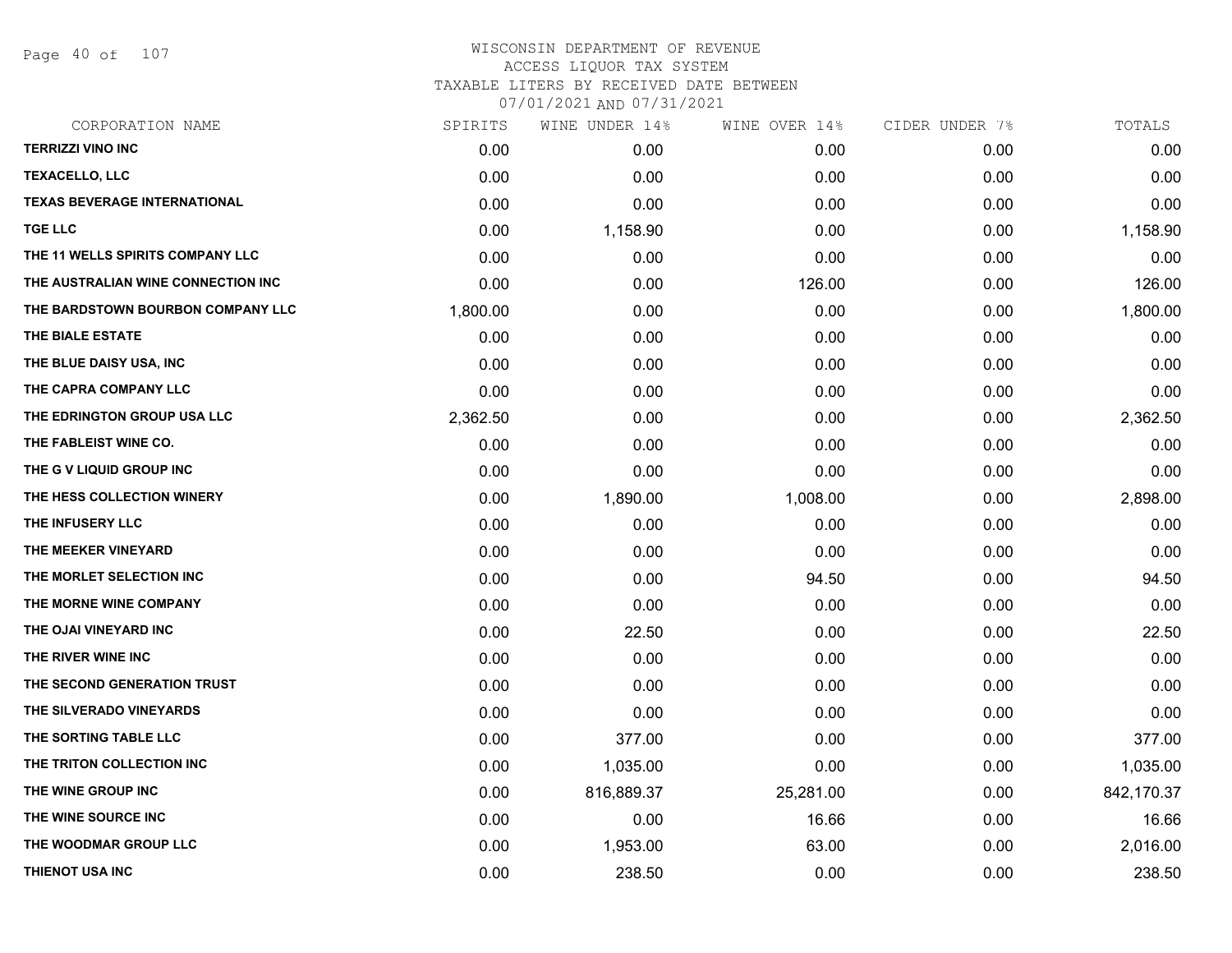Page 41 of 107

| CORPORATION NAME                              | SPIRITS  | WINE UNDER 14% | WINE OVER 14% | CIDER UNDER 7% | TOTALS    |
|-----------------------------------------------|----------|----------------|---------------|----------------|-----------|
| THIRD LEAF WINES LLC                          | 0.00     | 0.00           | 0.00          | 0.00           | 0.00      |
| THOMAS ALLEN VINEYARDS & WINERY, LLC          | 0.00     | 0.00           | 0.00          | 0.00           | 0.00      |
| <b>THOMAS D BRACAMONTES</b>                   | 0.00     | 138.00         | 0.00          | 0.00           | 138.00    |
| <b>THOMAS HINDE</b>                           | 0.00     | 0.00           | 0.00          | 0.00           | 0.00      |
| THREE RING PRODUCTIONS LLC                    | 0.00     | 0.00           | 0.00          | 0.00           | 0.00      |
| <b>THURMAN J RODGERS</b>                      | 0.00     | 0.00           | 0.00          | 0.00           | 0.00      |
| TIGERS USA GLOBAL LOGISTICS INC               | 0.00     | 0.00           | 0.00          | 0.00           | 0.00      |
| <b>TITUS &amp; TITUS</b>                      | 0.00     | 0.00           | 0.00          | 0.00           | 0.00      |
| TMR WINE COMPANY LLC                          | 0.00     | 0.00           | 0.00          | 0.00           | 0.00      |
| <b>TOAD HOLLOW VINEYARDS INC</b>              | 0.00     | 1,881.00       | 0.00          | 0.00           | 1,881.00  |
| <b>TOBIN J HEMINWAY</b>                       | 0.00     | 0.00           | 252.00        | 0.00           | 252.00    |
| <b>TOBIN JAMES CELLARS</b>                    | 0.00     | 0.00           | 189.01        | 0.00           | 189.01    |
| <b>TOLLIVER RANCH BRANDS LLC</b>              | 0.00     | 0.00           | 0.00          | 0.00           | 0.00      |
| <b>TOM MEADOWCROFT</b>                        | 0.00     | 0.00           | 0.00          | 0.00           | 0.00      |
| TR WINES INC.                                 | 0.00     | 0.00           | 0.00          | 0.00           | 0.00      |
| <b>TRAVIS R VERNON</b>                        | 0.00     | 0.00           | 0.00          | 0.00           | 0.00      |
| <b>TREANA WINERY LLC</b>                      | 0.00     | 0.00           | 0.00          | 0.00           | 0.00      |
| <b>TREASURY WINE ESTATES AMERICAS COMPANY</b> | 0.00     | 53,135.50      | 31,726.44     | 0.00           | 84,861.94 |
| <b>TREFETHEN VINEYARDS WINERY INC</b>         | 0.00     | 97.50          | 378.00        | 0.00           | 475.50    |
| <b>TREMAINE ATKINSON</b>                      | 1,657.00 | 0.00           | 0.00          | 0.00           | 1,657.00  |
| <b>TRENTADUE WINERY LLC</b>                   | 0.00     | 0.00           | 506.25        | 0.00           | 506.25    |
| TRI VIN IMPORTS INC                           | 0.00     | 64,849.42      | 0.00          | 0.00           | 64,849.42 |
| <b>TRIM WINES LLC</b>                         | 0.00     | 0.00           | 0.00          | 0.00           | 0.00      |
| <b>TRINITAS CELLARS LLC</b>                   | 0.00     | 0.00           | 0.00          | 0.00           | 0.00      |
| <b>TRIONE VINEYARDS LLC</b>                   | 0.00     | 108.00         | 0.00          | 0.00           | 108.00    |
| <b>TRI-STAR MARKETING INC</b>                 | 0.00     | 14,267.78      | 0.00          | 0.00           | 14,267.78 |
| <b>TRUJILLO WINES, LLC</b>                    | 0.00     | 0.00           | 0.00          | 0.00           | 0.00      |
| <b>TRUVINO INC</b>                            | 0.00     | 625.50         | 0.00          | 0.00           | 625.50    |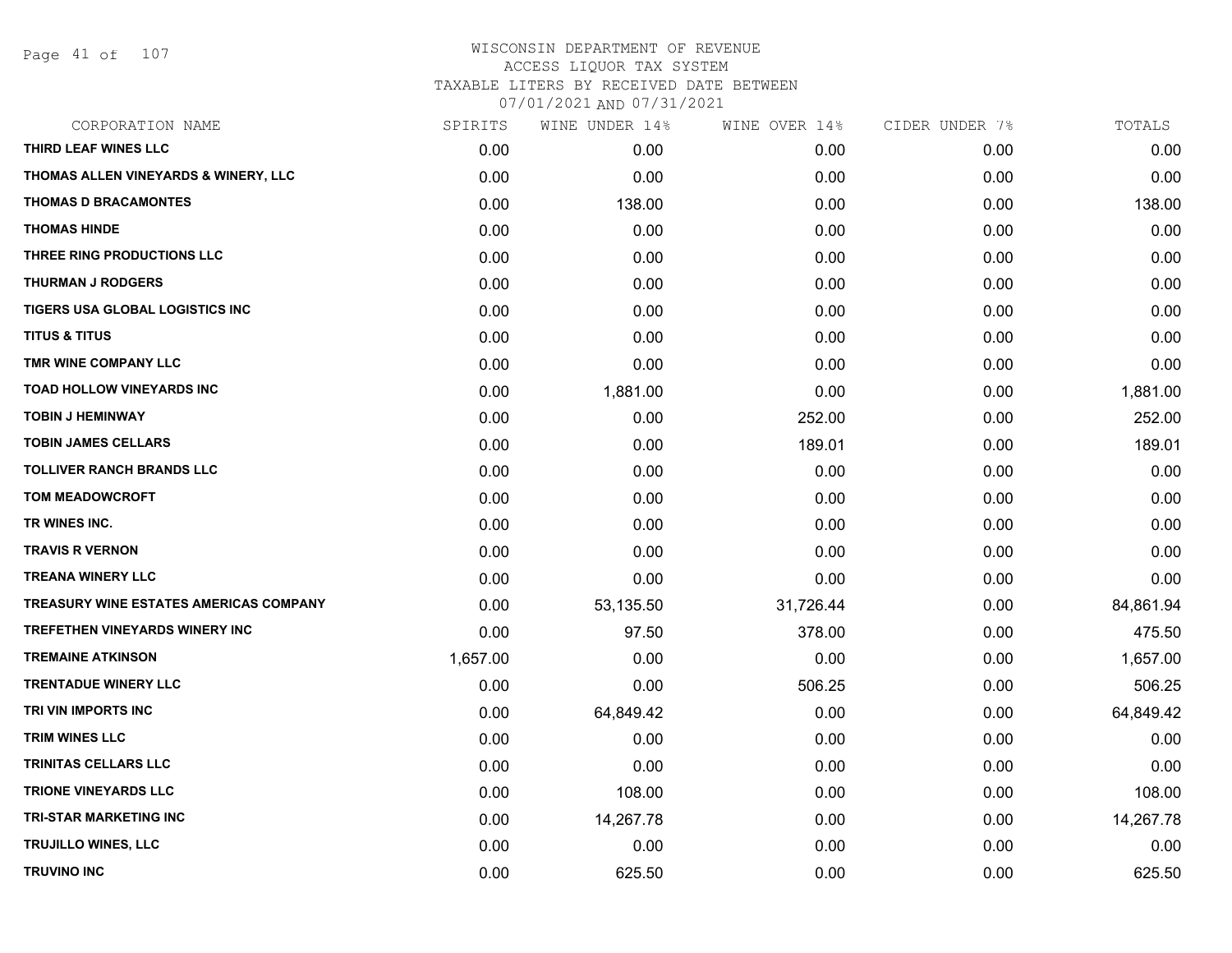Page 42 of 107

| CORPORATION NAME                            | SPIRITS    | WINE UNDER 14% | WINE OVER 14% | CIDER UNDER 7% | TOTALS     |
|---------------------------------------------|------------|----------------|---------------|----------------|------------|
| <b>TURLEY WINE CELLARS INC</b>              | 0.00       | 0.00           | 0.00          | 0.00           | 0.00       |
| <b>TURNBULL WINE CELLARS</b>                | 0.00       | 0.00           | 0.00          | 0.00           | 0.00       |
| TWIN PEAKS WINERY INC                       | 0.00       | 0.00           | 126.00        | 0.00           | 126.00     |
| <b>TWO BROTHERS ARTISAN SPIRITS COMPANY</b> | 22.50      | 0.00           | 0.00          | 0.00           | 22.50      |
| <b>TWO SONS IMPORTS LLC</b>                 | 0.00       | 0.00           | 0.00          | 0.00           | 0.00       |
| TWO WORLDS WINE COMPANY, LLC                | 0.00       | 0.00           | 0.00          | 0.00           | 0.00       |
| UGLY DOG DISTILLERY, LLC                    | 67.50      | 0.00           | 0.00          | 0.00           | 67.50      |
| <b>UMBERTO ERPILLO</b>                      | 0.00       | 0.00           | 0.00          | 0.00           | 0.00       |
| UNCLE JOHN'S FRUIT HOUSE WINERY LLC         | 0.00       | 0.00           | 0.00          | 0.00           | 0.00       |
| UNDERGROUND WINE PROJECT LLC                | 0.00       | 504.00         | 0.00          | 0.00           | 504.00     |
| <b>UNION WINE COMPANY</b>                   | 0.00       | 5,043.51       | 0.00          | 0.00           | 5,043.51   |
| UNITED SPIRITS INC                          | 0.00       | 0.00           | 0.00          | 0.00           | 0.00       |
| UNITED STATES BEVERAGE LLC                  | 0.00       | 0.00           | 0.00          | 0.00           | 0.00       |
| UNITED STATES DISTILLED PRODUCTS CO.        | 224,540.52 | 52,136.45      | 1,912.00      | 0.00           | 278,588.97 |
| UNIVERSAL BEVERAGE IMPORTERS, LLC           | 77.75      | 0.00           | 0.00          | 0.00           | 77.75      |
| UNTI WINE CO LLC                            | 0.00       | 0.00           | 0.00          | 0.00           | 0.00       |
| UPCHURCH VINEYARD LLC                       | 0.00       | 0.00           | 0.00          | 0.00           | 0.00       |
| USA WINE IMPORTS INC                        | 0.00       | 0.00           | 0.00          | 0.00           | 0.00       |
| <b>USA WINE WEST LLC</b>                    | 441.00     | 44,623.20      | 6,928.50      | 0.00           | 51,992.70  |
| <b>UVE ENTERPRISES INC</b>                  | 0.00       | 216.00         | 0.00          | 0.00           | 216.00     |
| V&CLLC                                      | 0.00       | 0.00           | 0.00          | 0.00           | 0.00       |
| <b>VALCKENBERG INTERNATIONAL INC</b>        | 0.00       | 315.00         | 0.00          | 0.00           | 315.00     |
| <b>VALKYRIE SELECTIONS LLC</b>              | 0.00       | 1,523.50       | 126.00        | 0.00           | 1,649.50   |
| <b>VALOR WINE CO LLC</b>                    | 0.00       | 0.00           | 0.00          | 0.00           | 0.00       |
| VAN RUITEN FAMILY WINERY LLC                | 0.00       | 0.00           | 0.00          | 0.00           | 0.00       |
| <b>VANDER MILL LLC</b>                      | 0.00       | 0.00           | 0.00          | 3,609.39       | 3,609.39   |
| <b>VELOCITY DISTRIBUTION COMPANY, LLC</b>   | 0.00       | 0.00           | 0.00          | 0.00           | 0.00       |
| <b>VEN CAL RANCHES LLC</b>                  | 0.00       | 0.00           | 0.00          | 0.00           | 0.00       |
|                                             |            |                |               |                |            |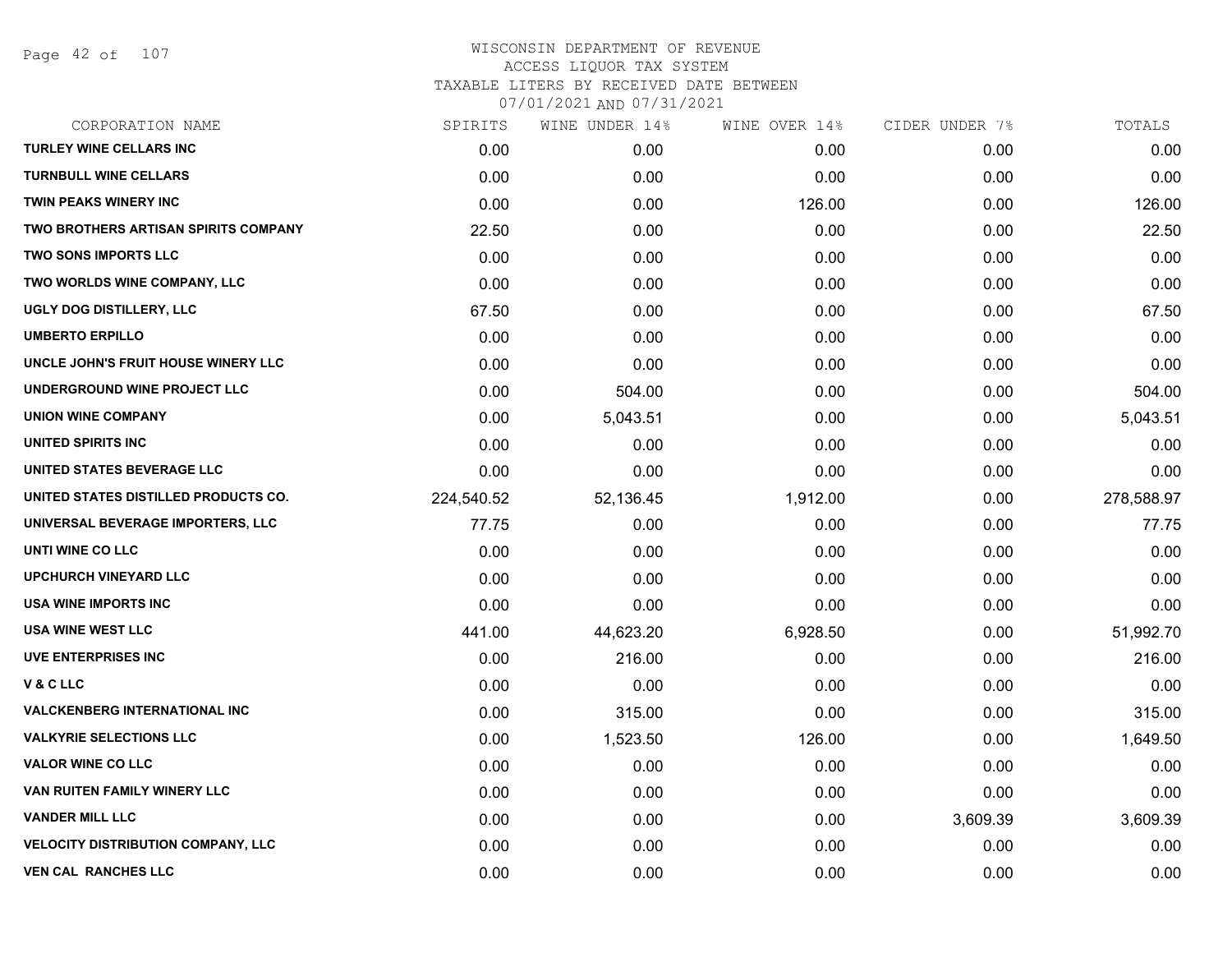Page 43 of 107

| CORPORATION NAME                      | SPIRITS  | WINE UNDER 14% | WINE OVER 14% | CIDER UNDER 7% | TOTALS    |
|---------------------------------------|----------|----------------|---------------|----------------|-----------|
| <b>VENGE VINEYARDS INC</b>            | 0.00     | 0.00           | 837.00        | 0.00           | 837.00    |
| <b>VERITY WINES LLC</b>               | 0.00     | 0.00           | 0.00          | 0.00           | 0.00      |
| <b>VERMEIL WINE GROUP LLC</b>         | 0.00     | 0.00           | 0.00          | 0.00           | 0.00      |
| <b>VERMONT HARD CIDER COMPANY LLC</b> | 0.00     | 0.00           | 0.00          | 6,294.00       | 6,294.00  |
| VI. SCO. INC                          | 0.00     | 0.00           | 0.00          | 0.00           | 0.00      |
| <b>VIAS IMPORTS LTD</b>               | 12.00    | 249.75         | 0.00          | 0.00           | 261.75    |
| <b>VICENTE GANDIA USA INC</b>         | 0.00     | 0.00           | 0.00          | 0.00           | 0.00      |
| <b>VICTOR G HARVEY SR</b>             | 0.00     | 0.00           | 0.00          | 0.00           | 0.00      |
| <b>VIEUX VINS INC</b>                 | 0.00     | 126.00         | 6.00          | 0.00           | 132.00    |
| <b>VIGNETTE WINERY LLC</b>            | 0.00     | 0.00           | 0.00          | 0.00           | 0.00      |
| <b>VIKRE DISTILLERY LLC</b>           | 625.50   | 54.00          | 0.00          | 0.00           | 679.50    |
| <b>VILLA CREEK INC</b>                | 0.00     | 0.00           | 0.00          | 0.00           | 0.00      |
| <b>VILLA ENCINAL PARTNERS LP</b>      | 0.00     | 0.00           | 126.00        | 0.00           | 126.00    |
| VILLA SAN JULIETTE INC                | 0.00     | 0.00           | 0.00          | 0.00           | 0.00      |
| VIN DE ZO LLC                         | 0.00     | 0.00           | 0.00          | 0.00           | 0.00      |
| <b>VIN DIVINO LTD</b>                 | 277.50   | 630.00         | 0.00          | 0.00           | 907.50    |
| <b>VINA ROBLES INC</b>                | 0.00     | 18.00          | 126.00        | 0.00           | 144.00    |
| <b>VINAMERICAS INC</b>                | 0.00     | 263.25         | 0.00          | 0.00           | 263.25    |
| <b>VINCENZO PADULA</b>                | 0.00     | 0.00           | 0.00          | 0.00           | 0.00      |
| <b>VINE CLIFF WINERY INC</b>          | 0.00     | 0.00           | 0.00          | 0.00           | 0.00      |
| <b>VINE CONNECTIONS LLC</b>           | 0.00     | 540.00         | 52.56         | 0.00           | 592.56    |
| <b>VINEBURG LLC</b>                   | 0.00     | 0.00           | 144.00        | 0.00           | 144.00    |
| <b>VINEDOS DISTRIBUTION LLC</b>       | 0.00     | 9.00           | 657.00        | 0.00           | 666.00    |
| <b>VINEYARD 29 LLC</b>                | 0.00     | 0.00           | 0.00          | 0.00           | 0.00      |
| <b>VINEYARD BRANDS LLC</b>            | 0.00     | 1,095.00       | 694.50        | 0.00           | 1,789.50  |
| <b>VINO DEL SOL INC</b>               | 0.00     | 2,916.00       | 1,134.75      | 0.00           | 4,050.75  |
| <b>VINO LOGICS CORPORATION</b>        | 0.00     | 0.00           | 0.00          | 0.00           | 0.00      |
| <b>VINO.COM LLC</b>                   | 2,128.50 | 2,583.00       | 3,118.00      | 2,463.00       | 10,292.50 |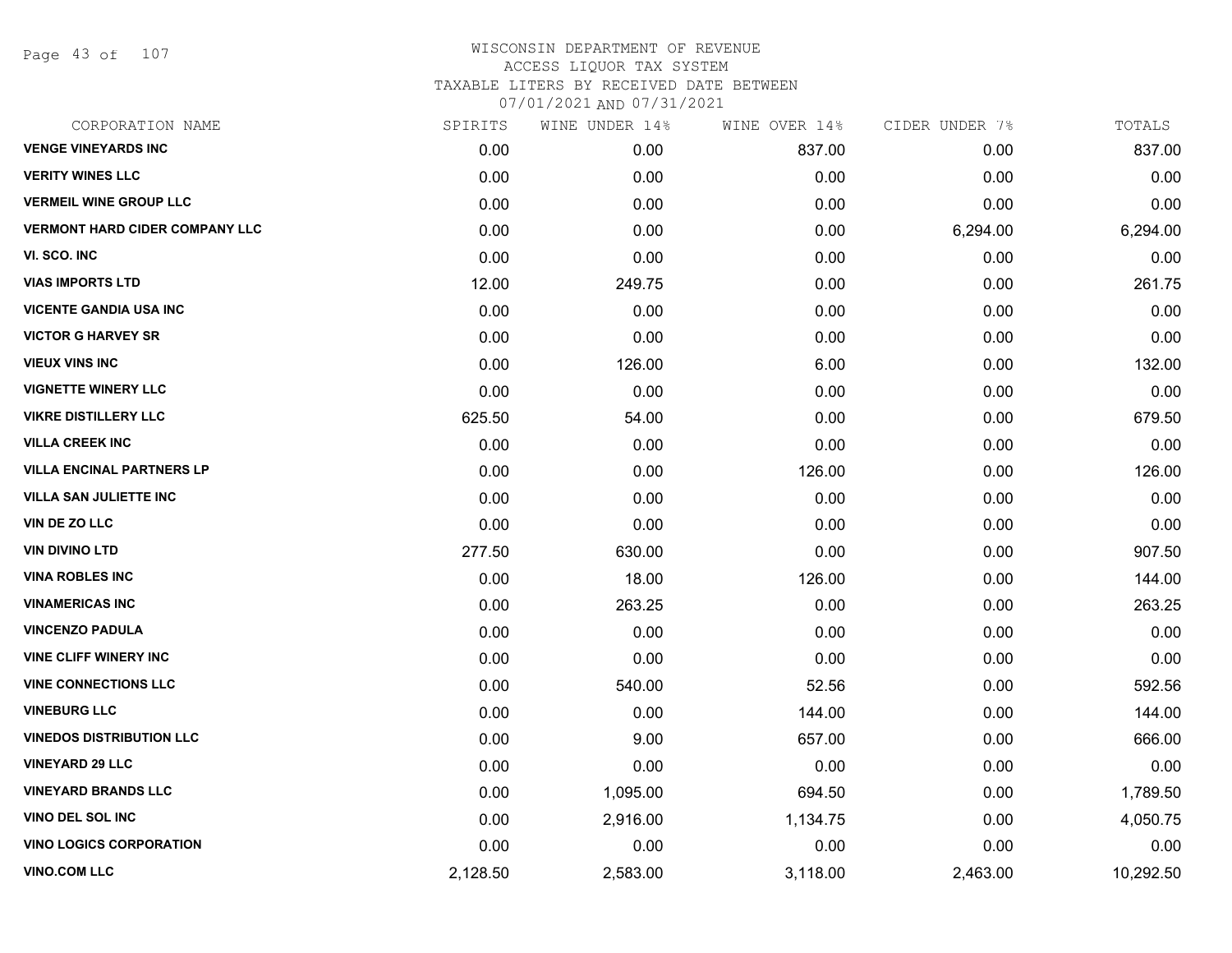Page 44 of 107

| CORPORATION NAME                        | SPIRITS   | WINE UNDER 14% | WINE OVER 14% | CIDER UNDER 7% | TOTALS     |
|-----------------------------------------|-----------|----------------|---------------|----------------|------------|
| <b>VINOANDES LLC</b>                    | 0.00      | 0.00           | 0.00          | 0.00           | 0.00       |
| <b>VINOCOPIA INC</b>                    | 0.00      | 0.00           | 135.00        | 0.00           | 135.00     |
| <b>VINOVIA WINE GROUP INC</b>           | 0.00      | 306.00         | 0.00          | 0.00           | 306.00     |
| <b>VINTAGE '59 IMPORTS LLC</b>          | 0.00      | 0.00           | 0.00          | 0.00           | 0.00       |
| <b>VINTAGE POINT LLC</b>                | 0.00      | 0.00           | 126.00        | 0.00           | 126.00     |
| <b>VINTAGE WINE ESTATES, INC.</b>       | 0.00      | 2,920.50       | 1,271.25      | 0.00           | 4,191.75   |
| <b>VINTURE WINE COMPANY LLC</b>         | 0.00      | 0.00           | 0.00          | 0.00           | 0.00       |
| <b>VINTUS LLC</b>                       | 0.00      | 0.00           | 0.00          | 0.00           | 0.00       |
| VOLIO VINO IMPORTS, INC.                | 0.00      | 1,809.00       | 558.00        | 0.00           | 2,367.00   |
| <b>VOTTO VINES IMPORTING INC</b>        | 0.00      | 0.00           | 0.00          | 0.00           | 0.00       |
| <b>VTPR INC</b>                         | 0.00      | 0.00           | 0.00          | 0.00           | 0.00       |
| <b>W J DEUTSCH &amp; SONS LTD</b>       | 35,129.61 | 110,443.96     | 24,650.25     | 0.00           | 170,223.82 |
| <b>WAGNER WINE COMPANY LLC</b>          | 0.00      | 4,122.00       | 3,798.00      | 0.00           | 7,920.00   |
| <b>WAGNER WINERY LLC</b>                | 0.00      | 0.00           | 0.00          | 0.00           | 0.00       |
| <b>WAYFARER LLC</b>                     | 0.00      | 0.00           | 0.00          | 0.00           | 0.00       |
| <b>WEBSTER BARNES LLC</b>               | 0.00      | 0.00           | 0.00          | 0.00           | 0.00       |
| <b>WEIBEL INCORPORATED</b>              | 0.00      | 0.00           | 0.00          | 0.00           | 0.00       |
| <b>WEIN BAUER INC</b>                   | 1,008.22  | 12,592.56      | 0.00          | 0.00           | 13,600.78  |
| WELL OILED WINE COMPANY LLC             | 0.00      | 63.00          | 630.00        | 0.00           | 693.00     |
| <b>WEST COAST WINE PARTNERS LLC</b>     | 0.00      | 153.00         | 405.00        | 0.00           | 558.00     |
| WEST MICHIGAN RUM COMPANY, LLC          | 0.00      | 0.00           | 0.00          | 0.00           | 0.00       |
| <b>WESTERN SPIRITS BEVERAGE CO LLC</b>  | 4,441.50  | 0.00           | 0.00          | 0.00           | 4,441.50   |
| <b>WEYGANDT-METZLER IMPORTING LTD</b>   | 0.00      | 1,215.00       | 0.00          | 0.00           | 1,215.00   |
| <b>WHISKEY ACRES DISTILLING CO</b>      | 0.00      | 0.00           | 0.00          | 0.00           | 0.00       |
| WHYTE AND MACKAY (AMERICAS) LIMITED LLC | 0.00      | 0.00           | 0.00          | 0.00           | 0.00       |
| <b>WI INC</b>                           | 472.50    | 414.00         | 0.00          | 0.00           | 886.50     |
| <b>WILD AGAVE IMPORTS LLC</b>           | 0.00      | 0.00           | 0.00          | 0.00           | 0.00       |
| <b>WILLAMETTE VALLEY VINEYARDS INC</b>  | 0.00      | 378.00         | 126.00        | 0.00           | 504.00     |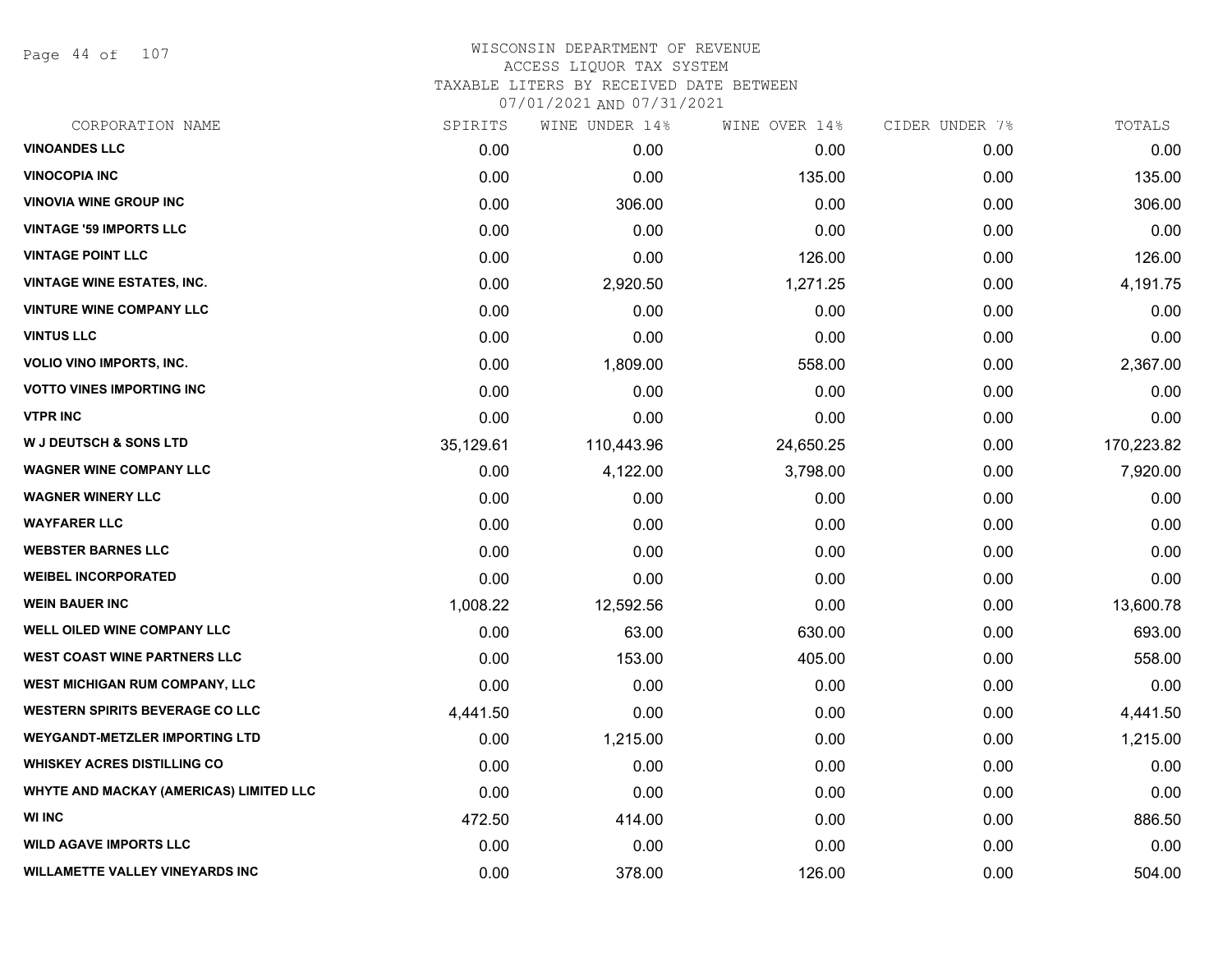Page 45 of 107

#### WISCONSIN DEPARTMENT OF REVENUE ACCESS LIQUOR TAX SYSTEM TAXABLE LITERS BY RECEIVED DATE BETWEEN

| CORPORATION NAME                               | SPIRITS   | WINE UNDER 14% | WINE OVER 14% | CIDER UNDER 7% | TOTALS    |
|------------------------------------------------|-----------|----------------|---------------|----------------|-----------|
| <b>WILLIAM COLE VINEYARDS LLC</b>              | 0.00      | 0.00           | 0.00          | 0.00           | 0.00      |
| <b>WILLIAM GRANT &amp; SONS INC</b>            | 69,706.35 | 0.00           | 0.00          | 0.00           | 69,706.35 |
| <b>WILLIAM P KNUTTEL</b>                       | 0.00      | 0.00           | 0.00          | 0.00           | 0.00      |
| <b>WILLIAM PRICE III</b>                       | 0.00      | 0.00           | 0.00          | 0.00           | 0.00      |
| <b>WILLIAM T HOLLORAN</b>                      | 0.00      | 504.10         | 0.00          | 0.00           | 504.10    |
| <b>WILLIAM WOLF BRAND LLC</b>                  | 900.00    | 0.00           | 0.00          | 0.00           | 900.00    |
| <b>WILLIAM WOODRUFF</b>                        | 0.00      | 0.00           | 0.00          | 0.00           | 0.00      |
| <b>WILLIAMS &amp; SELYEM LLC</b>               | 0.00      | 0.00           | 0.00          | 0.00           | 0.00      |
| <b>WILSON CREEK WINERY &amp; VINEYARDS INC</b> | 0.00      | 0.00           | 0.00          | 0.00           | 0.00      |
| <b>WILSON DANIELS LLC</b>                      | 0.00      | 2,583.75       | 175.50        | 0.00           | 2,759.25  |
| <b>WINE ATTITUDE INC</b>                       | 0.00      | 0.00           | 0.00          | 0.00           | 0.00      |
| <b>WINE BRIDGE IMPORTS INC</b>                 | 0.00      | 459.00         | 36.00         | 0.00           | 495.00    |
| WINE COUNTRY INTERNATIONAL INC                 | 0.00      | 0.00           | 0.00          | 0.00           | 0.00      |
| <b>WINE CREEK LLC</b>                          | 0.00      | 0.00           | 0.00          | 0.00           | 0.00      |
| <b>WINE HOOLIGANS LLC</b>                      | 0.00      | 1,549.00       | 2,178.00      | 0.00           | 3,727.00  |
| WINE SPOTS CELLARS, INC                        | 0.00      | 0.00           | 0.00          | 0.00           | 0.00      |
| <b>WINE WINE SITUATION LLC</b>                 | 0.00      | 0.00           | 0.00          | 0.00           | 0.00      |
| <b>WINEHAVEN INC</b>                           | 0.00      | 0.00           | 0.00          | 0.00           | 0.00      |
| <b>WINEPLAYGROUND.COM INC</b>                  | 0.00      | 0.00           | 0.00          | 0.00           | 0.00      |
| <b>WINERIES &amp; SELECT PRODUCTS LLC</b>      | 0.00      | 1,269.00       | 657.00        | 0.00           | 1,926.00  |
| <b>WINERY EXCHANGE, INC.</b>                   | 0.00      | 23,499.00      | 1,512.00      | 0.00           | 25,011.00 |
| <b>WINES OF FRANCE INC</b>                     | 0.00      | 0.00           | 11.88         | 0.00           | 11.88     |
| <b>WINES UNLIMITED INC</b>                     | 0.00      | 6,984.00       | 0.00          | 0.00           | 6,984.00  |
| <b>WINESELLERS LTD</b>                         | 0.00      | 3,128.50       | 900.00        | 27.00          | 4,055.50  |
| <b>WISD LLC</b>                                | 0.00      | 27.00          | 1,017.00      | 0.00           | 1,044.00  |
| <b>WOODSON WINES LLC</b>                       | 0.00      | 0.00           | 0.00          | 0.00           | 0.00      |
| <b>WOOLER BRANDS INC</b>                       | 0.00      | 0.00           | 0.00          | 0.00           | 0.00      |
| <b>WORLD TRAVELER IMPORTS LLC</b>              | 0.00      | 0.00           | 0.00          | 0.00           | 0.00      |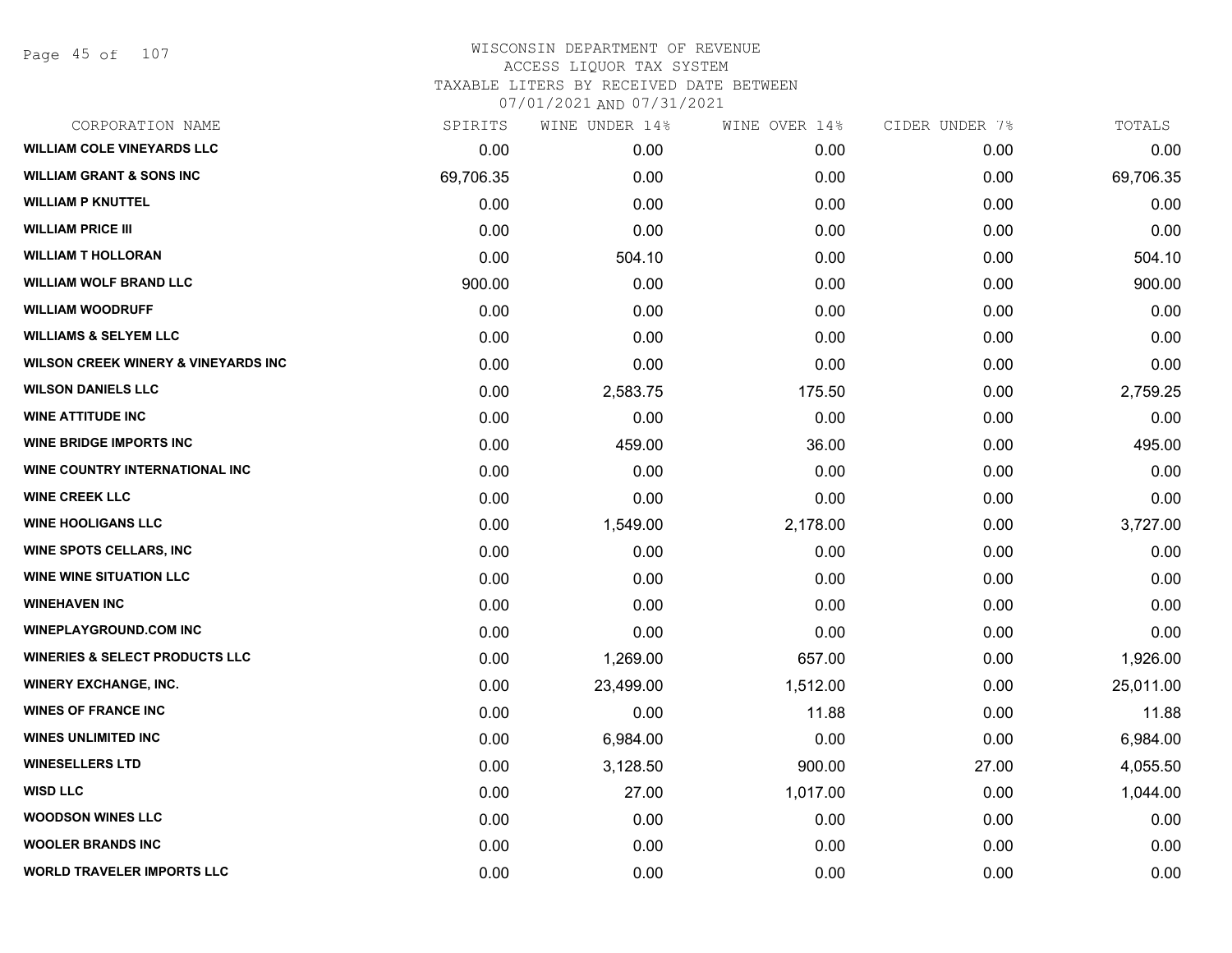Page 46 of 107

## WISCONSIN DEPARTMENT OF REVENUE ACCESS LIQUOR TAX SYSTEM TAXABLE LITERS BY RECEIVED DATE BETWEEN

| CORPORATION NAME                   | SPIRITS      | WINE UNDER 14% | WINE OVER 14% | CIDER UNDER 7% | TOTALS        |
|------------------------------------|--------------|----------------|---------------|----------------|---------------|
| <b>WORLDWIDE CELLARS INC</b>       | 0.00         | 0.00           | 0.00          | 0.00           | 0.00          |
| <b>WRS CO. LLC</b>                 | 0.00         | 0.00           | 0.00          | 0.00           | 0.00          |
| <b>WTC IMPORT &amp; EXPORT LLC</b> | 0.00         | 0.00           | 0.00          | 0.00           | 0.00          |
| XXX DISTILLERY, LLC                | 540.00       | 0.00           | 0.00          | 0.00           | 540.00        |
| YAEGAKI CORPORATION OF USA         | 0.00         | 1,624.50       | 254.88        | 0.00           | 1,879.38      |
| YOUNTVILLE WINE IMPORTS LLC        | 0.00         | 0.00           | 0.00          | 0.00           | 0.00          |
| <b>ZACH HOLLINGSWORTH</b>          | 0.00         | 0.00           | 0.00          | 0.00           | 0.00          |
| <b>ZD WINES LLC</b>                | 0.00         | 0.00           | 0.00          | 0.00           | 0.00          |
| <b>ZEILER SPIRITS LLC</b>          | 0.00         | 0.00           | 0.00          | 0.00           | 0.00          |
| <b>ZING ZANG, LLC</b>              | 12,401.01    | 0.00           | 0.00          | 0.00           | 12,401.01     |
| <b>ZONIN USA INC</b>               | 6,202.56     | 9,839.40       | 90.00         | 0.00           | 16,131.96     |
| <b>ZRS WINES LLC</b>               | 0.00         | 0.00           | 0.00          | 0.00           | 0.00          |
| TOTAL LITERS FOR 7/31/2021         | 6,014,598.12 | 4,516,526.78   | 500,144.24    | 243,427.97     | 11,274,697.11 |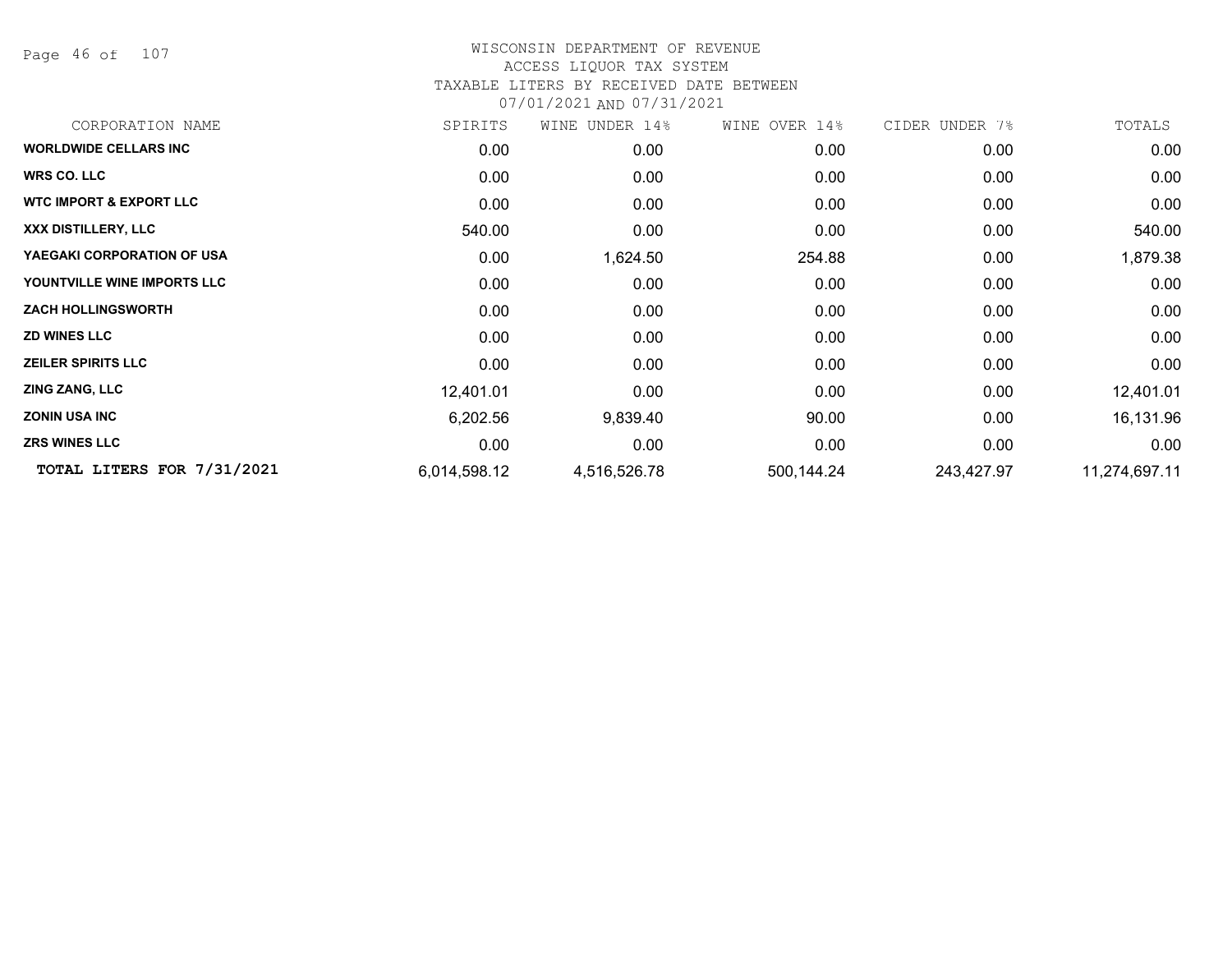Page 47 of 107

## WISCONSIN DEPARTMENT OF REVENUE ACCESS LIQUOR TAX SYSTEM TAXABLE LITERS BY RECEIVED DATE BETWEEN 07/01/2021 AND 07/31/2021

**IN STATE WHOLESALER (W) 1848 DISTRIBUTING COMPANY, LLC** 0.00 0.00 0.00 0.00 0.00 **ALLSTATE LIQUOR & WINE COMPANY, INC.** 0.00 0.00 0.00 0.00 0.00 **AMANDA MORDEN** 0.00 108.00 0.00 0.00 108.00 **ARCADIA BEVERAGE COMPANY**  $0.00$   $0.00$   $0.00$   $0.00$   $0.00$   $0.00$   $0.00$   $0.00$   $0.00$   $0.00$   $0.00$   $0.00$   $0.00$   $0.00$   $0.00$   $0.00$   $0.00$   $0.00$   $0.00$   $0.00$   $0.00$   $0.00$   $0.00$   $0.00$   $0.00$   $0.00$   $0.00$   $0.00$ **ARIS GLOBAL IMPORTS LLC** 0.00 0.00 0.00 0.00 0.00 **AVA WINE & SPIRITS LLC** 0.00 0.00 0.00 0.00 0.00 **BADGER DISTRIBUTING OF MILWAUKEE LLC** 0.00 0.00 0.00 0.00 0.00 **BADGER LIQUOR CO. INC.** 65,442.00 62,958.19 0.00 0.00 128,400.19 **BADGER STATE WINERY COOPERATIVE** 0.00 0.00 0.00 0.00 0.00 **BADGER WINE & SPIRITS LLC** 0.00 0.00 0.00 0.00 0.00 **BEECHWOOD DISTRIBUTORS, INC.** 0.00 0.00 0.00 0.00 0.00 **BEER CAPITOL DISTRIBUTING LLC** 0.00 0.00 0.00 0.00 0.00 **BILJANA KLATT** 0.00 0.00 0.00 0.00 0.00 **BILL'S DISTRIBUTING, LTD.** 0.00 0.00 0.00 0.00 0.00 **BRANT T NEHMER** 0.00 7,411.63 1,206.00 0.00 8,617.63 **BREAKTHRU BEVERAGE GROUP LLC** 0.00 0.00 0.00 0.00 0.00 **BREAKTHRU BEVERAGE GROUP LLC** 57,168.00 10,710.00 0.00 0.00 67,878.00 **C.J.W., INC.** 6.00 **0.00 0.00 0.00 0.00 0.00 0.00 0.00 0.00 0.00 0.00 0.00 0.00 0.00 CAPITOL-HUSTING COMPANY, INC.** 61,452.00 70,266.96 7,704.00 0.00 139,422.96 **CHAS A BERNICK INC** 0.00 0.00 0.00 0.00 0.00 **CHRISTY SMITH** 0.00 0.00 0.00 0.00 0.00 **CHROMATIC WINE COMPANY LLC** 0.00 0.00 0.00 0.00 0.00 **DE PERE LIQUOR CO LLC** 0.00 0.00 0.00 0.00 0.00 **DEAN DISTRIBUTING, INC.** 0.00 0.00 0.00 0.00 0.00 CORPORATION NAME SPIRITS WINE UNDER 14% WINE OVER 14% CIDER UNDER 7% TOTALS

**DEAN DISTRIBUTING, INC.** 0.00 0.00 0.00 0.00 0.00 **DEWITT CHURCH GOODS, INC.** 0.00 0.00 0.00 0.00 0.00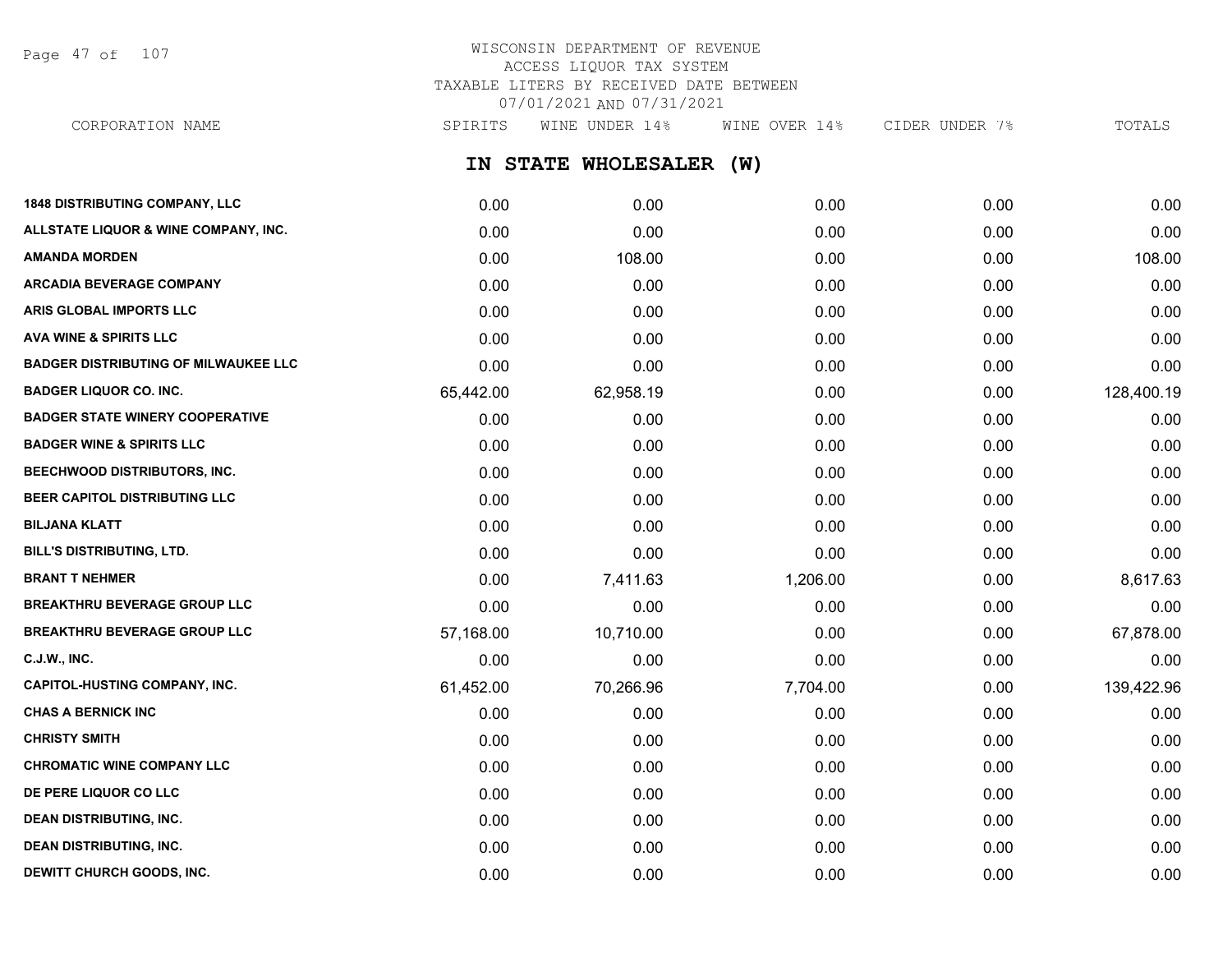Page 48 of 107

| SPIRITS   | WINE UNDER 14% | WINE OVER 14% | CIDER UNDER 7% | TOTALS     |
|-----------|----------------|---------------|----------------|------------|
| 0.00      | 0.00           | 0.00          | 0.00           | 0.00       |
| 0.00      | 0.00           | 0.00          | 0.00           | 0.00       |
| 0.00      | 0.00           | 0.00          | 0.00           | 0.00       |
| 0.00      | 0.00           | 0.00          | 0.00           | 0.00       |
| 0.00      | 0.00           | 0.00          | 0.00           | 0.00       |
| 0.00      | 0.00           | 0.00          | 0.00           | 0.00       |
| 0.00      | 0.00           | 0.00          | 0.00           | 0.00       |
| 0.00      | 0.00           | 0.00          | 0.00           | 0.00       |
| 54,348.52 | 0.00           | 0.00          | 0.00           | 54,348.52  |
| 0.00      | 0.00           | 0.00          | 0.00           | 0.00       |
| 0.00      | 0.00           | 0.00          | 0.00           | 0.00       |
| 0.00      | 0.00           | 0.00          | 0.00           | 0.00       |
| 0.00      | 0.00           | 0.00          | 0.00           | 0.00       |
| 0.00      | 0.00           | 0.00          | 0.00           | 0.00       |
| 0.00      | 0.00           | 0.00          | 0.00           | 0.00       |
| 0.00      | 0.00           | 0.00          | 0.00           | 0.00       |
| 0.00      | 0.00           | 0.00          | 0.00           | 0.00       |
| 4,681.50  | 50,146.13      | 0.00          | 0.00           | 54,827.63  |
| 0.00      | 41,569.75      | 0.00          | 0.00           | 41,569.75  |
| 0.00      | 93,560.69      | 9,297.00      | 0.00           | 102,857.69 |
| 0.00      | 0.00           | 0.00          | 0.00           | 0.00       |
| 0.00      | 0.00           | 0.00          | 0.00           | 0.00       |
| 0.00      | 0.00           | 0.00          | 0.00           | 0.00       |
| 0.00      | 0.00           | 0.00          | 0.00           | 0.00       |
| 0.00      | 0.00           | 0.00          | 0.00           | 0.00       |
| 0.00      | 13,810.50      | 2,664.00      | 549.00         | 17,023.50  |
| 0.00      | 0.00           | 0.00          | 0.00           | 0.00       |
| 0.00      | $-370.50$      | 0.00          | 0.00           | $-370.50$  |
|           |                |               |                |            |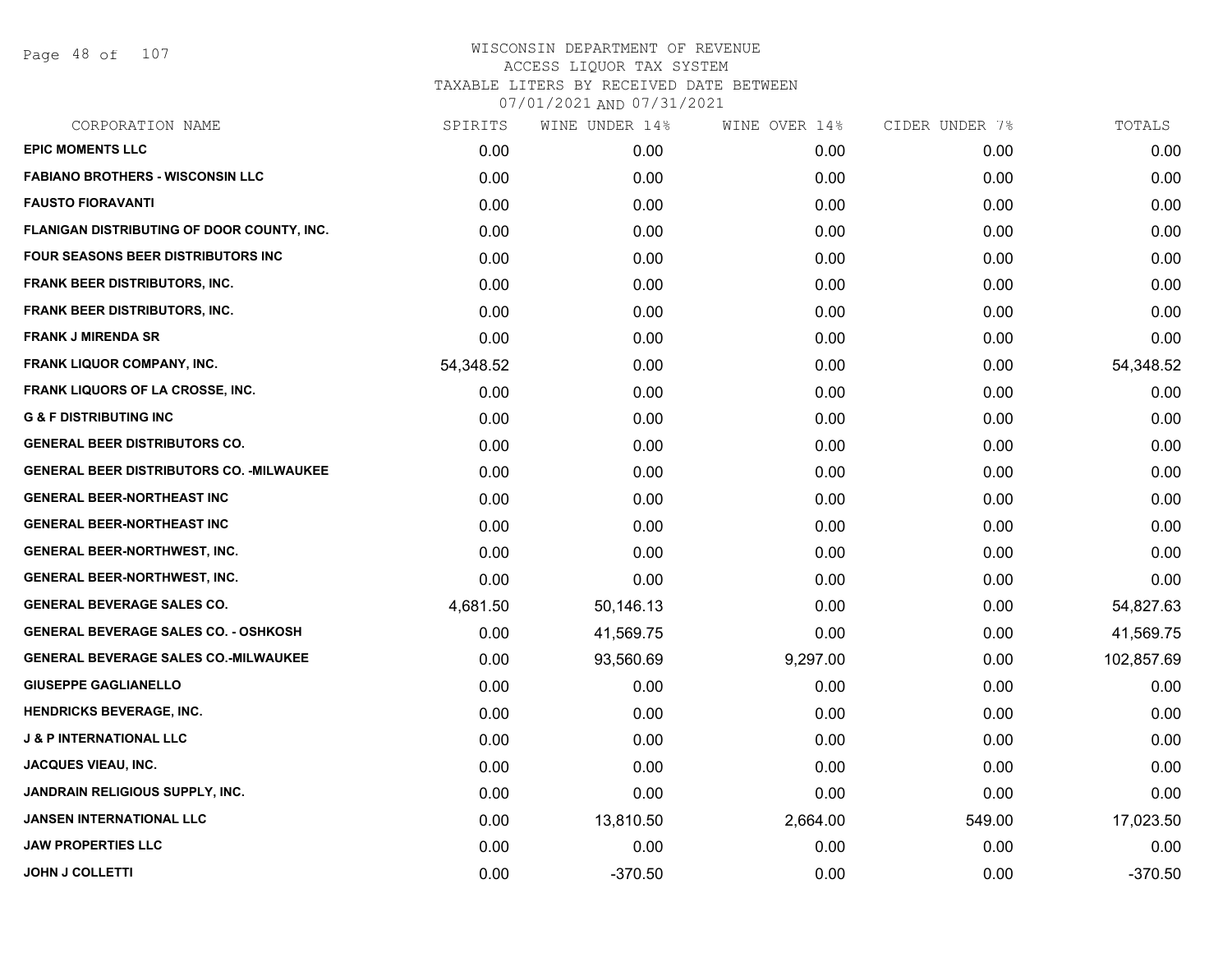Page 49 of 107

#### WISCONSIN DEPARTMENT OF REVENUE ACCESS LIQUOR TAX SYSTEM

#### TAXABLE LITERS BY RECEIVED DATE BETWEEN

| CORPORATION NAME                        | SPIRITS  | WINE UNDER 14% | WINE OVER 14% | CIDER UNDER 7% | TOTALS      |
|-----------------------------------------|----------|----------------|---------------|----------------|-------------|
| JOHNSON BROTHERS OF WISCONSIN, INC.     | 0.00     | 23,228.29      | 0.00          | 0.00           | 23,228.29   |
| <b>JONATHON LODUCA</b>                  | 0.00     | 0.00           | 0.00          | 0.00           | 0.00        |
| <b>JOYVINE LLC</b>                      | 0.00     | 0.00           | 0.00          | 0.00           | 0.00        |
| <b>KAY BEER DISTRIBUTING, INC.</b>      | 0.00     | 0.00           | 0.00          | 0.00           | 0.00        |
| <b>KRH ENTERPRISES, LLC</b>             | 0.00     | 0.00           | 0.00          | 0.00           | 0.00        |
| LA CROSSE BEVERAGE LLC                  | 0.00     | 0.00           | 0.00          | 0.00           | 0.00        |
| <b>LARRY'S DISTRIBUTING CO., INC.</b>   | 0.00     | 0.00           | 0.00          | 0.00           | 0.00        |
| LEE BEVERAGE OF WISCONSIN LLC           | 0.00     | 0.00           | 0.00          | 0.00           | 0.00        |
| LEE BEVERAGE OF WISCONSIN LLC           | 0.00     | 0.00           | 0.00          | 0.00           | 0.00        |
| LEE BEVERAGE-CIDERS WINES & SPIRITS LLC | 0.00     | 0.00           | 0.00          | 0.00           | 0.00        |
| <b>L'EFT BANK WINE COMPANY LIMITED</b>  | 9,084.00 | 35,482.50      | 4,813.50      | 0.00           | 49,380.00   |
| LIB DIB, LLC                            | 0.00     | 0.00           | 0.00          | 0.00           | 0.00        |
| LO DUCA BROS., INC.                     | 0.00     | 26,551.00      | 0.00          | 0.00           | 26,551.00   |
| <b>LORI SCOTT</b>                       | 0.00     | 0.00           | 0.00          | 0.00           | 0.00        |
| <b>LOS ALTOS AGAVE DISTRIBUTOR INC</b>  | 0.00     | 0.00           | 0.00          | 0.00           | 0.00        |
| <b>LOVINO LLC</b>                       | 0.00     | 0.00           | 0.00          | 0.00           | 0.00        |
| <b>LYNDA MALMBERG</b>                   | 0.00     | 0.00           | 0.00          | 0.00           | 0.00        |
| <b>M SHIRAZ LLC</b>                     | 0.00     | 0.00           | 0.00          | 0.00           | 0.00        |
| <b>MICCA HUTCHINS</b>                   | 0.00     | 0.00           | 0.00          | 0.00           | 0.00        |
| <b>MICHAEL G ANSAY</b>                  | 0.00     | 517.00         | 0.00          | 322.96         | 839.96      |
| <b>MICHAEL LENTINO</b>                  | 0.00     | $-1,798.40$    | $-54.00$      | 0.00           | $-1,852.40$ |
| MIDWEST SALES & SERVICE, INC.           | 0.00     | 0.00           | 0.00          | 0.00           | 0.00        |
| <b>NOELKE DISTRIBUTORS, INC.</b>        | 0.00     | 0.00           | 0.00          | 0.00           | 0.00        |
| <b>NOUVEAU VENTURES LLC</b>             | 0.00     | $-157.50$      | 0.00          | 0.00           | $-157.50$   |
| <b>ODIN WINE CO</b>                     | 0.00     | 0.00           | 0.00          | 0.00           | 0.00        |
| PARK RIDGE DISTRIBUTING, INC.           | 0.00     | 0.00           | 0.00          | 0.00           | 0.00        |
| PEHLER DISTRIBUTING, INC.               | 0.00     | 0.00           | 0.00          | 0.00           | 0.00        |
| PHILLIPS DISTRIBUTING CORPORATION       | 9,907.50 | 0.00           | 0.00          | 0.00           | 9,907.50    |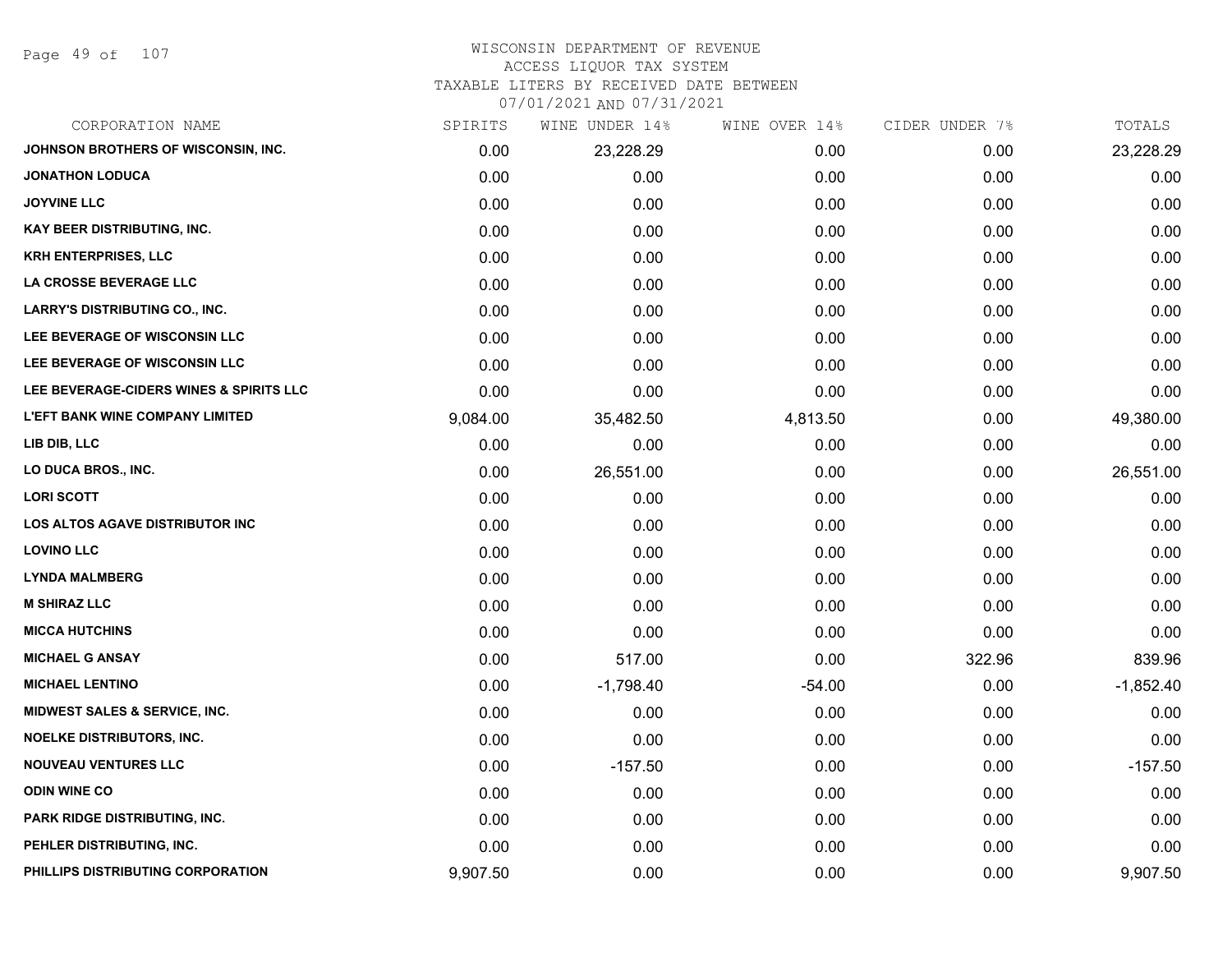Page 50 of 107

## WISCONSIN DEPARTMENT OF REVENUE ACCESS LIQUOR TAX SYSTEM

TAXABLE LITERS BY RECEIVED DATE BETWEEN

| CORPORATION NAME                        | SPIRITS | WINE UNDER 14% | WINE OVER 14% | CIDER UNDER 7% | TOTALS    |
|-----------------------------------------|---------|----------------|---------------|----------------|-----------|
| PHILLIPS WINE COMPANY                   | 0.00    | 8,100.00       | 0.00          | 0.00           | 8,100.00  |
| <b>PURE WINE WISCONSIN INC</b>          | 0.00    | 0.00           | 0.00          | 0.00           | 0.00      |
| PURPLE FEET WINES, LLC                  | 0.00    | 0.00           | 0.00          | 0.00           | 0.00      |
| <b>PVD ENTERPRISES LLC</b>              | 0.00    | 0.00           | 0.00          | 0.00           | 0.00      |
| RATAS WHOLESALE LIQUOR COMPANY          | 0.00    | 0.00           | 0.00          | 0.00           | 0.00      |
| S. & S. DISTRIBUTING, INC.              | 0.00    | 0.00           | 0.00          | 0.00           | 0.00      |
| S. & S. DISTRIBUTING, INC.              | 0.00    | 0.00           | 0.00          | 0.00           | 0.00      |
| <b>SARATOGA LIQUOR CO., INC.</b>        | 0.00    | 10,044.00      | 0.00          | 0.00           | 10,044.00 |
| <b>SP3 LLC</b>                          | 0.00    | 0.00           | 0.00          | 0.00           | 0.00      |
| <b>SUPERIOR BEVERAGES LLC</b>           | 0.00    | 0.00           | 0.00          | 0.00           | 0.00      |
| <b>SYRIANA INC</b>                      | 0.00    | 0.00           | 0.00          | 0.00           | 0.00      |
| T.H. STEMPER COMPANY, INC.              | 0.00    | 0.00           | 0.00          | 0.00           | 0.00      |
| <b>THOMAS A DORAIRAJ</b>                | 0.00    | 0.00           | 0.00          | 0.00           | 0.00      |
| TJ INTERNATIONAL LTD                    | 0.00    | 0.00           | 0.00          | 0.00           | 0.00      |
| <b>TORI-VERDI GROUP LLC</b>             | 0.00    | 0.00           | 0.00          | 0.00           | 0.00      |
| TRANSNATIONAL ENTERPRISES, INCORPORATED | 0.00    | 0.00           | 0.00          | 0.00           | 0.00      |
| TRIANGLE DISTRIBUTING COMPANY, INC.     | 0.00    | 0.00           | 0.00          | 0.00           | 0.00      |
| TRI-MART COMPANY LLC                    | 0.00    | 0.00           | 0.00          | 0.00           | 0.00      |
| <b>VINO VERITAS, LTD.</b>               | 0.00    | 8,212.50       | 1,363.50      | 0.00           | 9,576.00  |
| <b>WDI LLC</b>                          | 0.00    | 0.00           | 0.00          | 0.00           | 0.00      |
| <b>WDI LLC</b>                          | 0.00    | 0.00           | 0.00          | 0.00           | 0.00      |
| <b>WEBB &amp; GERRITSEN, INC.</b>       | 0.00    | 0.00           | 0.00          | 0.00           | 0.00      |
| <b>WEBB &amp; GERRITSEN, INC.</b>       | 0.00    | 0.00           | 0.00          | 0.00           | 0.00      |
| <b>WILLIAM D HANSEN</b>                 | 0.00    | 0.00           | 0.00          | 0.00           | 0.00      |
| <b>WISCONSIN BEVERAGE TEAM, LLC</b>     | 0.00    | 0.00           | 0.00          | 0.00           | 0.00      |
| <b>WISCONSIN DISTRIBUTORS EAST LLC</b>  | 0.00    | 0.00           | 0.00          | 0.00           | 0.00      |
| <b>WISCONSIN DISTRIBUTORS NORTH LLC</b> | 0.00    | 0.00           | 0.00          | 0.00           | 0.00      |
| <b>WISCONSIN DISTRIBUTORS SOUTH LLC</b> | 0.00    | 0.00           | 0.00          | 0.00           | 0.00      |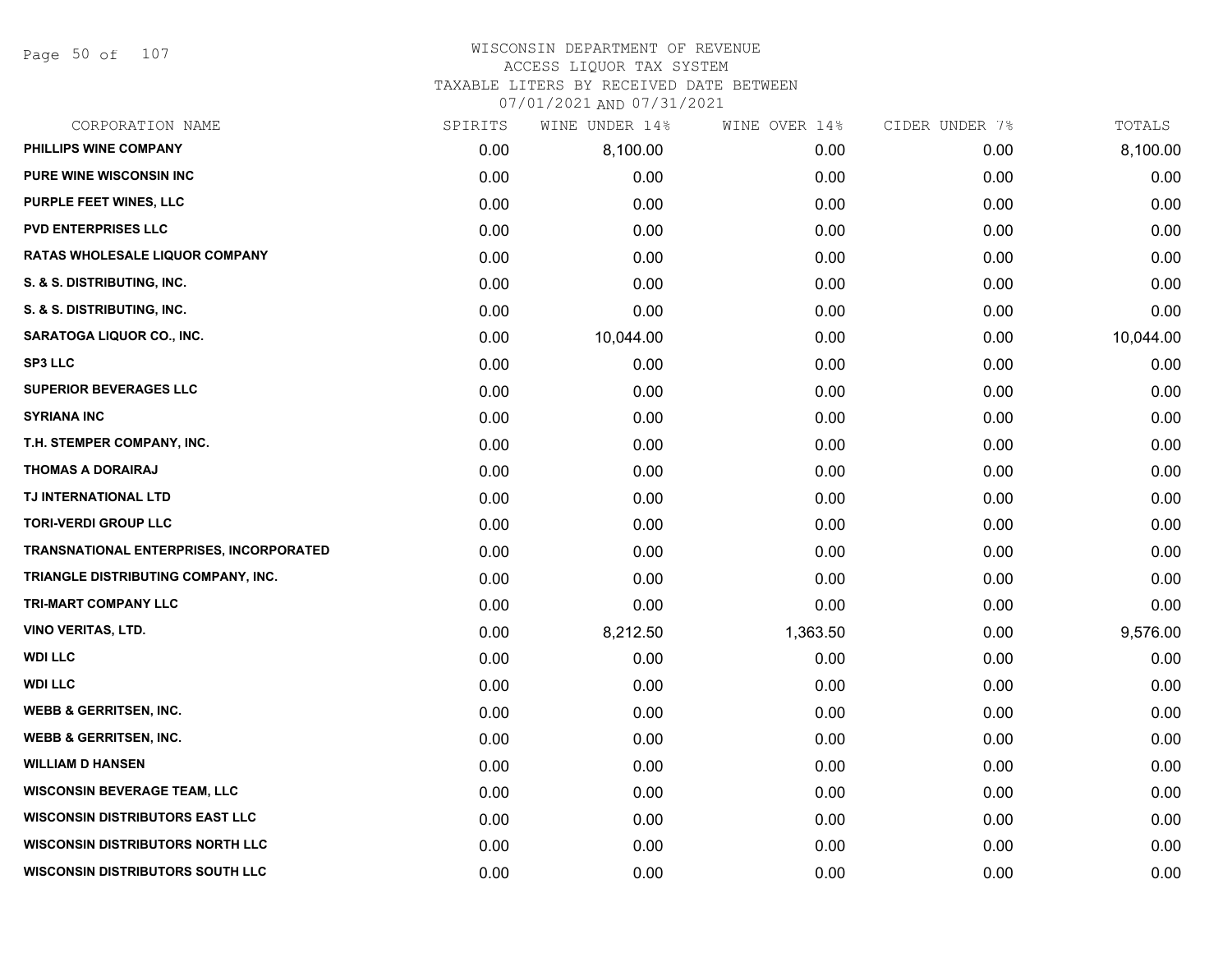Page 51 of 107

| CORPORATION NAME                  | SPIRITS    | WINE UNDER 14% | WINE OVER 14% | CIDER UNDER 7% | TOTALS     |
|-----------------------------------|------------|----------------|---------------|----------------|------------|
| WISCONSIN WINE AND SPIRITS INC    | 0.00       | 0.00           | 0.00          | 0.00           | 0.00       |
| <b>WISCONSIN WINERY CO-OP</b>     | 0.00       | 0.00           | 0.00          | 0.00           | 0.00       |
| <b>WOODFIELD DISTRIBUTION LLC</b> | 0.00       | 0.00           | 0.00          | 0.00           | 0.00       |
| ZASTROW THE BEER MAN, INC.        | 0.00       | 0.00           | 0.00          | 0.00           | 0.00       |
| TOTAL LITERS FOR 7/31/2021        | 262,083.52 | 460,350.74     | 26,994.00     | 871.96         | 750,300.22 |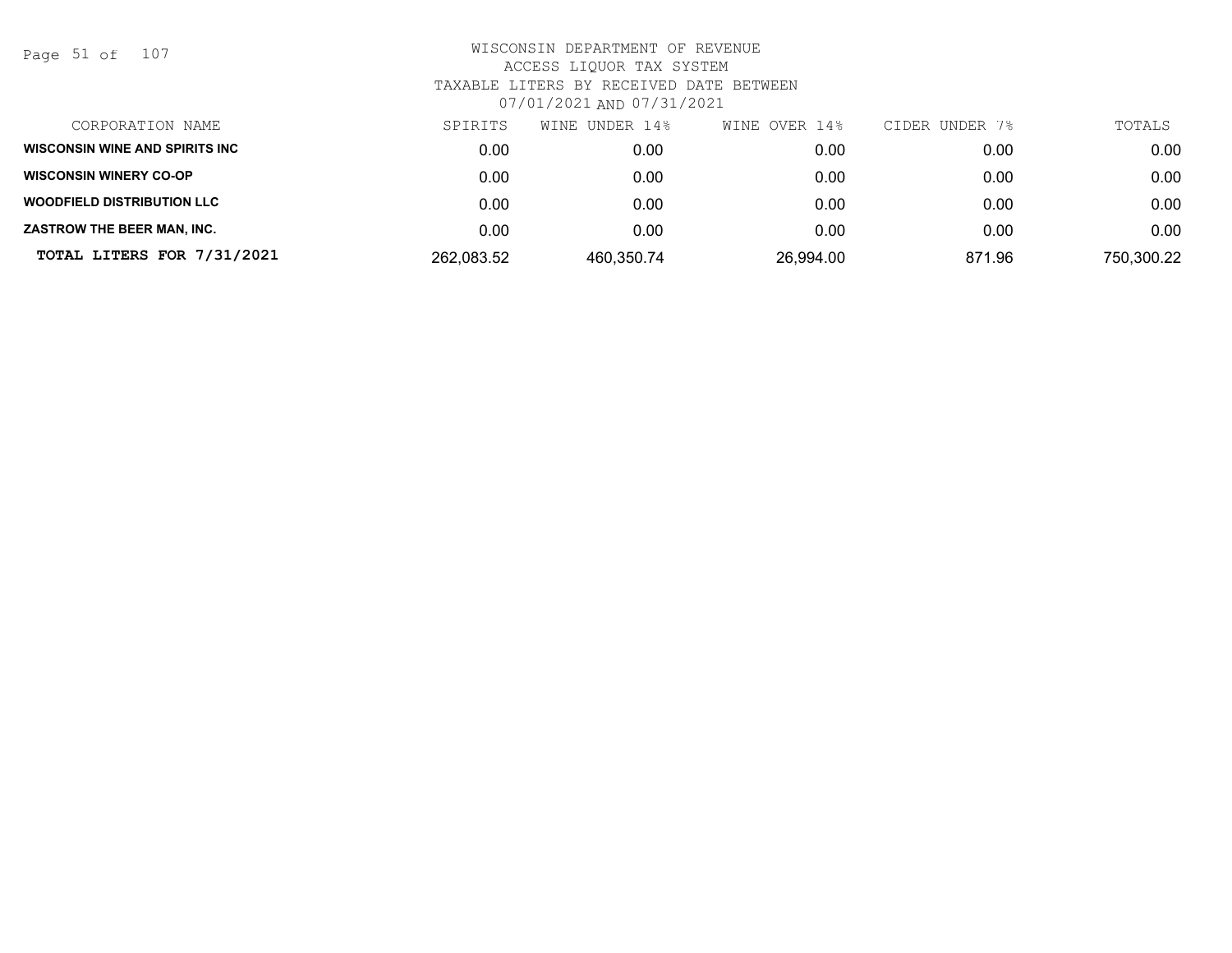Page 52 of 107

## WISCONSIN DEPARTMENT OF REVENUE ACCESS LIQUOR TAX SYSTEM TAXABLE LITERS BY RECEIVED DATE BETWEEN 07/01/2021 AND 07/31/2021

**IN STATE MANUFACTURER (WM) 45TH PARALLEL SPIRITS, LLC** 0.00 0.00 0.00 0.00 0.00 CORPORATION NAME SPIRITS WINE UNDER 14% WINE OVER 14% CIDER UNDER 7% TOTALS

| <b>ACE ETHANOL, LLC</b>                   | 0.00      | 0.00     | 0.00  | 0.00   | 0.00      |
|-------------------------------------------|-----------|----------|-------|--------|-----------|
| <b>AEPPELTREOW INC</b>                    | 81.84     | 122.66   | 16.73 | 911.84 | 1,133.07  |
| ANCHOR STILLHOUSE HOLDINGS LLC            | 29.72     | 0.00     | 0.00  | 0.00   | 29.72     |
| ANGRY SPIRITS DISTILLING LLC              | 0.00      | 0.00     | 0.00  | 0.00   | 0.00      |
| <b>B &amp; E DISTILLERY INC.</b>          | 41.26     | 0.00     | 0.00  | 0.00   | 41.26     |
| <b>BRIAN SAMMONS</b>                      | 622.50    | 0.00     | 0.00  | 0.00   | 622.50    |
| <b>C &amp; N CORPORATION</b>              | 2,909.61  | 0.00     | 0.00  | 0.00   | 2,909.61  |
| <b>CENTRAL STANDARD LLC</b>               | 81.00     | 0.00     | 0.00  | 0.00   | 81.00     |
| <b>CENTRAL STANDARD LLC</b>               | 0.00      | 0.00     | 0.00  | 0.00   | 0.00      |
| CENTRAL TIME DISTILLERY AND WINERY, INC.  | 3,026.88  | 0.00     | 0.00  | 0.00   | 3,026.88  |
| CHIPPEWA RIVER DISTILLERY AND BREWERY LLC | 0.00      | 0.00     | 0.00  | 0.00   | 0.00      |
| <b>CLOVER MEADOW LLC</b>                  | 0.00      | 0.00     | 0.00  | 0.00   | 0.00      |
| <b>COPPER CROW DISTILLERY LLC</b>         | 504.06    | 0.00     | 0.00  | 0.00   | 504.06    |
| <b>CULLEN AND HARRISON LLC</b>            | 11,277.73 | 0.00     | 0.00  | 0.00   | 11,277.73 |
| <b>CULLEN AND HARRISON LLC</b>            | 201.99    | 0.00     | 0.00  | 0.00   | 201.99    |
| <b>DANCING GOAT DISTILLERY, LLC</b>       | 0.00      | 0.00     | 0.00  | 0.00   | 0.00      |
| <b>DENNIS E ERB</b>                       | 0.00      | 0.00     | 0.00  | 0.00   | 0.00      |
| <b>DISTILLERY PARTNERS, LLC</b>           | 8,133.76  | 0.00     | 0.00  | 0.00   | 8,133.76  |
| DOG AND SHRUB DISTILLERY LLC              | 212.25    | 0.00     | 0.00  | 0.00   | 212.25    |
| <b>DOUNDRINS DISTILLING</b>               | 2,554.69  | 0.00     | 0.00  | 0.00   | 2,554.69  |
| DRIFTLESS GLEN DISTILLERY LLC             | 6,378.14  | 0.00     | 0.00  | 0.00   | 6,378.14  |
| <b>DRIFTLESS PURE LLC</b>                 | 3,392.25  | 0.00     | 0.00  | 0.00   | 3,392.25  |
| <b>EAGLE TRACE BREWING COMPANY LLC</b>    | 219.75    | 0.00     | 0.00  | 0.00   | 219.75    |
| <b>EMCO CHEMICAL DISTRIBUTORS, INC.</b>   | 0.00      | 0.00     | 0.00  | 0.00   | 0.00      |
| <b>FREDERICK QUANDT</b>                   | 0.00      | 3,728.62 | 0.00  | 0.00   | 3,728.62  |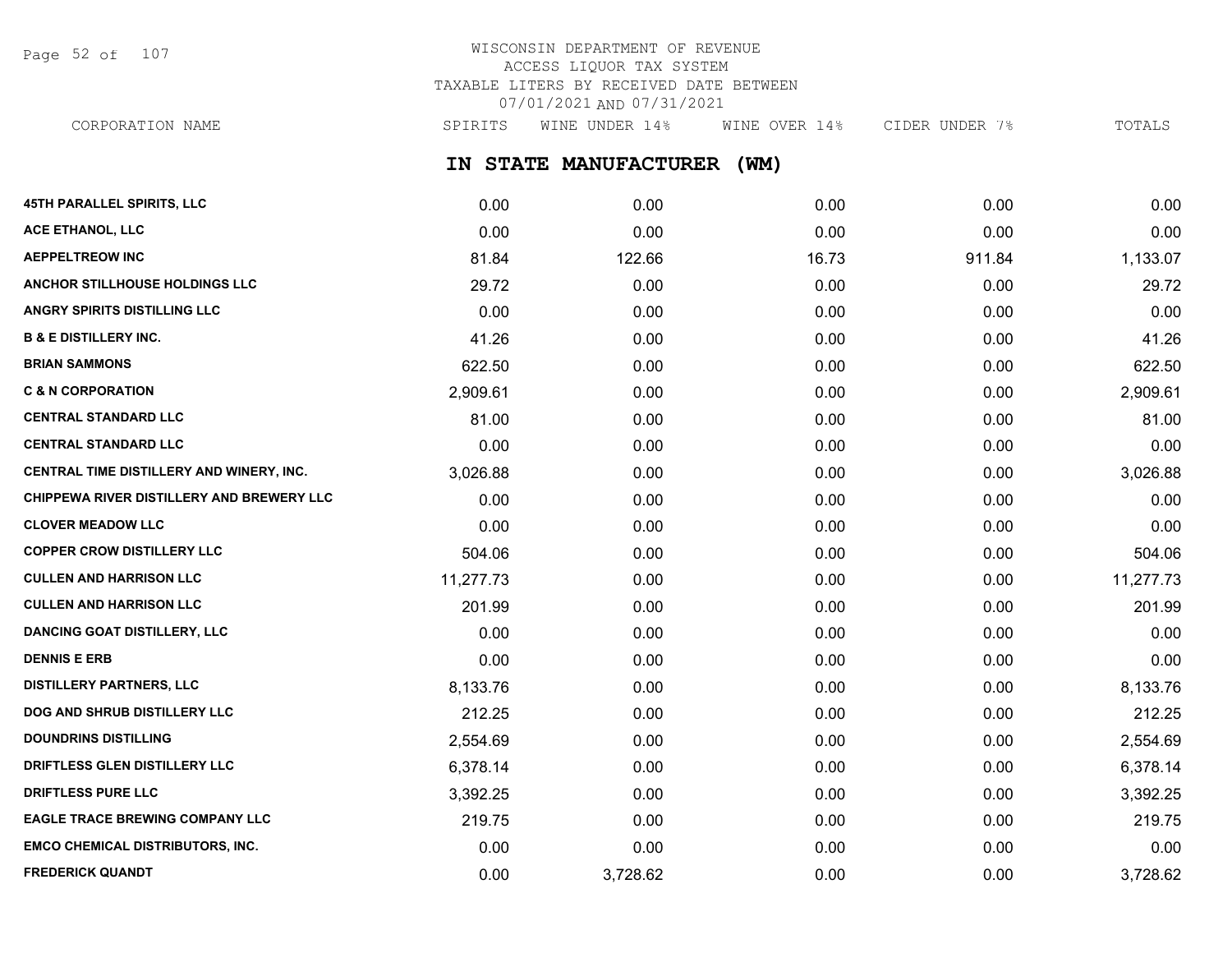Page 53 of 107

| CORPORATION NAME                             | SPIRITS  | WINE UNDER 14% | WINE OVER 14% | CIDER UNDER 7% | TOTALS    |
|----------------------------------------------|----------|----------------|---------------|----------------|-----------|
| <b>GLOBAL UNIVERSAL SRL</b>                  | 6,912.25 | 814.50         | 0.00          | 0.00           | 7,726.75  |
| <b>GRANT J VAN DRIEST</b>                    | 0.00     | 0.00           | 0.00          | 0.00           | 0.00      |
| <b>GREAT LAKES DISTILLERY LLC</b>            | 4,044.00 | 0.00           | 0.00          | 0.00           | 4,044.00  |
| <b>HENDRICKS FAMILY DISTILLERY LLC</b>       | 913.87   | 0.00           | 0.00          | 0.00           | 913.87    |
| <b>HICKORY VIEW DISTILLERY LLC</b>           | 2,853.00 | 0.00           | 0.00          | 0.00           | 2,853.00  |
| <b>IMAGINARY FACTORY LLC</b>                 | 0.00     | 0.00           | 0.00          | 0.00           | 0.00      |
| INCIDER, INC.                                | 0.00     | 0.00           | 0.00          | 0.00           | 0.00      |
| <b>ISAAC SHOWAKI</b>                         | 4,428.92 | 0.00           | 0.00          | 11,667.55      | 16,096.47 |
| <b>JACKSON WINE LLC</b>                      | 189.01   | 724.79         | 42.02         | 0.00           | 955.82    |
| <b>JAMES PLOETZ</b>                          | 146.91   | 0.00           | 0.00          | 0.00           | 146.91    |
| <b>JARIN K GELHAR</b>                        | 348.37   | 0.00           | 0.00          | 0.00           | 348.37    |
| <b>JEREMY A KAUFMANN</b>                     | 0.00     | 0.00           | 0.00          | 0.00           | 0.00      |
| <b>JKLM DISTILLING PARTNERS LLC</b>          | 0.00     | 0.00           | 0.00          | 0.00           | 0.00      |
| <b>JOSEPH RETZER III</b>                     | 652.49   | 0.00           | 0.00          | 0.00           | 652.49    |
| <b>KATCHEVER &amp; CO LLC</b>                | 0.00     | 0.00           | 0.00          | 0.00           | 0.00      |
| <b>MATTHEW RICK</b>                          | 0.00     | 0.00           | 0.00          | 0.00           | 0.00      |
| <b>MEISENBURG BREWING AND DISTILLING LLC</b> | 0.00     | 0.00           | 0.00          | 0.00           | 0.00      |
| <b>MOLSON COORS BEVERAGE COMPANY USA LLC</b> | 0.00     | 0.00           | 0.00          | 0.00           | 0.00      |
| <b>NATHAN G GREENAWALT</b>                   | 0.00     | 0.00           | 0.00          | 0.00           | 0.00      |
| <b>NORTHERN WATERS DISTILLERY LLC</b>        | 2,789.99 | 0.00           | 0.00          | 0.00           | 2,789.99  |
| <b>PABST HOLDINGS LLC</b>                    | 0.00     | 0.00           | 0.00          | 0.00           | 0.00      |
| <b>PARADISE NORTH DISTILLERY CO.</b>         | 78.02    | 0.00           | 0.00          | 0.00           | 78.02     |
| PERLICK DISTILLERY, LLC                      | 0.00     | 0.00           | 0.00          | 0.00           | 0.00      |
| <b>RIVER BEND VINEYARD &amp; WINERY LLC</b>  | 147.74   | 0.00           | 0.00          | 0.00           | 147.74    |
| <b>S&amp;S DISTILLING</b>                    | 0.00     | 0.00           | 0.00          | 0.00           | 0.00      |
| <b>SENSIENT FLAVORS LLC</b>                  | 0.00     | 0.00           | 0.00          | 0.00           | 0.00      |
| <b>ST CROIX SPIRITS LLC</b>                  | 0.00     | 0.00           | 0.00          | 0.00           | 0.00      |
| ST MARY'S DISTILLARY LLC                     | 0.00     | 0.00           | 0.00          | 0.00           | 0.00      |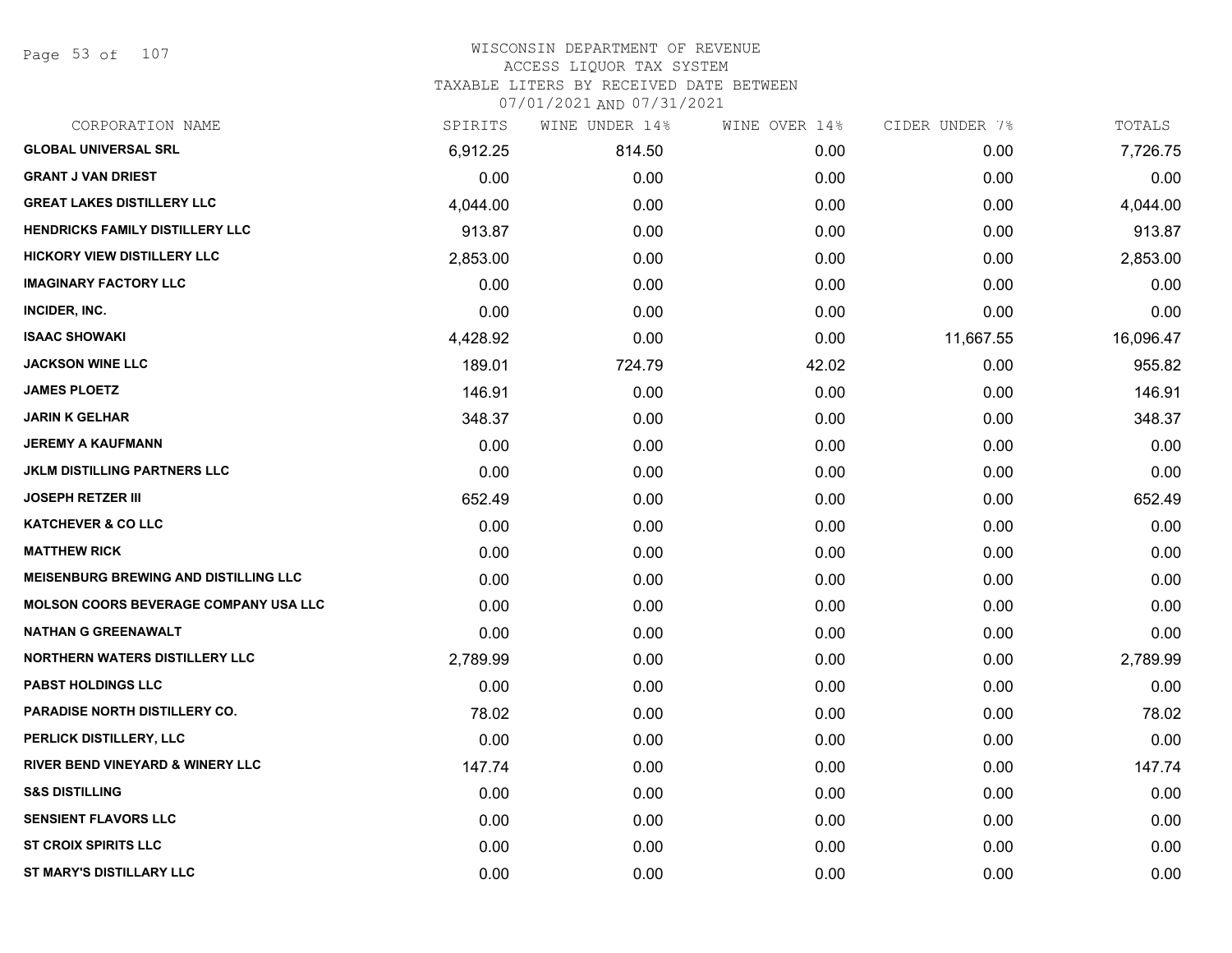Page 54 of 107

| CORPORATION NAME                   | SPIRITS           | WINE UNDER 14% | WINE OVER 14% | CIDER UNDER 7% | TOTALS    |
|------------------------------------|-------------------|----------------|---------------|----------------|-----------|
| <b>STABLE ROCK WINERY LLC</b>      | 0.00 <sub>1</sub> | 0.00           | 0.00          | 0.00           | 0.00      |
| <b>STATE LINE DISTILLERY, LLC</b>  | 3,395.35          | 0.00           | 0.00          | 0.00           | 3,395.35  |
| <b>SUGAR RIVER DISTILLERY INC</b>  | 0.00              | 0.00           | 0.00          | 0.00           | 0.00      |
| <b>TATTERSALL COMPANIES LLC</b>    | 0.00              | 0.00           | 0.00          | 0.00           | 0.00      |
| THE EAU CLAIRE BREWING PROJECT LLC | 0.00              | 0.00           | 0.00          | 0.00           | 0.00      |
| THE NORTH WOODS DISTILLERY LLC     | 373.50            | 0.00           | 0.00          | 0.00           | 373.50    |
| THE WINE VINEYARD LLC              | 0.00              | 681.37         | 0.00          | 0.00           | 681.37    |
| WHITE WINTER WINERY INC            | 157.21            | 0.00           | 0.00          | 0.00           | 157.21    |
| <b>WOLLERSHEIM WINERY, INC.</b>    | 2,060.85          | 45.01          | 45.01         | 0.00           | 2,150.87  |
| YAHARA BAY DISTILLERS, INC.        | 6,337.59          | 0.00           | 0.00          | 0.00           | 6,337.59  |
| TOTAL LITERS FOR 7/31/2021         | 75,496.50         | 6,116.95       | 103.76        | 12,579.39      | 94,296.60 |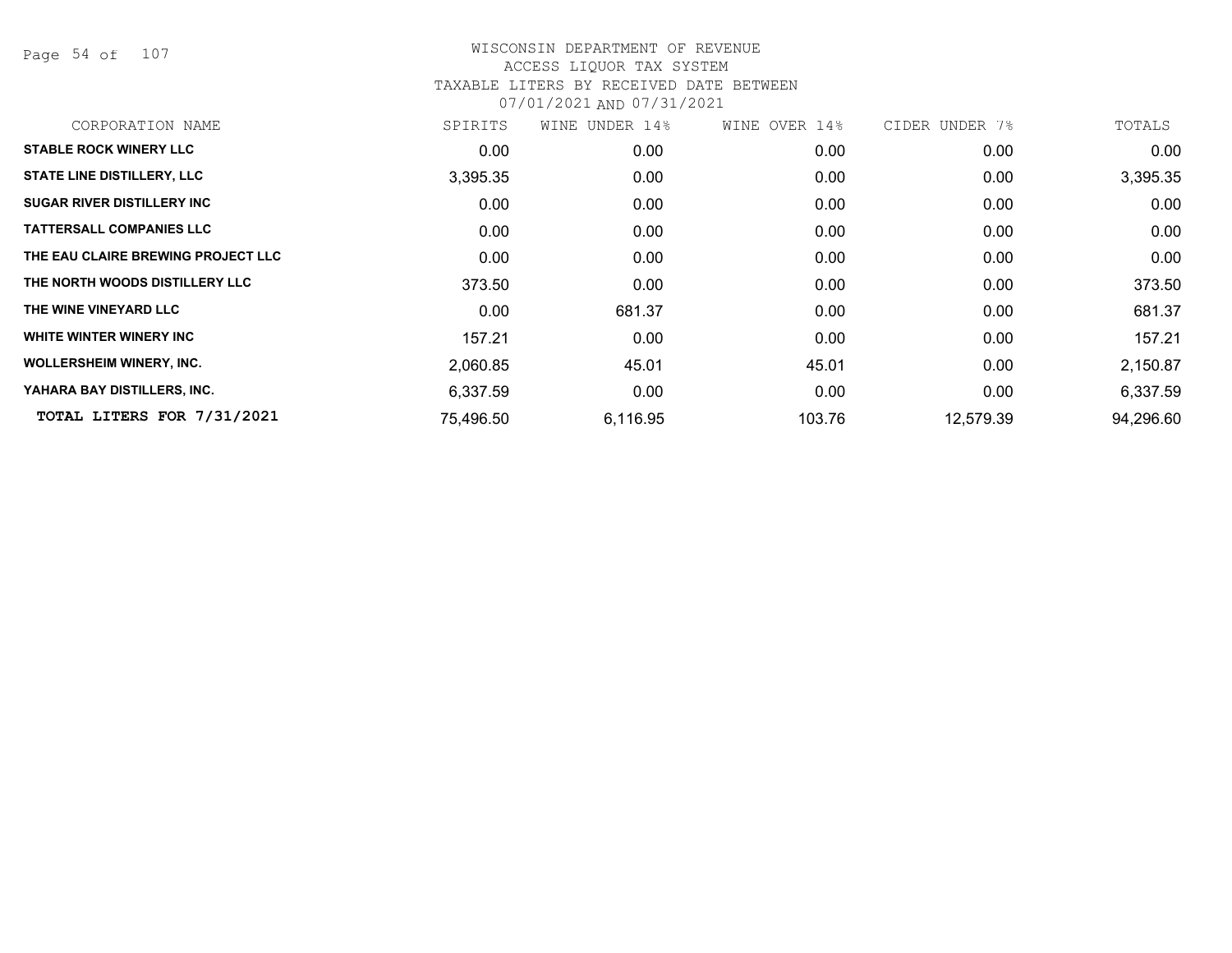Page 55 of 107

## WISCONSIN DEPARTMENT OF REVENUE ACCESS LIQUOR TAX SYSTEM TAXABLE LITERS BY RECEIVED DATE BETWEEN 07/01/2021 AND 07/31/2021

CORPORATION NAME SPIRITS WINE UNDER 14% WINE OVER 14% CIDER UNDER 7% TOTALS

## **IN STATE RECTIFIER (WR)**

| 45TH PARALLEL SPIRITS, LLC           | 7,571.97      | 0.00     | 0.00   | 0.00 | 7,571.97      |
|--------------------------------------|---------------|----------|--------|------|---------------|
| <b>ARTY'S PREMIUM BEVERAGES, INC</b> | 14,807.99     | 0.00     | 0.00   | 0.00 | 14,807.99     |
| <b>CENTRAL STANDARD LLC</b>          | 15,387.10     | 0.00     | 0.00   | 0.00 | 15,387.10     |
| CITY BREWING COMPANY, LLC            | $-103,409.98$ | 0.00     | 0.00   | 0.00 | $-103,409.98$ |
| <b>DANCING GOAT DISTILLERY, LLC</b>  | 0.00          | 0.00     | 0.00   | 0.00 | 0.00          |
| <b>DISTILLERY PARTNERS, LLC</b>      | 0.00          | 0.00     | 0.00   | 0.00 | 0.00          |
| <b>DOUNDRINS DISTILLING</b>          | 0.00          | 0.00     | 0.00   | 0.00 | 0.00          |
| <b>FORTRESS NUTRITION, LLC</b>       | 0.00          | 0.00     | 0.00   | 0.00 | 0.00          |
| <b>FREDERICK QUANDT</b>              | 0.00          | 1,485.77 | 0.00   | 0.00 | 1,485.77      |
| <b>GALLOWAY COMPANY</b>              | 0.00          | 0.00     | 0.00   | 0.00 | 0.00          |
| <b>GLOBAL UNIVERSAL SRL</b>          | 0.00          | 0.00     | 0.00   | 0.00 | 0.00          |
| <b>GREAT LAKES DISTILLERY LLC</b>    | 9,538.13      | 0.00     | 0.00   | 0.00 | 9,538.13      |
| HENRY FARMS PRAIRIE SPIRITS LLC      | $-225.00$     | 0.00     | 0.00   | 0.00 | $-225.00$     |
| <b>JACKSON WINE LLC</b>              | 0.00          | 0.00     | 0.00   | 0.00 | 0.00          |
| <b>JOHN BIONDI</b>                   | 0.00          | 0.00     | 0.00   | 0.00 | 0.00          |
| <b>KELLY M YOCOM</b>                 | 49.91         | 45.00    | 0.00   | 0.00 | 94.91         |
| <b>MIDWEST CUSTOM BOTTLING LLC</b>   | 46,250.92     | $-1.37$  | 209.11 | 0.00 | 46,458.66     |
| <b>NATHAN G GREENAWALT</b>           | 0.00          | 0.00     | 0.00   | 0.00 | 0.00          |
| <b>NATURAL SPIRITS LLC</b>           | 0.00          | 0.00     | 0.00   | 0.00 | 0.00          |
| THE EAU CLAIRE BREWING PROJECT LLC   | 0.00          | 0.00     | 0.00   | 0.00 | 0.00          |
| YAHARA BAY DISTILLERS, INC.          | 0.00          | 0.00     | 0.00   | 0.00 | 0.00          |
| YAHARA BAY DISTILLERS, INC.          | 0.00          | 0.00     | 0.00   | 0.00 | 0.00          |
| TOTAL LITERS FOR 7/31/2021           | $-10,028.96$  | 1,529.40 | 209.11 | 0.00 | $-8,290.45$   |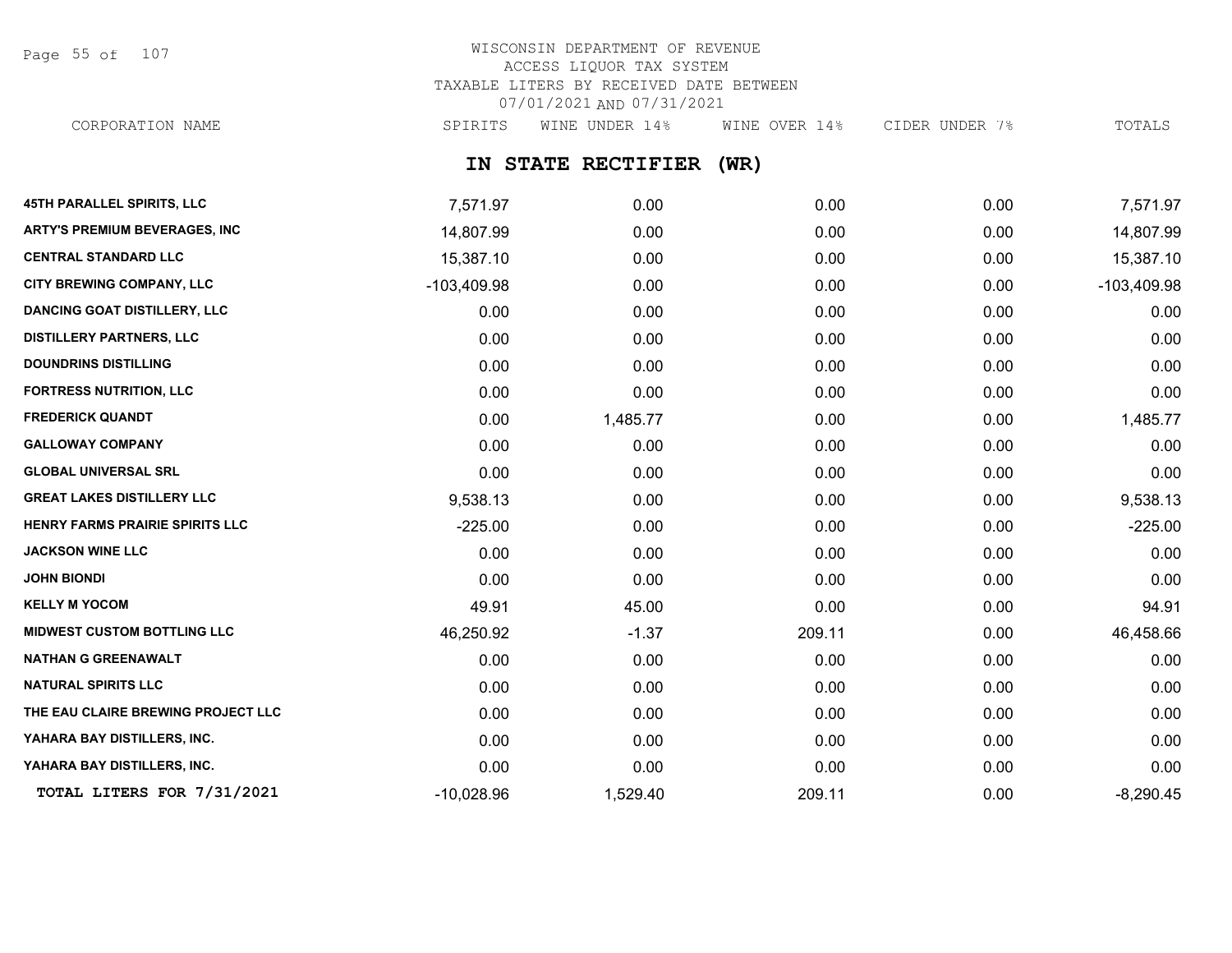Page 56 of 107

## WISCONSIN DEPARTMENT OF REVENUE ACCESS LIQUOR TAX SYSTEM TAXABLE LITERS BY RECEIVED DATE BETWEEN 07/01/2021 AND 07/31/2021

CORPORATION NAME SPIRITS WINE UNDER 14% WINE OVER 14% CIDER UNDER 7% TOTALS

**IN STATE WINERY (WWI)**

| <b>4 CHRISTI'S VINEYARD LLC</b>                   | 0.00 | 0.00      | 0.00   | 0.00     | 0.00      |
|---------------------------------------------------|------|-----------|--------|----------|-----------|
| <b>ALLEN L NAPARALLA</b>                          | 0.00 | 0.00      | 0.00   | 0.00     | 0.00      |
| <b>AMANDA STEFL</b>                               | 0.00 | 1,415.74  | 0.00   | 0.00     | 1,415.74  |
| <b>BADGER STATE BREWING COMPANY LLC</b>           | 0.00 | 0.00      | 0.00   | 147.63   | 147.63    |
| <b>BELLEVINEZ LLC</b>                             | 0.00 | 1,016.99  | 0.00   | 0.00     | 1,016.99  |
| <b>BEVERLY GAGE</b>                               | 0.00 | 486.65    | 0.00   | 0.00     | 486.65    |
| <b>BLIND HORSE WINERY LLC</b>                     | 0.00 | 0.00      | 0.00   | 0.00     | 0.00      |
| <b>BOTHAM BRANDS LLC</b>                          | 0.00 | 1,957.05  | 0.00   | 0.00     | 1,957.05  |
| <b>BRADLEY L ALLEN</b>                            | 0.00 | 126.74    | 0.00   | 0.00     | 126.74    |
| <b>BRANCHES WINERY LLC</b>                        | 0.00 | 7,069.23  | 0.00   | 0.00     | 7,069.23  |
| <b>BRIAN C LOKRANTZ</b>                           | 0.00 | 0.00      | 0.00   | 0.00     | 0.00      |
| <b>BRIGADOON FARM &amp; WINERY LLC</b>            | 0.00 | 1,325.99  | 0.00   | 0.00     | 1,325.99  |
| <b>BRIX CIDER LLC</b>                             | 0.00 | 166.35    | 0.00   | 1,374.26 | 1,540.61  |
| <b>C &amp; N CORPORATION</b>                      | 0.00 | 62,559.31 | 175.53 | 0.00     | 62,734.84 |
| <b>CAPITAL BREWERY COMPANY, INC.</b>              | 0.00 | 0.00      | 0.00   | 0.00     | 0.00      |
| <b>CHATEAU ST CROIX WINERY &amp; VINEYARD LLC</b> | 0.00 | 1,674.74  | 111.37 | 0.00     | 1,786.11  |
| <b>CHERYL JOHNSON</b>                             | 0.00 | 0.00      | 0.00   | 0.00     | 0.00      |
| <b>CLOVER MEADOW LLC</b>                          | 0.00 | 0.00      | 0.00   | 0.00     | 0.00      |
| <b>COLLEEN M BOS</b>                              | 0.00 | 0.00      | 0.00   | 0.00     | 0.00      |
| <b>CRAIG FLETCHER</b>                             | 0.00 | 1,578.58  | 0.00   | 0.00     | 1,578.58  |
| <b>CREEKSIDE WINERY LLC</b>                       | 0.00 | 0.00      | 0.00   | 0.00     | 0.00      |
| <b>DANIEL J KOEPKE</b>                            | 0.00 | 624.59    | 0.00   | 0.00     | 624.59    |
| <b>DANIEL M OSBORN</b>                            | 0.00 | 0.00      | 0.00   | 0.00     | 0.00      |
| <b>DANZINGER VINEYARDS LLC</b>                    | 0.00 | 0.00      | 0.00   | 0.00     | 0.00      |
| <b>DAVID F MAHER</b>                              | 0.00 | 0.00      | 0.00   | 0.00     | 0.00      |
| <b>DAVID R RASMUSSEN</b>                          | 0.00 | 1,105.38  | 0.00   | 0.00     | 1,105.38  |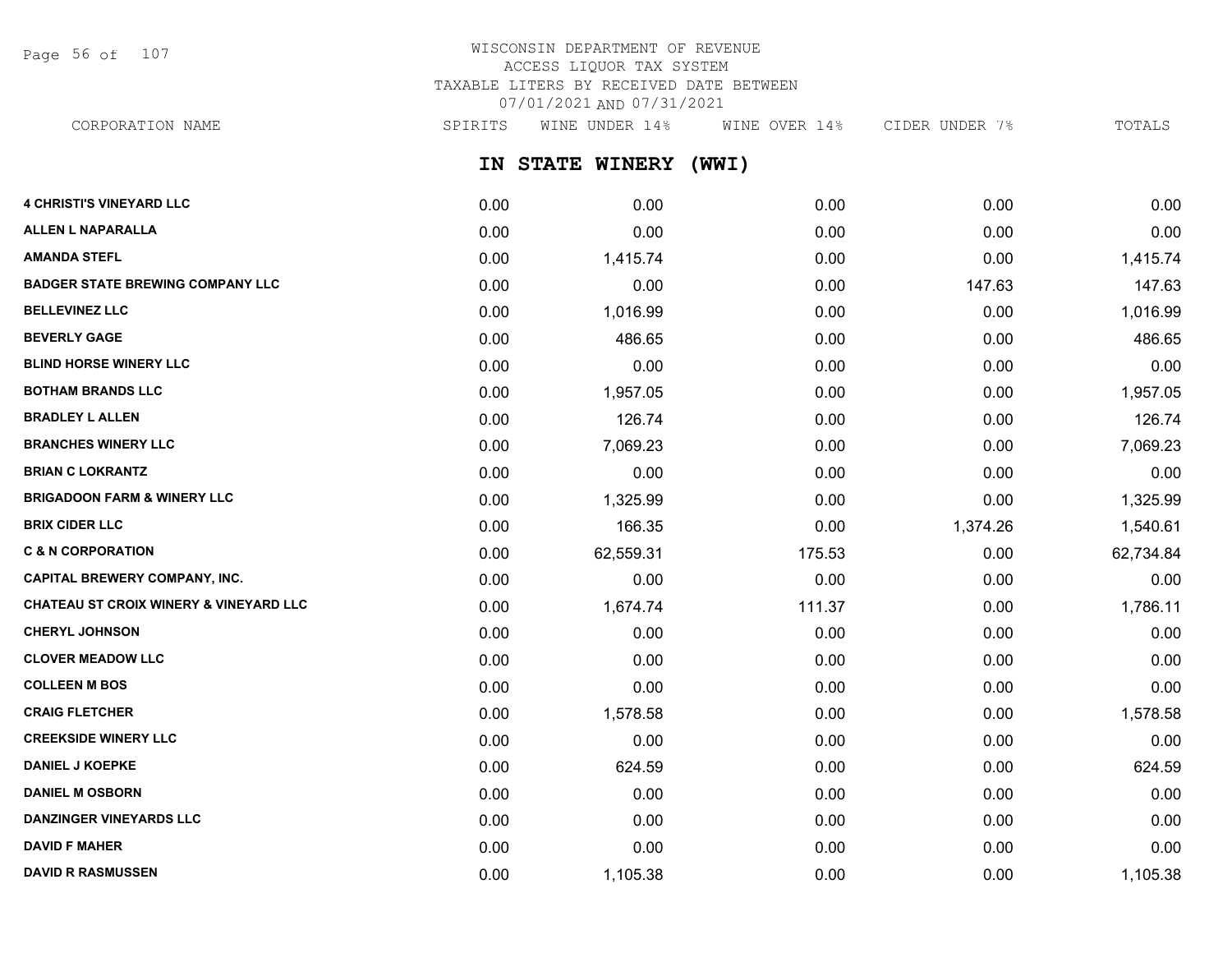## WISCONSIN DEPARTMENT OF REVENUE ACCESS LIQUOR TAX SYSTEM TAXABLE LITERS BY RECEIVED DATE BETWEEN

| CORPORATION NAME                         | SPIRITS | WINE UNDER 14% | WINE OVER 14% | CIDER UNDER 7% | TOTALS    |
|------------------------------------------|---------|----------------|---------------|----------------|-----------|
| <b>DEAD BIRD BREWING COMPANY</b>         | 0.00    | 0.00           | 0.00          | 0.00           | 0.00      |
| <b>DEAN L BAUMGARTEN</b>                 | 0.00    | 0.00           | 0.00          | 0.00           | 0.00      |
| <b>DIANA HOBSON</b>                      | 0.00    | 2,352.25       | 0.00          | 0.00           | 2,352.25  |
| DIXONS AUTUMN HARVEST WINERY, LLC        | 0.00    | 5,678.10       | 0.00          | 0.00           | 5,678.10  |
| <b>DON GRASSE</b>                        | 0.00    | 0.00           | 0.00          | 0.00           | 0.00      |
| DRUMLIN RIDGE WINERY LLC                 | 0.00    | 764.65         | 0.00          | 0.00           | 764.65    |
| <b>EASTERN RIDGES VINEYARD, LLC</b>      | 0.00    | 1,548.00       | 0.00          | 0.00           | 1,548.00  |
| <b>EDWARD J RINK</b>                     | 0.00    | 0.00           | 0.00          | 0.00           | 0.00      |
| <b>ELISABETH W KLEIN</b>                 | 0.00    | 1,442.24       | 0.00          | 0.00           | 1,442.24  |
| <b>ETHAN KELLER</b>                      | 0.00    | 0.00           | 0.00          | 185.83         | 185.83    |
| <b>FAWN CREEK WINERY LLC</b>             | 0.00    | 7,078.47       | 0.00          | 0.00           | 7,078.47  |
| <b>FERMENTING CELLARS LLC</b>            | 0.00    | 259.19         | 2.29          | 0.00           | 261.48    |
| <b>FERMENTORIUM BEVERAGE COMPANY LLC</b> | 0.00    | 0.00           | 0.00          | 0.00           | 0.00      |
| <b>FISHER KING WINERY, LLC</b>           | 0.00    | 0.00           | 0.00          | 0.00           | 0.00      |
| <b>FRESAR INC</b>                        | 0.00    | 253.62         | 0.00          | 0.00           | 253.62    |
| FRUIT OF THE WOODS WINE CELLAR, INC.     | 0.00    | 13,404.73      | 0.00          | 0.00           | 13,404.73 |
| <b>GREENVIEW BREWING LLC</b>             | 0.00    | 0.00           | 0.00          | 0.00           | 0.00      |
| <b>HALF KRAKT LLC</b>                    | 0.00    | 152.25         | 0.00          | 0.00           | 152.25    |
| <b>HALF MOON HILL LLC</b>                | 0.00    | 66.02          | 0.00          | 43.04          | 109.06    |
| <b>HARBOR RIDGE WINERY INC.</b>          | 0.00    | 6,751.72       | 0.00          | 0.00           | 6,751.72  |
| HAYWARD LAKES WINERY, LLC                | 0.00    | 0.00           | 0.00          | 0.00           | 0.00      |
| <b>HERDIE BAISDEN</b>                    | 0.00    | 0.00           | 0.00          | 0.00           | 0.00      |
| <b>INDEED BREWING COMPANY LLC</b>        | 0.00    | 0.00           | 0.00          | 0.00           | 0.00      |
| <b>ISLAND ORCHARD CIDER LLC</b>          | 0.00    | 0.00           | 0.00          | 0.00           | 0.00      |
| <b>JAMES F HAUSER JR</b>                 | 0.00    | 0.00           | 0.00          | 2,016.67       | 2,016.67  |
| <b>JAMES PLOETZ</b>                      | 0.00    | 838.48         | 7.50          | 0.00           | 845.98    |
| <b>JEFFERY BEMIS</b>                     | 0.00    | 2,396.16       | 0.00          | 0.00           | 2,396.16  |
| <b>JEFFREY L STOEGER</b>                 | 0.00    | 525.77         | 1,510.36      | 0.00           | 2,036.13  |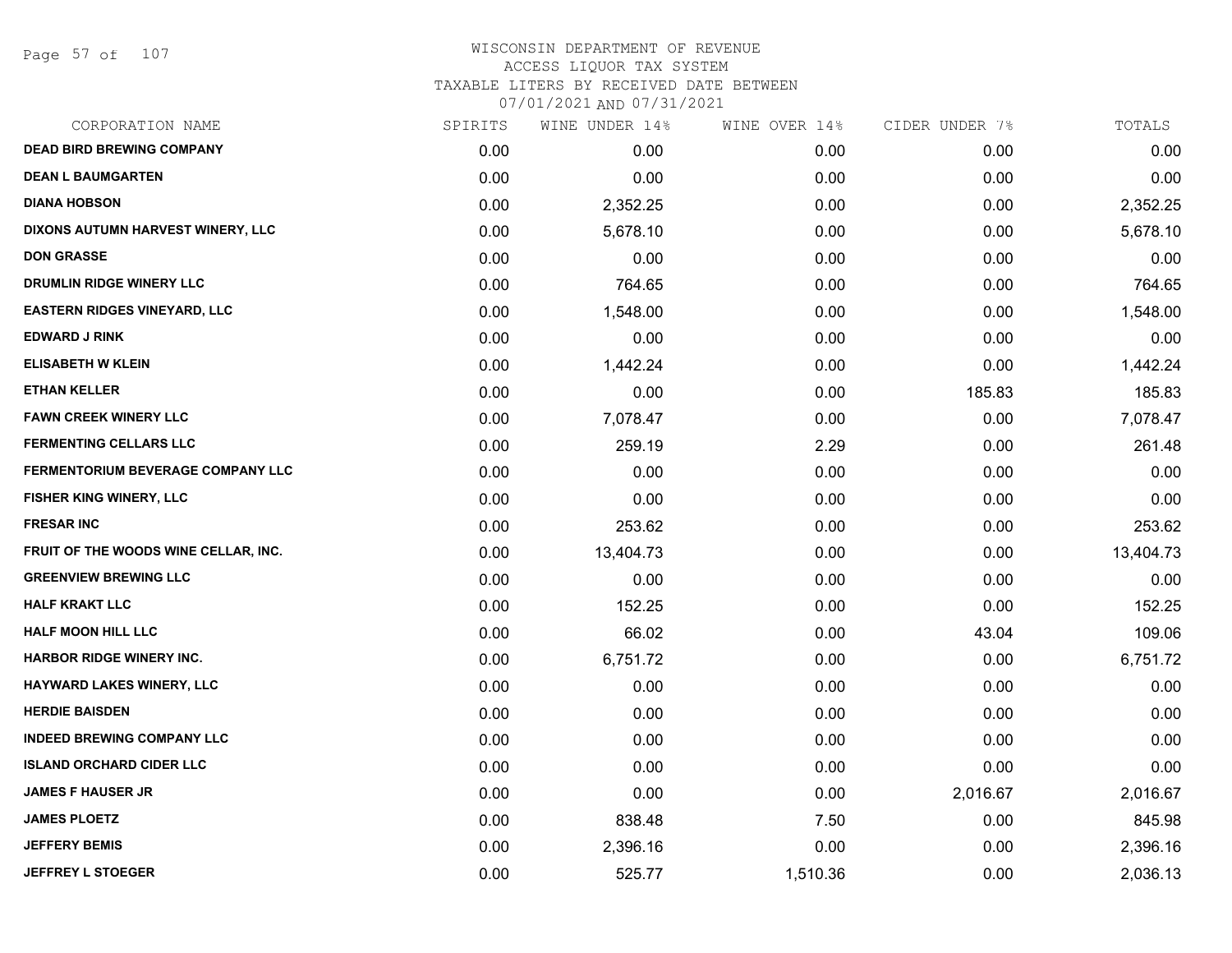Page 58 of 107

#### WISCONSIN DEPARTMENT OF REVENUE ACCESS LIQUOR TAX SYSTEM TAXABLE LITERS BY RECEIVED DATE BETWEEN

| CORPORATION NAME                             | SPIRITS | WINE UNDER 14% | WINE OVER 14% | CIDER UNDER 7% | TOTALS    |
|----------------------------------------------|---------|----------------|---------------|----------------|-----------|
| <b>JESSICA L ECKER</b>                       | 0.00    | 0.00           | 0.00          | 0.00           | 0.00      |
| <b>JOHN BIONDI</b>                           | 0.00    | 0.00           | 0.00          | 0.00           | 0.00      |
| <b>JONATHAN DALE</b>                         | 0.00    | 1,602.47       | 0.00          | 0.00           | 1,602.47  |
| <b>JORNY'S END LLC</b>                       | 0.00    | 0.00           | 0.00          | 0.00           | 0.00      |
| <b>JORNY'S END LLC</b>                       | 0.00    | 3,408.40       | 0.00          | 0.00           | 3,408.40  |
| <b>JOSEPH CALLOW</b>                         | 0.00    | 10,823.25      | 0.00          | 598.09         | 11,421.34 |
| <b>JOSEPH STALLER</b>                        | 0.00    | 0.00           | 0.00          | 0.00           | 0.00      |
| <b>JOSEPH WYNIMKO</b>                        | 0.00    | 548.88         | 0.00          | 0.00           | 548.88    |
| <b>KATCHEVER &amp; CO LLC</b>                | 0.00    | 0.00           | 0.00          | 0.00           | 0.00      |
| <b>KEVIN BEHNKE</b>                          | 0.00    | 0.00           | 0.00          | 0.00           | 0.00      |
| <b>KRISTIN HARRINGTON-BOEGNER</b>            | 0.00    | 0.00           | 0.00          | 0.00           | 0.00      |
| <b>KRISTINA M HOGE</b>                       | 0.00    | 0.00           | 0.00          | 0.00           | 0.00      |
| <b>LAKE NOKOMIS CRANBERRIES INC</b>          | 0.00    | 0.00           | 0.00          | 0.00           | 0.00      |
| <b>LANDTA WINES LLC</b>                      | 0.00    | 863.07         | 0.00          | 0.00           | 863.07    |
| <b>LAUTENBACH'S ORCHARD COUNTRY INC</b>      | 0.00    | 16,892.80      | 0.00          | 0.00           | 16,892.80 |
| <b>LEDGESTONE ESTATE LLC</b>                 | 0.00    | 0.00           | 0.00          | 0.00           | 0.00      |
| LIL' OLE WINEMAKER SHOPPE LLC                | 0.00    | 464.09         | 0.00          | 0.00           | 464.09    |
| <b>LOST ISLAND WINE LLC</b>                  | 0.00    | 1,643.25       | 0.00          | 0.00           | 1,643.25  |
| <b>LUCKY DOG WINERY</b>                      | 0.00    | 0.00           | 0.00          | 0.00           | 0.00      |
| <b>LUNCH CREEK VINEYARDS LLC</b>             | 0.00    | 910.28         | 0.00          | 0.00           | 910.28    |
| <b>MARTIN E SELL</b>                         | 0.00    | 595.82         | 23.09         | 0.00           | 618.91    |
| <b>MARY BELLAZZINI</b>                       | 0.00    | 0.00           | 0.00          | 0.00           | 0.00      |
| <b>MATENAER CORPORATION</b>                  | 0.00    | 0.00           | 0.00          | 0.00           | 0.00      |
| <b>MATTHEW RICK</b>                          | 0.00    | 0.00           | 0.00          | 0.00           | 0.00      |
| MCFLESHMAN'S BREWING CO., LLC.               | 0.00    | 0.00           | 0.00          | 0.00           | 0.00      |
| <b>MERSHONIAN CIDERY LLC</b>                 | 0.00    | 0.00           | 0.00          | 0.00           | 0.00      |
| <b>MOBCRAFT BEER INC.</b>                    | 0.00    | 0.00           | 0.00          | 0.00           | 0.00      |
| <b>MOLSON COORS BEVERAGE COMPANY USA LLC</b> | 0.00    | 0.00           | 0.00          | 0.00           | 0.00      |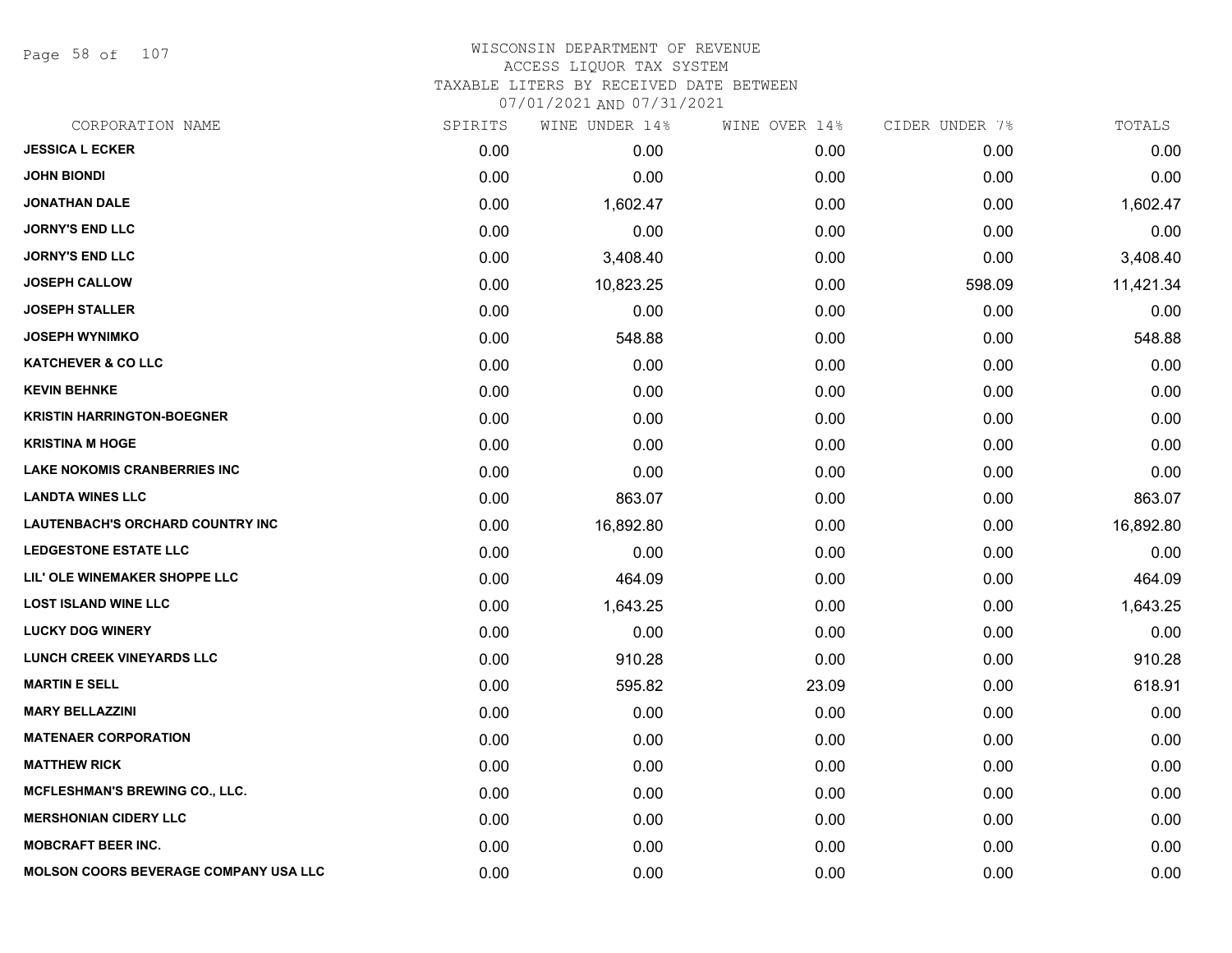Page 59 of 107

## WISCONSIN DEPARTMENT OF REVENUE ACCESS LIQUOR TAX SYSTEM TAXABLE LITERS BY RECEIVED DATE BETWEEN

| CORPORATION NAME                            | SPIRITS | WINE UNDER 14% | WINE OVER 14% | CIDER UNDER 7% | TOTALS   |
|---------------------------------------------|---------|----------------|---------------|----------------|----------|
| <b>MOLSON COORS USA LLC</b>                 | 0.00    | 0.00           | 0.00          | 0.00           | 0.00     |
| <b>MOONDANCER LLC</b>                       | 0.00    | 242.23         | 0.00          | 0.00           | 242.23   |
| <b>MUNSON BRIDGE WINERY INC</b>             | 0.00    | 0.00           | 0.00          | 0.00           | 0.00     |
| <b>MUSETTA WINERY, LLC</b>                  | 0.00    | 8,818.53       | $-1.50$       | 0.00           | 8,817.03 |
| <b>NOBLE ROOTS BREWING COMPANY, LLC</b>     | 0.00    | 0.00           | 0.00          | 117.35         | 117.35   |
| NORTHLEAF WINERY, LLC                       | 0.00    | 1,319.25       | 31.49         | 0.00           | 1,350.74 |
| <b>ODILON FORD WINERY INC</b>               | 0.00    | 0.00           | 0.00          | 0.00           | 0.00     |
| PARALLEL 44 VINEYARD & WINERY, INC.         | 0.00    | 5,819.49       | 0.00          | 0.00           | 5,819.49 |
| PARALLEL 44 VINEYARD & WINERY, INC.         | 0.00    | 1,570.49       | 0.00          | 0.00           | 1,570.49 |
| <b>PATRICK ARNDT</b>                        | 0.00    | 529.96         | 0.00          | 0.00           | 529.96   |
| <b>PAUL D ASPER</b>                         | 0.00    | 0.00           | 0.00          | 0.00           | 0.00     |
| <b>PAUL G BLOMMEL</b>                       | 0.00    | 0.00           | 0.00          | 0.00           | 0.00     |
| <b>PAUL HAMMEN</b>                          | 0.00    | 0.00           | 108.00        | 0.00           | 108.00   |
| <b>PAUL J FRANZEN</b>                       | 0.00    | 0.00           | 0.00          | 0.00           | 0.00     |
| PETER H GENTRY                              | 0.00    | 0.00           | 0.00          | 0.00           | 0.00     |
| PHILIP J BRATSCH                            | 0.00    | 0.00           | 0.00          | 202.52         | 202.52   |
| <b>PIEPERTK LLC</b>                         | 0.00    | 2,261.21       | 5.98          | 0.00           | 2,267.19 |
| <b>PRAIRIE HAWK WINERY INC</b>              | 0.00    | 0.00           | 0.00          | 0.00           | 0.00     |
| <b>RED OAK VINEYARD INC</b>                 | 0.00    | 0.00           | 0.00          | 0.00           | 0.00     |
| <b>RIO LOBO LLC</b>                         | 0.00    | 2,500.26       | 0.00          | 0.00           | 2,500.26 |
| <b>RIVER BEND VINEYARD &amp; WINERY LLC</b> | 0.00    | 6,578.65       | 0.00          | 0.00           | 6,578.65 |
| <b>ROBERT J FOWLER</b>                      | 0.00    | 395.99         | 0.00          | 0.00           | 395.99   |
| <b>ROCK N WOOL WINERY LLC</b>               | 0.00    | 2,555.15       | 0.00          | 0.00           | 2,555.15 |
| <b>RUSHFORD MEADERY AND WINERY LLC</b>      | 0.00    | 0.00           | 0.00          | 997.45         | 997.45   |
| <b>RYAN PRELLWITZ</b>                       | 0.00    | 4,239.65       | 0.00          | 0.00           | 4,239.65 |
| SEVEN HAWKS VINEYARDS LLC                   | 0.00    | 1,134.03       | 89.99         | 0.00           | 1,224.02 |
| SEVEN HAWKS VINEYARDS LLC                   | 0.00    | 0.00           | 0.00          | 0.00           | 0.00     |
| <b>SHARON L PINGEL</b>                      | 0.00    | 0.00           | 0.00          | 0.00           | 0.00     |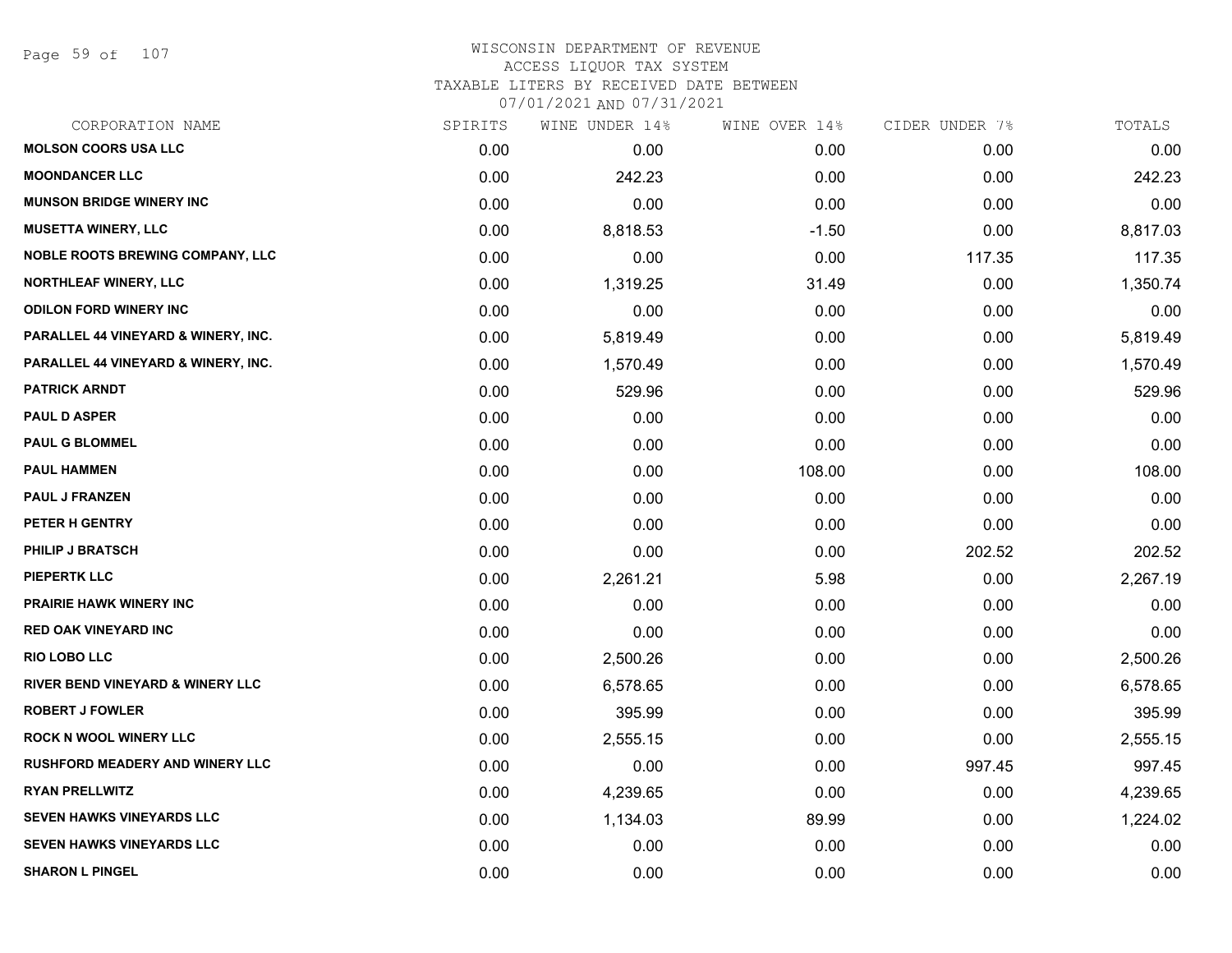Page 60 of 107

#### WISCONSIN DEPARTMENT OF REVENUE ACCESS LIQUOR TAX SYSTEM

TAXABLE LITERS BY RECEIVED DATE BETWEEN

| CORPORATION NAME                           | SPIRITS | WINE UNDER 14% | WINE OVER 14% | CIDER UNDER 7% | TOTALS     |
|--------------------------------------------|---------|----------------|---------------|----------------|------------|
| <b>SHERRY HARDIE</b>                       | 0.00    | 382.50         | 3.75          | 0.00           | 386.25     |
| SIMON CREEK VINEYARD LLC                   | 0.00    | 4,490.96       | 318.01        | 0.00           | 4,808.97   |
| SINNIPEE VALLEY VINEYARD LLC               | 0.00    | 513.00         | 0.00          | 0.00           | 513.00     |
| <b>SPB LLC</b>                             | 0.00    | 0.00           | 0.00          | 106,731.06     | 106,731.06 |
| <b>SPIRITS OF NORWAY VINEYARD LLC</b>      | 0.00    | 1,044.02       | 0.00          | 0.00           | 1,044.02   |
| <b>SPRECHER BREWING COMPANY, LLC</b>       | 0.00    | 0.00           | 0.00          | 2.18           | 2.18       |
| <b>SPURGEON VINEYARDS &amp; WINERY LLC</b> | 0.00    | 5,114.02       | 35.21         | 0.00           | 5,149.23   |
| <b>STEPHEN M KENNEDY</b>                   | 0.00    | 363.51         | 0.00          | 0.00           | 363.51     |
| <b>STEVEN DEBAKER</b>                      | 0.00    | 0.00           | 0.00          | 0.00           | 0.00       |
| STEVEN M & JUDITH A JACOBSON LLC           | 0.00    | 0.00           | 0.00          | 0.00           | 0.00       |
| <b>STILLMANK BREWING COMPANY</b>           | 0.00    | 0.00           | 0.00          | 0.00           | 0.00       |
| <b>STONES THROW WINERY INC</b>             | 0.00    | 0.00           | 0.00          | 0.00           | 0.00       |
| <b>STRING THEORY CIDER INC</b>             | 0.00    | 0.00           | 0.00          | 0.00           | 0.00       |
| <b>SUNSET HOLLOW RANCH</b>                 | 0.00    | 0.00           | 0.00          | 0.00           | 0.00       |
| <b>SUNSET POINT WINERY LLC</b>             | 0.00    | 1,353.09       | 22.71         | 0.00           | 1,375.80   |
| <b>TENBA RIDGE WINERY LLC</b>              | 0.00    | 1,383.75       | 58.48         | 0.00           | 1,442.23   |
| THE RUM TREE, INC.                         | 0.00    | 0.00           | 0.00          | 0.00           | 0.00       |
| THE WINE VINEYARD LLC                      | 0.00    | 0.00           | 0.00          | 0.00           | 0.00       |
| THE WOODLAND TRAIL BEVERAGE COMPANY, INC.  | 0.00    | 1,929.99       | 0.00          | 0.00           | 1,929.99   |
| <b>TIMOTHY D GUILD</b>                     | 0.00    | 4,573.71       | 0.00          | 0.00           | 4,573.71   |
| <b>TIMOTHY P MCDONALD</b>                  | 0.00    | 56.25          | 0.00          | 0.00           | 56.25      |
| <b>TODD KUEHL</b>                          | 0.00    | 10,080.52      | 0.00          | 0.00           | 10,080.52  |
| <b>TOMMYS TOO HIGH WINES LLC</b>           | 0.00    | 2,180.37       | 386.11        | 0.00           | 2,566.48   |
| <b>TRACY A SOMERVILLE</b>                  | 0.00    | 0.00           | 0.00          | 0.00           | 0.00       |
| <b>TROY LANDWEHR</b>                       | 0.00    | 427.50         | 72.75         | 0.00           | 500.25     |
| <b>TWO BROTHERS WINES LLC</b>              | 0.00    | 0.00           | 0.00          | 0.00           | 0.00       |
| <b>UPSTREAM CIDER LLC</b>                  | 0.00    | 0.00           | 0.00          | 0.00           | 0.00       |
| VAN WYCHEN WINES INC.                      | 0.00    | 0.00           | 0.00          | 0.00           | 0.00       |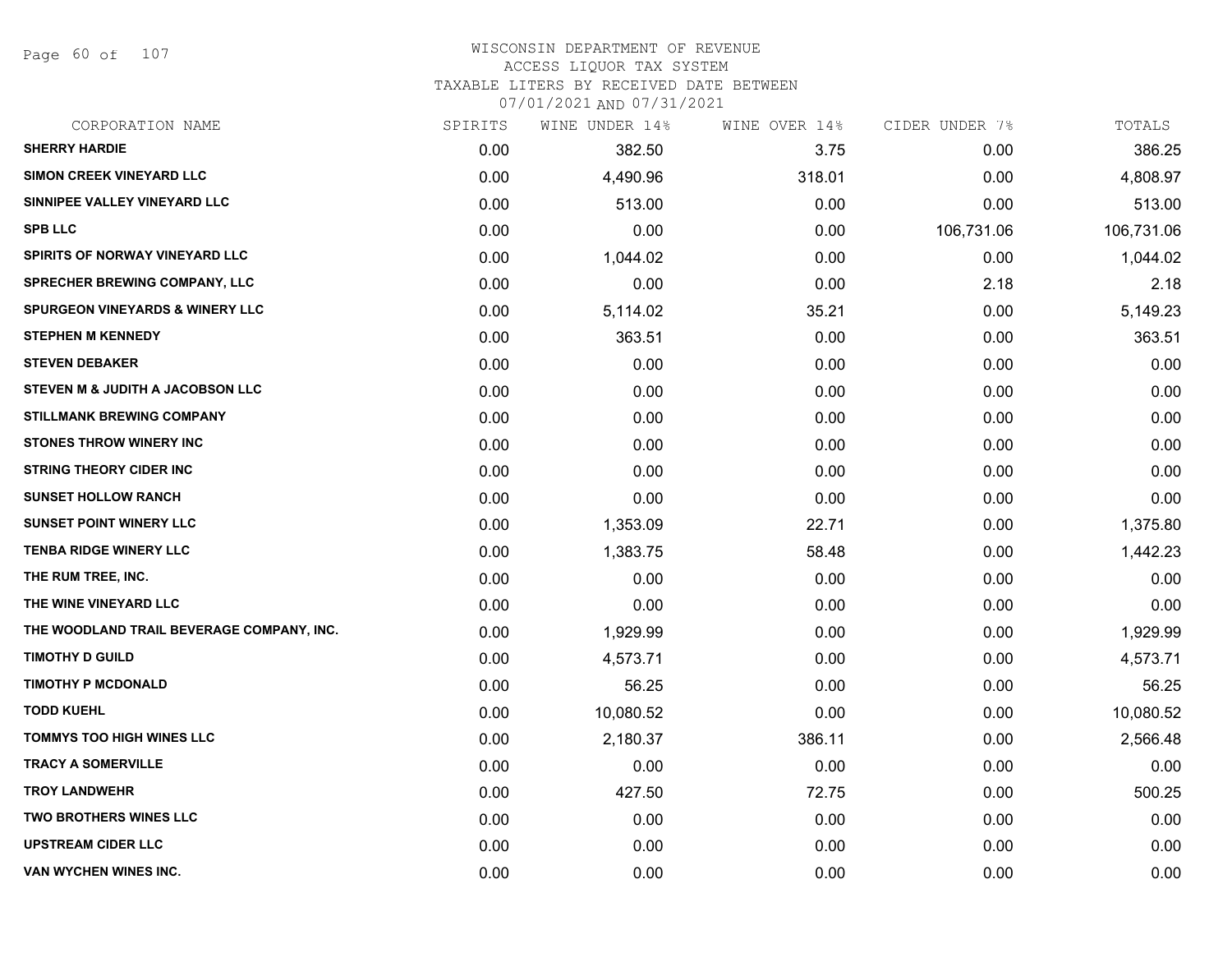Page 61 of 107

#### WISCONSIN DEPARTMENT OF REVENUE ACCESS LIQUOR TAX SYSTEM

TAXABLE LITERS BY RECEIVED DATE BETWEEN

| CORPORATION NAME                                   | SPIRITS | WINE UNDER 14% | WINE OVER 14% | CIDER UNDER 7% | TOTALS     |
|----------------------------------------------------|---------|----------------|---------------|----------------|------------|
| <b>VERNON VINEYARDS LTD</b>                        | 0.00    | 925.53         | 0.00          | 0.00           | 925.53     |
| <b>VINES TO CELLAR, INC.</b>                       | 0.00    | 630.80         | 0.00          | 0.00           | 630.80     |
| <b>VON KLAUS WINERY LLC</b>                        | 0.00    | 1,004.38       | 67.19         | 0.00           | 1,071.57   |
| <b>VON STIEHL WINERY LTD.</b>                      | 0.00    | 0.00           | 0.00          | 0.00           | 0.00       |
| VON STIEHL WINERY LTD.                             | 0.00    | 25,649.73      | $-25.75$      | 4,695.93       | 30,319.91  |
| VON STIEHL WINERY LTD.                             | 0.00    | 0.00           | 0.00          | 0.00           | 0.00       |
| <b>WALKER K FANNING</b>                            | 0.00    | 0.00           | 0.00          | 590.71         | 590.71     |
| <b>WEST PRAIRIE WINERY LLC</b>                     | 0.00    | 10,223.23      | 0.00          | 40.50          | 10,263.73  |
| <b>WHISPERING BLUFFS VINEYARD &amp; WINERY LTD</b> | 0.00    | 54.89          | 27.25         | 0.00           | 82.14      |
| <b>WHITE BEAR SPIRITS LLC</b>                      | 0.00    | 0.79           | 0.00          | 0.00           | 0.79       |
| WHITE WINTER WINERY INC                            | 0.00    | 1,286.75       | 1,003.13      | 0.00           | 2,289.88   |
| <b>WILD EPITOME LLC</b>                            | 0.00    | 275.16         | 42.74         | 0.00           | 317.90     |
| <b>WILD HARE LLC</b>                               | 0.00    | 315.06         | 0.00          | 0.00           | 315.06     |
| <b>WILD HILLS WINERY LLC</b>                       | 0.00    | 1,188.01       | 0.00          | 0.00           | 1,188.01   |
| <b>WILLIAM F BLUHM</b>                             | 0.00    | 9,397.91       | $-1,239.25$   | 0.00           | 8,158.66   |
| <b>WILLIAM L SCHNEIDER</b>                         | 0.00    | 0.00           | 0.00          | 0.00           | 0.00       |
| <b>WINESITTER BREWHOUSE LLC</b>                    | 0.00    | 0.00           | 0.00          | 0.00           | 0.00       |
| <b>WOLLERSHEIM WINERY, INC.</b>                    | 0.00    | 6,308.86       | 216.26        | 0.00           | 6,525.12   |
| <b>WOLLERSHEIM WINERY, INC.</b>                    | 0.00    | 57,394.96      | 336.75        | 0.00           | 57,731.71  |
| TOTAL LITERS FOR 7/31/2021                         | 0.00    | 348,885.44     | 3,389.44      | 117,743.22     | 470,018.10 |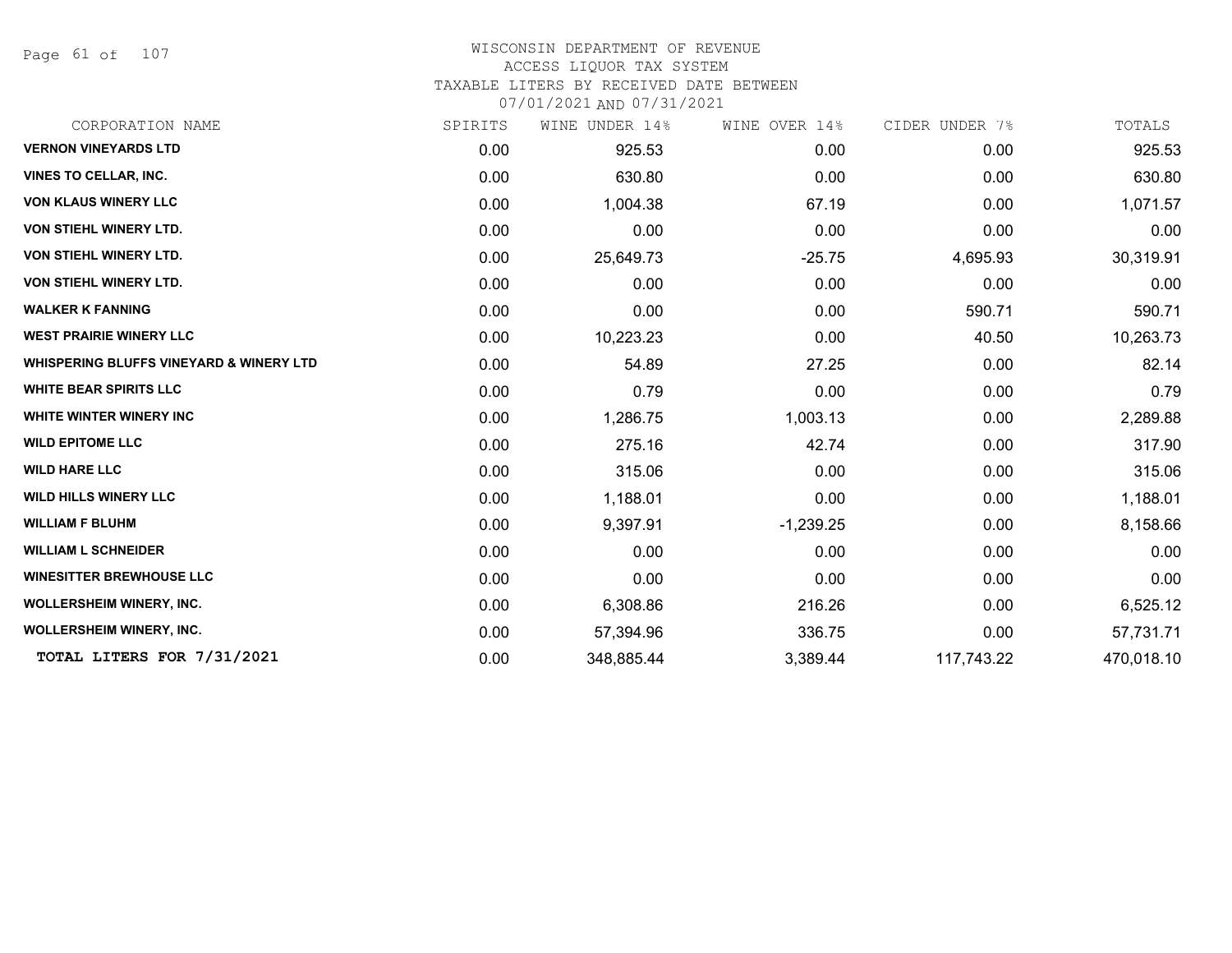Page 62 of 107

## WISCONSIN DEPARTMENT OF REVENUE ACCESS LIQUOR TAX SYSTEM TAXABLE LITERS BY RECEIVED DATE BETWEEN 07/01/2021 AND 07/31/2021

CORPORATION NAME SPIRITS WINE UNDER 14% WINE OVER 14% CIDER UNDER 7% TOTALS

## **WINE DIRECT SHIPPER (WDS)**

| 1-800 WINESHOP.COM INC                    | 0.00 | 3,295.49 | 322.75 | 0.00 | 3,618.24 |
|-------------------------------------------|------|----------|--------|------|----------|
| 26 BRIX LLC                               | 0.00 | 1.50     | 269.25 | 0.00 | 270.75   |
| 2HAWK, LLC                                | 0.00 | 0.00     | 0.00   | 0.00 | 0.00     |
| <b>3 BADGE BEVERAGE CORPORATION</b>       | 0.00 | 0.00     | 0.00   | 0.00 | 0.00     |
| <b>4 CHRISTI'S VINEYARD LLC</b>           | 0.00 | 0.00     | 0.00   | 0.00 | 0.00     |
| A DONKEY AND GOAT LLC                     | 0.00 | 6.75     | 0.00   | 0.00 | 6.75     |
| A TO Z WINEWORKS LLC                      | 0.00 | 74.25    | 18.00  | 0.00 | 92.25    |
| <b>ABACELA VINEYARDS &amp; WINERY INC</b> | 0.00 | 23.25    | 12.75  | 0.00 | 36.00    |
| <b>ABREU VINEYARDS INC</b>                | 0.00 | 0.00     | 36.75  | 0.00 | 36.75    |
| AC VIN CO LLC                             | 0.00 | 33.00    | 43.50  | 0.00 | 76.50    |
| <b>ACA CELLARS LLC</b>                    | 0.00 | 0.00     | 0.00   | 0.00 | 0.00     |
| <b>ACKERMAN FAMILY VINEYARDS LLC</b>      | 0.00 | 0.00     | 0.00   | 0.00 | 0.00     |
| <b>ACKLEY BRANDS LTD</b>                  | 0.00 | 70.50    | 0.00   | 0.00 | 70.50    |
| <b>ACORN ALEGRIA WINERY</b>               | 0.00 | 3.75     | 3.75   | 0.00 | 7.50     |
| <b>ADAM J RUHLAND</b>                     | 0.00 | 0.00     | 0.00   | 0.00 | 0.00     |
| <b>ADAMS WINERY LLC</b>                   | 0.00 | 57.00    | 43.50  | 0.00 | 100.50   |
| <b>ADELAIDA CELLARS INC</b>               | 0.00 | 0.00     | 90.00  | 0.00 | 90.00    |
| <b>ADELSHEIM VINEYARD LLC</b>             | 0.00 | 161.65   | 0.00   | 0.00 | 161.65   |
| ADLER DEUTSCH VINEYARD LLC                | 0.00 | 0.00     | 0.00   | 0.00 | 0.00     |
| <b>AEPPELTREOW INC</b>                    | 0.00 | 0.00     | 0.00   | 0.00 | 0.00     |
| <b>AHA PARTNERS LLC</b>                   | 0.00 | 0.00     | 1.50   | 0.00 | 1.50     |
| <b>AIRPORT RANCH ESTATES LLC</b>          | 0.00 | 61.50    | 67.50  | 0.00 | 129.00   |
| <b>AKA WINES LLC</b>                      | 0.00 | 211.50   | 5.25   | 0.00 | 216.75   |
| ALEJANDRO BULGHERONI ESTATE LLC           | 0.00 | 0.00     | 14.25  | 0.00 | 14.25    |
| ALEXANDRIA NICOLE CELLARS LLC             | 0.00 | 7.50     | 38.25  | 0.00 | 45.75    |
| ALLEN WINE CO LLC                         | 0.00 | 0.00     | 0.00   | 0.00 | 0.00     |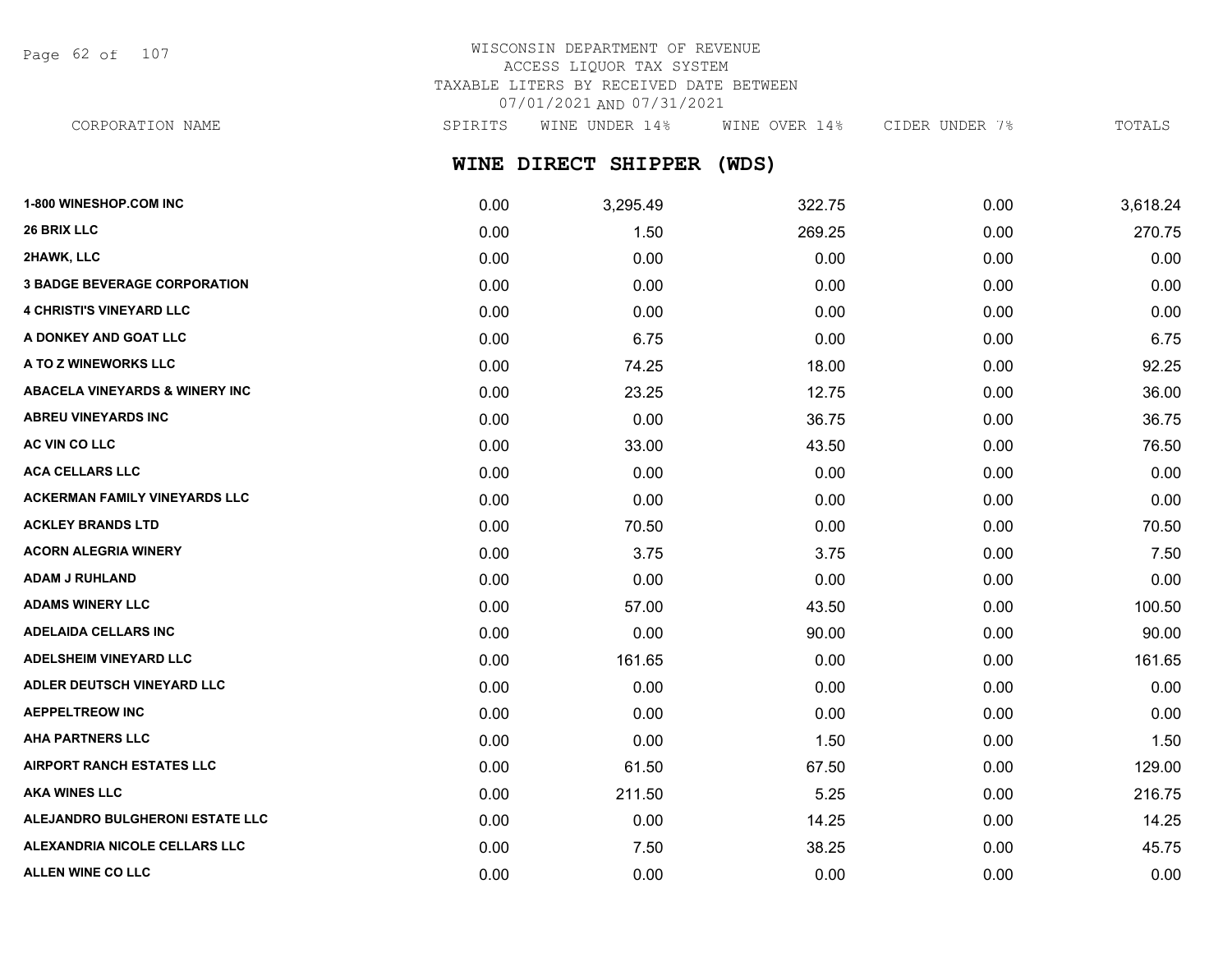Page 63 of 107

#### WISCONSIN DEPARTMENT OF REVENUE ACCESS LIQUOR TAX SYSTEM TAXABLE LITERS BY RECEIVED DATE BETWEEN

| CORPORATION NAME                           | SPIRITS | WINE UNDER 14% | WINE OVER 14% | CIDER UNDER 7% | TOTALS   |
|--------------------------------------------|---------|----------------|---------------|----------------|----------|
| <b>ALOFT WINES LLC</b>                     | 0.00    | 2.25           | 2.25          | 0.00           | 4.50     |
| <b>ALPHA &amp; OMEGA WINERY LLC</b>        | 0.00    | 1.13           | 350.25        | 0.00           | 351.38   |
| <b>ALTAMURA WINERY INC</b>                 | 0.00    | 0.00           | 6.00          | 0.00           | 6.00     |
| <b>ALTBIER OPERATIONS LLC</b>              | 0.00    | 3,193.50       | 455.25        | 0.00           | 3,648.75 |
| <b>ALVAREZ VINEYARDS LLC</b>               | 0.00    | 0.00           | 0.00          | 0.00           | 0.00     |
| <b>AMANDA STEFL</b>                        | 0.00    | 0.00           | 0.00          | 0.00           | 0.00     |
| <b>AMAVI CELLARS LLC</b>                   | 0.00    | 13.50          | 36.00         | 0.00           | 49.50    |
| <b>AMERICAN VINTNERS LLC</b>               | 0.00    | 0.00           | 0.00          | 0.00           | 0.00     |
| <b>AMERICAN WINE TRADE INC</b>             | 0.00    | 35.25          | 0.00          | 0.00           | 35.25    |
| <b>AMICI CELLARS INC</b>                   | 0.00    | 9.00           | 3.00          | 0.00           | 12.00    |
| <b>AMIZETTA VINEYARDS WINERY LLC</b>       | 0.00    | 10.50          | 240.00        | 0.00           | 250.50   |
| <b>AMPELOS CELLARS INC</b>                 | 0.00    | 16.50          | 0.00          | 0.00           | 16.50    |
| <b>AMUSE BOUCHE LLC</b>                    | 0.00    | 0.00           | 9.00          | 0.00           | 9.00     |
| <b>ANCIEN WINES INC</b>                    | 0.00    | 0.00           | 18.00         | 0.00           | 18.00    |
| <b>ANCIENT PEAK INC</b>                    | 0.00    | 0.00           | 37.50         | 0.00           | 37.50    |
| ANDERSONS CONN VALLEY WINERY INC           | 0.00    | 0.00           | 40.50         | 0.00           | 40.50    |
| <b>ANDIS WINES LLC</b>                     | 0.00    | 11.20          | 30.00         | 0.00           | 41.20    |
| ANDREW MURRAY, LLC                         | 0.00    | 4.75           | 27.75         | 0.00           | 32.50    |
| <b>ANDREW TOW</b>                          | 0.00    | 0.00           | 0.00          | 0.00           | 0.00     |
| <b>ANIMO LP</b>                            | 0.00    | 4.50           | 2.25          | 0.00           | 6.75     |
| <b>ANNADEL ESTATE WINERY &amp; FLOWERS</b> | 0.00    | 18.75          | 0.00          | 0.00           | 18.75    |
| ANNADEL VINEYARD PARTNERS(DE) LLC          | 0.00    | 4.50           | 13.50         | 0.00           | 18.00    |
| ANOMALY VINEYARDS LLC                      | 0.00    | 0.00           | 4.50          | 0.00           | 4.50     |
| <b>ANTHILL FARMS LLC</b>                   | 0.00    | 90.75          | 0.00          | 0.00           | 90.75    |
| <b>ANTHONY M TRUCHARD</b>                  | 0.00    | 19.50          | 129.00        | 0.00           | 148.50   |
| <b>ANTHONY ROAD WINE CO INC</b>            | 0.00    | 0.00           | 0.00          | 0.00           | 0.00     |
| <b>APERTURE CELLARS, LLC</b>               | 0.00    | 12.00          | 12.75         | 0.00           | 24.75    |
| <b>APPELLATION TRADING COMPANY LLC</b>     | 0.00    | 216.00         | 720.75        | 0.00           | 936.75   |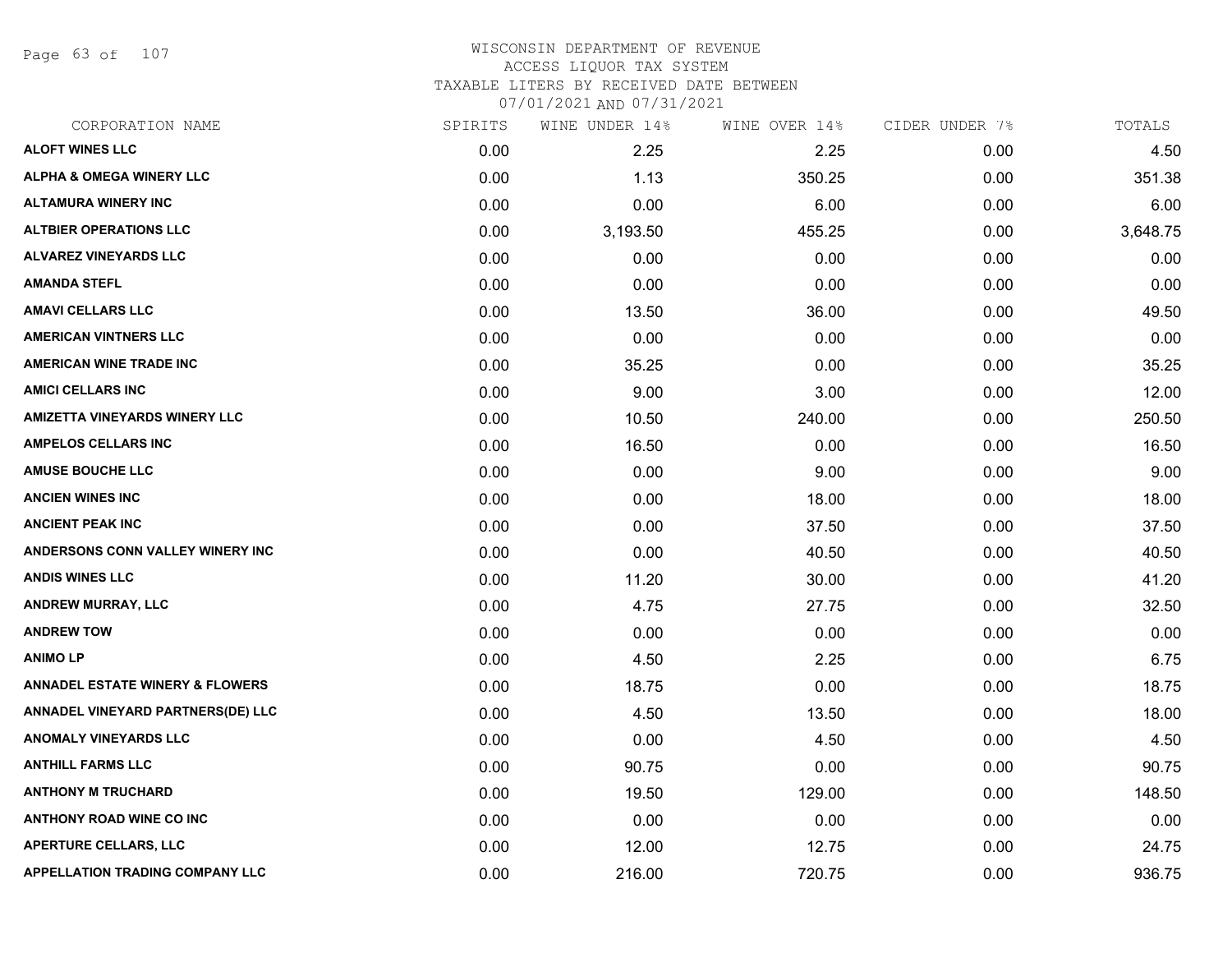Page 64 of 107

| CORPORATION NAME                        | SPIRITS | WINE UNDER 14% | WINE OVER 14% | CIDER UNDER 7% | TOTALS |
|-----------------------------------------|---------|----------------|---------------|----------------|--------|
| <b>AQUA PUMPKIN INC</b>                 | 0.00    | 0.00           | 0.00          | 0.00           | 0.00   |
| <b>ARC WINERY LLC</b>                   | 0.00    | 0.00           | 0.00          | 0.00           | 0.00   |
| <b>ARCHANGEL INVESTMENTS LLC</b>        | 0.00    | 0.00           | 0.00          | 0.00           | 0.00   |
| <b>ARETE WINES LLC</b>                  | 0.00    | 0.00           | 0.00          | 0.00           | 0.00   |
| <b>ARIETTA INC</b>                      | 0.00    | 0.00           | 23.25         | 0.00           | 23.25  |
| <b>ARISTA WINES LLC</b>                 | 0.00    | 0.00           | 120.75        | 0.00           | 120.75 |
| <b>ARKENSTONE VINEYARDS LLC</b>         | 0.00    | 0.00           | 83.25         | 0.00           | 83.25  |
| <b>ARMIDA WINERY INC</b>                | 0.00    | 26.25          | 44.25         | 0.00           | 70.50  |
| <b>ARMSTRONG FAMILY WINERY LLC</b>      | 0.00    | 0.00           | 0.00          | 0.00           | 0.00   |
| <b>ARMSTRONG VINEYARDS INC</b>          | 0.00    | 4.50           | 21.75         | 0.00           | 26.25  |
| <b>ARNOT-ROBERTS LLC</b>                | 0.00    | 13.50          | 0.00          | 0.00           | 13.50  |
| <b>ARRINGTON VINEYARDS LLC</b>          | 0.00    | 104.65         | 165.75        | 0.00           | 270.40 |
| <b>ARTISTE MANAGEMENT CO LLC</b>        | 0.00    | 0.00           | 3.00          | 0.00           | 3.00   |
| <b>ATWATER VINEYARDS, LLC</b>           | 0.00    | 4.50           | 0.00          | 0.00           | 4.50   |
| AU BON CLIMAT LLC                       | 0.00    | 18.00          | 0.00          | 0.00           | 18.00  |
| <b>AUBERT WINEGROWING INC</b>           | 0.00    | 0.00           | 207.00        | 0.00           | 207.00 |
| <b>AUGUST BRIGGS JR INC</b>             | 0.00    | 1.50           | 1.50          | 0.00           | 3.00   |
| <b>AURORA CELLARS 2015, LLC</b>         | 0.00    | 0.00           | 0.00          | 0.00           | 0.00   |
| <b>AUSTIN NICHOLS &amp; CO INC.</b>     | 0.00    | 453.75         | 0.00          | 0.00           | 453.75 |
| <b>AVV WINERY CO LLC</b>                | 0.00    | 268.50         | 28.50         | 0.00           | 297.00 |
| <b>B WISE VINEYARDS LLC</b>             | 0.00    | 0.00           | 0.00          | 0.00           | 0.00   |
| <b>B. NEKTAR LLC</b>                    | 0.00    | 0.00           | 0.00          | 0.00           | 0.00   |
| <b>BABCOCK ENTERPRISES INC</b>          | 0.00    | 42.00          | 0.00          | 0.00           | 42.00  |
| <b>BADGER MOUNTAIN INC</b>              | 0.00    | 27.00          | 0.00          | 0.00           | 27.00  |
| <b>BADGER STATE BREWING COMPANY LLC</b> | 0.00    | 0.00           | 0.00          | 0.00           | 0.00   |
| <b>BALBOA WINERY LLC</b>                | 0.00    | 65.25          | 27.75         | 0.00           | 93.00  |
| <b>BALLENTINE VINEYARDS INC</b>         | 0.00    | 6.00           | 21.00         | 0.00           | 27.00  |
| <b>BALTIMORE BEND VINEYARD LLC</b>      | 0.00    | 0.00           | 0.00          | 0.00           | 0.00   |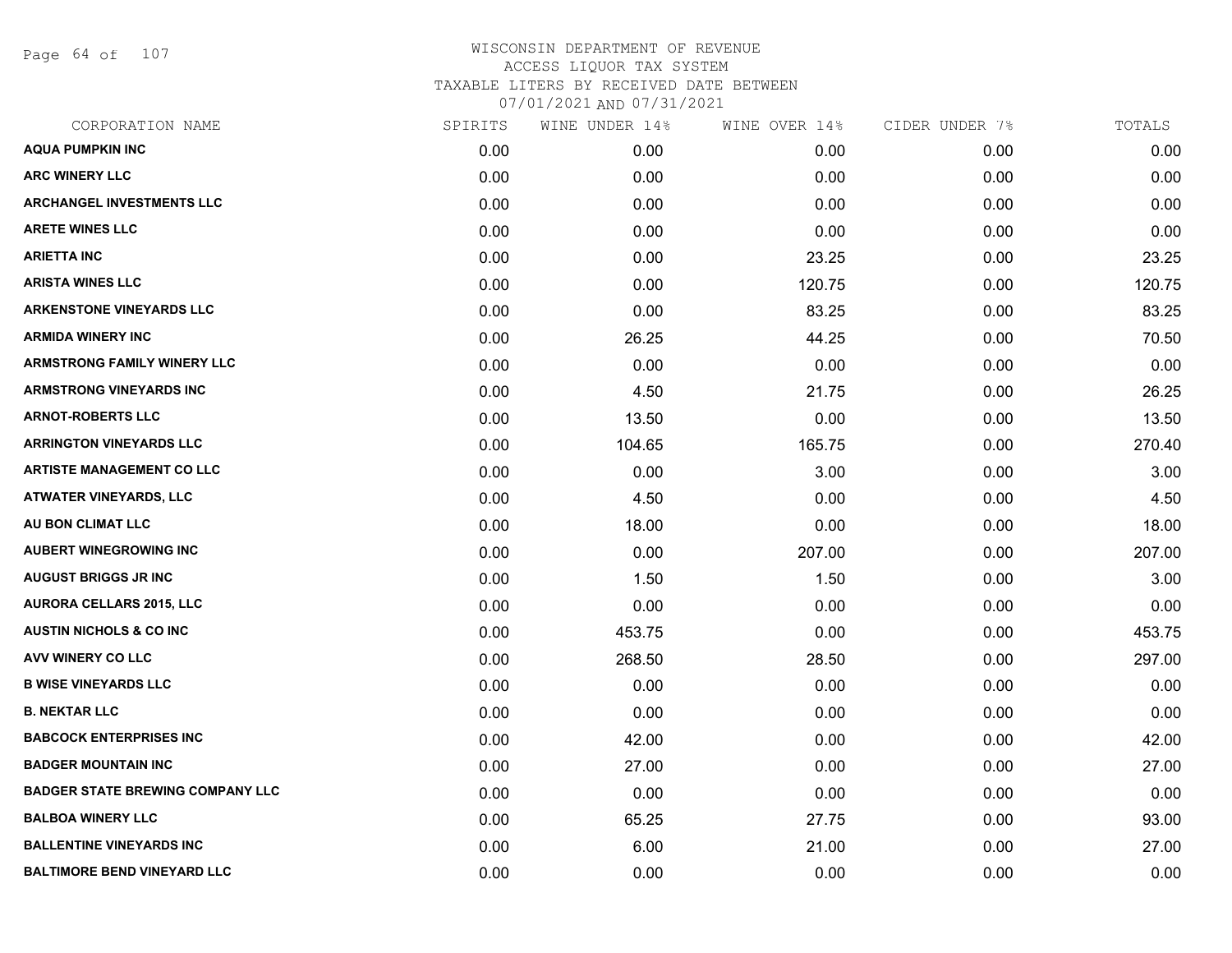Page 65 of 107

| CORPORATION NAME                       | SPIRITS | WINE UNDER 14% | WINE OVER 14% | CIDER UNDER 7% | TOTALS |
|----------------------------------------|---------|----------------|---------------|----------------|--------|
| <b>BARGETTOS SANTA CRUZ WINERY INC</b> | 0.00    | 33.00          | 4.00          | 0.00           | 37.00  |
| <b>BARLOW VINEYARDS LLC</b>            | 0.00    | 0.00           | 0.00          | 0.00           | 0.00   |
| <b>BARNARD GRIFFIN INC</b>             | 0.00    | 7.50           | 16.50         | 0.00           | 24.00  |
| <b>BARNETT VINEYARDS LP</b>            | 0.00    | 14.25          | 16.50         | 0.00           | 30.75  |
| <b>BAW INC</b>                         | 0.00    | 465.00         | 184.50        | 0.00           | 649.50 |
| <b>BEAUREGARD VINEYARDS LLC</b>        | 0.00    | 0.00           | 0.00          | 0.00           | 0.00   |
| <b>BEAUX FRERES LLC</b>                | 0.00    | 80.25          | 0.00          | 0.00           | 80.25  |
| <b>BECKER FARMS INC</b>                | 0.00    | 0.00           | 0.00          | 0.00           | 0.00   |
| <b>BEDELL NORTH FORK LLC</b>           | 0.00    | 6.00           | 0.00          | 0.00           | 6.00   |
| <b>BEDROCK WINE COMPANY LP</b>         | 0.00    | 17.25          | 79.50         | 0.00           | 96.75  |
| <b>BEHRENS AND DRINKWARD</b>           | 0.00    | 0.00           | 84.75         | 0.00           | 84.75  |
| <b>BEL VINO LLC</b>                    | 0.00    | 9.00           | 9.75          | 0.00           | 18.75  |
| <b>BELLAVINI WINERY</b>                | 0.00    | 87.00          | 0.00          | 0.00           | 87.00  |
| <b>BELLEVINEZ LLC</b>                  | 0.00    | 0.00           | 0.00          | 0.00           | 0.00   |
| <b>BENESSERE VINEYARDS LTD</b>         | 0.00    | 16.50          | 8.25          | 0.00           | 24.75  |
| <b>BENNETT LANE WINERY LLC</b>         | 0.00    | 20.25          | 69.75         | 0.00           | 90.00  |
| <b>BENOVIA WINERY LLC</b>              | 0.00    | 12.00          | 83.25         | 0.00           | 95.25  |
| <b>BENT CREEK WINERY LLC</b>           | 0.00    | 0.00           | 2.25          | 0.00           | 2.25   |
| <b>BERGSTROM WINES LLC</b>             | 0.00    | 234.75         | 0.00          | 0.00           | 234.75 |
| <b>BERNARDUS LLC</b>                   | 0.00    | 0.00           | 0.00          | 0.00           | 0.00   |
| BETHEL HEIGHTS VINEYARD INC            | 0.00    | 42.00          | 0.00          | 0.00           | 42.00  |
| BETTER BRANDS INTERNATIONAL            | 0.00    | 0.75           | 6.75          | 0.00           | 7.50   |
| <b>BETZ CELLARS LLC</b>                | 0.00    | 0.00           | 0.00          | 0.00           | 0.00   |
| <b>BEVAN CELLARS, LLC</b>              | 0.00    | 4.50           | 108.00        | 0.00           | 112.50 |
| <b>BEVERLY GAGE</b>                    | 0.00    | 0.00           | 0.00          | 0.00           | 0.00   |
| <b>BIG TABLE FARM, INC</b>             | 0.00    | 33.00          | 0.00          | 0.00           | 33.00  |
| <b>BILTMORE ESTATE WINE COMPANY</b>    | 0.00    | 523.50         | 444.00        | 0.00           | 967.50 |
| <b>BLACK CAT VINEYARD LLC</b>          | 0.00    | 6.00           | 59.25         | 0.00           | 65.25  |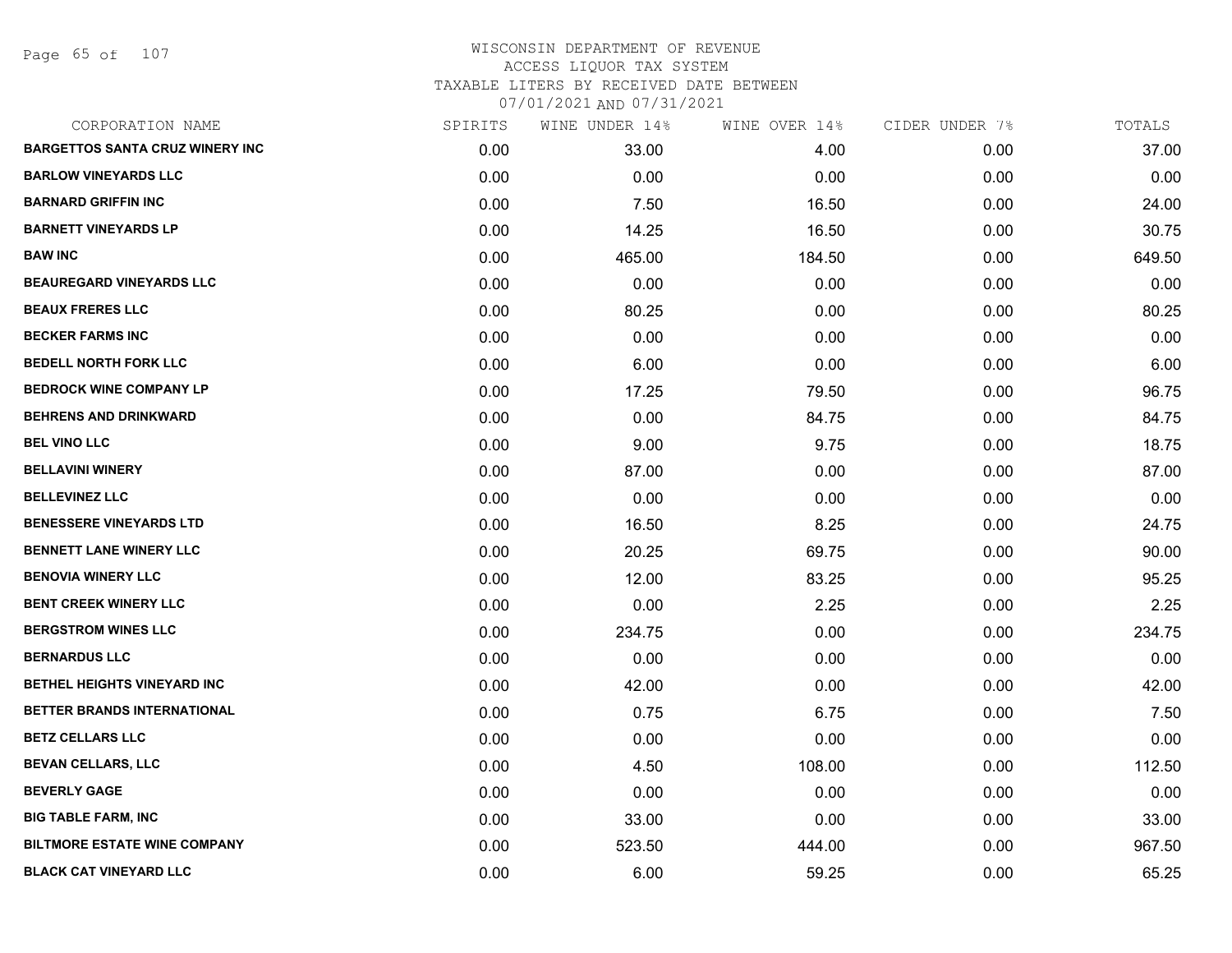Page 66 of 107

| CORPORATION NAME                              | SPIRITS | WINE UNDER 14% | WINE OVER 14% | CIDER UNDER 7% | TOTALS |
|-----------------------------------------------|---------|----------------|---------------|----------------|--------|
| <b>BLACK MESA WINERY LLC</b>                  | 0.00    | 0.00           | 0.00          | 0.00           | 0.00   |
| <b>BLACKBIRD VINEYARDS LLC</b>                | 0.00    | 30.75          | 16.50         | 0.00           | 47.25  |
| <b>BLAIR VINEYARDS LLC</b>                    | 0.00    | 0.75           | 1.50          | 0.00           | 2.25   |
| <b>BLANKIET ESTATE LLC</b>                    | 0.00    | 0.00           | 61.00         | 0.00           | 61.00  |
| <b>BLIND HORSE WINERY LLC</b>                 | 0.00    | 0.00           | 0.00          | 0.00           | 0.00   |
| <b>BLUE FARM, LLC</b>                         | 0.00    | 13.50          | 7.50          | 0.00           | 21.00  |
| <b>BLUE SKY VINTNERS LLC</b>                  | 0.00    | 3.00           | 0.00          | 0.00           | 3.00   |
| <b>BOARS VIEW LLC</b>                         | 0.00    | 0.00           | 0.00          | 0.00           | 0.00   |
| <b>BOATHOUSE VINEYARDS LLC</b>                | 0.00    | 6.00           | 0.00          | 0.00           | 6.00   |
| <b>BOEDECKER CELLARS, LLC</b>                 | 0.00    | 9.00           | 0.00          | 0.00           | 9.00   |
| <b>BOEGER WINERY INC</b>                      | 0.00    | 3.75           | 24.75         | 0.00           | 28.50  |
| <b>BOEKENOOGEN WINERY LLC</b>                 | 0.00    | 0.00           | 27.65         | 0.00           | 27.65  |
| <b>BOGLE VINEYARDS INC</b>                    | 0.00    | 24.75          | 129.50        | 0.00           | 154.25 |
| <b>BONNY DOON WINERY INC</b>                  | 0.00    | 0.00           | 0.00          | 0.00           | 0.00   |
| <b>BOOKWALTER WINERY LLC</b>                  | 0.00    | 9.00           | 34.50         | 0.00           | 43.50  |
| <b>BOTHAM BRANDS LLC</b>                      | 0.00    | 0.00           | 0.00          | 0.00           | 0.00   |
| <b>BOUCHAINE VINEYARDS INC</b>                | 0.00    | 38.25          | 149.25        | 0.00           | 187.50 |
| <b>BOUNDARY BREAKS LLC</b>                    | 0.00    | 0.00           | 0.00          | 0.00           | 0.00   |
| <b>BOWERS HARBOR VINEYARDS AND WINERY INC</b> | 0.00    | 34.50          | 0.38          | 0.00           | 34.88  |
| <b>BRADLEY GEARHART</b>                       | 0.00    | 18.75          | 17.25         | 0.00           | 36.00  |
| <b>BRADLEY L ALLEN</b>                        | 0.00    | 0.00           | 0.00          | 0.00           | 0.00   |
| <b>BRANCHES WINERY LLC</b>                    | 0.00    | 0.00           | 0.00          | 0.00           | 0.00   |
| <b>BRASSFIELD ESTATE WINERY LLC</b>           | 0.00    | 12.00          | 9.00          | 0.00           | 21.00  |
| <b>BREATHLESS, LLC</b>                        | 0.00    | 4.50           | 0.00          | 0.00           | 4.50   |
| <b>BRECON ESTATE INC</b>                      | 0.00    | 3.00           | 15.00         | 0.00           | 18.00  |
| <b>BRET LOPEZ</b>                             | 0.00    | 0.00           | 0.00          | 0.00           | 0.00   |
| <b>BRETON WINE COMPANY INC</b>                | 0.00    | 0.00           | 0.00          | 0.00           | 0.00   |
| <b>BREWDOG BREWING COMPANY LLC</b>            | 0.00    | 0.00           | 0.00          | 0.00           | 0.00   |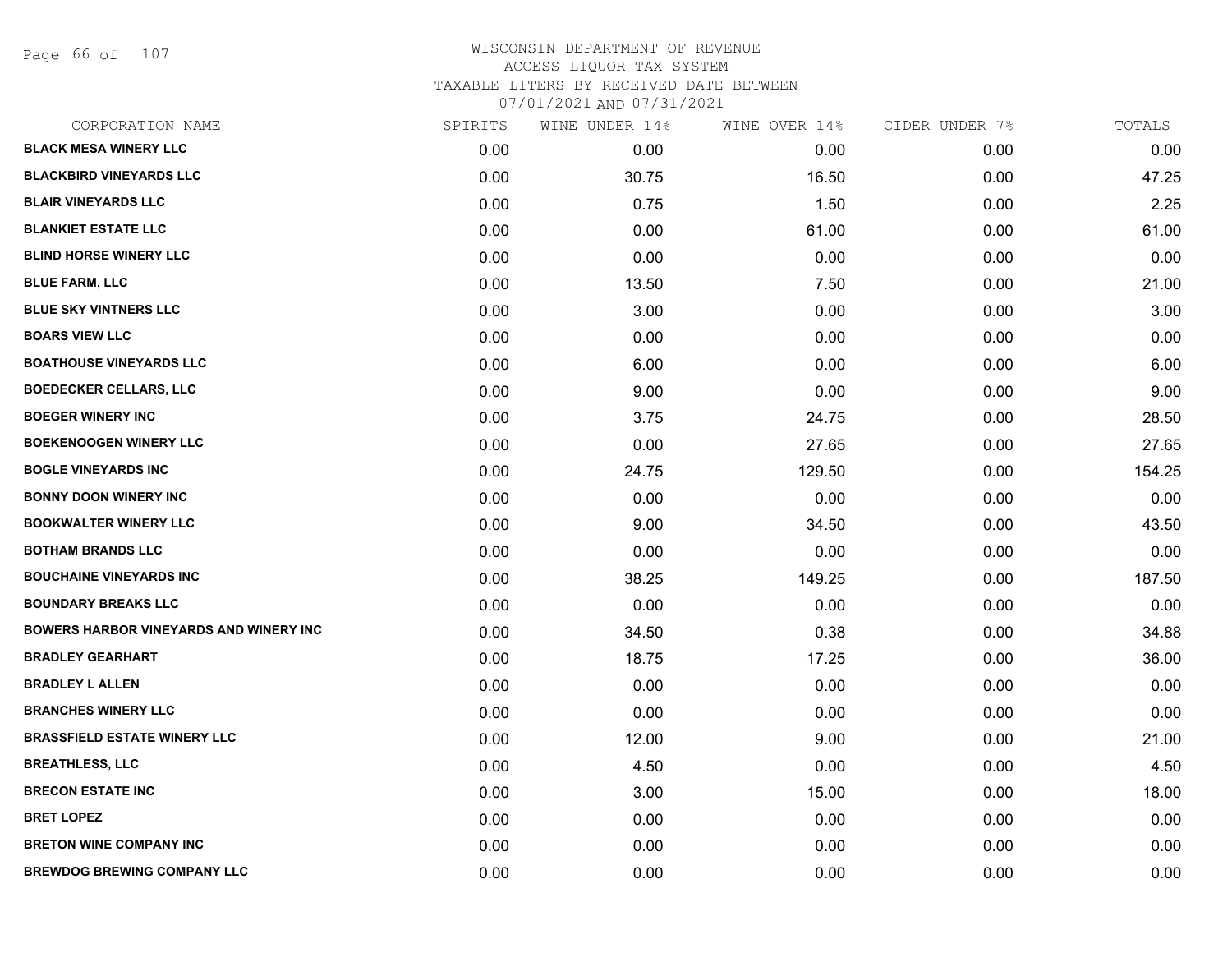Page 67 of 107

## WISCONSIN DEPARTMENT OF REVENUE ACCESS LIQUOR TAX SYSTEM TAXABLE LITERS BY RECEIVED DATE BETWEEN

| CORPORATION NAME                             | SPIRITS | WINE UNDER 14% | WINE OVER 14% | CIDER UNDER 7% | TOTALS    |
|----------------------------------------------|---------|----------------|---------------|----------------|-----------|
| <b>BRIAN C LOKRANTZ</b>                      | 0.00    | 0.00           | 0.00          | 0.00           | 0.00      |
| <b>BRIAN CARTER CELLARS LLC</b>              | 0.00    | 9.00           | 0.00          | 0.00           | 9.00      |
| <b>BRIAN M HEATH</b>                         | 0.00    | 279.00         | 50.25         | 0.00           | 329.25    |
| <b>BRICOLEUR VINEYARDS LLC</b>               | 0.00    | 18.00          | 35.25         | 0.00           | 53.25     |
| <b>BRIDGEVIEW VINEYARDS INC</b>              | 0.00    | 0.00           | 0.00          | 0.00           | 0.00      |
| <b>BRIGADOON FARM &amp; WINERY LLC</b>       | 0.00    | 0.00           | 0.00          | 0.00           | 0.00      |
| <b>BRIGHT CELLARS INC.</b>                   | 0.00    | 6,844.50       | 2,880.75      | 0.00           | 9,725.25  |
| <b>BRIX CIDER LLC</b>                        | 0.00    | 0.00           | 0.00          | 0.00           | 0.00      |
| <b>BRONCO WINE COMPANY</b>                   | 0.00    | 0.00           | 3.00          | 0.00           | 3.00      |
| <b>BROOKLYN WINERY LLC</b>                   | 0.00    | 0.00           | 0.00          | 0.00           | 0.00      |
| <b>BROWN COUNTY WINE COMPANY, INC.</b>       | 0.00    | 0.00           | 0.00          | 0.00           | 0.00      |
| <b>BROWN ESTATE VINEYARDS LLC</b>            | 0.00    | 27.75          | 74.25         | 0.00           | 102.00    |
| <b>BROWNE FAMILY WINES LLC</b>               | 0.00    | 0.00           | 0.00          | 0.00           | 0.00      |
| <b>BRUTOCAO CELLARS LP</b>                   | 0.00    | 46.50          | 48.00         | 0.00           | 94.50     |
| <b>BRYANT VINEYARDS INC</b>                  | 0.00    | 0.00           | 17.25         | 0.00           | 17.25     |
| <b>BUCKLER FAMILY VINEYARDS LLC</b>          | 0.00    | 27.00          | 33.00         | 0.00           | 60.00     |
| <b>BUEHLER VINEYARDS INC</b>                 | 0.00    | 8.25           | 15.75         | 0.00           | 24.00     |
| <b>BULLY HILL VINEYARDS INC</b>              | 0.00    | 0.00           | 0.00          | 0.00           | 0.00      |
| <b>BURGESS CELLARS INC</b>                   | 0.00    | 0.00           | 0.00          | 0.00           | 0.00      |
| <b>BURRELL SCHOOL VINEYARDS INC</b>          | 0.00    | 0.00           | 0.00          | 0.00           | 0.00      |
| <b>BUTTONWOOD FARM WINERY INC</b>            | 0.00    | 22.50          | 0.00          | 0.00           | 22.50     |
| <b>BWSC LLC</b>                              | 0.00    | 6,545.25       | 4,887.75      | 0.00           | 11,433.00 |
| <b>C &amp; C WINE SERVICES INC</b>           | 0.00    | 10.50          | 116.25        | 0.00           | 126.75    |
| <b>C &amp; N CORPORATION</b>                 | 0.00    | 0.00           | 0.00          | 0.00           | 0.00      |
| <b>C G DI ARIE VINEYARD &amp; WINERY LLC</b> | 0.00    | 3.75           | 27.00         | 0.00           | 30.75     |
| <b>C MONDAVI &amp; FAMILY</b>                | 0.00    | 77.25          | 169.87        | 0.00           | 247.12    |
| <b>CADA LLC</b>                              | 0.00    | 27.00          | 0.00          | 0.00           | 27.00     |
| <b>CAIN CELLARS INC</b>                      | 0.00    | 2.25           | 24.00         | 0.00           | 26.25     |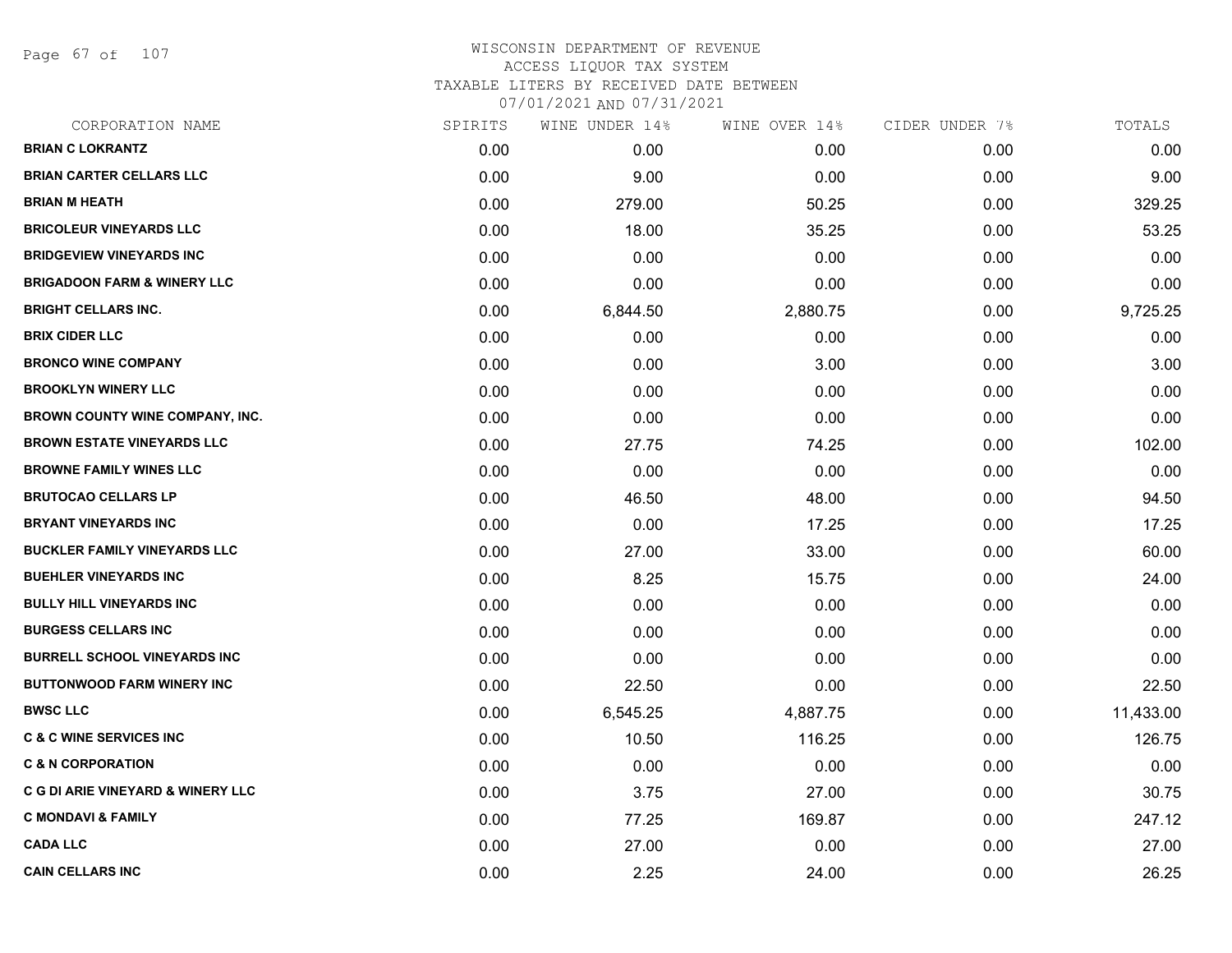Page 68 of 107

## WISCONSIN DEPARTMENT OF REVENUE ACCESS LIQUOR TAX SYSTEM

TAXABLE LITERS BY RECEIVED DATE BETWEEN

| CORPORATION NAME                           | SPIRITS | WINE UNDER 14% | WINE OVER 14% | CIDER UNDER 7% | TOTALS   |
|--------------------------------------------|---------|----------------|---------------|----------------|----------|
| <b>CAKEBREAD CELLARS</b>                   | 0.00    | 533.25         | 525.75        | 0.00           | 1,059.00 |
| <b>CALCAREOUS VINEYARD LLC</b>             | 0.00    | 9.00           | 38.25         | 0.00           | 47.25    |
| <b>CALDWELL WINERY LLC</b>                 | 0.00    | 11.25          | 33.75         | 0.00           | 45.00    |
| <b>CALLAWAY TEMECULA LP</b>                | 0.00    | 26.23          | 42.75         | 0.00           | 68.98    |
| CALWD, INC.                                | 0.00    | 6.75           | 9.00          | 0.00           | 15.75    |
| <b>CAMARDA CORP</b>                        | 0.00    | 0.00           | 2.25          | 0.00           | 2.25     |
| <b>CARACCIOLI CELLARS INC</b>              | 0.00    | 0.00           | 0.00          | 0.00           | 0.00     |
| <b>CARHARTT VINEYARD, INC.</b>             | 0.00    | 22.50          | 0.00          | 0.00           | 22.50    |
| <b>CARL THOMA</b>                          | 0.00    | 21.75          | 0.00          | 0.00           | 21.75    |
| <b>CARLISLE WINERY &amp; VINEYARDS LLC</b> | 0.00    | 36.00          | 401.25        | 0.00           | 437.25   |
| <b>CARLSON VINEYARDS INC</b>               | 0.00    | 42.00          | 0.00          | 0.00           | 42.00    |
| <b>CARNEROS WINE COMPANY INC</b>           | 0.00    | 0.00           | 4.50          | 0.00           | 4.50     |
| <b>CARR WINERY INC</b>                     | 0.00    | 10.50          | 2.25          | 0.00           | 12.75    |
| <b>CASTORO CELLARS</b>                     | 0.00    | 233.25         | 112.50        | 0.00           | 345.75   |
| <b>CATHERINE ELIZABETH INC</b>             | 0.00    | 121.50         | 0.00          | 0.00           | 121.50   |
| <b>CAYMUS VINEYARDS INC</b>                | 0.00    | 0.75           | 220.50        | 0.00           | 221.25   |
| <b>CBGE LLC</b>                            | 0.00    | 113.25         | 64.50         | 0.00           | 177.75   |
| <b>CECIL A ZERBA</b>                       | 0.00    | 0.00           | 25.50         | 0.00           | 25.50    |
| <b>CEDAR KNOLL VINEYARDS INC</b>           | 0.00    | 0.00           | 0.00          | 0.00           | 0.00     |
| <b>CEJA VINEYARDS INC</b>                  | 0.00    | 4.50           | 0.00          | 0.00           | 4.50     |
| <b>CELIA WELCH WINES LLC</b>               | 0.00    | 0.00           | 0.00          | 0.00           | 0.00     |
| <b>CELLAR RAT CELLARS LLC</b>              | 0.00    | 3,464.95       | 1,583.80      | 0.00           | 5,048.75 |
| <b>CHAPPELLET WINERY INC</b>               | 0.00    | 5.25           | 400.75        | 0.00           | 406.00   |
| <b>CHARLES &amp; MARTHA BARRA</b>          | 0.00    | 9.75           | 44.25         | 0.00           | 54.00    |
| <b>CHARLES REININGER LLC</b>               | 0.00    | 5.25           | 18.75         | 0.00           | 24.00    |
| <b>CHATEAU BIANCA INC</b>                  | 0.00    | 0.00           | 0.00          | 0.00           | 0.00     |
| <b>CHATEAU DIANA LLC</b>                   | 0.00    | 12.75          | 0.75          | 0.00           | 13.50    |
| <b>CHATEAU GRAND TRAVERSE LTD</b>          | 0.00    | 158.25         | 2.25          | 0.00           | 160.50   |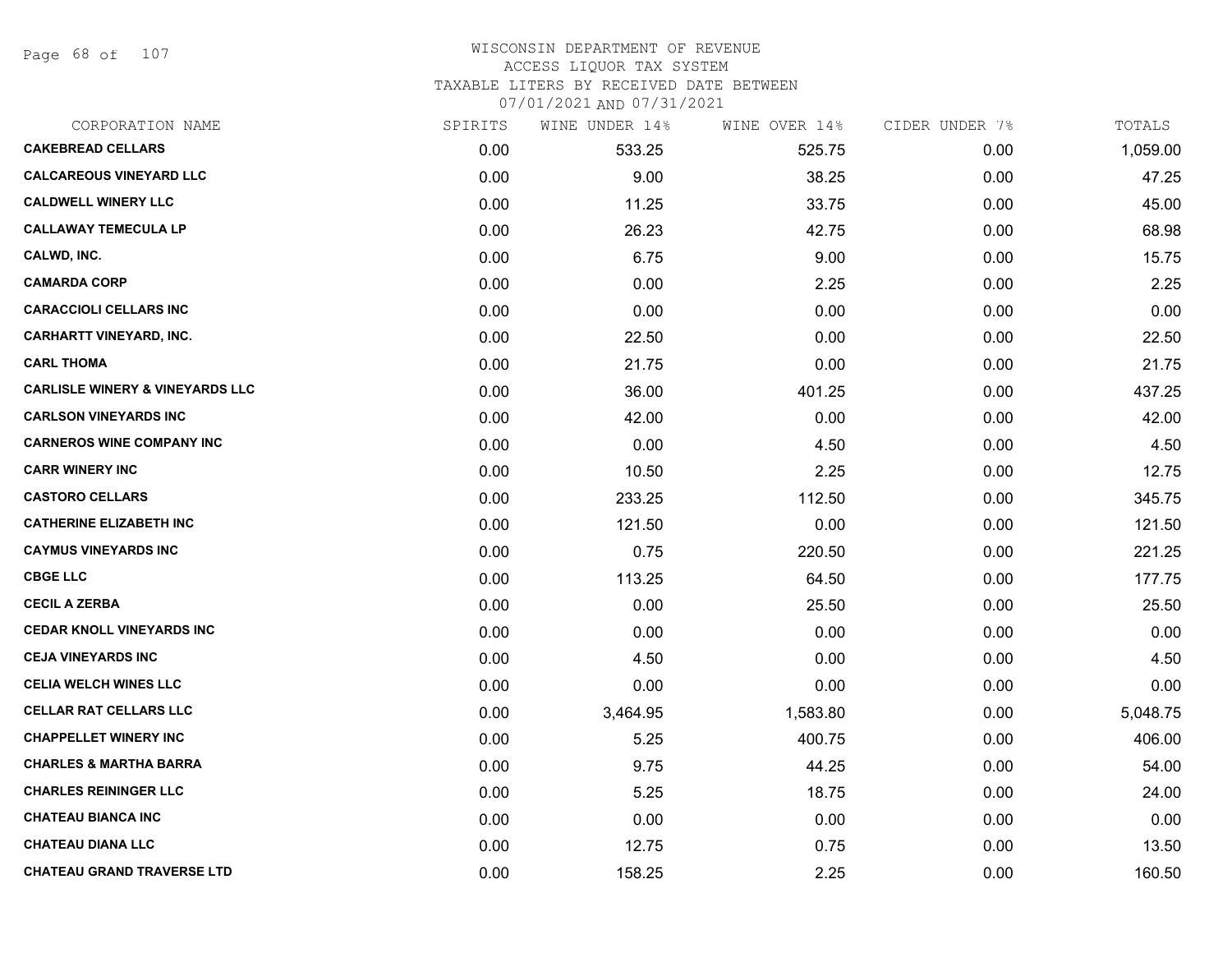Page 69 of 107

# WISCONSIN DEPARTMENT OF REVENUE ACCESS LIQUOR TAX SYSTEM TAXABLE LITERS BY RECEIVED DATE BETWEEN

| CORPORATION NAME                                  | SPIRITS | WINE UNDER 14% | WINE OVER 14% | CIDER UNDER 7% | TOTALS |
|---------------------------------------------------|---------|----------------|---------------|----------------|--------|
| <b>CHATEAU MARGENE INC</b>                        | 0.00    | 0.00           | 0.00          | 0.00           | 0.00   |
| <b>CHATEAU MORRISETTE INC</b>                     | 0.00    | 51.75          | 0.00          | 0.00           | 51.75  |
| <b>CHATEAU OPERATIONS, LTD.</b>                   | 0.00    | 77.25          | 6.00          | 0.00           | 83.25  |
| <b>CHATEAU POTELLE HOLDINGS LLC</b>               | 0.00    | 0.00           | 0.00          | 0.00           | 0.00   |
| <b>CHATEAU ST CROIX WINERY &amp; VINEYARD LLC</b> | 0.00    | 0.00           | 0.00          | 0.00           | 0.00   |
| <b>CHERRY HILL LLC</b>                            | 0.00    | 27.75          | 0.00          | 0.00           | 27.75  |
| <b>CHIARELLO FAMILY VINEYARDS LLC</b>             | 0.00    | 0.00           | 0.00          | 0.00           | 0.00   |
| <b>CHILDRESS WINERY, LLC</b>                      | 0.00    | 92.25          | 3.01          | 0.00           | 95.26  |
| <b>CHIMNEY ROCK WINERY LLC</b>                    | 0.00    | 232.50         | 250.50        | 0.00           | 483.00 |
| <b>CHRISTOPHE BARON</b>                           | 0.00    | 0.00           | 0.00          | 0.00           | 0.00   |
| <b>CHRISTOPHER FIGGINS</b>                        | 0.00    | 2.25           | 0.00          | 0.00           | 2.25   |
| <b>CHRISTOPHER L SHOWN</b>                        | 0.00    | 9.00           | 0.00          | 0.00           | 9.00   |
| <b>CHRISTOPHER M JAMES</b>                        | 0.00    | 161.25         | 1.50          | 0.00           | 162.75 |
| <b>CHUKAR CHERRY COMPANY, INC</b>                 | 0.00    | 0.00           | 0.00          | 0.00           | 0.00   |
| <b>CINNABAR VINEYARDS &amp; WINERY LLC</b>        | 0.00    | 0.00           | 9.00          | 0.00           | 9.00   |
| CIPCO INC.                                        | 0.00    | 4.50           | 6.75          | 0.00           | 11.25  |
| <b>CLAYTON GARLAND</b>                            | 0.00    | 0.00           | 0.00          | 0.00           | 0.00   |
| <b>CLEARWATER CANYON CELLARS LLC</b>              | 0.00    | 1.19           | 2.57          | 0.00           | 3.76   |
| <b>CLIF BAR FAMILY WINERY &amp; FARM LLC</b>      | 0.00    | 0.00           | 0.00          | 0.00           | 0.00   |
| <b>CLINE CELLARS INC</b>                          | 0.00    | 0.00           | 0.00          | 0.00           | 0.00   |
| <b>CLOS DU VAL WINE CO LTD</b>                    | 0.00    | 60.75          | 110.25        | 0.00           | 171.00 |
| <b>CLOS LACHANCE WINES LLC</b>                    | 0.00    | 0.75           | 5.25          | 0.00           | 6.00   |
| <b>COCKERELL WINE CONSULTING LLC</b>              | 0.00    | 15.75          | 0.00          | 0.00           | 15.75  |
| <b>CODORNIU NAPA INC</b>                          | 0.00    | 114.00         | 426.00        | 0.00           | 540.00 |
| <b>COELHO WINERY INC</b>                          | 0.00    | 0.00           | 0.00          | 0.00           | 0.00   |
| <b>COL SOLARE, LLP</b>                            | 0.00    | 12.00          | 59.25         | 0.00           | 71.25  |
| <b>COLGIN PARTNERS LLC</b>                        | 0.00    | 0.00           | 49.50         | 0.00           | 49.50  |
| <b>COLLEEN M BOS</b>                              | 0.00    | 0.00           | 0.00          | 0.00           | 0.00   |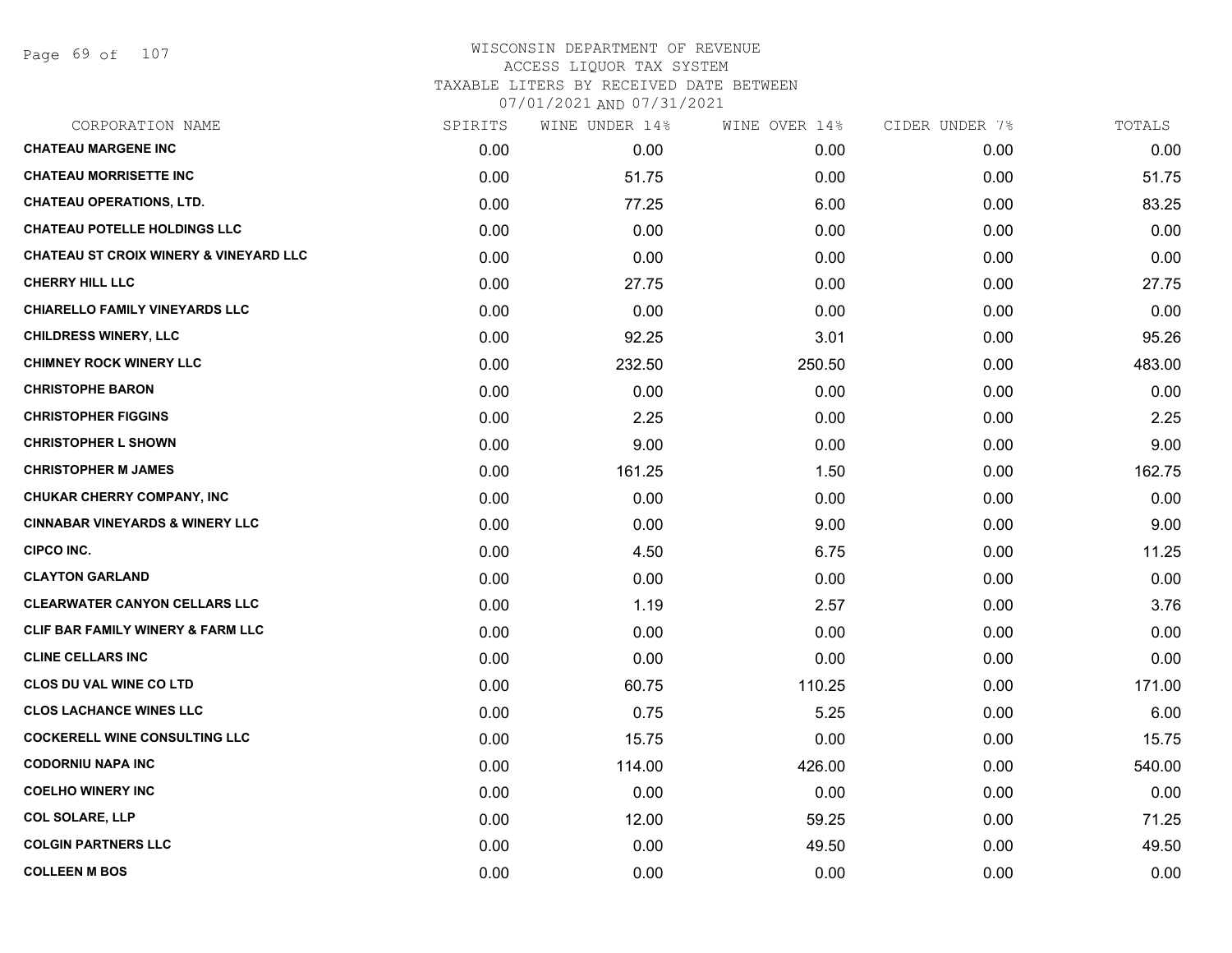Page 70 of 107

## WISCONSIN DEPARTMENT OF REVENUE ACCESS LIQUOR TAX SYSTEM TAXABLE LITERS BY RECEIVED DATE BETWEEN

| CORPORATION NAME                            | SPIRITS | WINE UNDER 14% | WINE OVER 14% | CIDER UNDER 7% | TOTALS |
|---------------------------------------------|---------|----------------|---------------|----------------|--------|
| <b>COLONIAL GREEN TRUST</b>                 | 0.00    | 19.50          | 12.75         | 0.00           | 32.25  |
| <b>COLUMBIA RIVER WINERY INC</b>            | 0.00    | 13.50          | 42.75         | 0.00           | 56.25  |
| <b>COMSTOCK WINES LLC</b>                   | 0.00    | 4.50           | 6.75          | 0.00           | 11.25  |
| <b>CONSTELLATION BRANDS U.S. OPERATIONS</b> | 0.00    | 283.53         | 368.25        | 0.00           | 651.78 |
| <b>CONUNDRUM WINERY LLC</b>                 | 0.00    | 0.00           | 2.25          | 0.00           | 2.25   |
| <b>CONWAY VINEYARDS INC</b>                 | 0.00    | 0.00           | 0.00          | 0.00           | 0.00   |
| <b>COOL HAND VINEYARDS LLC</b>              | 0.00    | 39.75          | 40.50         | 0.00           | 80.25  |
| <b>COOPER VINEYARDS LLC</b>                 | 0.00    | 0.00           | 0.00          | 0.00           | 0.00   |
| <b>COPPER CANE LLC</b>                      | 0.00    | 239.25         | 72.00         | 0.00           | 311.25 |
| <b>COR WINE CELLARS, LLC</b>                | 0.00    | 4.50           | 1.50          | 0.00           | 6.00   |
| <b>CORISON WINERY INC</b>                   | 0.00    | 22.50          | 0.00          | 0.00           | 22.50  |
| <b>CORNERSTONE CELLARS LLC</b>              | 0.00    | 0.00           | 28.50         | 0.00           | 28.50  |
| <b>CORY J MICHAL</b>                        | 0.00    | 0.00           | 0.00          | 0.00           | 0.00   |
| <b>COURAGEOUS INC</b>                       | 0.00    | 0.00           | 0.75          | 0.00           | 0.75   |
| <b>CRAFT BEVERAGE CONCEPTS LLC</b>          | 0.00    | 0.00           | 0.00          | 0.00           | 0.00   |
| <b>CRAIG FLETCHER</b>                       | 0.00    | 0.00           | 0.00          | 0.00           | 0.00   |
| <b>CRAIG S HANDLY</b>                       | 0.00    | 2.25           | 6.75          | 0.00           | 9.00   |
| <b>CREATIVE WINE CONCEPTS INC</b>           | 0.00    | 1.50           | 104.25        | 0.00           | 105.75 |
| <b>CREW WINE COMPANY LLC</b>                | 0.00    | 13.50          | 1.50          | 0.00           | 15.00  |
| <b>CRIMSON WINE GROUP LTD</b>               | 0.00    | 73.50          | 3.75          | 0.00           | 77.25  |
| <b>CRISTOM VINEYARDS INC</b>                | 0.00    | 22.50          | 0.00          | 0.00           | 22.50  |
| <b>CROCKER &amp; STARR WINE CO LLC</b>      | 0.00    | 0.00           | 60.75         | 0.00           | 60.75  |
| <b>CROFT LLC</b>                            | 0.00    | 8.20           | 0.00          | 0.00           | 8.20   |
| <b>CROWN POINT WINERY LLC</b>               | 0.00    | 0.00           | 0.00          | 0.00           | 0.00   |
| <b>CRUSE WINE COMPANY, LLC</b>              | 0.00    | 0.00           | 2.97          | 0.00           | 2.97   |
| <b>CULLEN AND HARRISON LLC</b>              | 0.00    | 0.00           | 0.00          | 0.00           | 0.00   |
| <b>CUNAT PREMIUM VINEYARDS LLC</b>          | 0.00    | 10.50          | 114.75        | 0.00           | 125.25 |
| <b>CUSHMAN WINERY CORPORATION</b>           | 0.00    | 0.00           | 90.00         | 0.00           | 90.00  |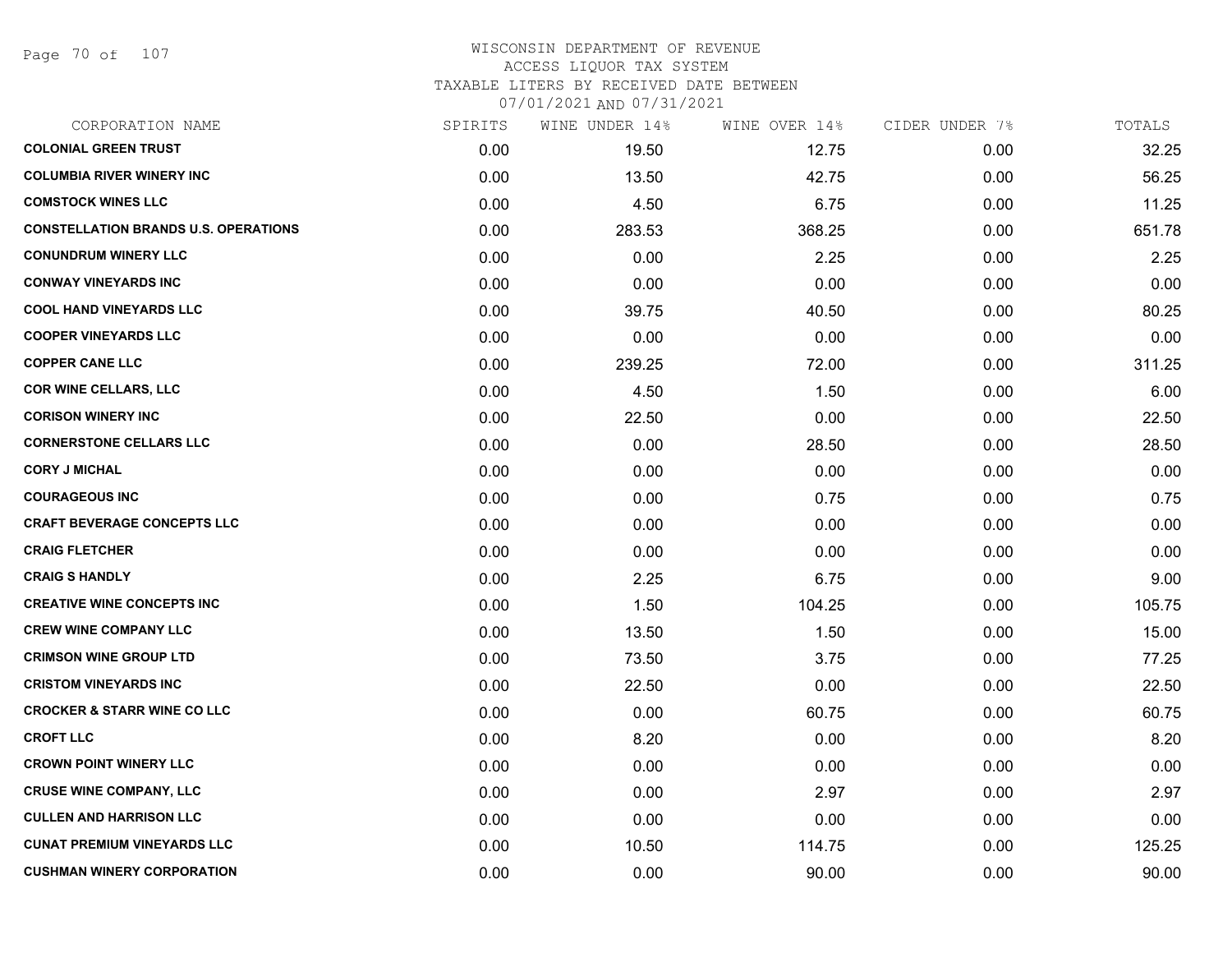Page 71 of 107

#### WISCONSIN DEPARTMENT OF REVENUE ACCESS LIQUOR TAX SYSTEM TAXABLE LITERS BY RECEIVED DATE BETWEEN

| CORPORATION NAME                      | SPIRITS | WINE UNDER 14% | WINE OVER 14% | CIDER UNDER 7% | TOTALS |
|---------------------------------------|---------|----------------|---------------|----------------|--------|
| <b>CUVAISON INC</b>                   | 0.00    | 68.25          | 75.75         | 0.00           | 144.00 |
| <b>CWC WINERY LLC</b>                 | 0.00    | 0.00           | 0.00          | 0.00           | 0.00   |
| <b>D MYERS LLC</b>                    | 0.00    | 0.00           | 0.00          | 0.00           | 0.00   |
| <b>D R STEPHENS ESTATE WINES, LLC</b> | 0.00    | 0.00           | 46.50         | 0.00           | 46.50  |
| <b>DADY CAPITAL LLLP</b>              | 0.00    | 0.00           | 14.25         | 0.00           | 14.25  |
| <b>DAMIANI WINE CELLARS, LLC</b>      | 0.00    | 0.00           | 0.00          | 0.00           | 0.00   |
| <b>DANA ESTATES INC</b>               | 0.00    | 0.00           | 0.00          | 0.00           | 0.00   |
| DANA'S ORGANIC WINES, INC.            | 0.00    | 0.00           | 0.00          | 0.00           | 0.00   |
| <b>DANICA PATRICK</b>                 | 0.00    | 29.25          | 4.50          | 0.00           | 33.75  |
| <b>DANIEL J KOEPKE</b>                | 0.00    | 0.00           | 0.00          | 0.00           | 0.00   |
| DANZA DEL SOL WINERY INC              | 0.00    | 16.50          | 24.00         | 0.00           | 40.50  |
| DANZINGER VINEYARDS LLC               | 0.00    | 0.00           | 0.00          | 0.00           | 0.00   |
| <b>DAOU VINEYARDS LLC</b>             | 0.00    | 0.00           | 0.00          | 0.00           | 0.00   |
| <b>DARIOUSH KHALEDI WINERY LLC</b>    | 0.00    | 0.00           | 187.50        | 0.00           | 187.50 |
| DAVERO SONOMA, INC                    | 0.00    | 33.75          | 29.90         | 0.00           | 63.65  |
| <b>DAVID BRUCE WINERY INC</b>         | 0.00    | 0.00           | 9.00          | 0.00           | 9.00   |
| <b>DAVID COFFARO</b>                  | 0.00    | 90.00          | 41.25         | 0.00           | 131.25 |
| <b>DAVID F MAHER</b>                  | 0.00    | 0.00           | 0.00          | 0.00           | 0.00   |
| <b>DAVID J ECKERT</b>                 | 0.00    | 23.85          | 6.75          | 0.00           | 30.60  |
| <b>DAVID J MATTHEWS</b>               | 0.00    | 9.00           | 0.00          | 0.00           | 9.00   |
| <b>DAVID JAMES LLC</b>                | 0.00    | 34.50          | 22.50         | 0.00           | 57.00  |
| <b>DAVID L MCGEE</b>                  | 0.00    | 0.00           | 0.00          | 0.00           | 0.00   |
| <b>DAVID R ARIZINI</b>                | 0.00    | 0.00           | 0.00          | 0.00           | 0.00   |
| <b>DAVID R RASMUSSEN</b>              | 0.00    | 0.00           | 0.00          | 0.00           | 0.00   |
| <b>DAVIS ESTATES LLC</b>              | 0.00    | 9.38           | 69.00         | 0.00           | 78.38  |
| <b>DAWN'S DREAM LLC</b>               | 0.00    | 0.00           | 0.00          | 0.00           | 0.00   |
| DE LA MONTANYA WINERY INC             | 0.00    | 23.63          | 117.00        | 0.00           | 140.63 |
| DE TIERRA VINEYARD LLC                | 0.00    | 0.00           | 0.79          | 0.00           | 0.79   |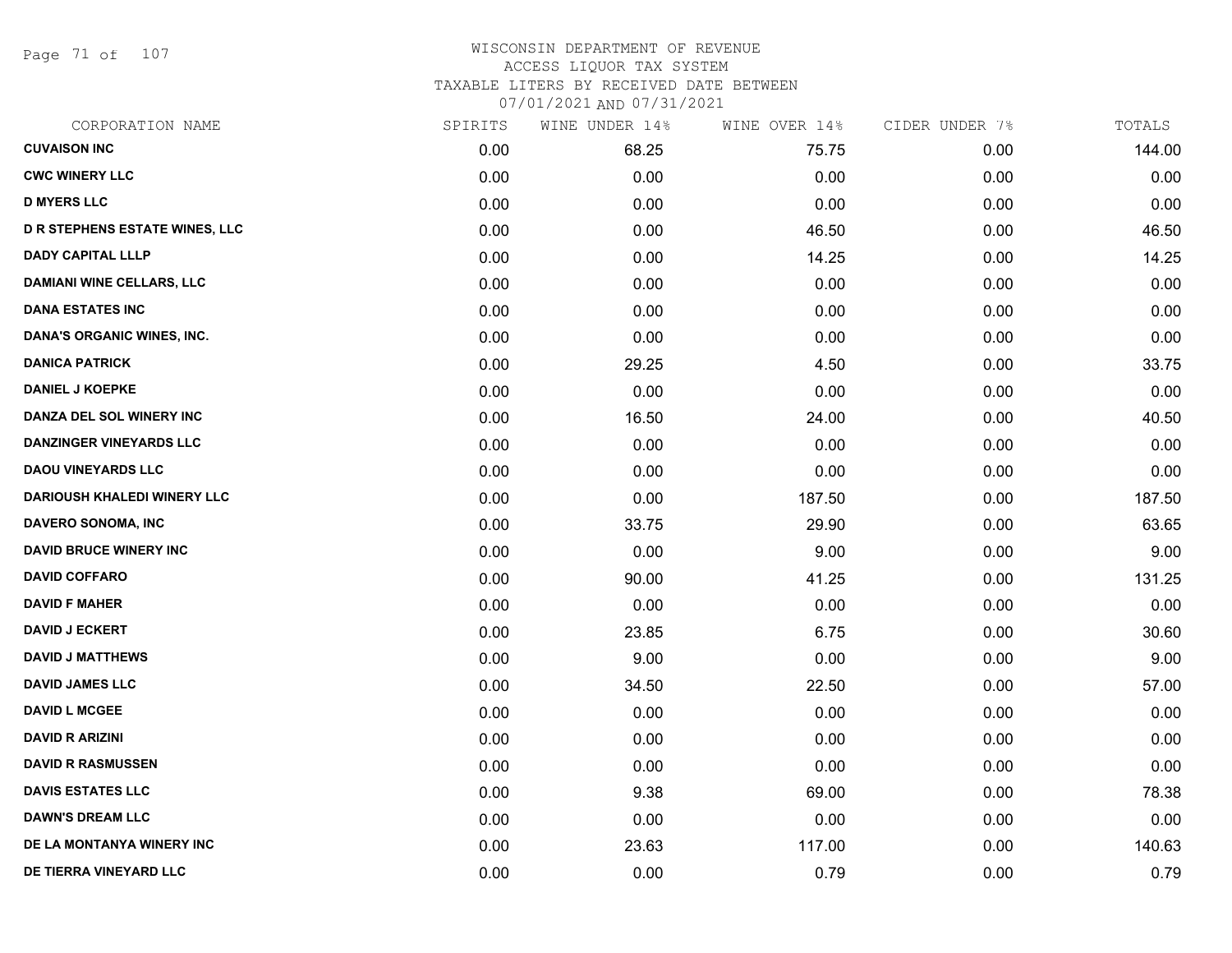Page 72 of 107

| CORPORATION NAME                                                         | SPIRITS | WINE UNDER 14% | WINE OVER 14% | CIDER UNDER 7% | TOTALS |
|--------------------------------------------------------------------------|---------|----------------|---------------|----------------|--------|
| <b>DEAN VINCENT BORDIGIONI</b>                                           | 0.00    | 0.00           | 27.00         | 0.00           | 27.00  |
| DEERFIELD RANCH WINERY LLC                                               | 0.00    | 30.00          | 49.50         | 0.00           | 79.50  |
| DEHLINGER WINERY, LLC                                                    | 0.00    | 0.00           | 0.00          | 0.00           | 0.00   |
| DEL DOTTO VINEYARDS INC                                                  | 0.00    | 6.75           | 145.50        | 0.00           | 152.25 |
| <b>DELFINO FARMS LLC</b>                                                 | 0.00    | 0.00           | 0.00          | 0.00           | 0.00   |
| <b>DELICATO VINEYARDS INC</b>                                            | 0.00    | 30.25          | 159.00        | 0.00           | 189.25 |
| <b>DELILLE CELLARS LLC</b>                                               | 0.00    | 27.00          | 59.25         | 0.00           | 86.25  |
| <b>DELLA TERRA LLC</b>                                                   | 0.00    | 0.00           | 0.00          | 0.00           | 0.00   |
| <b>DENNIS R ONEIL</b>                                                    | 0.00    | 0.00           | 0.00          | 0.00           | 0.00   |
| <b>DIAMOND MOUNTAIN VINEYARD COMPANY INC</b>                             | 0.00    | 1.50           | 38.25         | 0.00           | 39.75  |
| <b>DIANA HOBSON</b>                                                      | 0.00    | 0.00           | 0.00          | 0.00           | 0.00   |
| <b>DINO DINA</b>                                                         | 0.00    | 0.00           | 0.00          | 0.00           | 0.00   |
| DIXONS AUTUMN HARVEST WINERY, LLC                                        | 0.00    | 0.00           | 0.00          | 0.00           | 0.00   |
| <b>DOMAINE CARNEROS LTD</b>                                              | 0.00    | 417.75         | 156.00        | 0.00           | 573.75 |
| <b>DOMAINE CHANDON INC</b>                                               | 0.00    | 541.79         | 0.00          | 0.00           | 541.79 |
| DOMAINE DE LA TERRE ROUGE LTD                                            | 0.00    | 0.75           | 5.25          | 0.00           | 6.00   |
| <b>DOMAINE DE MARIA SOTER LLC</b>                                        | 0.00    | 279.00         | 17.25         | 0.00           | 296.25 |
| <b>DOMAINE DROUHIN OREGON LLC</b>                                        | 0.00    | 32.25          | 54.75         | 0.00           | 87.00  |
| <b>DOMAINE SERENE VINEYARDS &amp; WINERY INC</b>                         | 0.00    | 101.25         | 71.25         | 0.00           | 172.50 |
| <b>DOMINICK CHIRICHILLO</b>                                              | 0.00    | 3.75           | 21.00         | 0.00           | 24.75  |
| <b>DON GRASSE</b>                                                        | 0.00    | 0.00           | 0.00          | 0.00           | 0.00   |
| <b>DON SEBASTIANI &amp; SONS INTERNATIONAL WINE</b><br><b>NEGOCIANTS</b> | 0.00    | 0.00           | 12.00         | 0.00           | 12.00  |
| <b>DONALD PHILLIPS HILL JR</b>                                           | 0.00    | 0.00           | 0.00          | 0.00           | 0.00   |
| DONATI FAMILY VINEYARD, INC                                              | 0.00    | 1.50           | 3.00          | 0.00           | 4.50   |
| DONELAN FAMILY WINE CELLARS LLC                                          | 0.00    | 12.00          | 2.25          | 0.00           | 14.25  |
| <b>DONGYI INTERNATIONAL LLC</b>                                          | 0.00    | 3.00           | 7.50          | 0.00           | 10.50  |
| <b>DOROTHY PANELLA</b>                                                   | 0.00    | 21.00          | 31.00         | 0.00           | 52.00  |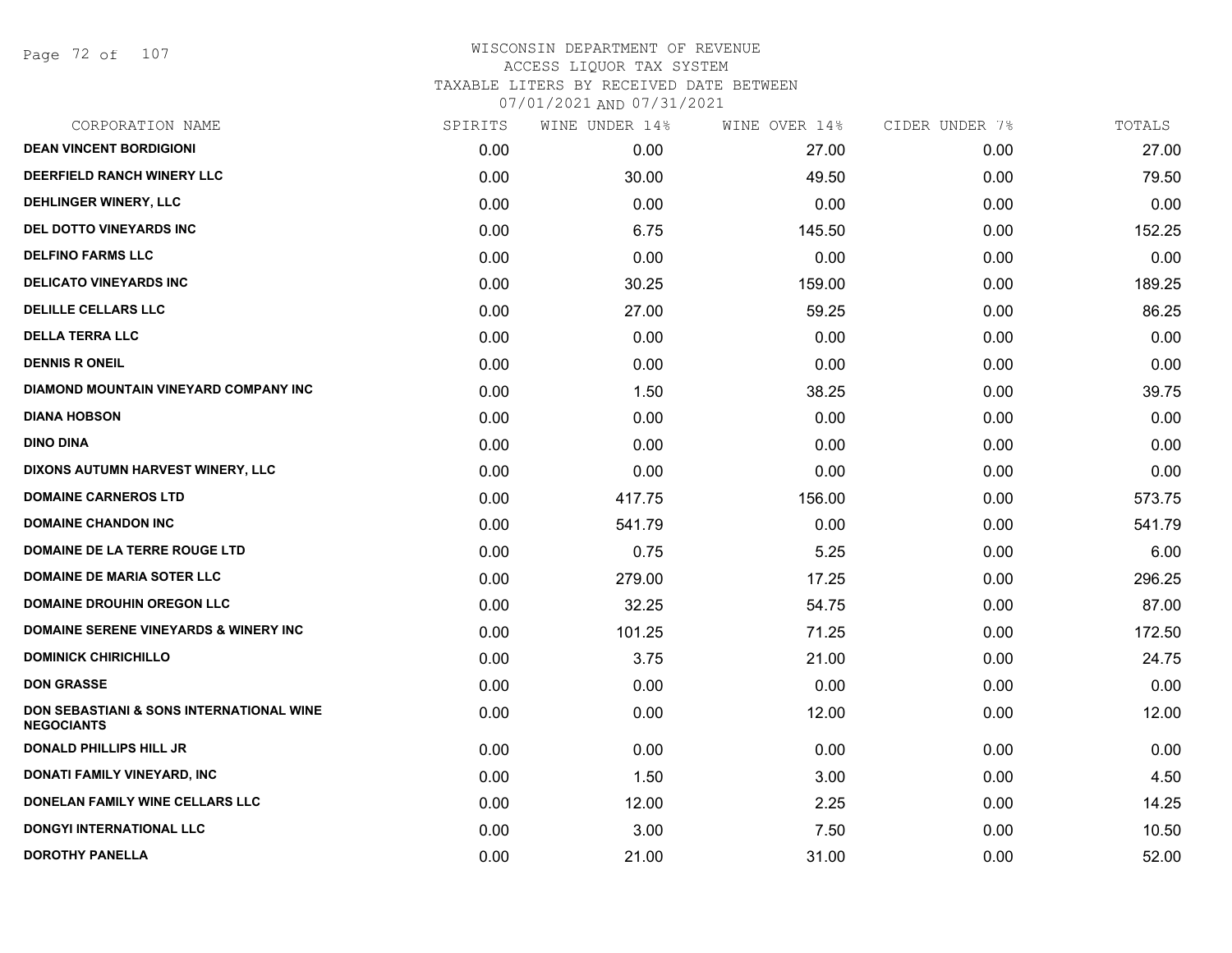Page 73 of 107

# WISCONSIN DEPARTMENT OF REVENUE ACCESS LIQUOR TAX SYSTEM TAXABLE LITERS BY RECEIVED DATE BETWEEN

| CORPORATION NAME                    | SPIRITS | WINE UNDER 14% | WINE OVER 14% | CIDER UNDER 7% | TOTALS   |
|-------------------------------------|---------|----------------|---------------|----------------|----------|
| <b>DOSSEY VINEYARDS LLC</b>         | 0.00    | 167.88         | 1.50          | 0.00           | 169.38   |
| <b>DOUBLE CANYON VINEYARDS LLC</b>  | 0.00    | 6.00           | 16.50         | 0.00           | 22.50    |
| <b>DOUKENIE WINERY, INC.</b>        | 0.00    | 325.60         | 0.00          | 0.00           | 325.60   |
| DRAGONETTE CELLARS LLC              | 0.00    | 22.50          | 27.75         | 0.00           | 50.25    |
| DRAKE MAKES WINE, INC.              | 0.00    | 40.50          | 0.00          | 0.00           | 40.50    |
| DRUMLIN RIDGE WINERY LLC            | 0.00    | 0.00           | 0.00          | 0.00           | 0.00     |
| DRY CREEK VINEYARD INC              | 0.00    | 0.00           | 0.00          | 0.00           | 0.00     |
| <b>DSC INVESTORS INC</b>            | 0.00    | 0.00           | 0.00          | 0.00           | 0.00     |
| <b>DUCKHORN WINE COMPANY</b>        | 0.00    | 242.03         | 831.39        | 0.00           | 1,073.42 |
| <b>DUDLEY VINEYARD</b>              | 0.00    | 0.00           | 0.00          | 0.00           | 0.00     |
| <b>DUMOL WINERY LLC</b>             | 0.00    | 60.00          | 69.75         | 0.00           | 129.75   |
| <b>DUNHAM CELLARS LLC</b>           | 0.00    | 45.75          | 30.00         | 0.00           | 75.75    |
| <b>DUNN VINEYARDS LLC</b>           | 0.00    | 0.00           | 0.00          | 0.00           | 0.00     |
| DUPLIN WINE CELLARS INC             | 0.00    | 723.75         | 0.00          | 0.00           | 723.75   |
| <b>DURANT VINEYARDS LLC</b>         | 0.00    | 18.00          | 0.00          | 0.00           | 18.00    |
| DUTTON GOLDFIELD WINERY LLC         | 0.00    | 0.00           | 0.00          | 0.00           | 0.00     |
| <b>E &amp; J GALLO WINERY</b>       | 0.00    | 1,026.38       | 956.64        | 0.00           | 1,983.02 |
| <b>E STRING CELLARS LLC</b>         | 0.00    | 29.25          | 31.50         | 0.00           | 60.75    |
| <b>EAGLES LANDING WINERY LLC</b>    | 0.00    | 0.00           | 0.00          | 0.00           | 0.00     |
| <b>EAST BRANCH WINERY, INC.</b>     | 0.00    | 0.00           | 0.00          | 0.00           | 0.00     |
| <b>EASTERN RIDGES VINEYARD, LLC</b> | 0.00    | 0.00           | 0.00          | 0.00           | 0.00     |
| <b>EBERLE WINERY LP</b>             | 0.00    | 11.25          | 49.50         | 0.00           | 60.75    |
| EDEN ICE CIDER COMPANY INC.         | 0.00    | 8.61           | 0.00          | 0.00           | 8.61     |
| <b>EDWARD J RINK</b>                | 0.00    | 0.00           | 0.00          | 0.00           | 0.00     |
| <b>EDWARDS WINES, LLC</b>           | 0.00    | 0.00           | 0.00          | 0.00           | 0.00     |
| EHREN JORDAN WINE CELLARS LLC       | 0.00    | 123.00         | 69.00         | 0.00           | 192.00   |
| <b>EILEEN BRYS</b>                  | 0.00    | 180.00         | 0.00          | 0.00           | 180.00   |
| <b>ELEGANCE PROPERTIES LLC</b>      | 0.00    | 5.25           | 8.25          | 0.00           | 13.50    |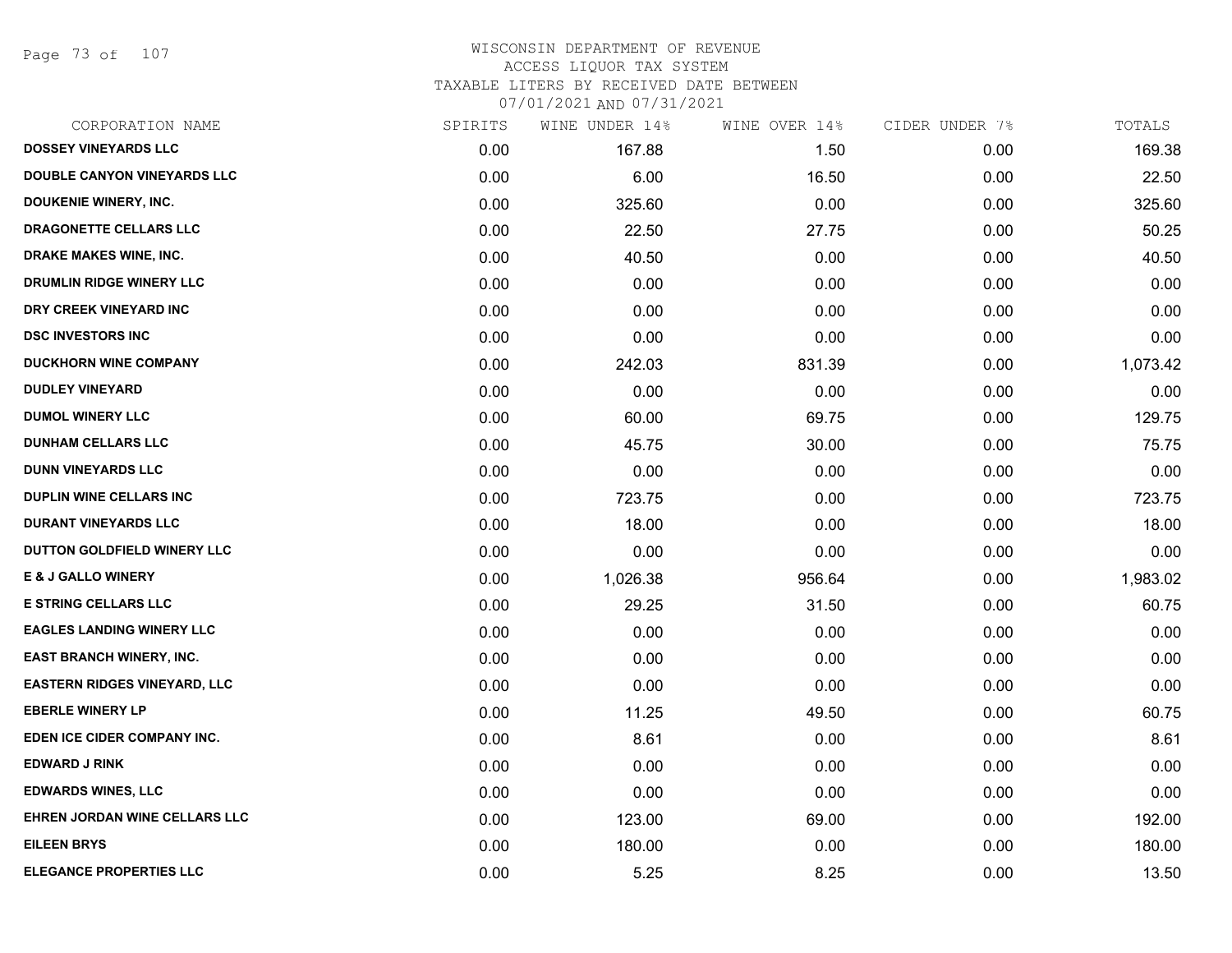Page 74 of 107

| SPIRITS | WINE UNDER 14% | WINE OVER 14% | CIDER UNDER 7% | TOTALS |
|---------|----------------|---------------|----------------|--------|
| 0.00    | 0.00           | 0.00          | 0.00           | 0.00   |
| 0.00    | 143.25         | 0.00          | 0.00           | 143.25 |
| 0.00    | 0.00           | 0.00          | 0.00           | 0.00   |
| 0.00    | 9.00           | 9.00          | 0.00           | 18.00  |
| 0.00    | 33.00          | 30.75         | 0.00           | 63.75  |
| 0.00    | 0.00           | 12.75         | 0.00           | 12.75  |
| 0.00    | 170.60         | 0.00          | 0.00           | 170.60 |
| 0.00    | 18.75          | 6.75          | 0.00           | 25.50  |
| 0.00    | 0.00           | 0.00          | 0.00           | 0.00   |
| 0.00    | 0.00           | 0.00          | 0.00           | 0.00   |
| 0.00    | 316.14         | 7.50          | 0.00           | 323.64 |
| 0.00    | 48.00          | 3.75          | 0.00           | 51.75  |
| 0.00    | 0.00           | 0.00          | 0.00           | 0.00   |
| 0.00    | 0.00           | 0.00          | 0.00           | 0.00   |
| 0.00    | 0.00           | 1.98          | 0.00           | 1.98   |
| 0.00    | 244.48         | 16.00         | 0.00           | 260.48 |
| 0.00    | 0.00           | 3.75          | 0.00           | 3.75   |
| 0.00    | 27.75          | 180.75        | 0.00           | 208.50 |
| 0.00    | 28.50          | 28.50         | 0.00           | 57.00  |
| 0.00    | 61.50          | 6.00          | 0.00           | 67.50  |
| 0.00    | 0.00           | 0.00          | 0.00           | 0.00   |
| 0.00    | 12.00          | 21.75         | 0.00           | 33.75  |
| 0.00    | 0.75           | 3.00          | 0.00           | 3.75   |
| 0.00    | 29.25          | 0.00          | 0.00           | 29.25  |
| 0.00    | 0.00           | 0.00          | 0.00           | 0.00   |
| 0.00    | 0.00           | 0.00          | 0.00           | 0.00   |
| 0.00    | 0.00           | 0.00          | 0.00           | 0.00   |
| 0.00    | 0.00           | 0.00          | 0.00           | 0.00   |
|         |                |               |                |        |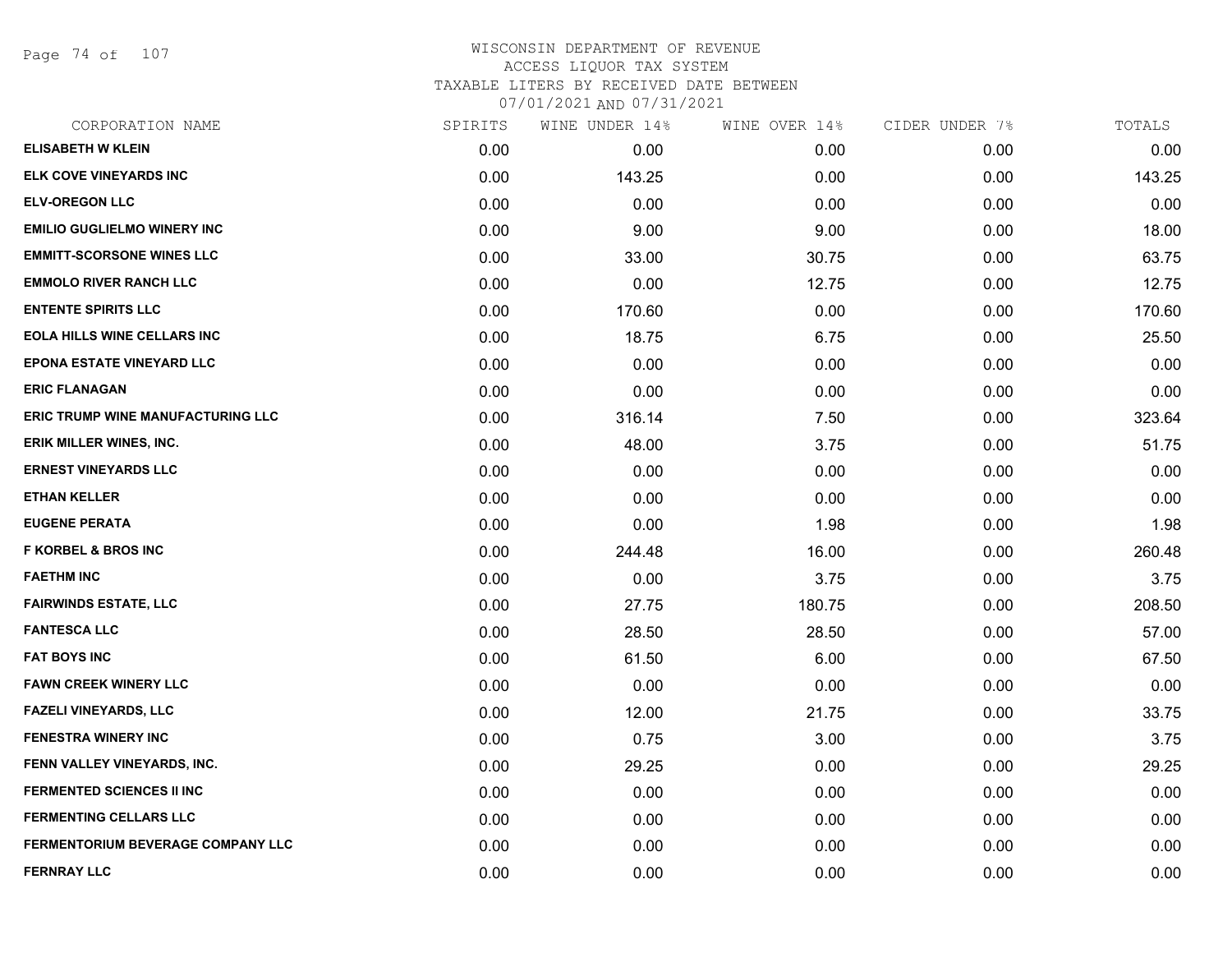Page 75 of 107

# WISCONSIN DEPARTMENT OF REVENUE ACCESS LIQUOR TAX SYSTEM TAXABLE LITERS BY RECEIVED DATE BETWEEN

| CORPORATION NAME                               | SPIRITS | WINE UNDER 14% | WINE OVER 14% | CIDER UNDER 7% | TOTALS   |
|------------------------------------------------|---------|----------------|---------------|----------------|----------|
| <b>FETZER VINEYARDS</b>                        | 0.00    | 111.75         | 185.25        | 0.00           | 297.00   |
| <b>FICKLIN VINEYARDS INC</b>                   | 0.00    | 0.00           | 0.00          | 0.00           | 0.00     |
| <b>FIDDLEHEAD CELLARS LP</b>                   | 0.00    | 199.50         | 0.00          | 0.00           | 199.50   |
| <b>FIDELITAS WINES LLC</b>                     | 0.00    | 7.50           | 23.25         | 0.00           | 30.75    |
| <b>FIESTA VINEYARD &amp; WINERY LLC</b>        | 0.00    | 21.75          | 0.00          | 0.00           | 21.75    |
| <b>FINKELSTEIN VINEYARDS INC</b>               | 0.00    | 5.25           | 7.50          | 0.00           | 12.75    |
| <b>FIRESTEED CORPORATION</b>                   | 0.00    | 0.00           | 0.00          | 0.00           | 0.00     |
| FISHER KING WINERY, LLC                        | 0.00    | 0.00           | 0.00          | 0.00           | 0.00     |
| <b>FISHER VINEYARDS</b>                        | 0.00    | 0.00           | 39.00         | 0.00           | 39.00    |
| <b>FITVINE LLC</b>                             | 0.00    | 265.50         | 0.00          | 0.00           | 265.50   |
| <b>FIVE VINES LLC</b>                          | 0.00    | 0.00           | 0.00          | 0.00           | 0.00     |
| <b>FLOOD RANCH COMPANY</b>                     | 0.00    | 0.00           | 0.00          | 0.00           | 0.00     |
| <b>FLORA SPRINGS WINE COMPANY</b>              | 0.00    | 0.00           | 0.00          | 0.00           | 0.00     |
| <b>FLORIDA ORANGE GROVES INC</b>               | 0.00    | 116.06         | 0.00          | 0.00           | 116.06   |
| <b>FLX GRAPES LLC</b>                          | 0.00    | 19.50          | 0.00          | 0.00           | 19.50    |
| <b>FLYING B VINEYARD LP</b>                    | 0.00    | 24.00          | 61.50         | 0.00           | 85.50    |
| <b>FN CELLARS LLC</b>                          | 0.00    | 22.53          | 617.25        | 0.00           | 639.78   |
| <b>FOLEY ESTATES VINEYARD &amp; WINERY LLC</b> | 0.00    | 15.75          | 29.25         | 0.00           | 45.00    |
| <b>FOLEY FAMILY WINES INC</b>                  | 0.00    | 313.50         | 942.75        | 0.00           | 1,256.25 |
| <b>FOLIO WINE COMPANY LLC</b>                  | 0.00    | 0.00           | 0.00          | 0.00           | 0.00     |
| <b>FONTANELLA WINES LLC</b>                    | 0.00    | 0.00           | 100.75        | 0.00           | 100.75   |
| <b>FORIS VINEYARDS WINERY LLC</b>              | 0.00    | 34.50          | 0.00          | 0.00           | 34.50    |
| <b>FORKING PATHS VINEYARDS, INC</b>            | 0.00    | 0.00           | 0.00          | 0.00           | 0.00     |
| <b>FORT ROSS VINEYARD &amp; WINERY LLC</b>     | 0.00    | 3.75           | 12.00         | 0.00           | 15.75    |
| <b>FOUR BEARS WINERY LLC</b>                   | 0.00    | 1.50           | 0.75          | 0.00           | 2.25     |
| FOUR DAUGHTERS VINEYARD AND WINERY LLC         | 0.00    | 54.75          | 3.00          | 3.54           | 61.29    |
| FOX RUN VINEYARDS INC                          | 0.00    | 12.00          | 0.00          | 0.00           | 12.00    |
| <b>FOXEN VINEYARD INC</b>                      | 0.00    | 75.75          | 3.75          | 0.00           | 79.50    |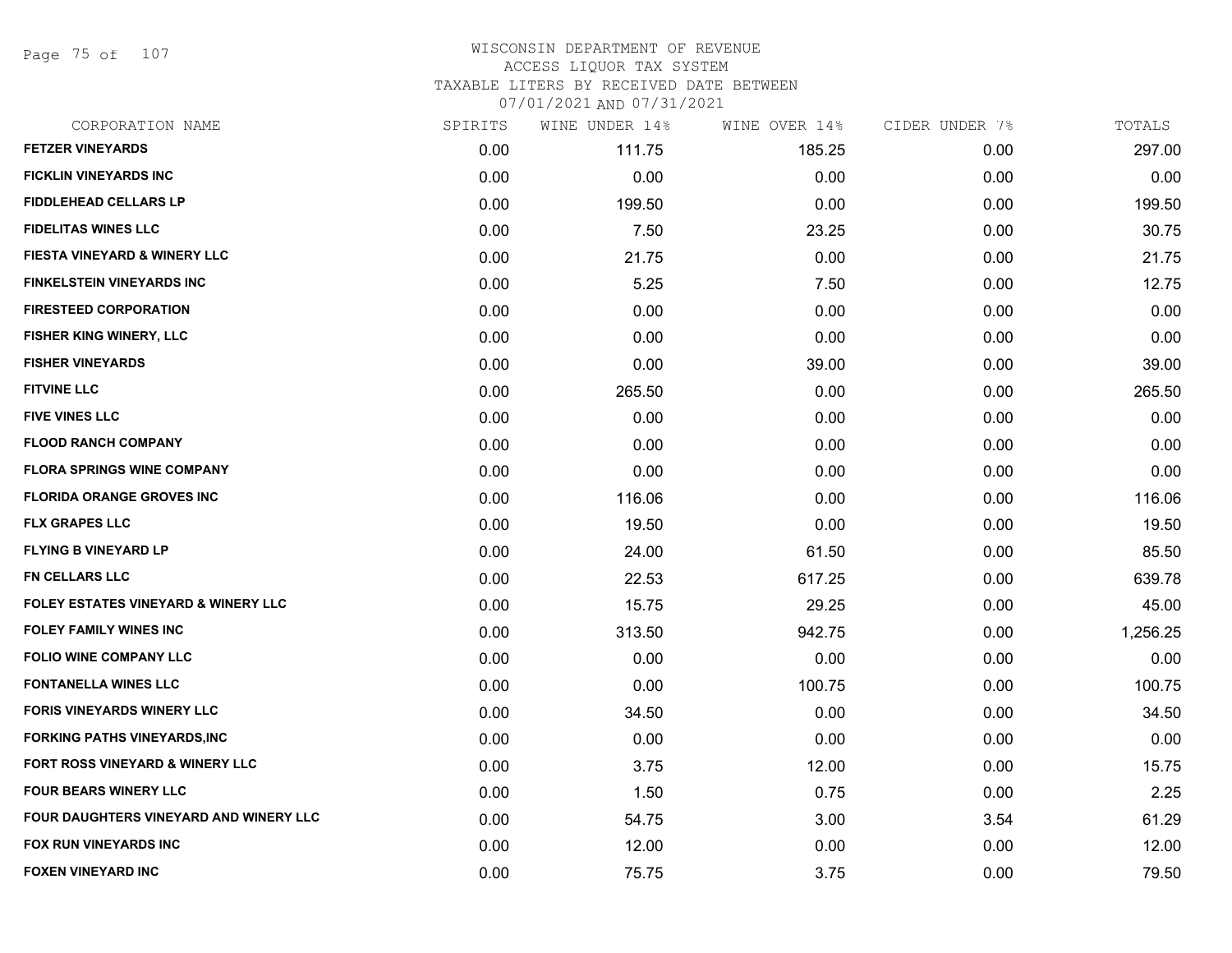# WISCONSIN DEPARTMENT OF REVENUE ACCESS LIQUOR TAX SYSTEM

TAXABLE LITERS BY RECEIVED DATE BETWEEN

| CORPORATION NAME                           | SPIRITS | WINE UNDER 14% | WINE OVER 14% | CIDER UNDER 7% | TOTALS |
|--------------------------------------------|---------|----------------|---------------|----------------|--------|
| <b>FRANCIS COPPOLA WINERY LLC</b>          | 0.00    | 382.53         | 478.88        | 0.00           | 861.41 |
| <b>FRANK FAMILY VINEYARDS LLC</b>          | 0.00    | 41.63          | 153.75        | 0.00           | 195.38 |
| <b>FRED C SCHERRER</b>                     | 0.00    | 1.18           | 11.50         | 0.00           | 12.68  |
| <b>FREDERICK QUANDT</b>                    | 0.00    | 0.00           | 0.00          | 0.00           | 0.00   |
| <b>FREEMAN FAMILY WINERY LLC</b>           | 0.00    | 0.00           | 0.00          | 0.00           | 0.00   |
| <b>FREIXENET SONOMA CAVES INC</b>          | 0.00    | 449.25         | 37.50         | 0.00           | 486.75 |
| <b>FRESH GRAPES LLC</b>                    | 0.00    | 98.25          | 8.25          | 0.00           | 106.50 |
| <b>FREY FAMILY WINERY LLC</b>              | 0.00    | 30.00          | 6.00          | 0.00           | 36.00  |
| FREY VINEYARDS LTD                         | 0.00    | 105.00         | 29.25         | 0.00           | 134.25 |
| <b>FROGS LEAP WINERY</b>                   | 0.00    | 384.01         | 30.00         | 0.00           | 414.01 |
| <b>FROGTOWN CELLARS LLP</b>                | 0.00    | 6.75           | 0.00          | 0.00           | 6.75   |
| <b>FROST WINES LLC</b>                     | 0.00    | 28.88          | 0.00          | 0.00           | 28.88  |
| FRUIT OF THE WOODS WINE CELLAR, INC.       | 0.00    | 0.00           | 0.00          | 0.00           | 0.00   |
| <b>FULCRUM WINES LLC</b>                   | 0.00    | 6.00           | 10.50         | 0.00           | 16.50  |
| <b>FULKERSON WINE CELLARS LLC</b>          | 0.00    | 2.25           | 0.00          | 0.00           | 2.25   |
| <b>FULLERTON WINES, INC</b>                | 0.00    | 9.00           | 0.00          | 0.00           | 9.00   |
| <b>FURTHERMORE LLC</b>                     | 0.00    | 25.50          | 51.75         | 0.00           | 77.25  |
| <b>G GRAHAM WINES INC</b>                  | 0.00    | 0.00           | 22.50         | 0.00           | 22.50  |
| <b>GALANTE FAMILY WINERY INC</b>           | 0.00    | 40.50          | 0.00          | 0.00           | 40.50  |
| <b>GALENA CELLARS INC</b>                  | 0.00    | 379.20         | 3.39          | 0.00           | 382.59 |
| <b>GALLICA WINES LLC</b>                   | 0.00    | 4.50           | 20.25         | 0.00           | 24.75  |
| <b>GAMBA VINEYARDS AND WINERY LLC</b>      | 0.00    | 0.00           | 0.00          | 0.00           | 0.00   |
| <b>GAMBLE FAMILY VINEYARDS LLC</b>         | 0.00    | 79.50          | 48.00         | 0.00           | 127.50 |
| <b>GANDONA INC</b>                         | 0.00    | 0.00           | 0.00          | 0.00           | 0.00   |
| <b>GARGIULO VINEYARD LLC</b>               | 0.00    | 51.75          | 68.25         | 0.00           | 120.00 |
| <b>GARROD TRUST</b>                        | 0.00    | 0.00           | 0.00          | 0.00           | 0.00   |
| <b>GARY FRANSCIONI, INC.</b>               | 0.00    | 0.00           | 3.75          | 0.00           | 3.75   |
| <b>GEARY MARKET INVESTMENT COMPANY LTD</b> | 0.00    | 0.00           | 0.00          | 0.00           | 0.00   |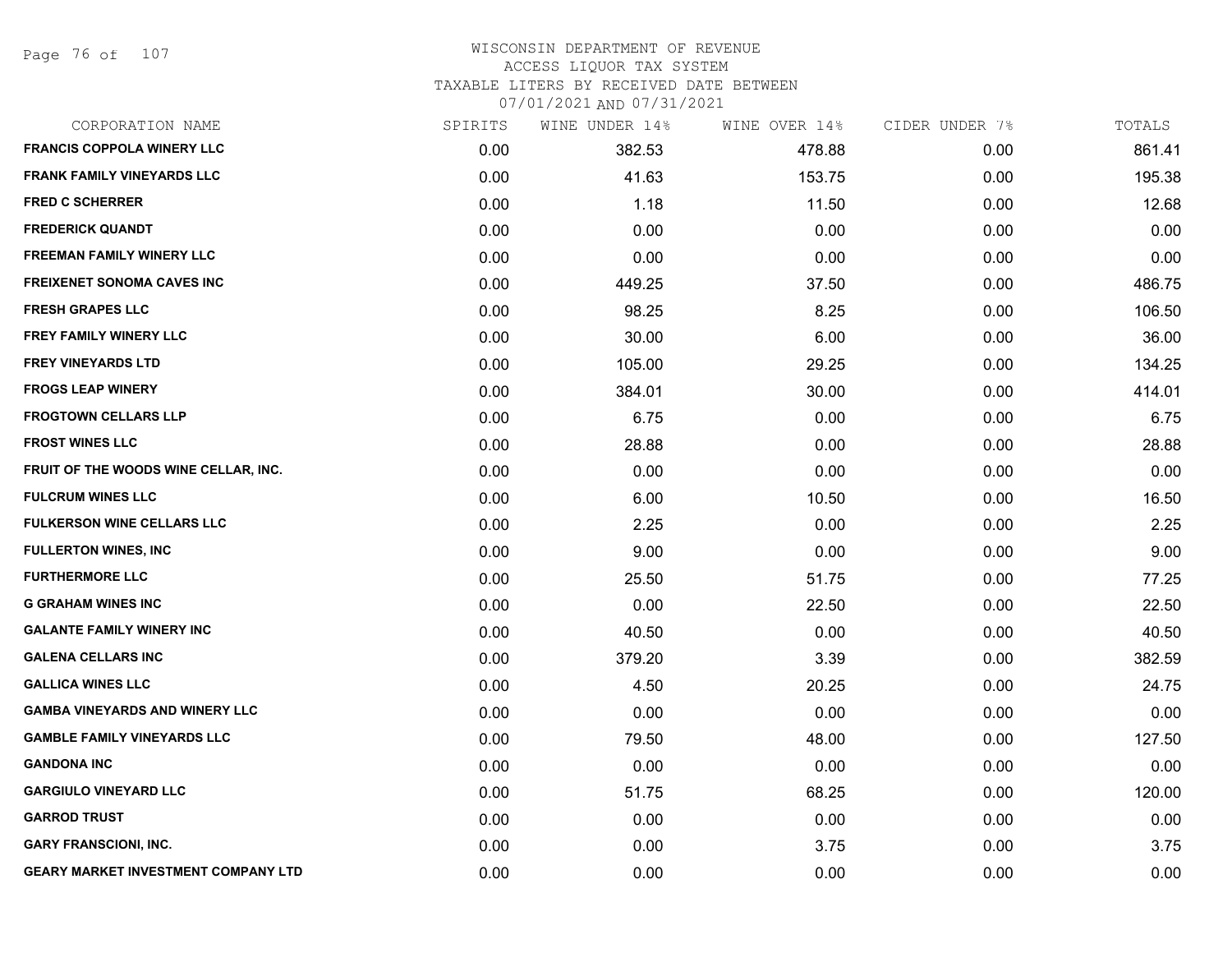Page 77 of 107

| CORPORATION NAME                        | SPIRITS | WINE UNDER 14% | WINE OVER 14% | CIDER UNDER 7% | TOTALS |
|-----------------------------------------|---------|----------------|---------------|----------------|--------|
| <b>GEMSTONE VINEYARDS LLC</b>           | 0.00    | 0.00           | 0.00          | 0.00           | 0.00   |
| <b>GENERATIONS OF SONOMA LLC</b>        | 0.00    | 20.25          | 23.25         | 0.00           | 43.50  |
| <b>GENESEO PARTNERS LP</b>              | 0.00    | 0.00           | 2.40          | 0.00           | 2.40   |
| <b>GEORGE O HENDRY</b>                  | 0.00    | 0.00           | 153.75        | 0.00           | 153.75 |
| <b>GEORGE RONALD DENNER</b>             | 0.00    | 9.00           | 9.00          | 0.00           | 18.00  |
| <b>GEORGIA WINES, INC</b>               | 0.00    | 135.75         | 0.00          | 0.00           | 135.75 |
| <b>GERALD E FORTH</b>                   | 0.00    | 0.00           | 0.00          | 0.00           | 0.00   |
| <b>GF VINEYARDS LLC</b>                 | 0.00    | 2.25           | 0.00          | 0.00           | 2.25   |
| <b>GF WINES LLC</b>                     | 0.00    | 201.00         | 25.50         | 0.00           | 226.50 |
| <b>GIFT SERVICES INC</b>                | 0.00    | 0.00           | 0.00          | 0.00           | 0.00   |
| <b>GLEASON FAMILY VINEYARDS LP</b>      | 0.00    | 33.75          | 81.75         | 0.00           | 115.50 |
| <b>GLOBAL UNIVERSAL SRL</b>             | 0.00    | 0.00           | 0.00          | 0.00           | 0.00   |
| <b>GOLDIN INVESTMENT II INC</b>         | 0.00    | 0.00           | 9.00          | 0.00           | 9.00   |
| <b>GOLDRIDGEPINOT.COM LLC</b>           | 0.00    | 53.65          | 3.00          | 0.00           | 56.65  |
| <b>GOLDSCHMIDT VINEYARDS LLC</b>        | 0.00    | 0.00           | 0.00          | 0.00           | 0.00   |
| <b>GOOD FOUNDATIONS INC</b>             | 0.00    | 29.25          | 0.75          | 0.00           | 30.00  |
| <b>GOOSE RIDGE LLC</b>                  | 0.00    | 8.25           | 32.25         | 0.00           | 40.50  |
| <b>GRAPE VISIONS LLC</b>                | 0.00    | 29.25          | 81.00         | 0.00           | 110.25 |
| <b>GRAPES &amp; GRAIN L.L.C.</b>        | 0.00    | 12.00          | 0.00          | 0.00           | 12.00  |
| <b>GRASSINI FAMILY VINEYARDS LLC</b>    | 0.00    | 0.75           | 7.50          | 0.00           | 8.25   |
| <b>GREEN FAMILY WINERY LLC</b>          | 0.00    | 0.00           | 0.00          | 0.00           | 0.00   |
| <b>GREG MICHAEL CELLARS, LLC</b>        | 0.00    | 0.00           | 29.25         | 0.00           | 29.25  |
| <b>GREG SANDERS</b>                     | 0.00    | 12.00          | 0.00          | 0.00           | 12.00  |
| <b>GREGORY EDWARD GRAZIANO</b>          | 0.00    | 72.00          | 81.00         | 0.00           | 153.00 |
| <b>GRGICH HILLS CELLAR</b>              | 0.00    | 54.38          | 294.77        | 0.00           | 349.15 |
| <b>GRIEB OPTIMAL WINECRAFTING LLC</b>   | 0.00    | 16.50          | 0.00          | 0.00           | 16.50  |
| <b>GROENNFELL MEADERY LLC</b>           | 0.00    | 0.00           | 0.00          | 0.00           | 0.00   |
| <b>GROTH VINEYARDS &amp; WINERY LLC</b> | 0.00    | 18.75          | 39.00         | 0.00           | 57.75  |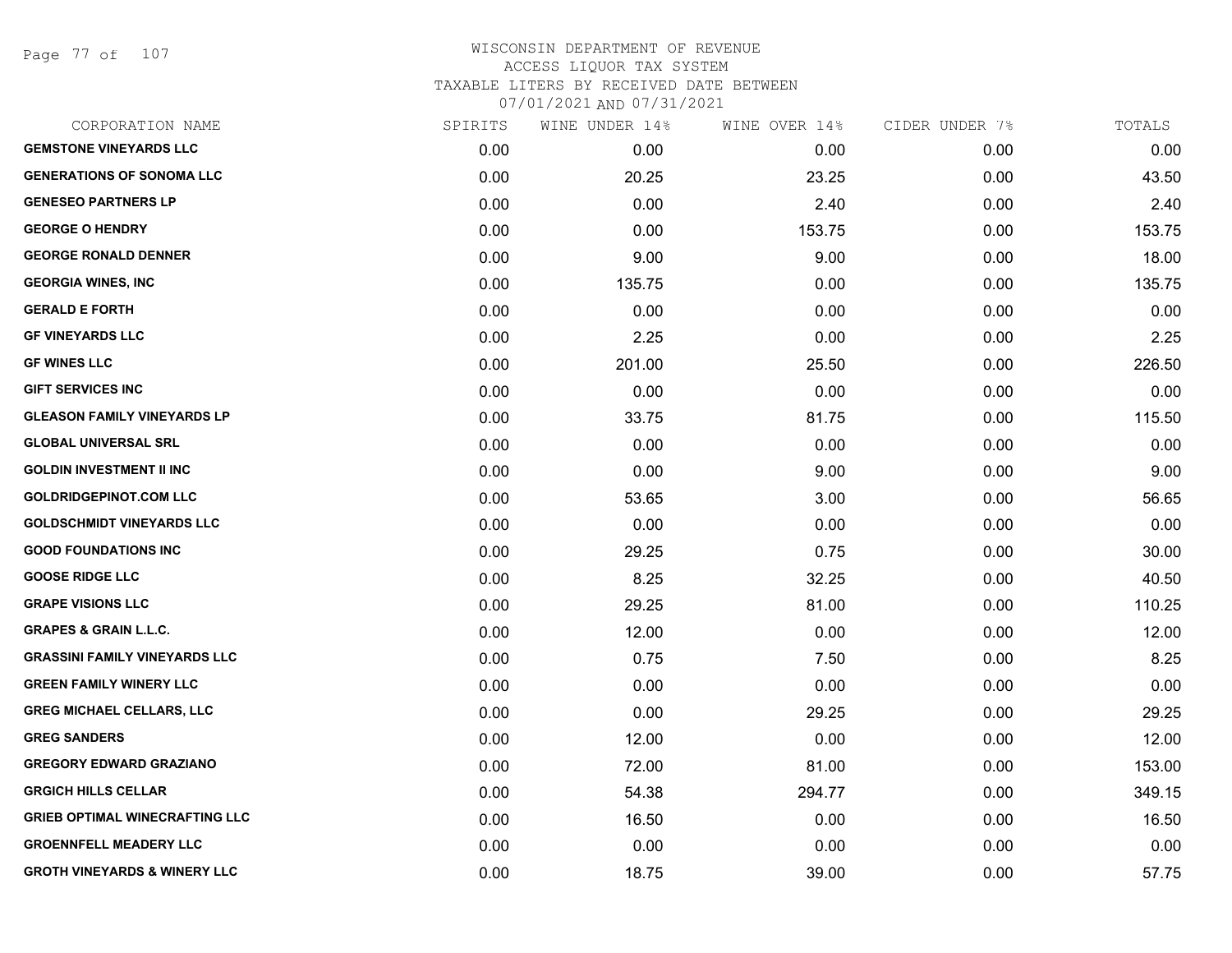Page 78 of 107

# WISCONSIN DEPARTMENT OF REVENUE ACCESS LIQUOR TAX SYSTEM TAXABLE LITERS BY RECEIVED DATE BETWEEN

| CORPORATION NAME                           | SPIRITS | WINE UNDER 14% | WINE OVER 14% | CIDER UNDER 7% | TOTALS |
|--------------------------------------------|---------|----------------|---------------|----------------|--------|
| <b>GROUNDED WINE PROJECT LLC</b>           | 0.00    | 0.00           | 0.00          | 0.00           | 0.00   |
| <b>GROVE ACQUISITION LLC</b>               | 0.00    | 0.00           | 0.00          | 0.00           | 0.00   |
| <b>GULLETT &amp; GULLETT</b>               | 0.00    | 13.50          | 58.50         | 0.00           | 72.00  |
| H DE V LLC                                 | 0.00    | 8.25           | 1.50          | 0.00           | 9.75   |
| <b>HAFNER VINEYARD LLC</b>                 | 0.00    | 312.00         | 0.00          | 0.00           | 312.00 |
| <b>HAGAFEN CELLARS INC</b>                 | 0.00    | 0.00           | 39.75         | 0.00           | 39.75  |
| <b>HAHN ESTATE</b>                         | 0.00    | 1.50           | 67.50         | 0.00           | 69.00  |
| <b>HALF KRAKT LLC</b>                      | 0.00    | 0.00           | 0.00          | 0.00           | 0.00   |
| HALF MOON HILL LLC                         | 0.00    | 0.00           | 0.00          | 0.00           | 0.00   |
| <b>HALL WINES LLC</b>                      | 0.00    | 4.50           | 618.38        | 0.00           | 622.88 |
| <b>HAMEL FAMILY WINES LLC</b>              | 0.00    | 401.25         | 322.50        | 0.00           | 723.75 |
| <b>HAMMLER WINE CORP</b>                   | 0.00    | 0.00           | 0.00          | 0.00           | 0.00   |
| HANDAL-DENIER VINEYARDS, LLC               | 0.00    | 0.00           | 11.25         | 0.00           | 11.25  |
| <b>HANDLEY CELLARS LIMITED PARTNERSHIP</b> | 0.00    | 84.00          | 35.25         | 0.00           | 119.25 |
| <b>HANNA WINERY INC</b>                    | 0.00    | 21.75          | 105.00        | 0.00           | 126.75 |
| <b>HANSJOERG WYSS</b>                      | 0.00    | 46.50          | 123.38        | 0.00           | 169.88 |
| <b>HARBOR HILL FRUIT FARMS INC</b>         | 0.00    | 0.00           | 0.00          | 0.00           | 0.00   |
| <b>HARBOR RIDGE WINERY INC.</b>            | 0.00    | 0.00           | 0.00          | 0.00           | 0.00   |
| <b>HARLAN ESTATE WINERY INC</b>            | 0.00    | 0.00           | 137.25        | 0.00           | 137.25 |
| <b>HARMELL CELLARS LLC</b>                 | 0.00    | 0.00           | 175.50        | 0.00           | 175.50 |
| <b>HARRIS &amp; HARRIS</b>                 | 0.00    | 9.75           | 12.75         | 0.00           | 22.50  |
| <b>HARROW CELLARS</b>                      | 0.00    | 0.00           | 0.00          | 0.00           | 0.00   |
| <b>HARRY &amp; DAVID HOLDINGS INC</b>      | 0.00    | 721.50         | 47.25         | 0.00           | 768.75 |
| <b>HAUS BEVERAGE, INC</b>                  | 0.00    | 0.00           | 420.75        | 0.00           | 420.75 |
| <b>HAWK AND HORSE VINEYARDS LLC</b>        | 0.00    | 0.00           | 0.00          | 0.00           | 0.00   |
| <b>HAWKES LLC</b>                          | 0.00    | 19.50          | 108.00        | 0.00           | 127.50 |
| <b>HAZLITT 1852 VINEYARDS INC</b>          | 0.00    | 28.50          | 9.00          | 0.00           | 37.50  |
| <b>HDD LLC</b>                             | 0.00    | 230.25         | 324.75        | 0.00           | 555.00 |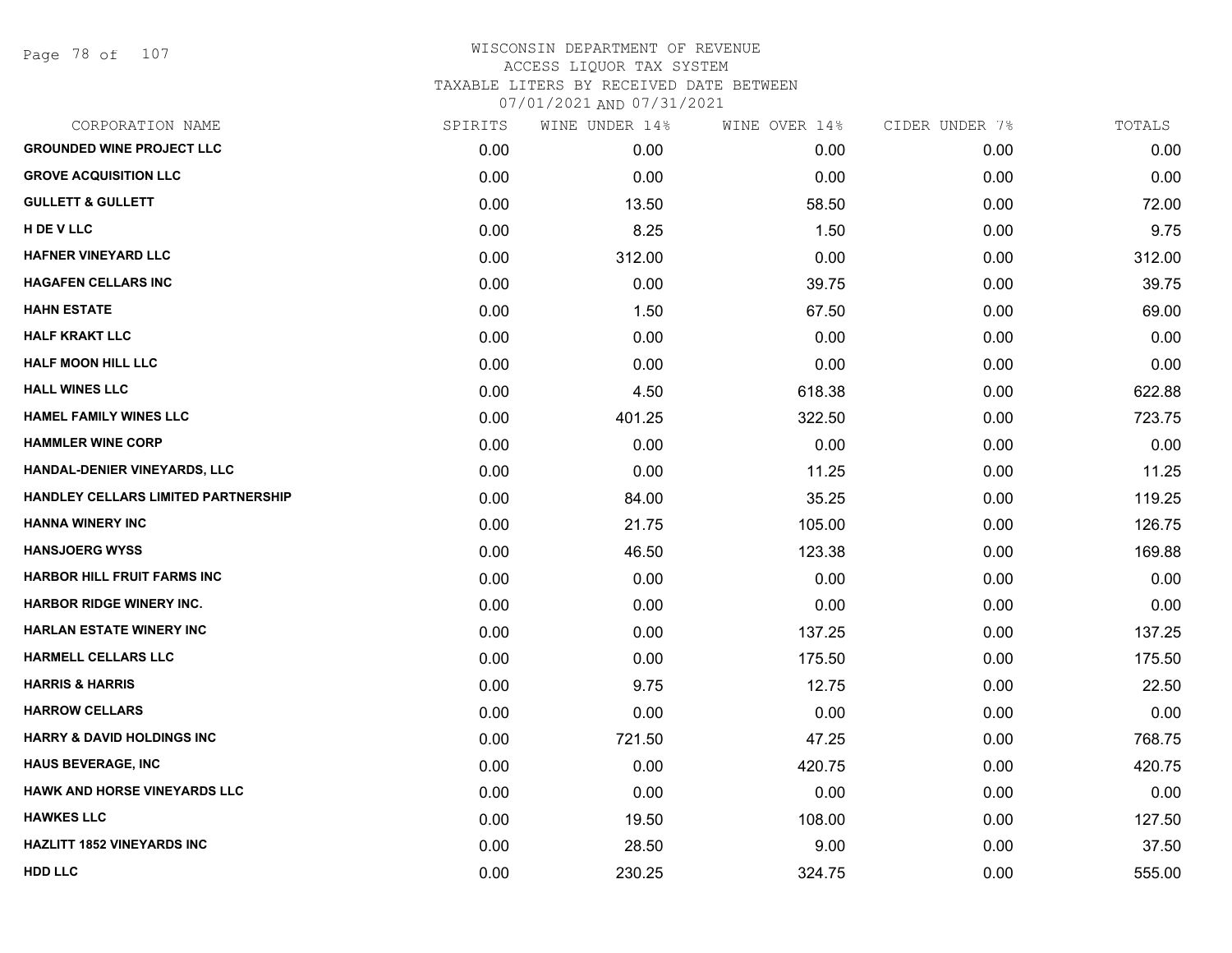Page 79 of 107

| CORPORATION NAME                  | SPIRITS | WINE UNDER 14% | WINE OVER 14% | CIDER UNDER 7% | TOTALS    |
|-----------------------------------|---------|----------------|---------------|----------------|-----------|
| <b>HEIDRUN MEADERY</b>            | 0.00    | 6.00           | 0.00          | 0.00           | 6.00      |
| <b>HEITZ WINE CELLARS</b>         | 0.00    | 38.25          | 80.25         | 0.00           | 118.50    |
| HEMISPHERE WINE COMPANY INC       | 0.00    | 33.00          | 65.25         | 0.00           | 98.25     |
| <b>HEMISPHERES LLC</b>            | 0.00    | 14,996.25      | 3,243.00      | 0.00           | 18,239.25 |
| <b>HERDIE BAISDEN</b>             | 0.00    | 0.00           | 0.00          | 0.00           | 0.00      |
| <b>HERMAN STORY WINES INC</b>     | 0.00    | 12.75          | 33.75         | 0.00           | 46.50     |
| <b>HERON HILL VINEYARDS INC</b>   | 0.00    | 40.50          | 0.38          | 0.00           | 40.88     |
| <b>HESTAN VINEYARDS LLC</b>       | 0.00    | 0.00           | 0.00          | 0.00           | 0.00      |
| <b>HICKORY FARMS LLC</b>          | 0.00    | 54.00          | 0.00          | 0.00           | 54.00     |
| <b>HIDDEN RIDGE VINEYARD LLC</b>  | 0.00    | 0.00           | 9.00          | 0.00           | 9.00      |
| HILL ESTATES INC                  | 0.00    | 53.26          | 127.50        | 0.00           | 180.76    |
| <b>HILLSIDE WINERY</b>            | 0.00    | 0.00           | 0.00          | 0.00           | 0.00      |
| <b>HIRSCH WINERY LLC</b>          | 0.00    | 9.00           | 0.00          | 0.00           | 9.00      |
| HOLLYS HILL VINEYARDS LLC         | 0.00    | 0.00           | 25.50         | 0.00           | 25.50     |
| HONIG VINEYARD AND WINERY LLC     | 0.00    | 31.13          | 79.50         | 0.00           | 110.63    |
| <b>HOPE WINE LLC</b>              | 0.00    | 1,336.99       | 89.25         | 0.00           | 1,426.24  |
| <b>HORSE &amp; PLOW INC,</b>      | 0.00    | 0.00           | 0.00          | 0.00           | 0.00      |
| <b>HOUDINI INC</b>                | 0.00    | 932.25         | 142.50        | 0.00           | 1,074.75  |
| <b>HOURGLASS WINE COMPANY INC</b> | 0.00    | 0.75           | 9.00          | 0.00           | 9.75      |
| <b>HQ WINERY LLC</b>              | 0.00    | 0.00           | 2.25          | 0.00           | 2.25      |
| <b>HUA YUAN</b>                   | 0.00    | 4.50           | 0.00          | 0.00           | 4.50      |
| HUNEEUS WINES HOLDCO LLC          | 0.00    | 181.50         | 99.76         | 0.00           | 281.26    |
| HUNT COUNTRY VINEYARDS LLC        | 0.00    | 0.00           | 0.00          | 0.00           | 0.00      |
| <b>HUSCH VINEYARDS INC</b>        | 0.00    | 160.13         | 131.25        | 0.00           | 291.38    |
| <b>HUSIC VINEYARDS LLC</b>        | 0.00    | 0.00           | 0.00          | 0.00           | 0.00      |
| <b>IMAGINARY FACTORY LLC</b>      | 0.00    | 0.00           | 0.00          | 0.00           | 0.00      |
| <b>INCEPTION WINES LLC</b>        | 0.00    | 0.00           | 0.00          | 0.00           | 0.00      |
| INCIDER, INC.                     | 0.00    | 0.00           | 0.00          | 0.00           | 0.00      |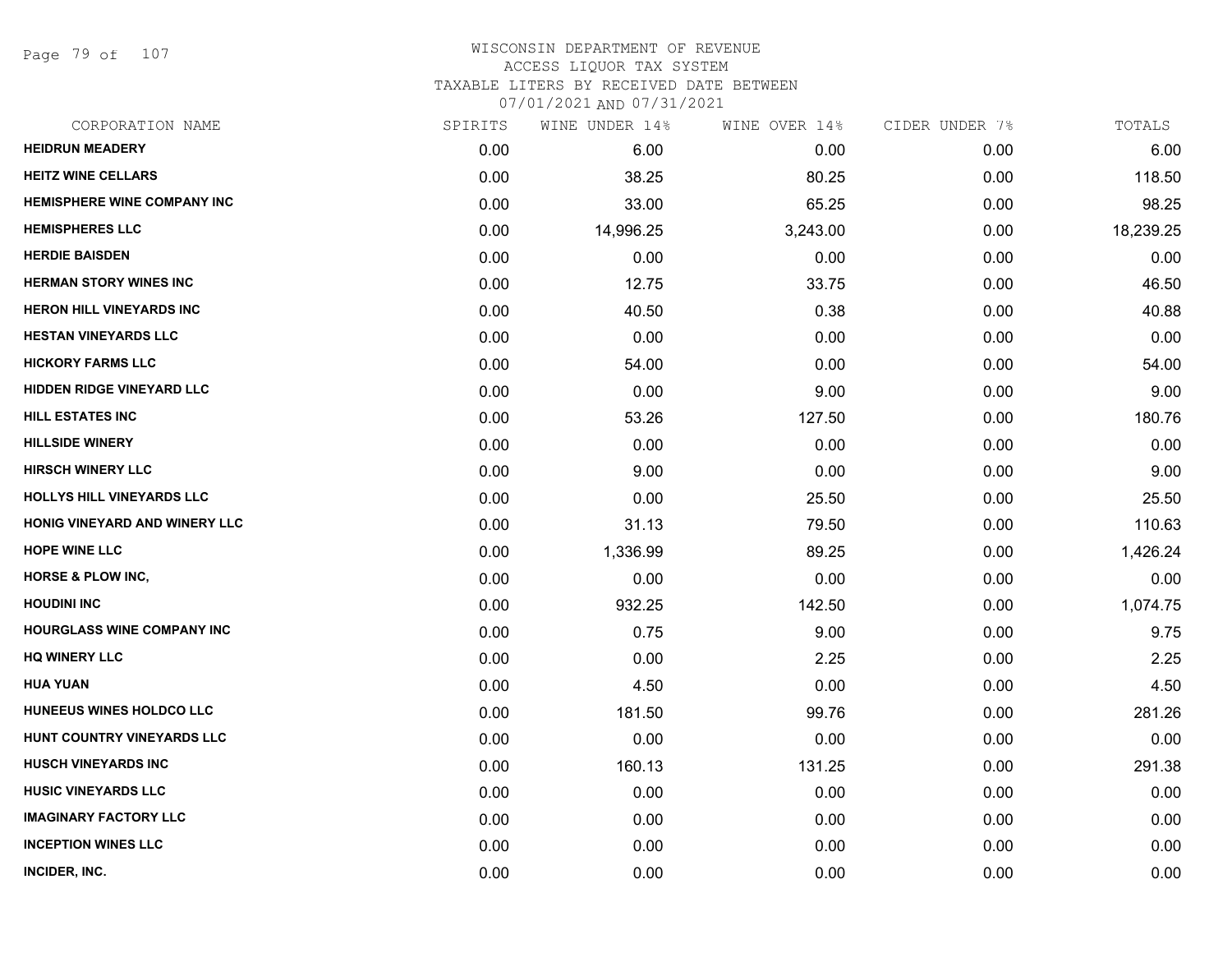Page 80 of 107

#### WISCONSIN DEPARTMENT OF REVENUE ACCESS LIQUOR TAX SYSTEM

TAXABLE LITERS BY RECEIVED DATE BETWEEN

| CORPORATION NAME                                    | SPIRITS | WINE UNDER 14% | WINE OVER 14% | CIDER UNDER 7% | TOTALS   |
|-----------------------------------------------------|---------|----------------|---------------|----------------|----------|
| <b>INMAN FAMILY WINES LLC</b>                       | 0.00    | 27.00          | 0.00          | 0.00           | 27.00    |
| <b>INVESTOR'S OF AMERICA LP</b>                     | 0.00    | 3.75           | 11.25         | 0.00           | 15.00    |
| <b>IRON HORSE VINEYARDS LP</b>                      | 0.00    | 246.00         | 0.00          | 0.00           | 246.00   |
| <b>ISENHOWER CELLARS LLC</b>                        | 0.00    | 0.00           | 0.00          | 0.00           | 0.00     |
| <b>ISLAND ORCHARD CIDER LLC</b>                     | 0.00    | 0.00           | 0.00          | 0.00           | 0.00     |
| <b>J BLAIR PENCE, TRUSTEE OF PENCE FAMILY TRUST</b> | 0.00    | 0.00           | 0.00          | 0.00           | 0.00     |
| <b>J CELLARS INVESTMENTS LLC</b>                    | 0.00    | 2.25           | 38.25         | 0.00           | 40.50    |
| <b>J LOHR WINERY CORP</b>                           | 0.00    | 24.75          | 48.00         | 0.00           | 72.75    |
| <b>J PEDRONCELLI WINERY</b>                         | 0.00    | 39.00          | 148.50        | 0.00           | 187.50   |
| <b>J RICKARDS WINERY LLC</b>                        | 0.00    | 0.00           | 0.00          | 0.00           | 0.00     |
| <b>J WILLETT COMPANIES</b>                          | 0.00    | 0.00           | 0.00          | 0.00           | 0.00     |
| J. DUSI, INC.                                       | 0.00    | 0.00           | 18.00         | 0.00           | 18.00    |
| <b>J.W. THOMAS LLC</b>                              | 0.00    | 0.00           | 79.50         | 0.00           | 79.50    |
| <b>J3 WINE PARTNERS LLC</b>                         | 0.00    | 105.00         | 96.00         | 0.00           | 201.00   |
| JACK JOHN INVESTMENTS INC                           | 0.00    | 2.25           | 11.25         | 0.00           | 13.50    |
| JACKSON FAMILY WINES INC                            | 0.00    | 1,446.74       | 218.25        | 0.00           | 1,664.99 |
| <b>JACKSON WINE LLC</b>                             | 0.00    | 0.00           | 0.00          | 0.00           | 0.00     |
| <b>JACKSON WINERY &amp; VINEYARDS</b>               | 0.00    | 18.00          | 0.00          | 0.00           | 18.00    |
| JACUZZI FAMILY VINEYARDS LLC                        | 0.00    | 66.75          | 75.00         | 0.00           | 141.75   |
| <b>JAIME GONZALEZ</b>                               | 0.00    | 0.00           | 0.00          | 0.00           | 0.00     |
| JAM CELLARS INC                                     | 0.00    | 3.00           | 24.00         | 0.00           | 27.00    |
| <b>JAMES CZACHOROWSKI</b>                           | 0.00    | 4.50           | 0.00          | 0.00           | 4.50     |
| <b>JAMES L LAMBERT</b>                              | 0.00    | 0.00           | 0.00          | 0.00           | 0.00     |
| <b>JAMES P PROSSER</b>                              | 0.00    | 74.25          | 0.00          | 0.00           | 74.25    |
| <b>JARVIS</b>                                       | 0.00    | 0.75           | 114.45        | 0.00           | 115.20   |
| <b>JB GEORGE LLC</b>                                | 0.00    | 0.00           | 2.25          | 0.00           | 2.25     |
| <b>JC CELLARS INC</b>                               | 0.00    | 0.00           | 9.00          | 0.00           | 9.00     |
| JEFF RUNQUIST WINES INC                             | 0.00    | 0.00           | 0.00          | 0.00           | 0.00     |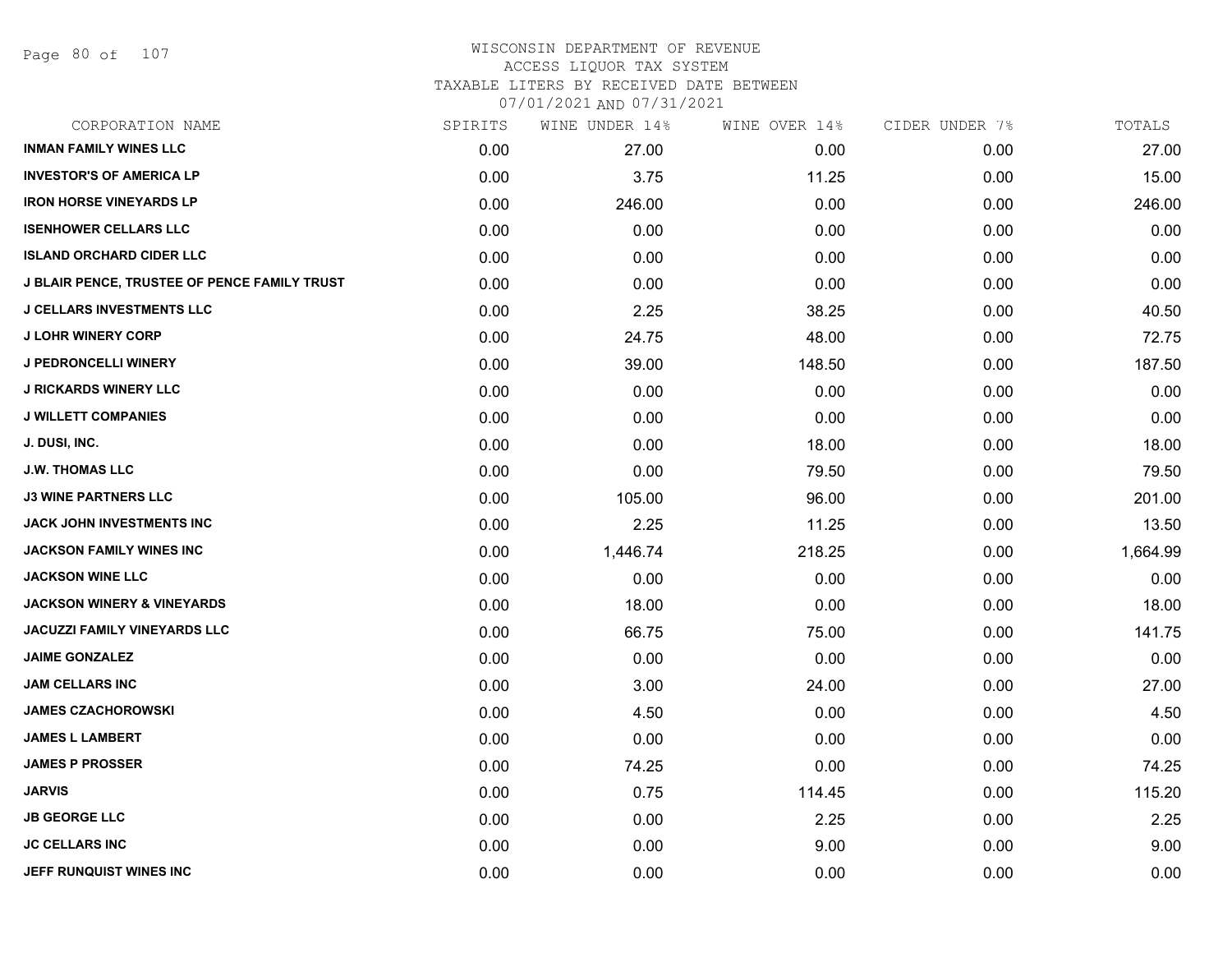Page 81 of 107

| CORPORATION NAME                         | SPIRITS | WINE UNDER 14% | WINE OVER 14% | CIDER UNDER 7% | TOTALS   |
|------------------------------------------|---------|----------------|---------------|----------------|----------|
| <b>JEFFERY BEMIS</b>                     | 0.00    | 0.00           | 0.00          | 0.00           | 0.00     |
| <b>JEFFREY L STOEGER</b>                 | 0.00    | 0.00           | 0.00          | 0.00           | 0.00     |
| <b>JEFFREY NELSON</b>                    | 0.00    | 0.00           | 0.00          | 0.00           | 0.00     |
| <b>JENNIFER L JACKSON-HARTFORD</b>       | 0.00    | 158.25         | 22.50         | 0.00           | 180.75   |
| <b>JESSIES GROVE WINERY INC</b>          | 0.00    | 0.00           | 21.00         | 0.00           | 21.00    |
| <b>JESSUP CELLARS HOLDING CO LLC</b>     | 0.00    | 0.00           | 251.13        | 0.00           | 251.13   |
| <b>JM CELLARS COMPANY</b>                | 0.00    | 6.00           | 12.00         | 0.00           | 18.00    |
| <b>J-NH WINE GROUP LLC</b>               | 0.00    | 2.25           | 47.25         | 0.00           | 49.50    |
| JOHN ANTHONY VINEYARDS LLC               | 0.00    | 10.50          | 27.75         | 0.00           | 38.25    |
| JOHN BIONDI                              | 0.00    | 0.00           | 0.00          | 0.00           | 0.00     |
| <b>JOHN R LUCAS</b>                      | 0.00    | 14.94          | 3.06          | 0.00           | 18.00    |
| <b>JOHNSON ESTATE WINERY LLC</b>         | 0.00    | 43.89          | 0.00          | 0.00           | 43.89    |
| JONATHAN DALE                            | 0.00    | 0.00           | 0.00          | 0.00           | 0.00     |
| <b>JONES FAMILY WINERY LLC</b>           | 0.00    | 0.00           | 0.00          | 0.00           | 0.00     |
| <b>JORNY'S END LLC</b>                   | 0.00    | 0.00           | 0.00          | 0.00           | 0.00     |
| JOSEPH ALEXANDER VILLICANA II            | 0.00    | 0.00           | 5.25          | 0.00           | 5.25     |
| <b>JOSEPH CALLOW</b>                     | 0.00    | 0.00           | 0.00          | 0.00           | 0.00     |
| <b>JOSEPH PHELPS VINEYARDS LLC</b>       | 0.00    | 90.01          | 316.50        | 0.00           | 406.51   |
| <b>JOSEPH STALLER</b>                    | 0.00    | 0.00           | 0.00          | 0.00           | 0.00     |
| <b>JOSEPH WYNIMKO</b>                    | 0.00    | 0.00           | 0.00          | 0.00           | 0.00     |
| <b>JOYCE VINEYARDS LLC</b>               | 0.00    | 0.99           | 0.00          | 0.00           | 0.99     |
| <b>JUNESHINE INC</b>                     | 0.00    | 4,204.65       | 0.00          | 0.00           | 4,204.65 |
| JUST THE TIPSY INC.                      | 0.00    | 1.50           | 0.00          | 0.00           | 1.50     |
| <b>JUSTIN VINEYARDS &amp; WINERY LLC</b> | 0.00    | 191.63         | 1,015.53      | 0.00           | 1,207.16 |
| <b>JVW CORPORATION</b>                   | 0.00    | 120.00         | 0.00          | 0.00           | 120.00   |
| <b>K VINTNERS LLC</b>                    | 0.00    | 52.50          | 21.75         | 0.00           | 74.25    |
| <b>KACHINA CELLARS LLC</b>               | 0.00    | 1,999.13       | 2,278.10      | 0.00           | 4,277.23 |
| <b>KALYRA WINERY LLC</b>                 | 0.00    | 32.25          | 0.00          | 0.00           | 32.25    |
|                                          |         |                |               |                |          |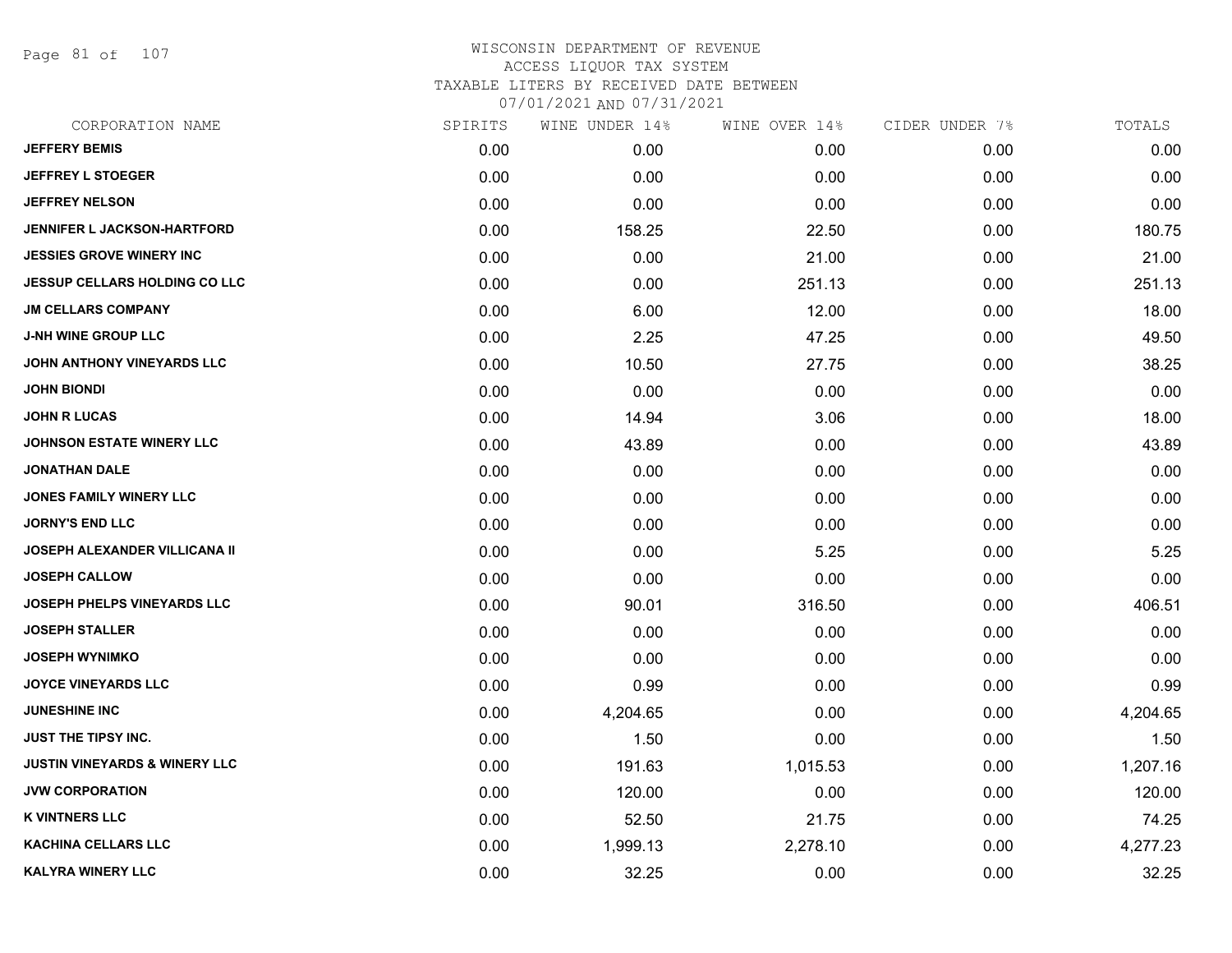Page 82 of 107

## WISCONSIN DEPARTMENT OF REVENUE ACCESS LIQUOR TAX SYSTEM TAXABLE LITERS BY RECEIVED DATE BETWEEN

| CORPORATION NAME                     | SPIRITS | WINE UNDER 14% | WINE OVER 14% | CIDER UNDER 7% | TOTALS |
|--------------------------------------|---------|----------------|---------------|----------------|--------|
| <b>KAMEN WINES LLC</b>               | 0.00    | 0.00           | 24.00         | 0.00           | 24.00  |
| <b>KANGARU ENTERPRISES LLC</b>       | 0.00    | 21.75          | 18.00         | 0.00           | 39.75  |
| <b>KAPCSANDY FAMILY LLC</b>          | 0.00    | 0.00           | 0.00          | 0.00           | 0.00   |
| <b>KATCHEVER &amp; CO LLC</b>        | 0.00    | 0.00           | 0.00          | 0.00           | 0.00   |
| <b>KDM GLOBAL PARTNERS, LLC</b>      | 0.00    | 0.00           | 0.00          | 0.00           | 0.00   |
| <b>KDS LLC</b>                       | 0.00    | 56.85          | 0.00          | 0.00           | 56.85  |
| <b>KEEVER VINEYARDS LLC</b>          | 0.00    | 0.00           | 0.00          | 0.00           | 0.00   |
| <b>KEN BROWN WINES LLC</b>           | 0.00    | 2.25           | 4.50          | 0.00           | 6.75   |
| <b>KEN WRIGHT CELLARS CO</b>         | 0.00    | 89.25          | 0.00          | 0.00           | 89.25  |
| <b>KENEFICK RANCHES WINERY LLC</b>   | 0.00    | 0.00           | 13.50         | 0.00           | 13.50  |
| <b>KENT HUMPHREY</b>                 | 0.00    | 33.00          | 28.50         | 0.00           | 61.50  |
| KENWARD FAMILY VINEYARDS, LLC        | 0.00    | 0.00           | 42.00         | 0.00           | 42.00  |
| <b>KENZO ESTATE INC</b>              | 0.00    | 1.51           | 15.38         | 0.00           | 16.89  |
| <b>KERWIN ESTATE LLC</b>             | 0.00    | 0.00           | 40.50         | 0.00           | 40.50  |
| <b>KESTREL PROPERTIES LLC</b>        | 0.00    | 39.00          | 27.00         | 0.00           | 66.00  |
| KEUKA SPRING VINEYARDS LLC           | 0.00    | 0.00           | 0.00          | 0.00           | 0.00   |
| <b>KEVIN BEHNKE</b>                  | 0.00    | 0.00           | 0.00          | 0.00           | 0.00   |
| <b>KING ESTATE WINERY LP</b>         | 0.00    | 77.25          | 3.00          | 0.00           | 80.25  |
| KISMET WINE, INC.                    | 0.00    | 0.00           | 0.00          | 0.00           | 0.00   |
| <b>KISTLER VINEYARDS, LLC</b>        | 0.00    | 148.50         | 0.00          | 0.00           | 148.50 |
| <b>KITFOX VINEYARDS LLC</b>          | 0.00    | 0.00           | 0.00          | 0.00           | 0.00   |
| <b>KLEIN FOODS INC</b>               | 0.00    | 79.50          | 369.75        | 0.00           | 449.25 |
| <b>KNIGHTS BRIDGE WINERY LLC</b>     | 0.00    | 0.00           | 9.00          | 0.00           | 9.00   |
| <b>KOEHLER WINERY LLC</b>            | 0.00    | 11.25          | 17.25         | 0.00           | 28.50  |
| <b>KONSTANTIN D FRANK &amp; SONS</b> | 0.00    | 145.50         | 0.00          | 0.00           | 145.50 |
| <b>KOPRI INC</b>                     | 0.00    | 0.00           | 0.00          | 0.00           | 0.00   |
| <b>KPC MT. PALOMAR WINERY LLC</b>    | 0.00    | 6.00           | 1.50          | 0.00           | 7.50   |
| <b>KRAUSE FAMILY CELLARS LLC</b>     | 0.00    | 21.38          | 7.50          | 0.00           | 28.88  |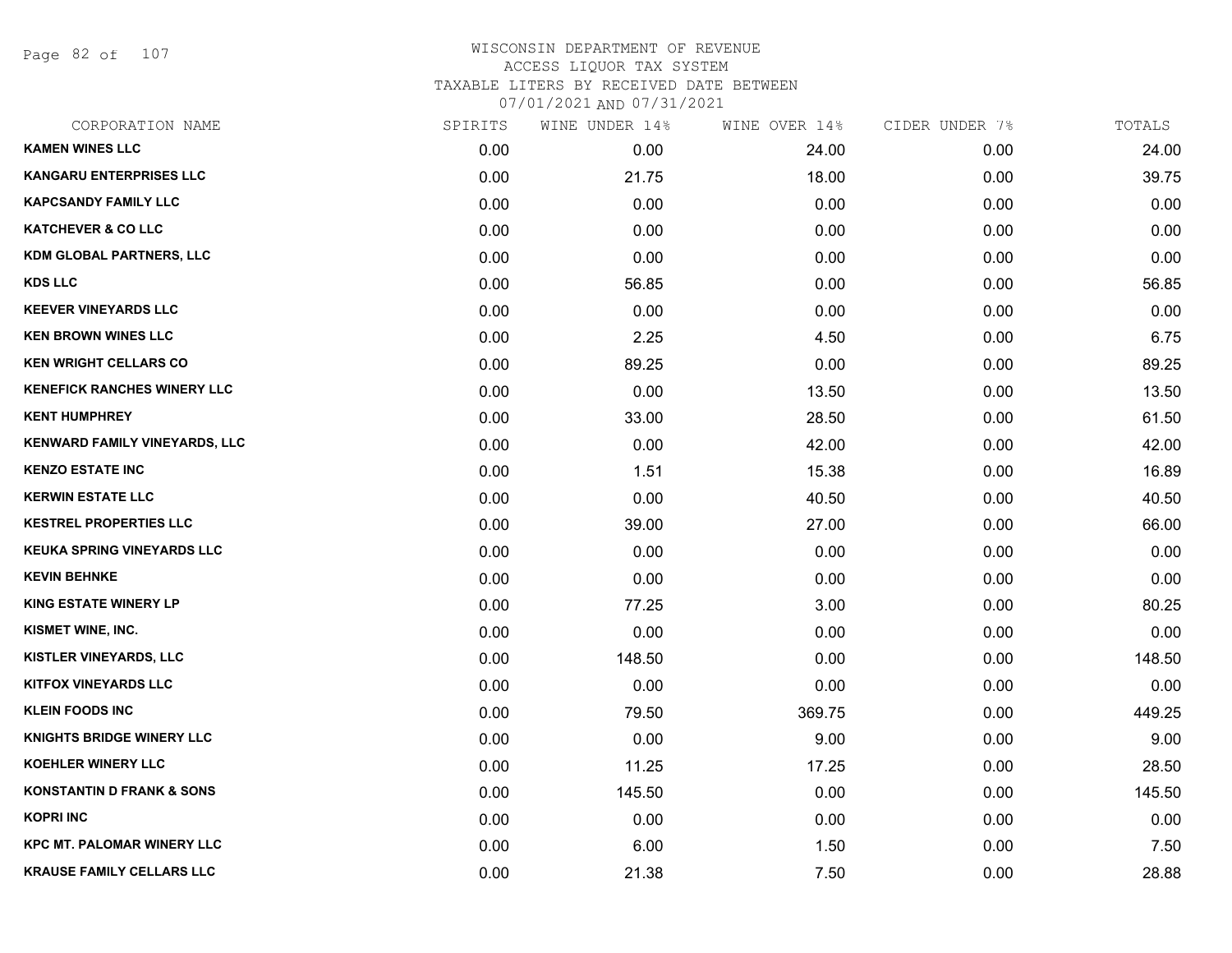### WISCONSIN DEPARTMENT OF REVENUE ACCESS LIQUOR TAX SYSTEM TAXABLE LITERS BY RECEIVED DATE BETWEEN

| CORPORATION NAME                                  | SPIRITS | WINE UNDER 14% | WINE OVER 14% | CIDER UNDER 7% | TOTALS |
|---------------------------------------------------|---------|----------------|---------------|----------------|--------|
| <b>KRISTIN HARRINGTON-BOEGNER</b>                 | 0.00    | 0.00           | 0.00          | 0.00           | 0.00   |
| <b>KRUPP BROTHERS LLC</b>                         | 0.00    | 6.75           | 3.75          | 0.00           | 10.50  |
| <b>KSSM LLC</b>                                   | 0.00    | 58.50          | 252.00        | 0.00           | 310.50 |
| <b>KT WINECO LLC</b>                              | 0.00    | 0.00           | 2.25          | 0.00           | 2.25   |
| <b>KULETO VILLA LLC</b>                           | 0.00    | 18.75          | 37.50         | 0.00           | 56.25  |
| <b>KUNDE ENTERPRISES INC</b>                      | 0.00    | 131.25         | 693.00        | 0.00           | 824.25 |
| <b>KV WINES LLC</b>                               | 0.00    | 4.50           | 1.50          | 0.00           | 6.00   |
| <b>L C WINE</b>                                   | 0.00    | 0.00           | 18.00         | 0.00           | 18.00  |
| L FOPPIANO WINE CO INC                            | 0.00    | 3.00           | 17.25         | 0.00           | 20.25  |
| L. MAWBY, LLC                                     | 0.00    | 163.50         | 0.00          | 0.00           | 163.50 |
| <b>L18 HOLDINGS, INC.</b>                         | 0.00    | 0.00           | 0.00          | 0.00           | 0.00   |
| <b>LADERA WINERY LLC</b>                          | 0.00    | 90.00          | 9.00          | 0.00           | 99.00  |
| <b>LAGUNA OAKS VINEYARD &amp; WINERY INC</b>      | 0.00    | 116.25         | 37.50         | 0.00           | 153.75 |
| <b>LAIL VINEYARDS LLC</b>                         | 0.00    | 0.00           | 56.25         | 0.00           | 56.25  |
| <b>LAIRD FAMILY ESTATE LLC</b>                    | 0.00    | 4.50           | 24.00         | 0.00           | 28.50  |
| <b>LAKE NOKOMIS CRANBERRIES INC</b>               | 0.00    | 0.00           | 0.00          | 0.00           | 0.00   |
| <b>LAMBERT BRIDGE WINERY INC</b>                  | 0.00    | 0.00           | 126.00        | 0.00           | 126.00 |
| <b>LAMBORN FAMILY WINE COMPANY LP</b>             | 0.00    | 0.00           | 24.75         | 0.00           | 24.75  |
| <b>LAMOREAUX LANDING WINE CELLARS LLC</b>         | 0.00    | 18.00          | 0.00          | 0.00           | 18.00  |
| <b>LANCASTER ESTATE VINEYARD &amp; WINERY LLC</b> | 0.00    | 8.25           | 39.00         | 0.00           | 47.25  |
| <b>LANGE WINERY LLC</b>                           | 0.00    | 21.75          | 38.25         | 0.00           | 60.00  |
| <b>LANGETWINS WINE CO INC</b>                     | 0.00    | 20.25          | 35.00         | 0.00           | 55.25  |
| <b>LARKMEAD VINEYARDS INC</b>                     | 0.00    | 13.50          | 30.00         | 0.00           | 43.50  |
| <b>LARSON FAMILY WINERY INC</b>                   | 0.00    | 6.75           | 89.25         | 0.00           | 96.00  |
| <b>LASSETER FAMILY WINERY LLC</b>                 | 0.00    | 11.25          | 32.25         | 0.00           | 43.50  |
| <b>LATAH CREEK WINE CELLARS LTD</b>               | 0.00    | 15.75          | 0.00          | 0.00           | 15.75  |
| <b>LAURO GUERRA</b>                               | 0.00    | 12.00          | 0.00          | 0.00           | 12.00  |
| <b>LAUTENBACH'S ORCHARD COUNTRY INC</b>           | 0.00    | 0.00           | 0.00          | 0.00           | 0.00   |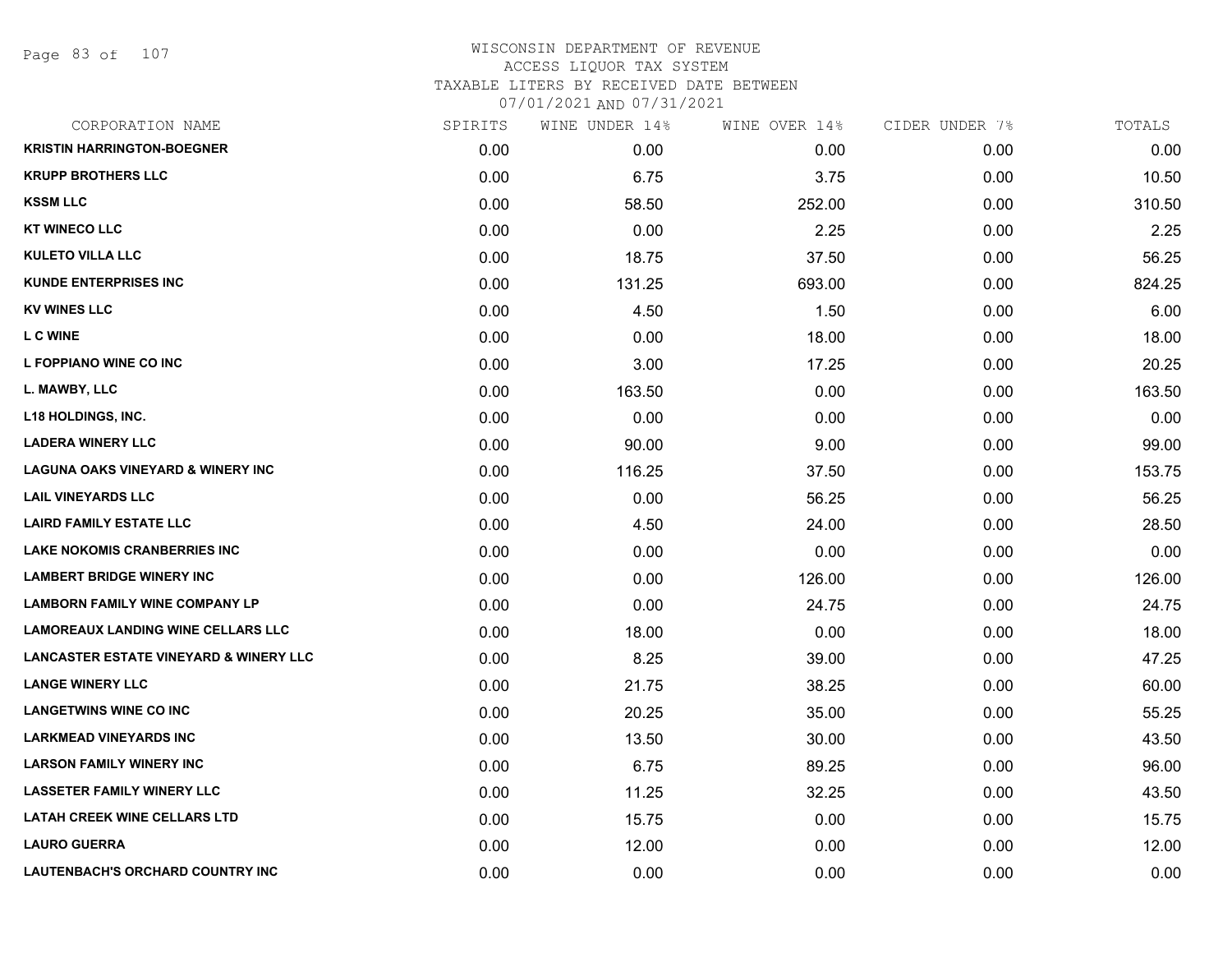Page 84 of 107

### WISCONSIN DEPARTMENT OF REVENUE ACCESS LIQUOR TAX SYSTEM TAXABLE LITERS BY RECEIVED DATE BETWEEN

| CORPORATION NAME                         | SPIRITS | WINE UNDER 14% | WINE OVER 14% | CIDER UNDER 7% | TOTALS |
|------------------------------------------|---------|----------------|---------------|----------------|--------|
| <b>LAVA SPRINGS INC</b>                  | 0.00    | 8.25           | 56.25         | 0.00           | 64.50  |
| <b>LAW ESTATE WINES</b>                  | 0.00    | 0.00           | 9.00          | 0.00           | 9.00   |
| <b>LAWER FAMILY WINERY INC</b>           | 0.00    | 0.00           | 0.00          | 0.00           | 0.00   |
| <b>LAWRENCE CELLARS LLC</b>              | 0.00    | 0.00           | 9.00          | 0.00           | 9.00   |
| LE CEP II INC                            | 0.00    | 13.50          | 6.00          | 0.00           | 19.50  |
| <b>LEAL VINEYARDS INC</b>                | 0.00    | 0.00           | 13.50         | 0.00           | 13.50  |
| <b>LEDGESTONE ESTATE LLC</b>             | 0.00    | 0.00           | 0.00          | 0.00           | 0.00   |
| LEELANAU WINE CELLARS, LTD.              | 0.00    | 42.00          | 1.50          | 0.00           | 43.50  |
| LEFT COAST CELLARS LLC                   | 0.00    | 106.50         | 0.75          | 0.00           | 107.25 |
| <b>LEMELSON WINERY LLC</b>               | 0.00    | 16.50          | 1.50          | 0.00           | 18.00  |
| <b>LEONARDINI FAMILY WINERY LLC</b>      | 0.00    | 38.25          | 90.00         | 0.00           | 128.25 |
| <b>LEONESSE CELLARS LLC</b>              | 0.00    | 36.00          | 24.25         | 0.00           | 60.25  |
| <b>LEONETTI CELLAR LLC</b>               | 0.00    | 0.00           | 0.00          | 0.00           | 0.00   |
| LIFE IS SHORT! LLC                       | 0.00    | 0.00           | 0.00          | 0.00           | 0.00   |
| LIL' OLE WINEMAKER SHOPPE LLC            | 0.00    | 0.00           | 0.00          | 0.00           | 0.00   |
| <b>LIMERICK LANE CELLARS INC</b>         | 0.00    | 9.75           | 40.50         | 0.00           | 50.25  |
| LINGUA FRANCA-LS VINEYARDS HOLDINGS, LLC | 0.00    | 37.50          | 0.00          | 0.00           | 37.50  |
| <b>LINNE CALODO INC</b>                  | 0.00    | 15.75          | 21.00         | 0.00           | 36.75  |
| <b>LINSFIELD WINE CO., LLC</b>           | 0.00    | 0.00           | 0.00          | 0.00           | 0.00   |
| <b>LION NATHAN USA INC</b>               | 0.00    | 285.00         | 516.75        | 0.00           | 801.75 |
| <b>LIONS PEAK</b>                        | 0.00    | 0.00           | 0.00          | 0.00           | 0.00   |
| <b>LISA REDMON</b>                       | 0.00    | 6.75           | 4.50          | 0.00           | 11.25  |
| <b>LLOYD CELLARS INC</b>                 | 0.00    | 0.00           | 9.52          | 0.00           | 9.52   |
| <b>LLOYD W DAVIS</b>                     | 0.00    | 34.50          | 25.50         | 0.00           | 60.00  |
| <b>LMR WINE ESTATES LLC</b>              | 0.00    | 68.25          | 0.00          | 0.00           | 68.25  |
| <b>LOBO WINES LLC</b>                    | 0.00    | 0.75           | 2.25          | 0.00           | 3.00   |
| <b>LONG SHADOWS VINTNERS LLC</b>         | 0.00    | 0.00           | 27.00         | 0.00           | 27.00  |
| <b>LONGBOARD VINEYARDS LLC</b>           | 0.00    | 0.00           | 0.00          | 0.00           | 0.00   |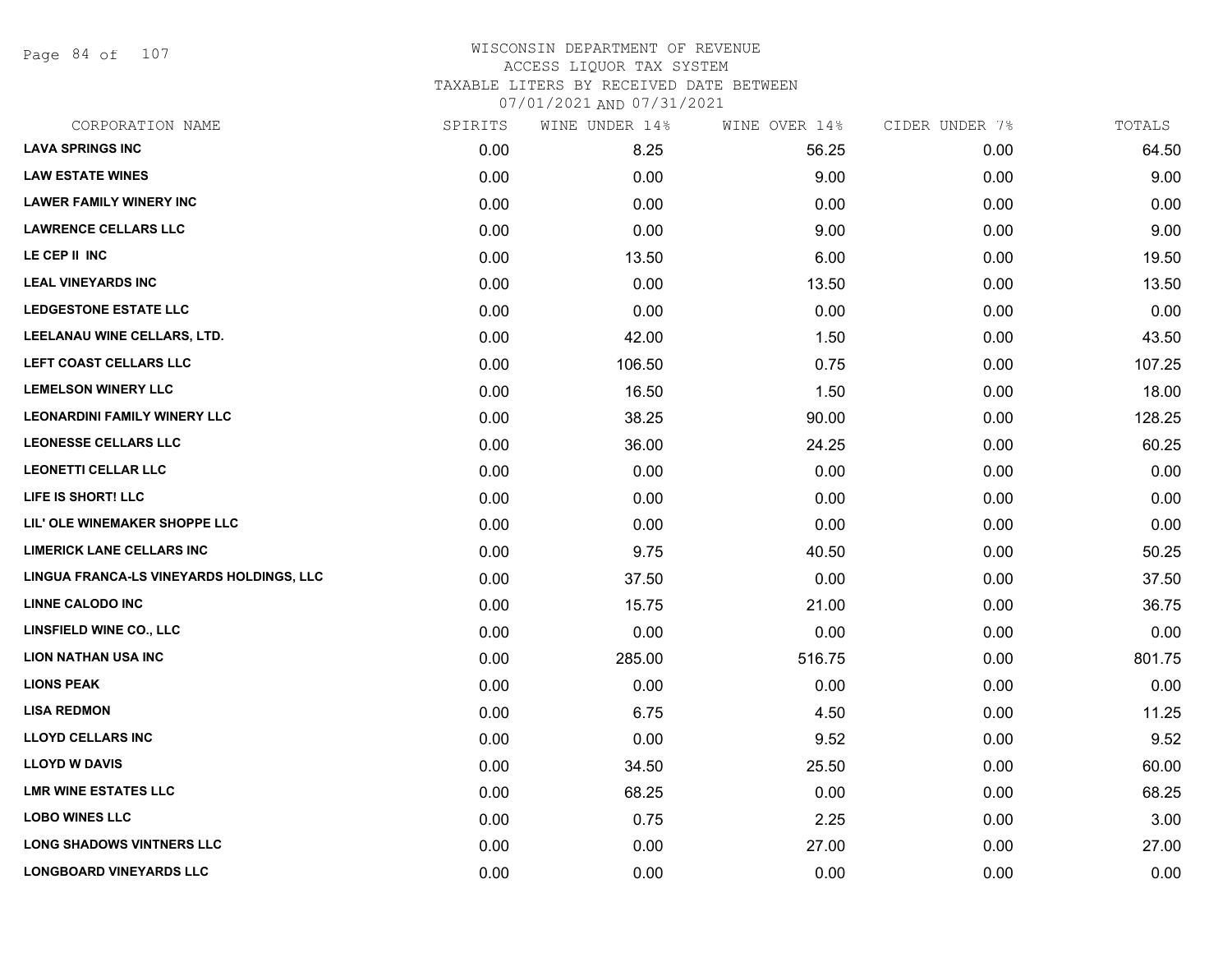Page 85 of 107

# WISCONSIN DEPARTMENT OF REVENUE ACCESS LIQUOR TAX SYSTEM TAXABLE LITERS BY RECEIVED DATE BETWEEN

| CORPORATION NAME                          | SPIRITS | WINE UNDER 14% | WINE OVER 14% | CIDER UNDER 7% | TOTALS |
|-------------------------------------------|---------|----------------|---------------|----------------|--------|
| <b>LONGORIA &amp; LONGORIA</b>            | 0.00    | 9.75           | 15.00         | 0.00           | 24.75  |
| <b>LORENZI ESTATE WINES, INC.</b>         | 0.00    | 0.00           | 4.50          | 0.00           | 4.50   |
| <b>LORIMAR WINERY INC</b>                 | 0.00    | 2.25           | 18.75         | 0.00           | 21.00  |
| <b>LOST ISLAND WINE LLC</b>               | 0.00    | 0.00           | 0.00          | 0.00           | 0.00   |
| <b>LOWDEN SCHOOLHOUSE CORPORATION</b>     | 0.00    | 24.75          | 87.00         | 0.00           | 111.75 |
| <b>LUCAS &amp; LEWELLEN VINEYARDS INC</b> | 0.00    | 8.25           | 43.50         | 0.00           | 51.75  |
| <b>LYNFRED WINERY INC</b>                 | 0.00    | 40.50          | 0.00          | 0.00           | 40.50  |
| <b>LYNMAR WINERY LLC</b>                  | 0.00    | 0.00           | 212.25        | 0.00           | 212.25 |
| <b>M.A.C. WINES, LLC</b>                  | 0.00    | 6.75           | 25.50         | 0.00           | 32.25  |
| <b>MACCHIA, INC</b>                       | 0.00    | 9.75           | 18.75         | 0.00           | 28.50  |
| <b>MADRIGAL FAMILY WINERY LLC</b>         | 0.00    | 3.75           | 27.00         | 0.00           | 30.75  |
| <b>MADRONA VINEYARDS LP</b>               | 0.00    | 15.00          | 32.50         | 0.00           | 47.50  |
| <b>MAKK WINE LLC</b>                      | 0.00    | 24.00          | 0.00          | 0.00           | 24.00  |
| <b>MALULANI INVESTMENTS LIMITED</b>       | 0.00    | 0.75           | 5.25          | 0.00           | 6.00   |
| <b>MANCAN WINE LLC</b>                    | 0.00    | 0.00           | 0.00          | 0.00           | 0.00   |
| <b>MANO'S INC</b>                         | 0.00    | 155.25         | 0.00          | 0.00           | 155.25 |
| <b>MARCASSIN WINE COMPANY, LLC</b>        | 0.00    | 0.00           | 0.00          | 0.00           | 0.00   |
| <b>MARGERUM WINE COMPANY INC</b>          | 0.00    | 22.88          | 11.25         | 0.00           | 34.13  |
| <b>MARIETTA CELLARS INC</b>               | 0.00    | 10.50          | 3.75          | 0.00           | 14.25  |
| <b>MARIPOSA WINE COMPANY LLC</b>          | 0.00    | 0.00           | 0.00          | 0.00           | 0.00   |
| <b>MARK HEROLD</b>                        | 0.00    | 0.00           | 0.00          | 0.00           | 0.00   |
| <b>MARK J NEAL</b>                        | 0.00    | 5.25           | 56.25         | 0.00           | 61.50  |
| <b>MARK MCNEILLY</b>                      | 0.00    | 18.75          | 114.00        | 0.00           | 132.75 |
| <b>MARKHAM VINEYARDS</b>                  | 0.00    | 32.25          | 168.75        | 0.00           | 201.00 |
| <b>MARTIN E SELL</b>                      | 0.00    | 0.00           | 0.00          | 0.00           | 0.00   |
| <b>MARTIN RANCH WINERY, INC.</b>          | 0.00    | 3.00           | 1.50          | 0.00           | 4.50   |
| <b>MARTIN RAY WINERY INC</b>              | 0.00    | 10.50          | 8.25          | 0.00           | 18.75  |
| <b>MARTINELLI WINERY INC</b>              | 0.00    | 0.00           | 93.75         | 0.00           | 93.75  |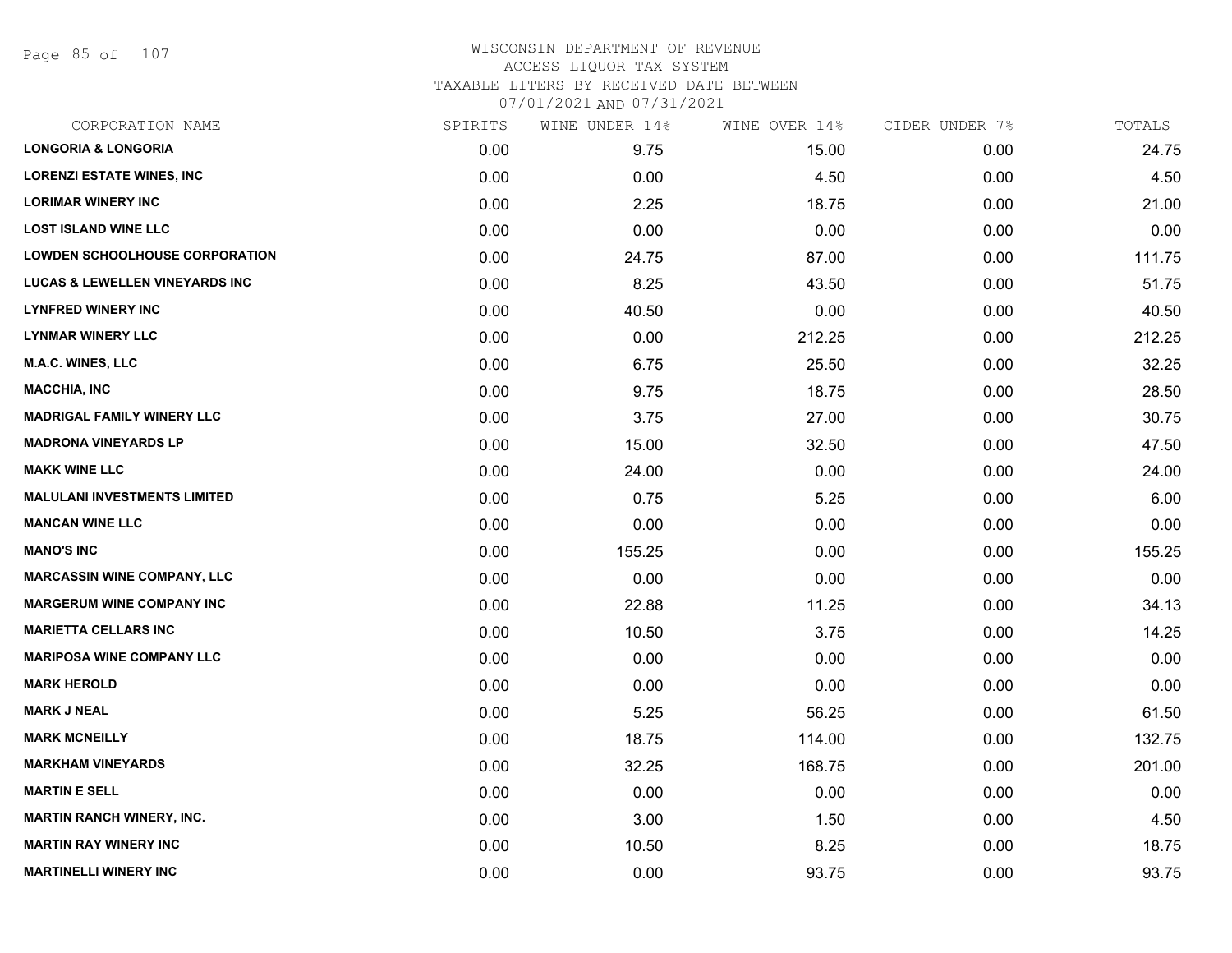Page 86 of 107

#### WISCONSIN DEPARTMENT OF REVENUE ACCESS LIQUOR TAX SYSTEM TAXABLE LITERS BY RECEIVED DATE BETWEEN

| CORPORATION NAME                              | SPIRITS | WINE UNDER 14% | WINE OVER 14% | CIDER UNDER 7% | TOTALS   |
|-----------------------------------------------|---------|----------------|---------------|----------------|----------|
| <b>MARYANN MCNALLY</b>                        | 0.00    | 12.75          | 16.50         | 0.00           | 29.25    |
| <b>MATHY WINERY LLC</b>                       | 0.00    | 643.50         | 397.13        | 0.00           | 1,040.63 |
| <b>MATRICK HOLDINGS CORPORATION</b>           | 0.00    | 326.10         | 0.00          | 0.00           | 326.10   |
| <b>MATT PREIS</b>                             | 0.00    | 0.00           | 0.00          | 0.00           | 0.00     |
| <b>MATTHEW RICK</b>                           | 0.00    | 0.00           | 0.00          | 0.00           | 0.00     |
| <b>MATTHIAS A PIPPIG &amp; JAMIE M KINSER</b> | 0.00    | 12.00          | 28.50         | 0.00           | 40.50    |
| <b>MAUI WINE LTD</b>                          | 0.00    | 147.75         | 1.88          | 0.00           | 149.63   |
| <b>MAURITSON FAMILY WINERY</b>                | 0.00    | 63.00          | 93.75         | 0.00           | 156.75   |
| <b>MAYACAMA FARMS LLC</b>                     | 0.00    | 0.00           | 0.00          | 0.00           | 0.00     |
| <b>MAYACAMAS VINEYARDS INC</b>                | 0.00    | 26.25          | 10.50         | 0.00           | 36.75    |
| <b>MAYNARD JAMES KEENAN</b>                   | 0.00    | 118.71         | 0.00          | 0.00           | 118.71   |
| <b>MCBRIDE SISTERS COLLECTIONS INC</b>        | 0.00    | 173.25         | 0.00          | 0.00           | 173.25   |
| <b>MCFLESHMAN'S BREWING CO., LLC.</b>         | 0.00    | 0.00           | 0.00          | 0.00           | 0.00     |
| <b>MCKAHN FAMILY CELLARS, LLC</b>             | 0.00    | 0.00           | 25.50         | 0.00           | 25.50    |
| <b>MCMENAMINS INC</b>                         | 0.00    | 15.75          | 5.25          | 0.00           | 21.00    |
| <b>MCNAB RIDGE WINERY LLC</b>                 | 0.00    | 0.00           | 4.50          | 0.00           | 4.50     |
| <b>MELROSE CELLARS LLC</b>                    | 0.00    | 0.00           | 0.00          | 0.00           | 0.00     |
| <b>MELVILLE VINEYARDS SOUTH LLC</b>           | 0.00    | 186.75         | 3.00          | 0.00           | 189.75   |
| <b>MENDOCINO WINE GROUP LLC</b>               | 0.00    | 11.25          | 25.50         | 0.00           | 36.75    |
| <b>MER ET SOLEIL LLC</b>                      | 0.00    | 0.00           | 9.75          | 0.00           | 9.75     |
| <b>MERCER WINE ESTATES LLC</b>                | 0.00    | 0.00           | 0.00          | 0.00           | 0.00     |
| <b>MERRYVALE VINEYARDS LLC</b>                | 0.00    | 97.50          | 193.50        | 0.00           | 291.00   |
| <b>MERSHONIAN CIDERY LLC</b>                  | 0.00    | 0.00           | 0.00          | 0.00           | 0.00     |
| <b>MESSINA HOF WINE CELLARS INC</b>           | 0.00    | 28.50          | 1.50          | 0.00           | 30.00    |
| <b>METAMORPHOSIS WINES LLC</b>                | 0.00    | 0.00           | 87.75         | 0.00           | 87.75    |
| <b>METEOR VINEYARD LLC</b>                    | 0.00    | 0.00           | 0.00          | 0.00           | 0.00     |
| <b>METROPOLITAN WINES LLC</b>                 | 0.00    | 10.75          | 9.75          | 0.00           | 20.50    |
| <b>METTLER WINES LLC</b>                      | 0.00    | 5.25           | 28.50         | 0.00           | 33.75    |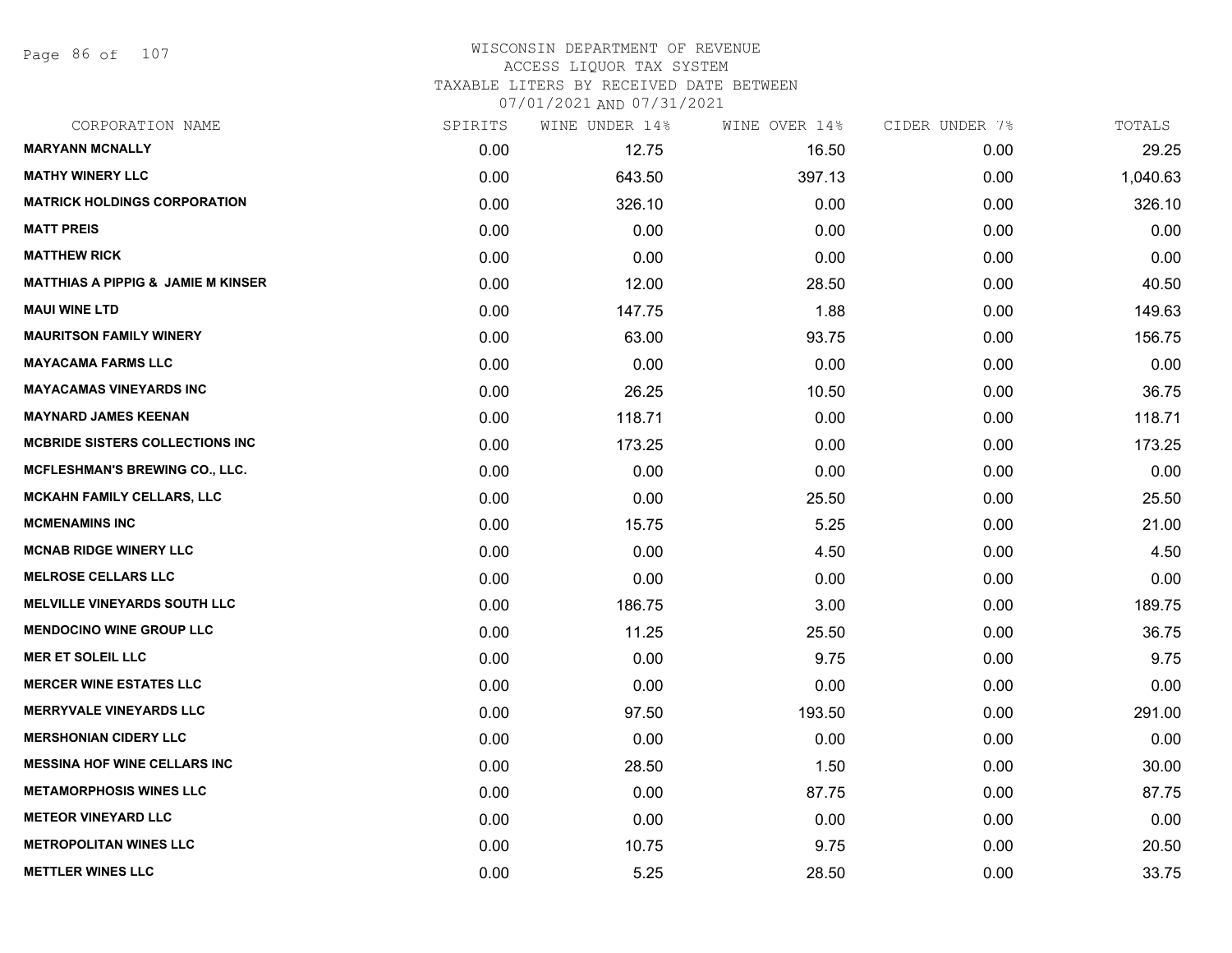Page 87 of 107

### WISCONSIN DEPARTMENT OF REVENUE ACCESS LIQUOR TAX SYSTEM TAXABLE LITERS BY RECEIVED DATE BETWEEN

| CORPORATION NAME                                  | SPIRITS | WINE UNDER 14% | WINE OVER 14% | CIDER UNDER 7% | TOTALS   |
|---------------------------------------------------|---------|----------------|---------------|----------------|----------|
| <b>MEV CORPORATION</b>                            | 0.00    | 14.25          | 0.00          | 0.00           | 14.25    |
| <b>MEYER CELLARS LLC</b>                          | 0.00    | 0.00           | 0.00          | 0.00           | 0.00     |
| <b>MHM GLASS ETCHING, INC</b>                     | 0.00    | 4.50           | 0.00          | 0.00           | 4.50     |
| <b>MI SUENO WINERY</b>                            | 0.00    | 0.00           | 36.00         | 0.00           | 36.00    |
| <b>MICHAEL C YATES</b>                            | 0.00    | 0.00           | 21.00         | 0.00           | 21.00    |
| <b>MICHAEL HIRBY</b>                              | 0.00    | 0.00           | 0.00          | 0.00           | 0.00     |
| <b>MICHEAL DASHE</b>                              | 0.00    | 0.00           | 1.50          | 0.00           | 1.50     |
| <b>MIDNIGHT CELLARS INC</b>                       | 0.00    | 1.50           | 0.00          | 0.00           | 1.50     |
| <b>MID-OAK DISTILLERY INC</b>                     | 0.00    | 0.00           | 0.00          | 0.00           | 0.00     |
| <b>MILBRANDT FAMILY WINES LLC</b>                 | 0.00    | 13.50          | 15.00         | 0.00           | 28.50    |
| <b>MILDARA BLASS INC</b>                          | 0.00    | 7,270.13       | 879.00        | 0.00           | 8,149.13 |
| <b>MILL CREEK VINEYARDS</b>                       | 0.00    | 3.75           | 23.25         | 0.00           | 27.00    |
| <b>MILLBROOK WINERY INC</b>                       | 0.00    | 15.00          | 0.00          | 0.00           | 15.00    |
| MILLER FAMILY WINE COMPANY LLC                    | 0.00    | 0.00           | 0.00          | 0.00           | 0.00     |
| <b>MINER FAMILY WINERY LLC</b>                    | 0.00    | 0.00           | 0.00          | 0.00           | 0.00     |
| <b>MINNESOTAS FINEST FERMENTED PRODUCTS</b>       | 0.00    | 0.00           | 0.00          | 0.00           | 0.00     |
| <b>MIRA WINERY LLC</b>                            | 0.00    | 0.75           | 8.25          | 0.00           | 9.00     |
| <b>MIRAMONT ESTATE VINEYARDS &amp; WINERY INC</b> | 0.00    | 0.00           | 0.00          | 0.00           | 0.00     |
| <b>MIRASOL WINE LLC</b>                           | 0.00    | 12.00          | 12.00         | 0.00           | 24.00    |
| <b>MOBCRAFT BEER INC.</b>                         | 0.00    | 0.00           | 0.00          | 0.00           | 0.00     |
| <b>MODERN DEVELOPMENT COMPANY</b>                 | 0.00    | 0.00           | 13.50         | 0.00           | 13.50    |
| <b>MOLLY AIDA INC</b>                             | 0.00    | 0.00           | 0.00          | 0.00           | 0.00     |
| <b>MOLLYDOOKER INTERNATIONAL LLC</b>              | 0.00    | 0.00           | 0.00          | 0.00           | 0.00     |
| <b>MONTEREY WINE AND PRODUCE CORP</b>             | 0.00    | 31.50          | 0.00          | 0.00           | 31.50    |
| <b>MONTICELLO CELLARS INC</b>                     | 0.00    | 4.50           | 44.25         | 0.00           | 48.75    |
| <b>MOONDANCER LLC</b>                             | 0.00    | 0.00           | 0.00          | 0.00           | 0.00     |
| <b>MORCHELLA WINE CELLARS LLC</b>                 | 0.00    | 15.75          | 12.75         | 0.00           | 28.50    |
| <b>MORGAN WINERY INC</b>                          | 0.00    | 48.75          | 3.00          | 0.00           | 51.75    |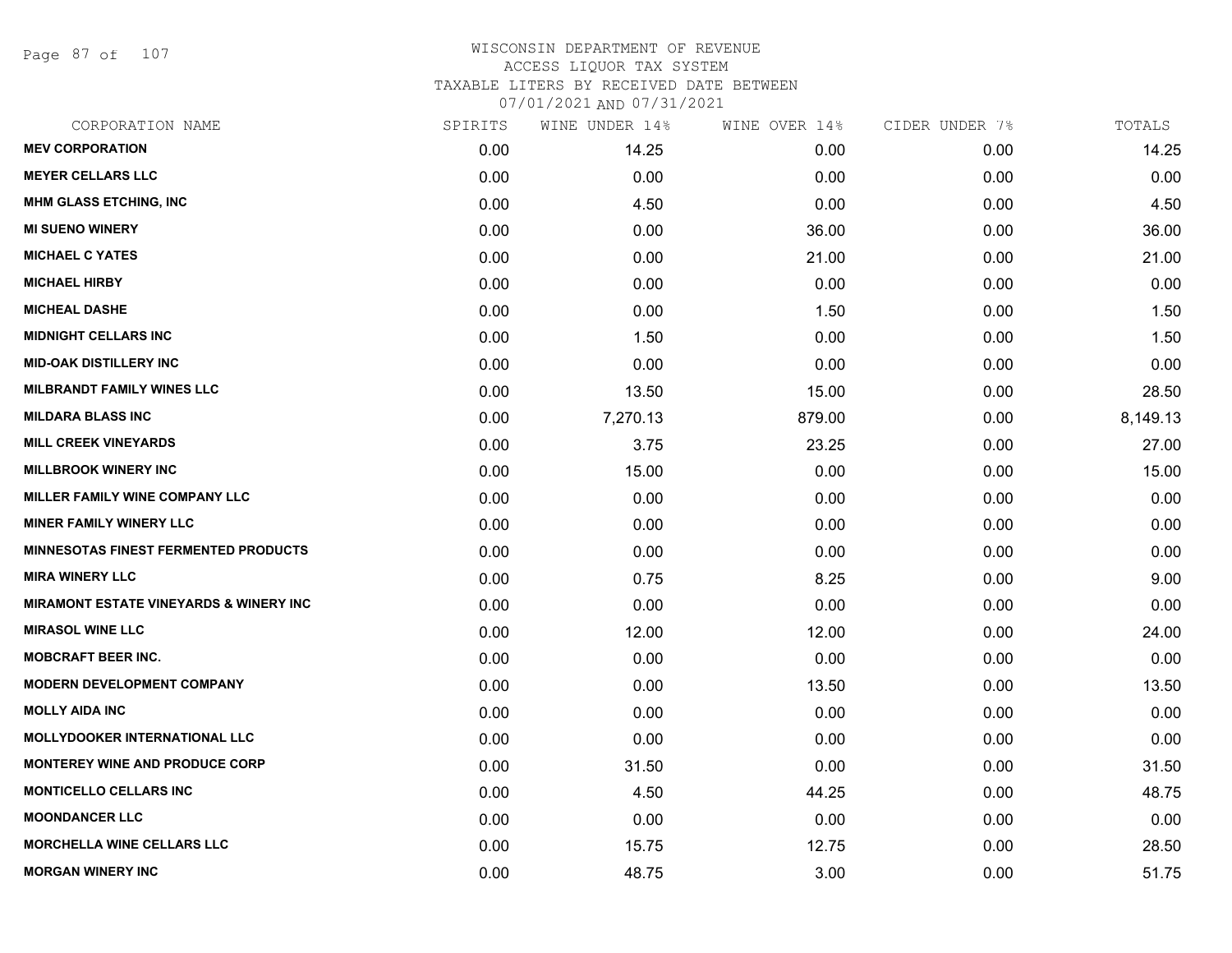Page 88 of 107

# WISCONSIN DEPARTMENT OF REVENUE ACCESS LIQUOR TAX SYSTEM TAXABLE LITERS BY RECEIVED DATE BETWEEN

| CORPORATION NAME                  | SPIRITS | WINE UNDER 14% | WINE OVER 14% | CIDER UNDER 7% | TOTALS    |
|-----------------------------------|---------|----------------|---------------|----------------|-----------|
| <b>MOSHIN VINEYARDS INC</b>       | 0.00    | 42.75          | 11.63         | 0.00           | 54.38     |
| <b>MOSIER, LLC</b>                | 0.00    | 0.00           | 0.00          | 0.00           | 0.00      |
| <b>MOUNT VEEDER SPRINGS LLC</b>   | 0.00    | 0.00           | 0.00          | 0.00           | 0.00      |
| <b>MS WINES, LLC</b>              | 0.00    | 3.00           | 0.00          | 0.00           | 3.00      |
| <b>MULLIGAN &amp; MULLIGAN</b>    | 0.00    | 22.50          | 0.00          | 0.00           | 22.50     |
| <b>MUNCH &amp; FOX</b>            | 0.00    | 0.00           | 18.00         | 0.00           | 18.00     |
| <b>MUNSON BRIDGE WINERY INC</b>   | 0.00    | 0.00           | 0.00          | 0.00           | 0.00      |
| <b>MURIELLE WINERY INC.</b>       | 0.00    | 33.75          | 0.00          | 0.00           | 33.75     |
| <b>MUSCARDINI CELLARS, LLC</b>    | 0.00    | 0.75           | 55.50         | 0.00           | 56.25     |
| <b>MUSETTA WINERY, LLC</b>        | 0.00    | 0.00           | 0.00          | 0.00           | 0.00      |
| <b>MY FAVORITE NEIGHBOR LLC</b>   | 0.00    | 0.00           | 12.00         | 0.00           | 12.00     |
| <b>MYKA CELLARS INC</b>           | 0.00    | 0.00           | 0.00          | 0.00           | 0.00      |
| <b>NCWGINC</b>                    | 0.00    | 0.00           | 0.00          | 0.00           | 0.00      |
| <b>NABOR WINES LLC</b>            | 0.00    | 0.00           | 0.75          | 0.00           | 0.75      |
| <b>NAKED WINES LLC</b>            | 0.00    | 0.00           | 0.00          | 0.00           | 0.00      |
| <b>NAKEDWINES.COM INC</b>         | 0.00    | 46,914.00      | 33,765.06     | 0.00           | 80,679.06 |
| <b>NALLE WINERY, INC.</b>         | 0.00    | 18.00          | 0.00          | 0.00           | 18.00     |
| <b>NAPA WINE CELLAR, INC.</b>     | 0.00    | 2,098.25       | 545.25        | 0.00           | 2,643.50  |
| <b>NAPA WINE COMPANY LLC</b>      | 0.00    | 0.00           | 23.25         | 0.00           | 23.25     |
| <b>NAPA WINERY GROUP, LLC</b>     | 0.00    | 27.00          | 0.75          | 0.00           | 27.75     |
| <b>NATURAL SELECTIONS 357 LLC</b> | 0.00    | 0.00           | 3.75          | 0.00           | 3.75      |
| <b>NAVARRE CELLARS LTD</b>        | 0.00    | 0.75           | 1.50          | 0.00           | 2.25      |
| <b>NAVARRO VINEYARDS, LLC</b>     | 0.00    | 442.50         | 25.50         | 0.00           | 468.00    |
| <b>NEFF CELLARS LLC</b>           | 0.00    | 18.00          | 0.00          | 0.00           | 18.00     |
| <b>NEVADA WINE CELLARS INC</b>    | 0.00    | 0.20           | 1.20          | 0.00           | 1.40      |
| <b>NEW VAVIN INC</b>              | 0.00    | 4.50           | 24.75         | 0.00           | 29.25     |
| <b>NEW VINELAND LLC</b>           | 0.00    | 0.00           | 0.00          | 0.00           | 0.00      |
| <b>NEWBERG MAIL ROOM INC</b>      | 0.00    | 414.75         | 243.00        | 0.00           | 657.75    |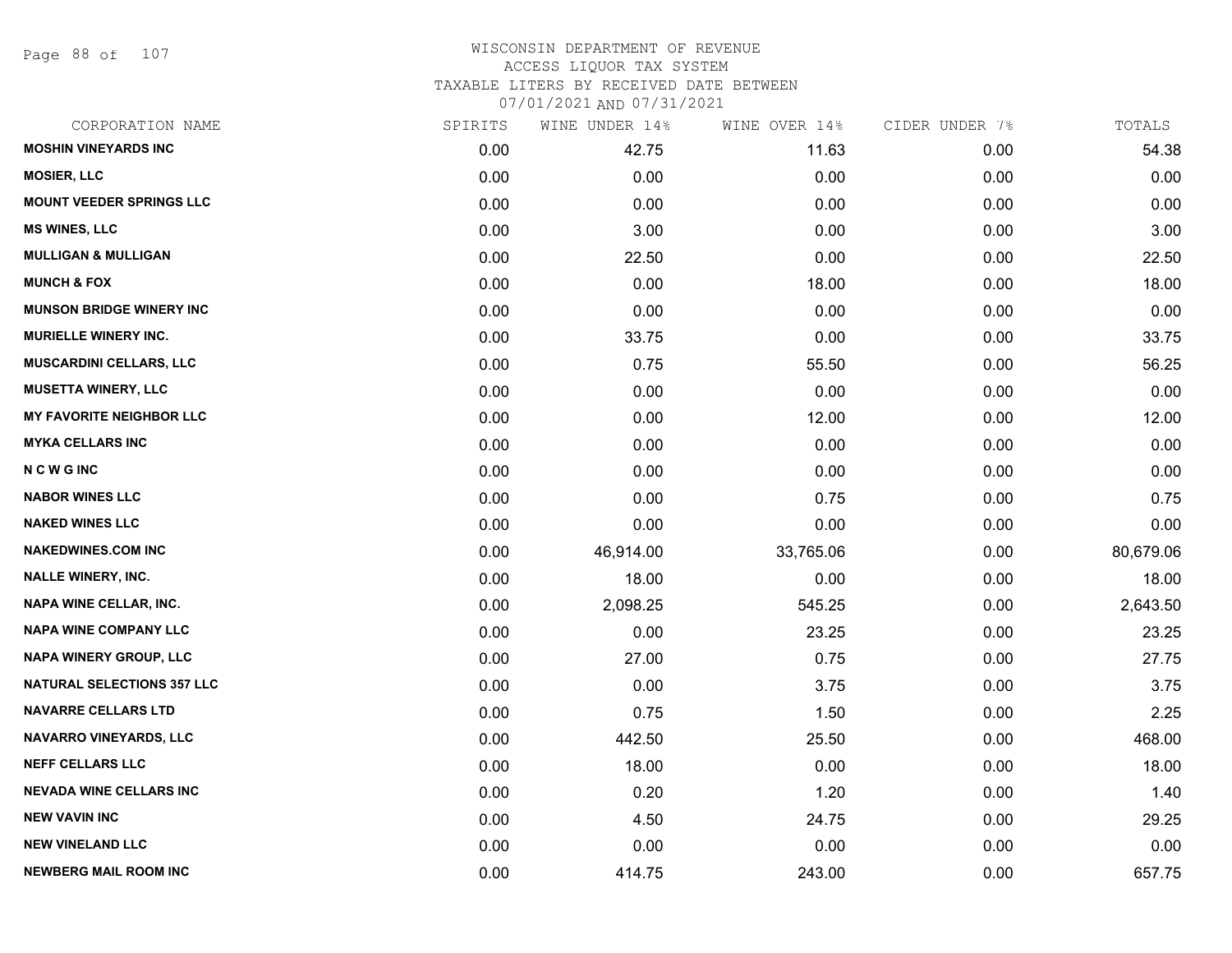Page 89 of 107

### WISCONSIN DEPARTMENT OF REVENUE ACCESS LIQUOR TAX SYSTEM TAXABLE LITERS BY RECEIVED DATE BETWEEN

| CORPORATION NAME                    | SPIRITS | WINE UNDER 14% | WINE OVER 14% | CIDER UNDER 7% | TOTALS |
|-------------------------------------|---------|----------------|---------------|----------------|--------|
| <b>NEWTON VINEYARD LLC</b>          | 0.00    | 78.75          | 0.00          | 0.00           | 78.75  |
| <b>NICALI, LLC</b>                  | 0.00    | 0.00           | 0.00          | 0.00           | 0.00   |
| <b>NICHOLSON RANCH LLC</b>          | 0.00    | 0.00           | 2.25          | 0.00           | 2.25   |
| NIEBAUM-COPPOLA ESTATE WINERY LP    | 0.00    | 54.00          | 223.50        | 0.00           | 277.50 |
| <b>NINER WINE ESTATES LLC</b>       | 0.00    | 18.00          | 24.75         | 0.00           | 42.75  |
| <b>NOAH DORRANCE</b>                | 0.00    | 9.00           | 0.00          | 0.00           | 9.00   |
| <b>NORMAN LEE WILLIAMS</b>          | 0.00    | 0.00           | 0.00          | 0.00           | 0.00   |
| <b>NORTH SHORE WINERY LLC</b>       | 0.00    | 6.75           | 0.00          | 0.00           | 6.75   |
| <b>NORTHLEAF WINERY, LLC</b>        | 0.00    | 0.00           | 0.00          | 0.00           | 0.00   |
| NOTRE VUE ESTATE WINE GROUP, INC.   | 0.00    | 3.75           | 12.00         | 0.00           | 15.75  |
| <b>NOVA WINES, INC.</b>             | 0.00    | 9.38           | 2.25          | 0.00           | 11.63  |
| <b>NV AWG LTD</b>                   | 0.00    | 0.00           | 0.00          | 0.00           | 0.00   |
| <b>NW WINE COMPANY LLC</b>          | 0.00    | 143.25         | 36.00         | 0.00           | 179.25 |
| <b>OAK RIDGE WINERY LLC</b>         | 0.00    | 0.00           | 0.00          | 0.00           | 0.00   |
| OAKVILLE HILLS CELLARS INC          | 0.00    | 0.00           | 0.00          | 0.00           | 0.00   |
| <b>OAKVILLE RANCH WINERY INC</b>    | 0.00    | 0.00           | 9.00          | 0.00           | 9.00   |
| <b>OAT HILL CORPORATION</b>         | 0.00    | 0.00           | 21.00         | 0.00           | 21.00  |
| OBLOQUY, INC.                       | 0.00    | 0.00           | 0.00          | 0.00           | 0.00   |
| <b>OBRIEN FAMILY VINEYARDS, LLC</b> | 0.00    | 9.00           | 161.25        | 0.00           | 170.25 |
| <b>ODILON FORD WINERY INC</b>       | 0.00    | 0.00           | 0.00          | 0.00           | 0.00   |
| <b>OGB PARTNERS LLC</b>             | 0.00    | 26.25          | 29.25         | 0.00           | 55.50  |
| <b>OGILVIE MERWIN VENTURES, LLC</b> | 0.00    | 0.00           | 0.00          | 0.00           | 0.00   |
| OLD VINE WINE PARTNERS LLC          | 0.00    | 31.50          | 117.00        | 0.00           | 148.50 |
| OLIVER WINE COMPANY INC             | 0.00    | 407.20         | 10.50         | 0.00           | 417.70 |
| ONE TRUE VINE LLC                   | 0.00    | 0.00           | 27.00         | 0.00           | 27.00  |
| O'NEILL BEVERAGES CO LLC            | 0.00    | 62.50          | 16.50         | 0.00           | 79.00  |
| <b>ONX WINERY INC</b>               | 0.00    | 0.00           | 18.90         | 0.00           | 18.90  |
| OPAL WEST WINES, LLC                | 0.00    | 0.00           | 3.00          | 0.00           | 3.00   |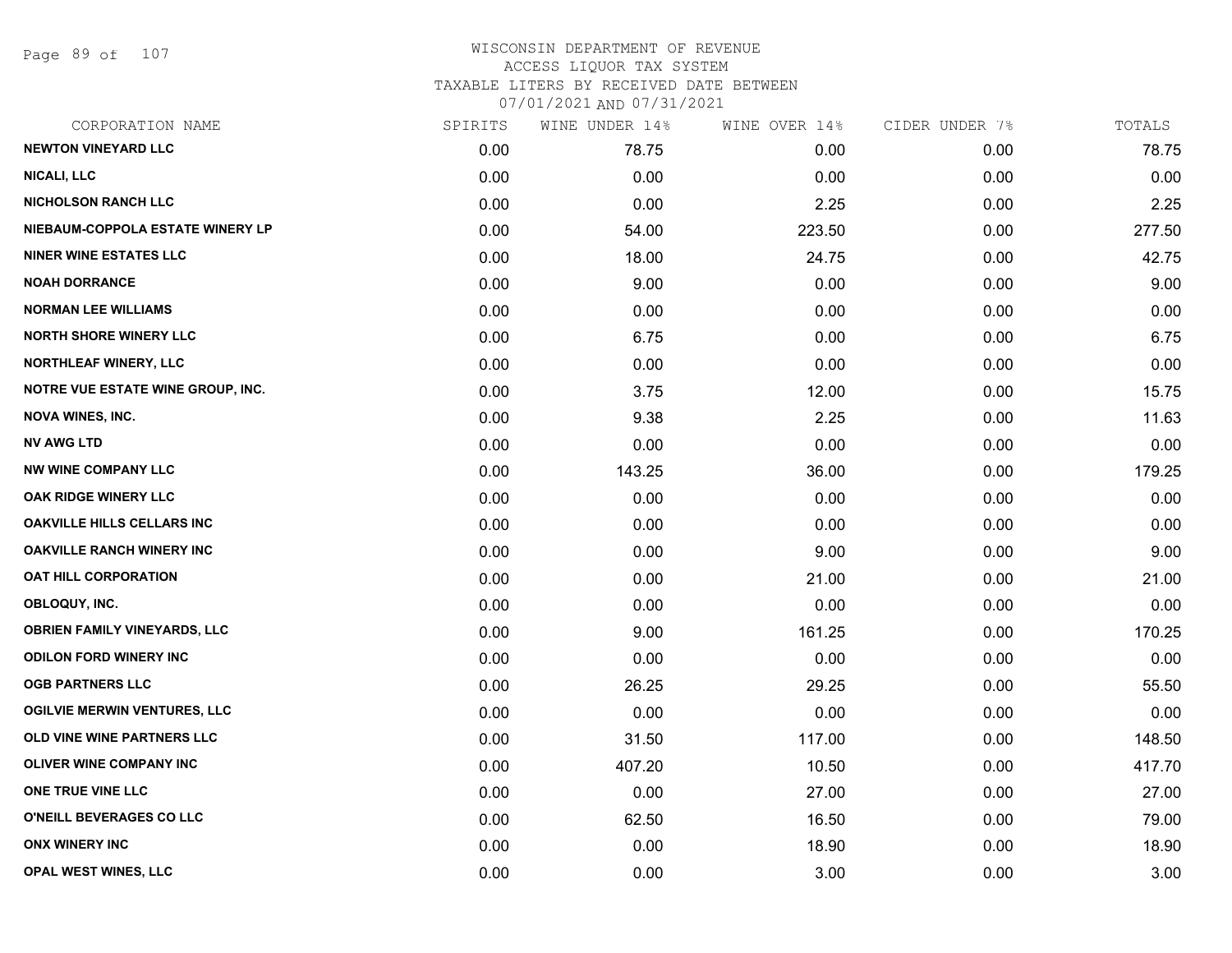Page 90 of 107

# WISCONSIN DEPARTMENT OF REVENUE ACCESS LIQUOR TAX SYSTEM

TAXABLE LITERS BY RECEIVED DATE BETWEEN

| CORPORATION NAME                    | SPIRITS | WINE UNDER 14% | WINE OVER 14% | CIDER UNDER 7% | TOTALS |
|-------------------------------------|---------|----------------|---------------|----------------|--------|
| <b>OPOLO WINES LP</b>               | 0.00    | 83.44          | 207.75        | 0.00           | 291.19 |
| <b>OPUS ONE WINERY LLC</b>          | 0.00    | 15.00          | 6.00          | 0.00           | 21.00  |
| ORCA PROPERTIES LLC                 | 0.00    | 7.50           | 77.25         | 0.00           | 84.75  |
| <b>ORFILA VINEYARDS INC</b>         | 0.00    | 30.75          | 29.25         | 0.00           | 60.00  |
| O'SHAUGHNESSY DEL OSO LLC           | 0.00    | 0.00           | 35.25         | 0.00           | 35.25  |
| OUT FROM LAND INVESTOR GROUP LLC    | 0.00    | 0.00           | 31.50         | 0.00           | 31.50  |
| PAIX SUR TERRE, LLC                 | 0.00    | 0.00           | 0.00          | 0.00           | 0.00   |
| PALI WINE COMPANY LP                | 0.00    | 3.75           | 18.00         | 0.00           | 21.75  |
| PALM BAY HOLDINGS LLC               | 0.00    | 0.00           | 0.00          | 0.00           | 0.00   |
| PALOMA VINEYARD LLC                 | 0.00    | 0.00           | 31.50         | 0.00           | 31.50  |
| PAOLETTI ESTATES WINERY, INC        | 0.00    | 0.00           | 0.00          | 0.00           | 0.00   |
| <b>PARADISE RIDGE WINERY</b>        | 0.00    | 10.50          | 0.00          | 0.00           | 10.50  |
| PARALLEL 44 VINEYARD & WINERY, INC. | 0.00    | 0.00           | 0.00          | 0.00           | 0.00   |
| <b>PARKER STATION INC</b>           | 0.00    | 60.75          | 135.00        | 0.00           | 195.75 |
| <b>PARMESON FAMILY LLC</b>          | 0.00    | 3.00           | 10.50         | 0.00           | 13.50  |
| PARSONAGE CELLARS INC               | 0.00    | 0.00           | 22.50         | 0.00           | 22.50  |
| <b>PATRICIA A HOOVER</b>            | 0.00    | 21.00          | 4.50          | 0.00           | 25.50  |
| PATRICIA GREEN CELLARS LLC          | 0.00    | 75.75          | 4.50          | 0.00           | 80.25  |
| <b>PATRICK ARNDT</b>                | 0.00    | 0.00           | 0.00          | 0.00           | 0.00   |
| <b>PATRICK M RUE</b>                | 0.00    | 0.00           | 0.00          | 0.00           | 0.00   |
| <b>PAUL D ASPER</b>                 | 0.00    | 0.00           | 0.00          | 0.00           | 0.00   |
| <b>PAUL G BLOMMEL</b>               | 0.00    | 0.00           | 0.00          | 0.00           | 0.00   |
| PAUL HOBBS WINERY LP                | 0.00    | 4.50           | 60.75         | 0.00           | 65.25  |
| <b>PAUL J FRANZEN</b>               | 0.00    | 0.00           | 0.00          | 0.00           | 0.00   |
| <b>PAVI WINES LLC</b>               | 0.00    | 0.00           | 0.00          | 0.00           | 0.00   |
| <b>PAWEL LATO</b>                   | 0.00    | 14.25          | 17.25         | 0.00           | 31.50  |
| PCJ, INC.                           | 0.00    | 0.00           | 0.00          | 0.00           | 0.00   |
| PEACHY CANYON WINERY                | 0.00    | 0.00           | 51.00         | 0.00           | 51.00  |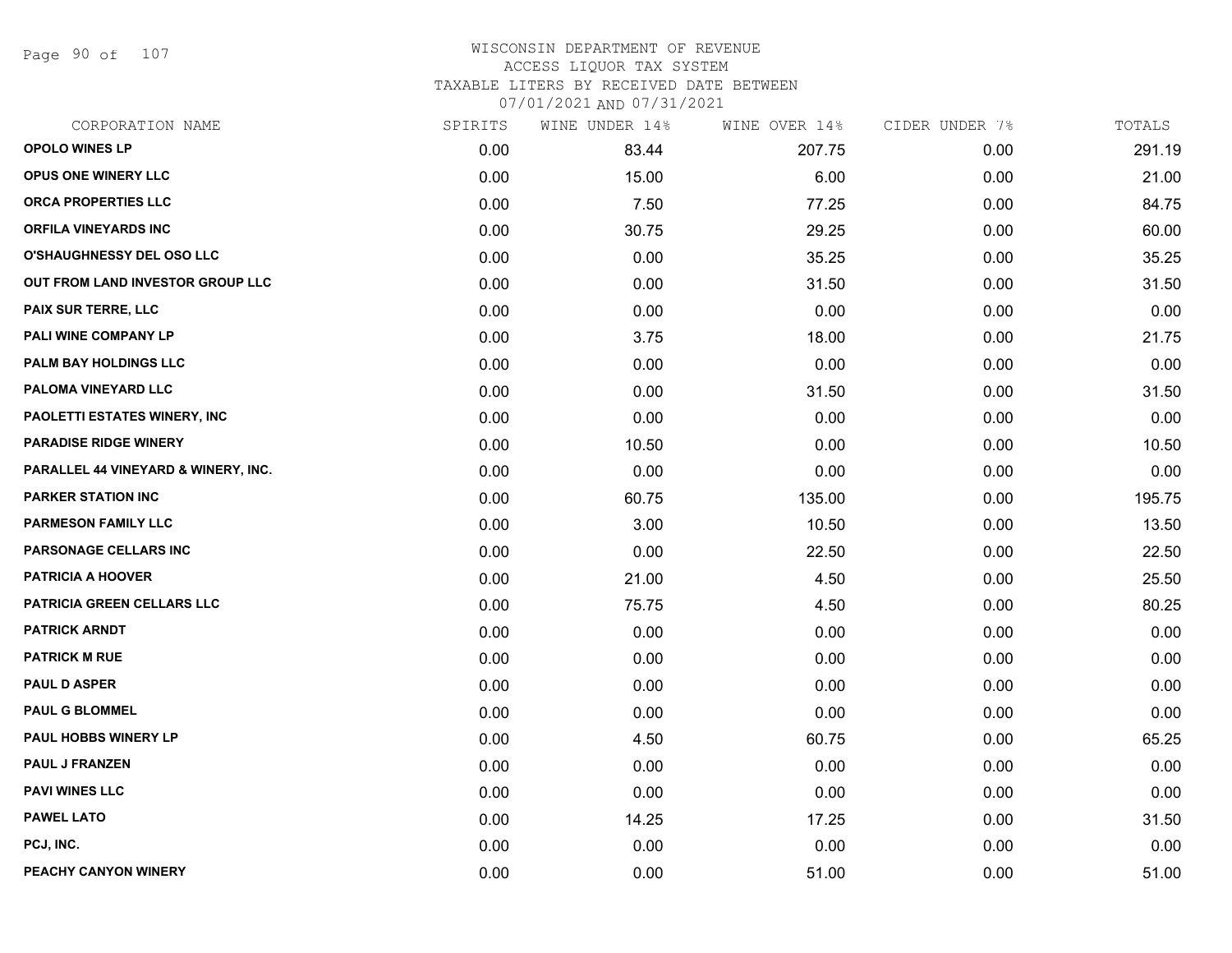#### WISCONSIN DEPARTMENT OF REVENUE ACCESS LIQUOR TAX SYSTEM

TAXABLE LITERS BY RECEIVED DATE BETWEEN

| CORPORATION NAME                     | SPIRITS | WINE UNDER 14% | WINE OVER 14% | CIDER UNDER 7% | TOTALS    |
|--------------------------------------|---------|----------------|---------------|----------------|-----------|
| PEAR VALLEY VINEYARD, INC.           | 0.00    | 9.00           | 25.50         | 0.00           | 34.50     |
| PEAY VINEYARDS LLC                   | 0.00    | 61.88          | 11.25         | 0.00           | 73.13     |
| PEIRANO ESTATE WINERY INC.           | 0.00    | 0.00           | 0.00          | 0.00           | 0.00      |
| PEJU FAMILY OPERATING PARTNERSHIP LP | 0.00    | 564.38         | 387.75        | 0.00           | 952.13    |
| PELLEGRINI RANCHES INC               | 0.00    | 7.50           | 10.13         | 0.00           | 17.63     |
| PENROSE HILL, LIMITED                | 0.00    | 21,237.00      | 6,021.75      | 0.00           | 27,258.75 |
| PEPPER BRIDGE WINERY LLC             | 0.00    | 5.25           | 37.50         | 0.00           | 42.75     |
| PERCHANCE ESTATES LLC                | 0.00    | 0.00           | 0.00          | 0.00           | 0.00      |
| PERNOD RICARD KENWOOD HOLDING LLC    | 0.00    | 89.25          | 67.50         | 0.00           | 156.75    |
| <b>PERVINO INC</b>                   | 0.00    | 35.44          | 0.00          | 0.00           | 35.44     |
| PETER FRANUS WINE COMPANY INC        | 0.00    | 0.00           | 36.00         | 0.00           | 36.00     |
| PETER MICHAEL WINERY                 | 0.00    | 0.00           | 396.00        | 0.00           | 396.00    |
| PETERSON WINERY LLC                  | 0.00    | 69.74          | 108.00        | 0.00           | 177.74    |
| PETROGLYPH WINERY LLC                | 0.00    | 38.25          | 58.50         | 0.00           | 96.75     |
| PETRONI VINEYARDS LLC                | 0.00    | 0.00           | 55.50         | 0.00           | 55.50     |
| PHASE 2 CELLARS LLC                  | 0.00    | 12.75          | 3.75          | 0.00           | 16.50     |
| PHILIP TOGNI VINEYARD LP             | 0.00    | 0.00           | 0.00          | 0.00           | 0.00      |
| PHILLIPS FARMS LLC                   | 0.00    | 89.25          | 275.25        | 0.00           | 364.50    |
| <b>PIEPERTK LLC</b>                  | 0.00    | 0.00           | 0.00          | 0.00           | 0.00      |
| <b>PINA CELLARS LP</b>               | 0.00    | 4.50           | 9.00          | 0.00           | 13.50     |
| <b>PINE RIDGE WINERY LLC</b>         | 0.00    | 249.75         | 892.01        | 0.00           | 1,141.76  |
| PINK SANDS, INC.                     | 0.00    | 4.50           | 0.00          | 0.00           | 4.50      |
| <b>PJK WINERY LLC</b>                | 0.00    | 50.25          | 54.75         | 0.00           | 105.00    |
| PLATA WINE PARTNERS LLC              | 0.00    | 0.00           | 0.00          | 0.00           | 0.00      |
| PLYMOUTH ROCKS WINE, LLC             | 0.00    | 0.00           | 0.00          | 0.00           | 0.00      |
| PONZI VINEYARDS, LLC                 | 0.00    | 66.00          | 14.25         | 0.00           | 80.25     |
| POPE VALLEY WINERY LLC               | 0.00    | 0.00           | 0.00          | 0.00           | 0.00      |
| PORTER FAMILY VINEYARDS LLC          | 0.00    | 4.50           | 51.00         | 0.00           | 55.50     |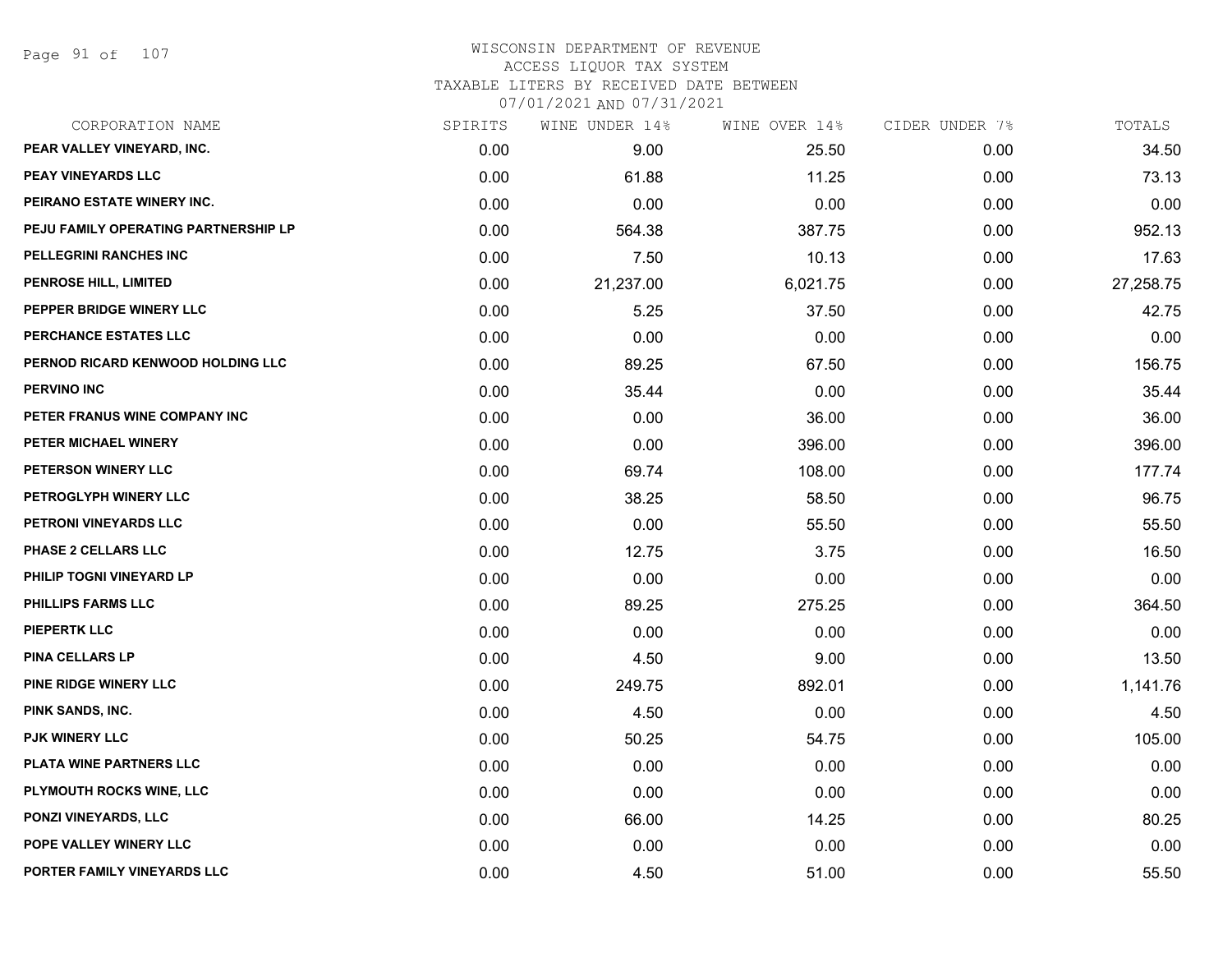Page 92 of 107

# WISCONSIN DEPARTMENT OF REVENUE ACCESS LIQUOR TAX SYSTEM TAXABLE LITERS BY RECEIVED DATE BETWEEN

| CORPORATION NAME                         | SPIRITS | WINE UNDER 14% | WINE OVER 14% | CIDER UNDER 7% | TOTALS |
|------------------------------------------|---------|----------------|---------------|----------------|--------|
| <b>POTT WINE</b>                         | 0.00    | 0.00           | 0.00          | 0.00           | 0.00   |
| PRAGER WINERY & PORT WORKS, INC.         | 0.00    | 0.76           | 45.75         | 0.00           | 46.51  |
| PRAIRIE BERRY LLC                        | 0.00    | 941.25         | 4.50          | 0.00           | 945.75 |
| PRAIRIE HAWK WINERY INC                  | 0.00    | 0.00           | 0.00          | 0.00           | 0.00   |
| PRECEPT BRANDS LLC                       | 0.00    | 521.22         | 19.50         | 0.00           | 540.72 |
| PREMIUM VINTNERS LLC                     | 0.00    | 0.00           | 0.00          | 0.00           | 0.00   |
| PRESQU'ILE WINERY                        | 0.00    | 27.00          | 0.00          | 0.00           | 27.00  |
| PRIDE MOUNTAIN VINEYARDS LLC             | 0.00    | 0.00           | 209.25        | 0.00           | 209.25 |
| <b>PRINCE MICHEL LLC</b>                 | 0.00    | 0.00           | 0.00          | 0.00           | 0.00   |
| PROMONTORY LLC                           | 0.00    | 0.00           | 3.75          | 0.00           | 3.75   |
| <b>PWG LLC</b>                           | 0.00    | 0.00           | 4.50          | 0.00           | 4.50   |
| <b>QUADY SOUTH WINERY LLC</b>            | 0.00    | 78.00          | 9.75          | 0.00           | 87.75  |
| QUILCEDA CREEK VINTNERS INC              | 0.00    | 0.00           | 357.75        | 0.00           | 357.75 |
| <b>QUIXOTE WINERY, LLC</b>               | 0.00    | 0.00           | 0.00          | 0.00           | 0.00   |
| <b>RH KEENAN CO</b>                      | 0.00    | 33.00          | 63.00         | 0.00           | 96.00  |
| RADIO-COTEAU WINE CELLARS LLC            | 0.00    | 11.25          | 0.00          | 0.00           | 11.25  |
| <b>RAMAZZOTTI WINES LLC</b>              | 0.00    | 0.00           | 70.50         | 0.00           | 70.50  |
| <b>RAMEY WINE CELLARS INC</b>            | 0.00    | 3.75           | 5.25          | 0.00           | 9.00   |
| <b>RAPTOR RIDGE WINERY LLC</b>           | 0.00    | 7.50           | 21.75         | 0.00           | 29.25  |
| <b>RASA VINEYARDS, LLC</b>               | 0.00    | 0.75           | 30.00         | 0.00           | 30.75  |
| <b>RASMUSSEN FAMILY WINES, LLC</b>       | 0.00    | 0.00           | 0.00          | 0.00           | 0.00   |
| <b>RAYMOND SIGNORELLO</b>                | 0.00    | 0.00           | 36.00         | 0.00           | 36.00  |
| <b>RAYMOND VINEYARD &amp; CELLAR INC</b> | 0.00    | 84.00          | 184.50        | 0.00           | 268.50 |
| <b>RB WINE ASSOCIATES LLC</b>            | 0.00    | 17.25          | 0.00          | 0.00           | 17.25  |
| <b>RBZ VINEYARDS LLC</b>                 | 0.00    | 0.00           | 0.00          | 0.00           | 0.00   |
| <b>RED CAR WINE COMPANY LLC</b>          | 0.00    | 68.25          | 0.00          | 0.00           | 68.25  |
| <b>RED HILLS CELLARS, LLC</b>            | 0.00    | 157.35         | 11.25         | 0.00           | 168.60 |
| <b>RED MARE WINES LLC</b>                | 0.00    | 0.00           | 0.00          | 0.00           | 0.00   |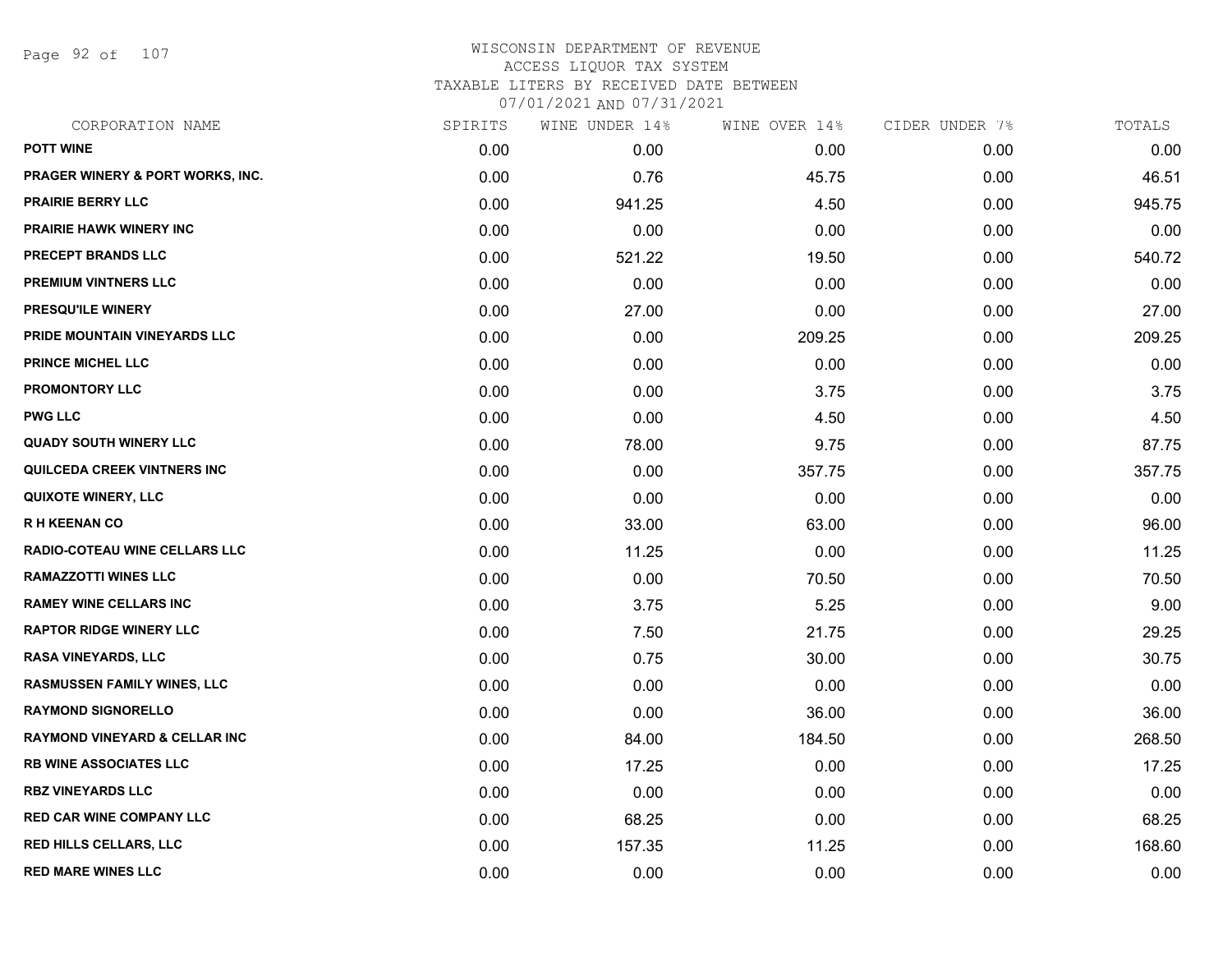Page 93 of 107

| CORPORATION NAME                      | SPIRITS | WINE UNDER 14% | WINE OVER 14% | CIDER UNDER 7% | TOTALS   |
|---------------------------------------|---------|----------------|---------------|----------------|----------|
| <b>RED NEWT CELLARS INC</b>           | 0.00    | 0.00           | 0.00          | 0.00           | 0.00     |
| <b>RED OAK VINEYARD INC</b>           | 0.00    | 0.00           | 0.00          | 0.00           | 0.00     |
| <b>REGENERATIVE GIFT, LLC</b>         | 0.00    | 9.00           | 6.00          | 0.00           | 15.00    |
| <b>REGUSCI WINERY INC</b>             | 0.00    | 0.00           | 174.00        | 0.00           | 174.00   |
| <b>RESONANCE WINES LLC</b>            | 0.00    | 37.50          | 0.00          | 0.00           | 37.50    |
| <b>REVANA FAMILY PARTNERS LP</b>      | 0.00    | 4.50           | 0.00          | 0.00           | 4.50     |
| <b>REVANA FAMILY PARTNERS LP</b>      | 0.00    | 24.75          | 5.25          | 0.00           | 30.00    |
| <b>REVELRY VINTNERS LLC</b>           | 0.00    | 0.00           | 2.25          | 0.00           | 2.25     |
| <b>REYNOLDS CREATIVE PRODUCTS INC</b> | 0.00    | 0.00           | 0.00          | 0.00           | 0.00     |
| <b>RH WINERY LLC</b>                  | 0.00    | 0.00           | 33.00         | 0.00           | 33.00    |
| <b>RHYS VINEYARDS LLC</b>             | 0.00    | 72.75          | 0.00          | 0.00           | 72.75    |
| <b>RICHARD E LIBBY</b>                | 0.00    | 5,035.50       | 152.25        | 0.00           | 5,187.75 |
| <b>RICHARD FORTUNE</b>                | 0.00    | 0.00           | 0.00          | 0.00           | 0.00     |
| <b>RIDGE VINEYARDS INC</b>            | 0.00    | 466.51         | 126.00        | 0.00           | 592.51   |
| <b>RIGHT SIDE LLC</b>                 | 0.00    | 149.25         | 189.00        | 0.00           | 338.25   |
| <b>RIO LOBO LLC</b>                   | 0.00    | 0.00           | 0.00          | 0.00           | 0.00     |
| RIVER BEND VINEYARD & WINERY LLC      | 0.00    | 0.00           | 0.00          | 0.00           | 0.00     |
| <b>RIVER VALLEY VINEYARD INC</b>      | 0.00    | 55.50          | 0.00          | 0.00           | 55.50    |
| <b>RIVERBENCH LLC</b>                 | 0.00    | 17.25          | 3.75          | 0.00           | 21.00    |
| <b>ROBERT CRAIG WINERY LP</b>         | 0.00    | 11.25          | 4.50          | 0.00           | 15.75    |
| <b>ROBERT DUNNING</b>                 | 0.00    | 0.00           | 0.00          | 0.00           | 0.00     |
| <b>ROBERT FOLEY LLC</b>               | 0.00    | 0.00           | 0.00          | 0.00           | 0.00     |
| ROBERT J BRAKESMAN                    | 0.00    | 0.00           | 16.50         | 0.00           | 16.50    |
| <b>ROBERT J FOWLER</b>                | 0.00    | 0.00           | 0.00          | 0.00           | 0.00     |
| <b>ROBERT L HUDSON</b>                | 0.00    | 4.50           | 18.00         | 0.00           | 22.50    |
| <b>ROBERT MUELLER CELLARS</b>         | 0.00    | 30.75          | 9.75          | 0.00           | 40.50    |
| <b>ROBERT YOUNG ESTATE WINERY LLC</b> | 0.00    | 11.25          | 114.00        | 0.00           | 125.25   |
| <b>ROBIN PFEIFFER</b>                 | 0.00    | 3.60           | 0.00          | 0.00           | 3.60     |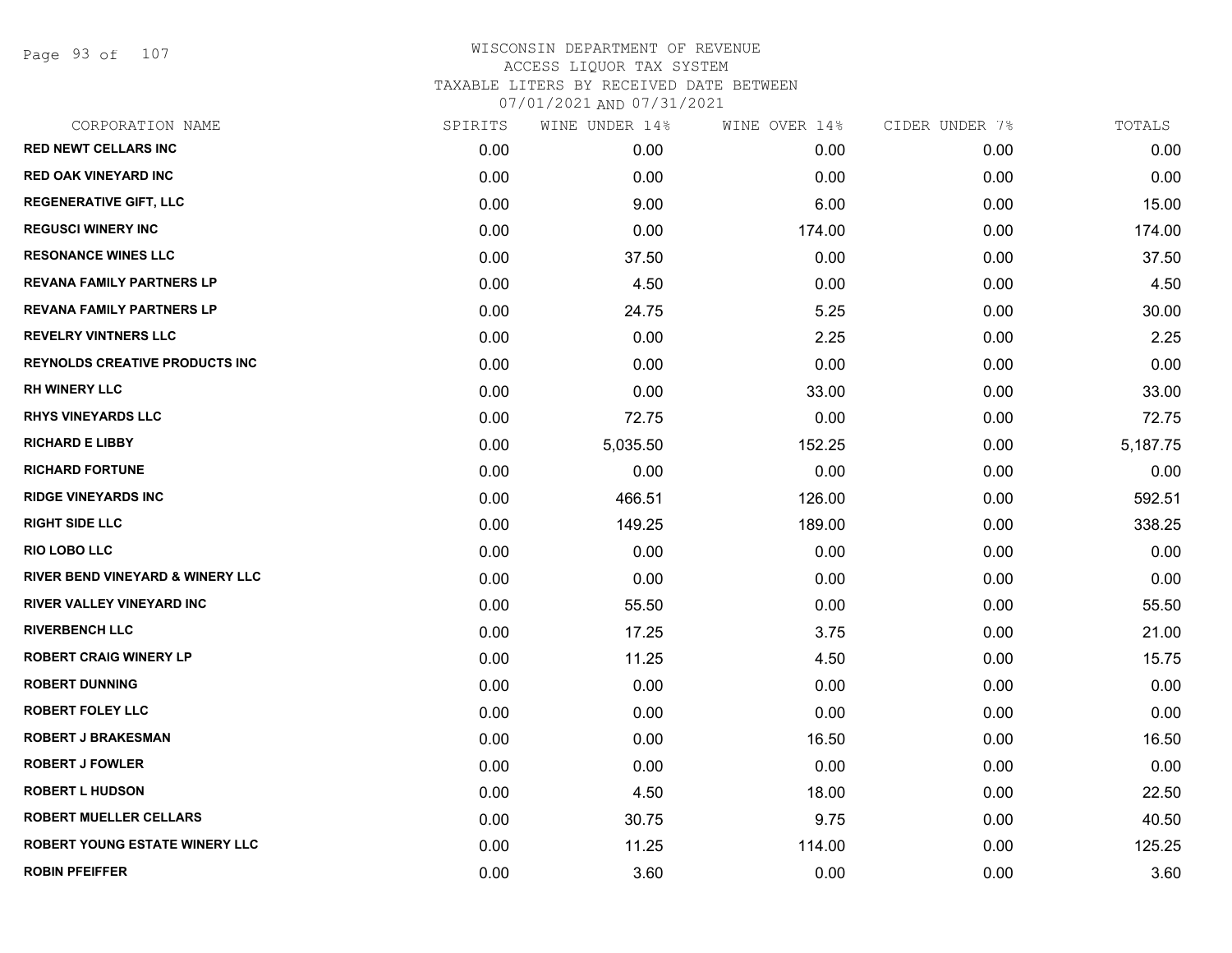| CORPORATION NAME                          | SPIRITS | WINE UNDER 14% | WINE OVER 14% | CIDER UNDER 7% | TOTALS |
|-------------------------------------------|---------|----------------|---------------|----------------|--------|
| <b>ROBINSON FAMILY VINEYARDS LLC</b>      | 0.00    | 0.00           | 27.00         | 0.00           | 27.00  |
| <b>ROCCA FAMILY VINEYARDS INC</b>         | 0.00    | 0.00           | 0.00          | 0.00           | 0.00   |
| <b>ROCHE WINERY LLC</b>                   | 0.00    | 15.75          | 24.00         | 0.00           | 39.75  |
| <b>ROCHIOLI VINEYARD &amp; WINERY LLC</b> | 0.00    | 9.00           | 42.75         | 0.00           | 51.75  |
| <b>ROCK N WOOL WINERY LLC</b>             | 0.00    | 0.00           | 0.00          | 0.00           | 0.00   |
| ROCK WALL WINE COMPANY INC                | 0.00    | 10.50          | 27.75         | 0.00           | 38.25  |
| <b>ROEDERER ESTATE INC</b>                | 0.00    | 72.75          | 0.00          | 0.00           | 72.75  |
| <b>ROGER PENG</b>                         | 0.00    | 2.25           | 4.50          | 0.00           | 6.75   |
| <b>ROMBAUER VINEYARDS INC</b>             | 0.00    | 0.00           | 978.78        | 0.00           | 978.78 |
| <b>RONALD J BENZA</b>                     | 0.00    | 0.00           | 0.00          | 0.00           | 0.00   |
| <b>RONALD L FENOLIO</b>                   | 0.00    | 0.00           | 0.00          | 0.00           | 0.00   |
| <b>RONALD T RUBIN</b>                     | 0.00    | 0.00           | 0.00          | 0.00           | 0.00   |
| <b>ROOTS RUN DEEP LLC</b>                 | 0.00    | 0.00           | 5.25          | 0.00           | 5.25   |
| <b>ROUND HILL CELLARS</b>                 | 0.00    | 15.75          | 34.50         | 0.00           | 50.25  |
| <b>ROUND POND ESTATE LLC</b>              | 0.00    | 155.25         | 189.75        | 0.00           | 345.00 |
| ROZA HILLS VINEYARDS LLC                  | 0.00    | 0.00           | 0.00          | 0.00           | 0.00   |
| <b>RRJ REAL PROPERTIES LLC</b>            | 0.00    | 0.00           | 0.00          | 0.00           | 0.00   |
| <b>RTV WINERY LLC</b>                     | 0.00    | 6.00           | 0.00          | 0.00           | 6.00   |
| <b>RUDD WINES INC</b>                     | 0.00    | 0.00           | 0.00          | 0.00           | 0.00   |
| <b>RUDIUS WINES, LLC</b>                  | 0.00    | 0.00           | 0.00          | 0.00           | 0.00   |
| <b>RUED WINERY INC</b>                    | 0.00    | 0.00           | 0.00          | 0.00           | 0.00   |
| <b>RUSHFORD MEADERY AND WINERY LLC</b>    | 0.00    | 0.00           | 0.00          | 0.00           | 0.00   |
| <b>RUSSIAN RIVER WINES, LLC</b>           | 0.00    | 0.00           | 7.50          | 0.00           | 7.50   |
| <b>RUTHERFORD HILL WINERY LLC</b>         | 0.00    | 130.50         | 288.75        | 0.00           | 419.25 |
| <b>RYAN PRELLWITZ</b>                     | 0.00    | 0.00           | 0.00          | 0.00           | 0.00   |
| <b>SLJ GROUP INC</b>                      | 0.00    | 0.00           | 0.00          | 0.00           | 0.00   |
| <b>SAARLOOS ESTATE VINEYARDS LLC</b>      | 0.00    | 0.00           | 13.50         | 0.00           | 13.50  |
| <b>SAINTSBURY LLC</b>                     | 0.00    | 50.25          | 6.00          | 0.00           | 56.25  |
|                                           |         |                |               |                |        |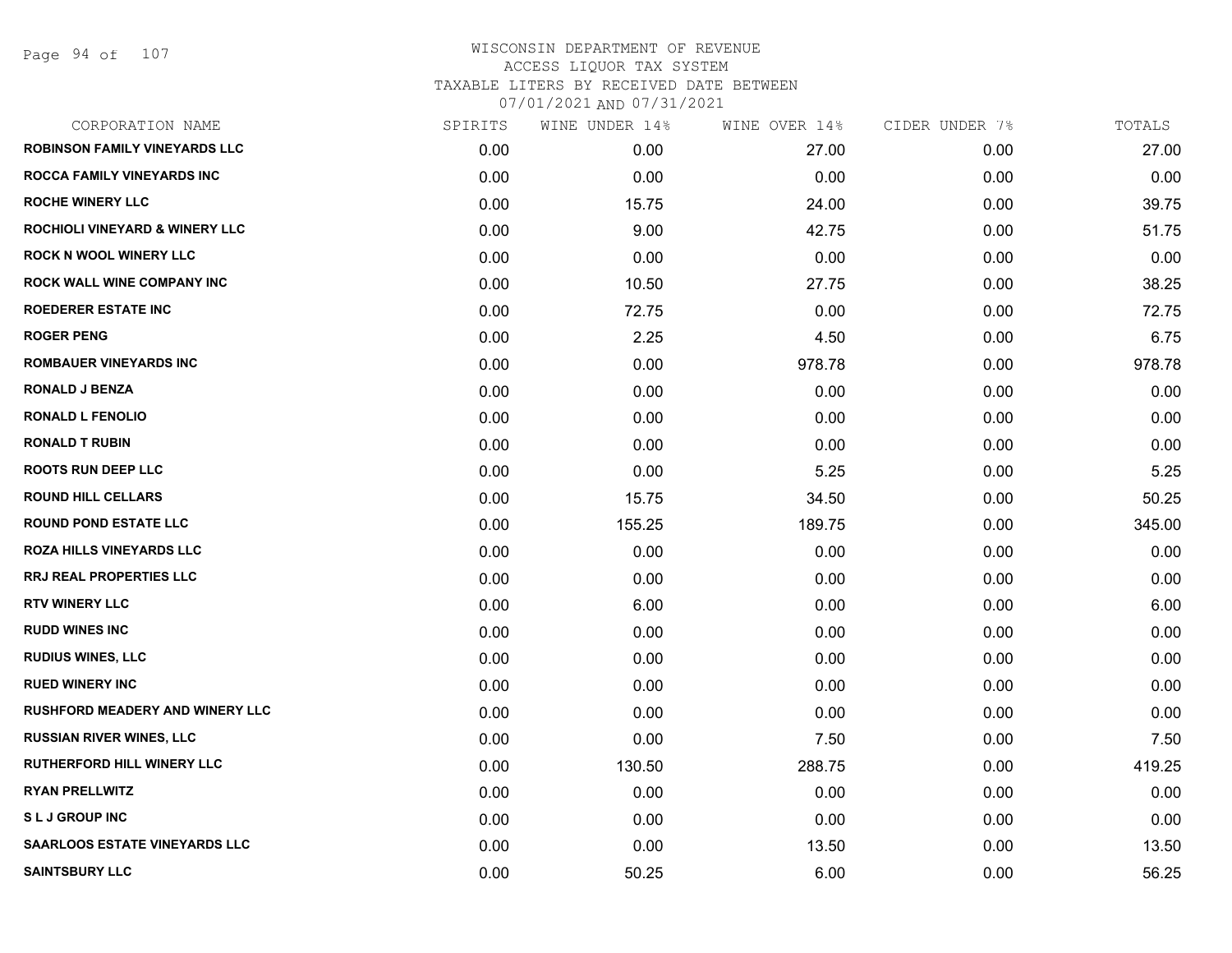Page 95 of 107

#### WISCONSIN DEPARTMENT OF REVENUE ACCESS LIQUOR TAX SYSTEM TAXABLE LITERS BY RECEIVED DATE BETWEEN

| CORPORATION NAME                              | SPIRITS | WINE UNDER 14% | WINE OVER 14% | CIDER UNDER 7% | TOTALS   |
|-----------------------------------------------|---------|----------------|---------------|----------------|----------|
| <b>SALVESTRIN WINE CO LLC</b>                 | 0.00    | 3.75           | 54.75         | 0.00           | 58.50    |
| <b>SAMUEL P BAXTER</b>                        | 0.00    | 0.00           | 43.50         | 0.00           | 43.50    |
| <b>SANDHI VINTNERS LLC</b>                    | 0.00    | 0.00           | 0.00          | 0.00           | 0.00     |
| <b>SANDPOINT WINES</b>                        | 0.00    | 18.00          | 30.00         | 0.00           | 48.00    |
| <b>SANFORD WINERY COMPANY LP</b>              | 0.00    | 138.00         | 11.25         | 0.00           | 149.25   |
| <b>SANS LIEGE INC</b>                         | 0.00    | 42.00          | 9.00          | 0.00           | 51.00    |
| <b>SANTA YNEZ WINE CORP.</b>                  | 0.00    | 1.50           | 12.00         | 0.00           | 13.50    |
| <b>SARAH J SHADONIX</b>                       | 0.00    | 4,044.02       | 440.25        | 68.16          | 4,552.43 |
| <b>SAUCELITO CANYON LP</b>                    | 0.00    | 21.00          | 0.00          | 0.00           | 21.00    |
| SAVANNAH CHANELLE VINEYARDS INC               | 0.00    | 0.00           | 0.00          | 0.00           | 0.00     |
| <b>SAVIAH ROSE WINERY LLC</b>                 | 0.00    | 2.25           | 9.00          | 0.00           | 11.25    |
| <b>SAXUM VINEYARDS INC</b>                    | 0.00    | 0.00           | 2.25          | 0.00           | 2.25     |
| <b>SBRAGIA FAMILY VINEYARDS LLC</b>           | 0.00    | 39.00          | 225.00        | 0.00           | 264.00   |
| <b>SCHEID VINEYARDS CALIFORNIA INC</b>        | 0.00    | 71.25          | 23.25         | 0.00           | 94.50    |
| <b>SCHLOSSADLER INC</b>                       | 0.00    | 29.25          | 16.50         | 0.00           | 45.75    |
| <b>SCHRADER CELLARS LLC</b>                   | 0.00    | 0.00           | 15.00         | 0.00           | 15.00    |
| <b>SCHRAMSBERG VINEYARDS CO INC</b>           | 0.00    | 421.50         | 177.75        | 0.00           | 599.25   |
| <b>SCHUG WINERY LLC</b>                       | 0.00    | 72.75          | 10.50         | 0.00           | 83.25    |
| <b>SCHWEIGER VINEYARDS INC</b>                | 0.00    | 14.25          | 15.00         | 0.00           | 29.25    |
| <b>SCREAMING EAGLE LLC</b>                    | 0.00    | 0.00           | 4.50          | 0.00           | 4.50     |
| <b>SEA SMOKE INC</b>                          | 0.00    | 0.00           | 0.00          | 0.00           | 0.00     |
| <b>SEAVER VINEYARDS LLC</b>                   | 0.00    | 0.00           | 3.00          | 0.00           | 3.00     |
| <b>SEAVEY VINEYARD LP</b>                     | 0.00    | 7.50           | 19.50         | 0.00           | 27.00    |
| <b>SEBASTOPOL VINEYARDS &amp; WINERY CORP</b> | 0.00    | 0.00           | 0.00          | 0.00           | 0.00     |
| <b>SELBY ENTERPRISES INC</b>                  | 0.00    | 0.00           | 27.00         | 0.00           | 27.00    |
| <b>SEQUOIA GROVE VINEYARDS LP</b>             | 0.00    | 3.75           | 173.25        | 0.00           | 177.00   |
| SEVEN ANGELS CELLARS LLC                      | 0.00    | 1.50           | 3.00          | 0.00           | 4.50     |
| <b>SEVEN STONES WINERY LLC</b>                | 0.00    | 0.00           | 0.00          | 0.00           | 0.00     |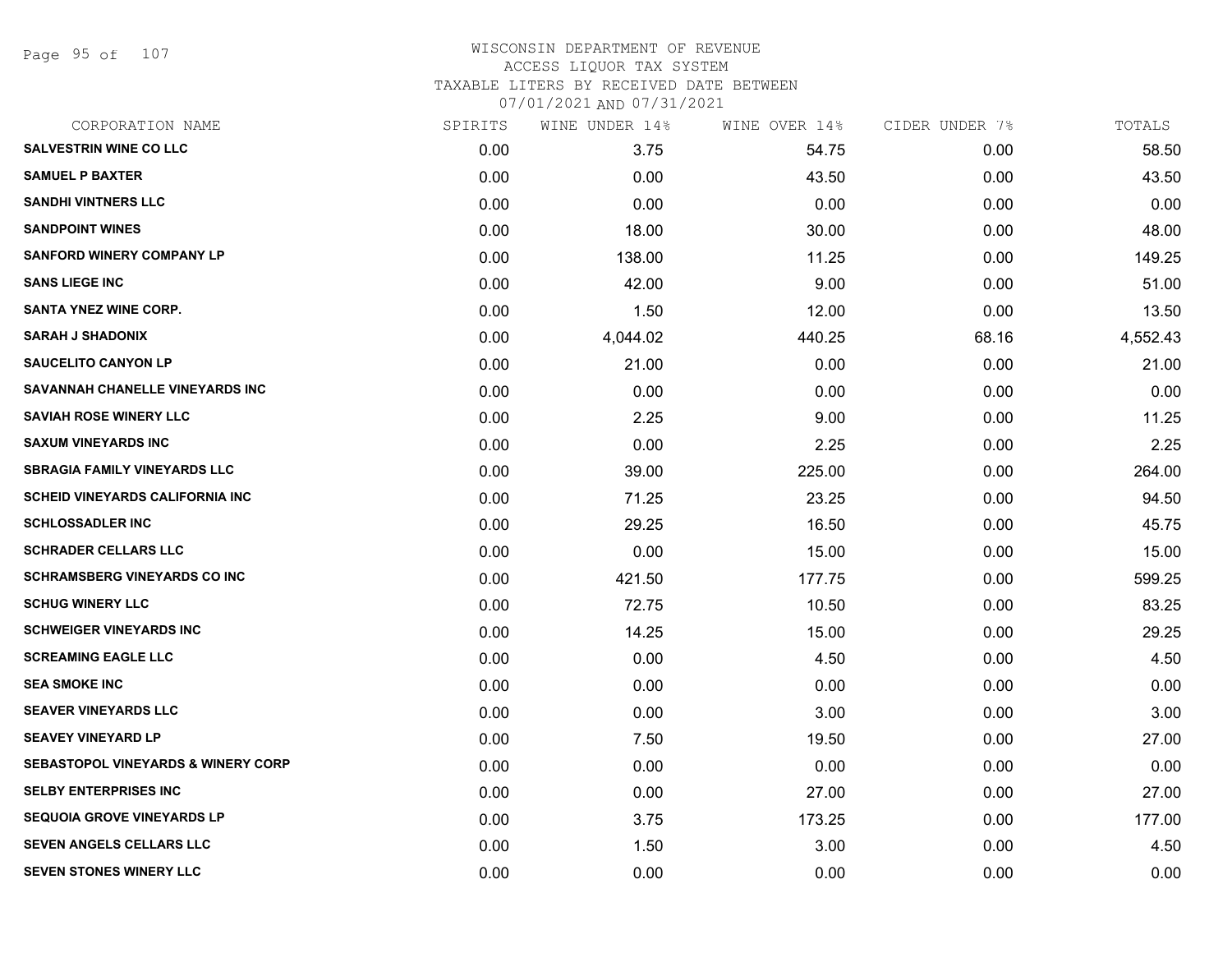Page 96 of 107

| CORPORATION NAME                    | SPIRITS | WINE UNDER 14% | WINE OVER 14% | CIDER UNDER 7% | TOTALS |
|-------------------------------------|---------|----------------|---------------|----------------|--------|
| SFW, LLC                            | 0.00    | 0.00           | 0.00          | 0.00           | 0.00   |
| <b>SHADY LADIES LLC</b>             | 0.00    | 0.00           | 0.00          | 0.00           | 0.00   |
| <b>SHADYBROOK ESTATE LLC</b>        | 0.00    | 5.25           | 52.50         | 0.00           | 57.75  |
| <b>SHAFER VINEYARDS INC</b>         | 0.00    | 0.00           | 53.25         | 0.00           | 53.25  |
| <b>SHANNON RIDGE INC</b>            | 0.00    | 79.50          | 36.00         | 0.00           | 115.50 |
| <b>SHARON L PINGEL</b>              | 0.00    | 0.00           | 0.00          | 0.00           | 0.00   |
| <b>SHELDRAKE POINT VINEYARD LLC</b> | 0.00    | 13.50          | 0.00          | 0.00           | 13.50  |
| SHELTON-MACKENZIE WINE COMPANY      | 0.00    | 9.00           | 34.50         | 0.00           | 43.50  |
| <b>SHERRY HARDIE</b>                | 0.00    | 0.00           | 0.00          | 0.00           | 0.00   |
| SHERWIN FAMILY VINEYARDS LLC        | 0.00    | 3.00           | 17.25         | 0.00           | 20.25  |
| <b>SHIFT WINE LLC</b>               | 0.00    | 45.00          | 1.50          | 0.00           | 46.50  |
| SILVER OAK WINE CELLARS LLC         | 0.00    | 354.75         | 443.25        | 0.00           | 798.00 |
| SILVER TRIDENT WINERY LLC           | 0.00    | 0.00           | 51.00         | 0.00           | 51.00  |
| SINE QUA NON INC                    | 0.00    | 0.00           | 0.00          | 0.00           | 0.00   |
| <b>SINSKEY VINEYARDS INC</b>        | 0.00    | 138.76         | 3.00          | 0.00           | 141.76 |
| <b>SIX SIGMA WINERY LLC</b>         | 0.00    | 7.50           | 0.00          | 0.00           | 7.50   |
| <b>SKINNER VINEYARDS LLC</b>        | 0.00    | 0.00           | 0.00          | 0.00           | 0.00   |
| <b>SKYWALKER VINEYARDS, LLC</b>     | 0.00    | 0.00           | 0.00          | 0.00           | 0.00   |
| SLEIGHT OF HAND CELLARS, LLC        | 0.00    | 0.00           | 0.00          | 0.00           | 0.00   |
| <b>SMALL VINES WINES INC</b>        | 0.00    | 0.00           | 0.00          | 0.00           | 0.00   |
| SMITH ANDERSON ENTERPRISES INC      | 0.00    | 0.00           | 0.00          | 0.00           | 0.00   |
| <b>SOCIAL ENJOYMENTS LLC</b>        | 0.00    | 42.60          | 0.00          | 0.00           | 42.60  |
| <b>SOKOL BLOSSER LTD</b>            | 0.00    | 153.75         | 6.75          | 0.00           | 160.50 |
| <b>SOLENE, INC.</b>                 | 0.00    | 9.75           | 20.25         | 0.00           | 30.00  |
| <b>SOMERSTON WINE COMPANY, LLC</b>  | 0.00    | 0.00           | 46.50         | 0.00           | 46.50  |
| <b>SONJA MAGDEVSKI</b>              | 0.00    | 6.00           | 0.00          | 0.00           | 6.00   |
| SONOMA VINEYARD COMPANY, INC.       | 0.00    | 3.38           | 303.75        | 0.00           | 307.13 |
| SONOMA-CUTRER VINEYARDS INC         | 0.00    | 136.88         | 140.25        | 0.00           | 277.13 |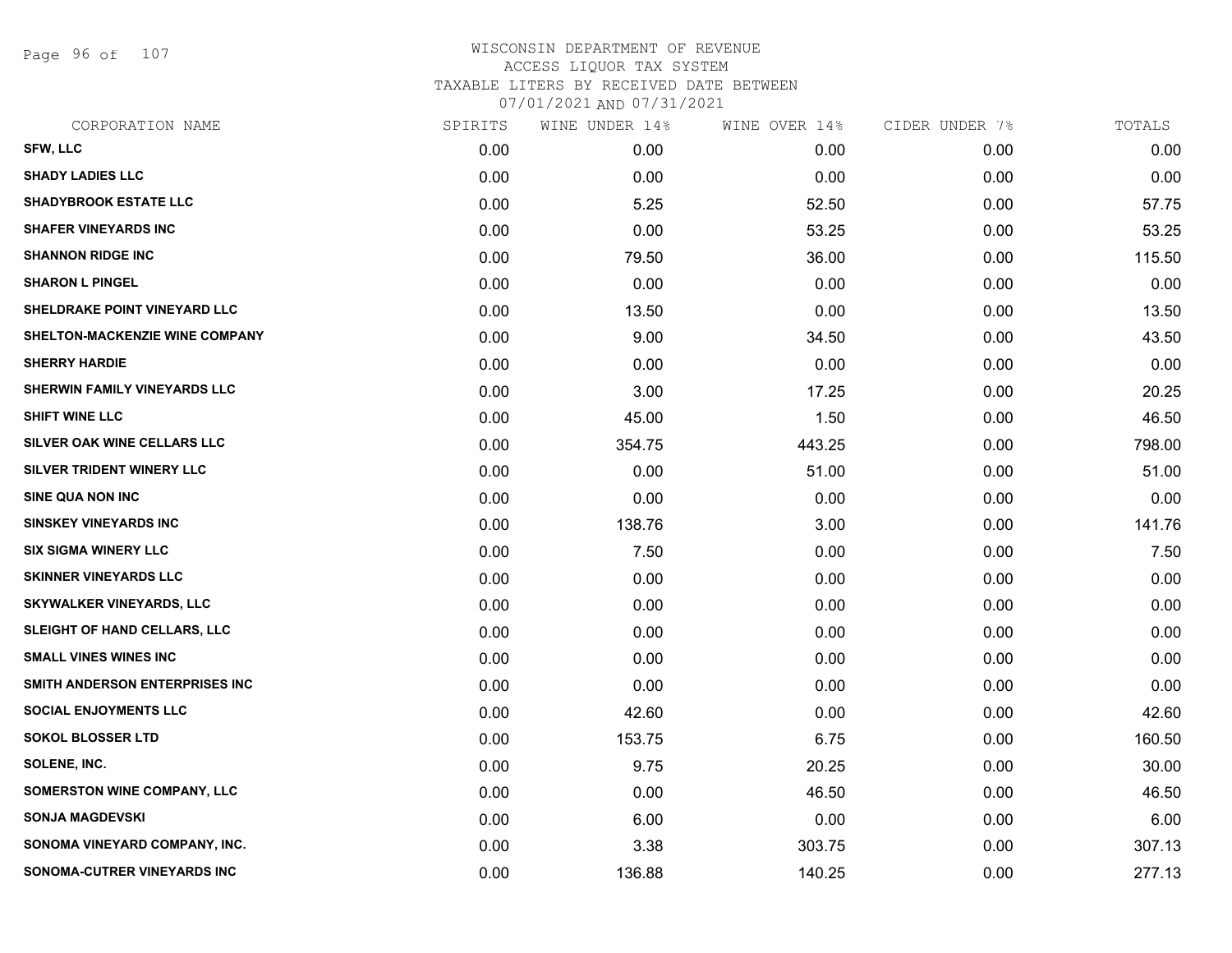Page 97 of 107

## WISCONSIN DEPARTMENT OF REVENUE ACCESS LIQUOR TAX SYSTEM TAXABLE LITERS BY RECEIVED DATE BETWEEN

| CORPORATION NAME                           | SPIRITS | WINE UNDER 14% | WINE OVER 14% | CIDER UNDER 7% | TOTALS   |
|--------------------------------------------|---------|----------------|---------------|----------------|----------|
| <b>SOQUEL VINEYARDS</b>                    | 0.00    | 3.00           | 3.00          | 0.00           | 6.00     |
| <b>SOUTH COAST WINERY INC.</b>             | 0.00    | 40.50          | 25.52         | 0.00           | 66.02    |
| SOZO, LLC                                  | 0.00    | 0.00           | 0.00          | 0.00           | 0.00     |
| <b>SP GROSSNICKLE LLC</b>                  | 0.00    | 24.75          | 0.00          | 0.00           | 24.75    |
| <b>SPANOS BERBERIAN WINERY LLC</b>         | 0.00    | 0.75           | 115.50        | 0.00           | 116.25   |
| <b>SPARKLING OREGON LLC</b>                | 0.00    | 9.00           | 0.00          | 0.00           | 9.00     |
| <b>SPENCE VINEYARDS LLC</b>                | 0.00    | 0.00           | 0.00          | 0.00           | 0.00     |
| SPIRITS OF NORWAY VINEYARD LLC             | 0.00    | 0.00           | 0.00          | 0.00           | 0.00     |
| <b>SPOTTSWOODE WINERY INC</b>              | 0.00    | 101.25         | 28.50         | 0.00           | 129.75   |
| SPRECHER BREWING COMPANY, LLC              | 0.00    | 0.00           | 0.00          | 0.00           | 0.00     |
| <b>SPRING MOUNTAIN VINEYARD INC</b>        | 0.00    | 38.25          | 43.50         | 0.00           | 81.75    |
| <b>SPURGEON VINEYARDS &amp; WINERY LLC</b> | 0.00    | 0.00           | 0.00          | 0.00           | 0.00     |
| <b>SQUIX LLC</b>                           | 0.00    | 559.50         | 9.75          | 0.00           | 569.25   |
| <b>ST HELENA ESTATE LLC</b>                | 0.00    | 15.75          | 28.50         | 0.00           | 44.25    |
| <b>ST JAMES WINERY INC</b>                 | 0.00    | 347.25         | 0.00          | 0.00           | 347.25   |
| ST JULIAN WINE COMPANY INC                 | 0.00    | 798.38         | 10.50         | 0.00           | 808.88   |
| <b>ST SUPERY INC</b>                       | 0.00    | 141.00         | 196.50        | 0.00           | 337.50   |
| ST. FRANCIS WINERY & VINEYARD L.P.         | 0.00    | 43.50          | 701.25        | 0.00           | 744.75   |
| <b>STAGLIN FAMILY VINEYARD LLC</b>         | 0.00    | 4.50           | 30.00         | 0.00           | 34.50    |
| <b>STAG'S LEAP WINE CELLARS LLC</b>        | 0.00    | 48.00          | 262.50        | 0.00           | 310.50   |
| <b>STANDING JOURNEY LLC</b>                | 0.00    | 109.88         | 106.50        | 0.00           | 216.38   |
| <b>STANDING SUN WINES INC</b>              | 0.00    | 4.50           | 1.50          | 0.00           | 6.00     |
| <b>STANLEY R BOYD</b>                      | 0.00    | 1.50           | 42.00         | 0.00           | 43.50    |
| STE. MICHELLE WINE ESTATES LTD.            | 0.00    | 586.26         | 518.25        | 0.00           | 1,104.51 |
| <b>STEDUM PROPERTIES LLC</b>               | 0.00    | 0.00           | 27.00         | 0.00           | 27.00    |
| <b>STEFFENS FAMILY WINES LLC</b>           | 0.00    | 0.00           | 0.00          | 0.00           | 0.00     |
| <b>STEPHAN VINEYARD INC</b>                | 0.00    | 0.75           | 89.25         | 0.00           | 90.00    |
| <b>STEPHEN A MCPHERSON</b>                 | 0.00    | 2.25           | 0.00          | 0.00           | 2.25     |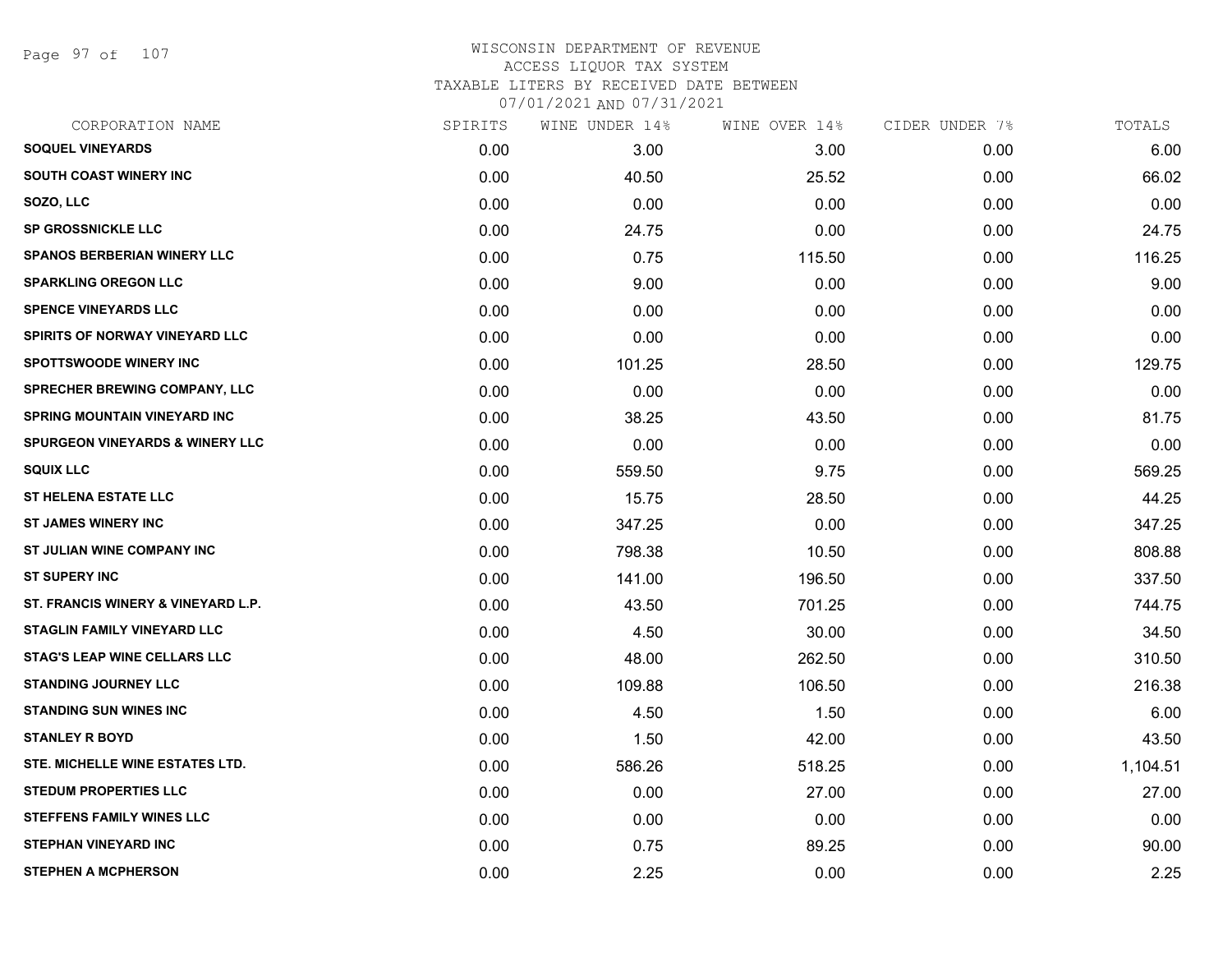Page 98 of 107

### WISCONSIN DEPARTMENT OF REVENUE ACCESS LIQUOR TAX SYSTEM TAXABLE LITERS BY RECEIVED DATE BETWEEN

| CORPORATION NAME                           | SPIRITS | WINE UNDER 14% | WINE OVER 14% | CIDER UNDER 7% | TOTALS |
|--------------------------------------------|---------|----------------|---------------|----------------|--------|
| <b>STEPHEN M KENNEDY</b>                   | 0.00    | 0.00           | 0.00          | 0.00           | 0.00   |
| <b>STEPHEN M REUSTLE</b>                   | 0.00    | 22.50          | 1.50          | 0.00           | 24.00  |
| <b>STEVE MANNEBACH</b>                     | 0.00    | 0.00           | 0.00          | 0.00           | 0.00   |
| <b>STEVEN DEBAKER</b>                      | 0.00    | 0.00           | 0.00          | 0.00           | 0.00   |
| STEVEN M & JUDITH A JACOBSON LLC           | 0.00    | 0.00           | 0.00          | 0.00           | 0.00   |
| <b>STEVEN N LEDSON</b>                     | 0.00    | 88.50          | 413.25        | 0.00           | 501.75 |
| <b>STEVEN TONELLA</b>                      | 0.00    | 0.00           | 0.00          | 0.00           | 0.00   |
| <b>STEWART CELLARS, LLC</b>                | 0.00    | 19.50          | 11.25         | 0.00           | 30.75  |
| <b>STOLLER VINEYARDS INC</b>               | 0.00    | 60.75          | 18.00         | 0.00           | 78.75  |
| <b>STOLPMAN VINEYARDS LLC</b>              | 0.00    | 4.50           | 35.25         | 0.00           | 39.75  |
| <b>STONE EDGE WINERY LLC</b>               | 0.00    | 0.00           | 6.75          | 0.00           | 6.75   |
| <b>STONE HILL WINE CO INC</b>              | 0.00    | 284.63         | 4.50          | 0.00           | 289.13 |
| STONE WOLF VINEYARDS, LLC                  | 0.00    | 20.25          | 29.25         | 0.00           | 49.50  |
| <b>STONEBRAKER-SOLES INC</b>               | 0.00    | 1.50           | 0.00          | 0.00           | 1.50   |
| <b>STONECUSHION INC</b>                    | 0.00    | 3.75           | 384.00        | 0.00           | 387.75 |
| STONEHAUS WINERY, INC.                     | 0.00    | 43.50          | 0.00          | 0.00           | 43.50  |
| <b>STONES THROW WINERY INC</b>             | 0.00    | 0.00           | 0.00          | 0.00           | 0.00   |
| STONY HILL VINEYARD INC                    | 0.00    | 42.00          | 15.00         | 0.00           | 57.00  |
| <b>STORYBOOK MOUNTAIN WINERY INC</b>       | 0.00    | 9.00           | 27.75         | 0.00           | 36.75  |
| <b>STRALA VINEYARDS, LLC</b>               | 0.00    | 0.00           | 112.50        | 0.00           | 112.50 |
| <b>STRATEGY PARTNERS INTERNATIONAL</b>     | 0.00    | 15.00          | 0.00          | 0.00           | 15.00  |
| <b>STRING THEORY CIDER INC</b>             | 0.00    | 0.00           | 0.00          | 0.00           | 0.00   |
| SULPHUR SPRINGS WINERY LLC                 | 0.00    | 0.00           | 0.00          | 0.00           | 0.00   |
| <b>SUMMERWOOD WINERY &amp; INN INC</b>     | 0.00    | 4.50           | 54.00         | 0.00           | 58.50  |
| <b>SUNSET HOLLOW RANCH</b>                 | 0.00    | 0.00           | 0.00          | 0.00           | 0.00   |
| <b>SUNSET POINT WINERY LLC</b>             | 0.00    | 0.00           | 0.00          | 0.00           | 0.00   |
| <b>SUNSTONE VINEYARDS &amp; WINERY INC</b> | 0.00    | 10.50          | 39.00         | 0.00           | 49.50  |
| <b>SUSAN M BOSWELL</b>                     | 0.00    | 0.00           | 0.00          | 0.00           | 0.00   |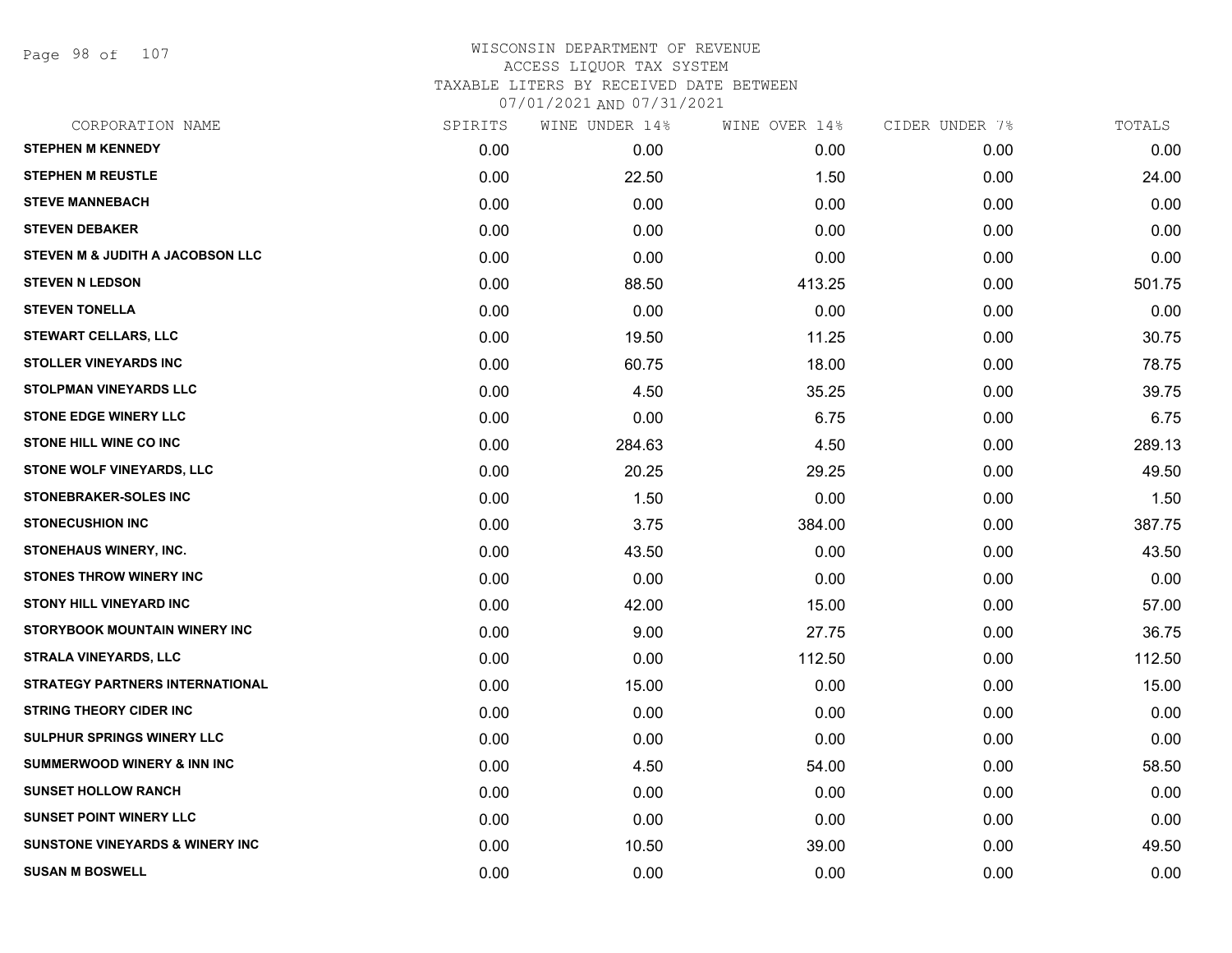Page 99 of 107

| CORPORATION NAME                     | SPIRITS | WINE UNDER 14% | WINE OVER 14% | CIDER UNDER 7% | TOTALS   |
|--------------------------------------|---------|----------------|---------------|----------------|----------|
| <b>SUTTER HOME WINERY INC</b>        | 0.00    | 393.69         | 209.63        | 0.00           | 603.32   |
| <b>SWEAZEY WINERY INVESTMENT LLC</b> | 0.00    | 88.47          | 21.99         | 0.00           | 110.46   |
| SWEDISH HILL VINEYARD INC            | 0.00    | 29.63          | 0.00          | 0.00           | 29.63    |
| <b>SWEET CHEEKS VINEYARDS INC</b>    | 0.00    | 60.00          | 6.75          | 0.00           | 66.75    |
| <b>TABLAS CREEK VINEYARD LP</b>      | 0.00    | 195.00         | 135.00        | 0.00           | 330.00   |
| <b>TAFT STREET INC</b>               | 0.00    | 0.00           | 28.50         | 0.00           | 28.50    |
| <b>TAKARA SAKE USA INC</b>           | 0.00    | 6.75           | 50.93         | 0.00           | 57.68    |
| <b>TALLEY VINEYARDS INC</b>          | 0.00    | 27.00          | 6.00          | 0.00           | 33.00    |
| <b>TAMBER BEY VINEYARDS LLC</b>      | 0.00    | 47.25          | 67.50         | 0.00           | 114.75   |
| <b>TANDEM WINES LLC</b>              | 0.00    | 0.00           | 0.00          | 0.00           | 0.00     |
| <b>TARA BELLA WINERY LLC</b>         | 0.00    | 893.00         | 0.00          | 0.00           | 893.00   |
| <b>TC VINEYARDS INC</b>              | 0.00    | 0.00           | 0.00          | 0.00           | 0.00     |
| <b>TEALE CREEK ASSOCIATES</b>        | 0.00    | 9.75           | 28.50         | 0.00           | 38.25    |
| <b>TELAYA, LLC</b>                   | 0.00    | 3.75           | 5.25          | 0.00           | 9.00     |
| <b>TENBA RIDGE WINERY LLC</b>        | 0.00    | 0.00           | 0.00          | 0.00           | 0.00     |
| <b>TERMINAL VELOCITY INC</b>         | 0.00    | 0.00           | 1,213.00      | 0.00           | 1,213.00 |
| <b>TERRA BLANCA VINTERS INC</b>      | 0.00    | 9.75           | 9.75          | 0.00           | 19.50    |
| <b>TERRAVANT WINE COMPANY LLC</b>    | 0.00    | 49.50          | 0.00          | 0.00           | 49.50    |
| <b>TESTAROSSA VINEYARDS LLC</b>      | 0.00    | 0.00           | 60.00         | 0.00           | 60.00    |
| <b>TEXAS FULFILLMENT SERVICES</b>    | 0.00    | 299.54         | 65.25         | 0.00           | 364.79   |
| THATCH WINERY, LLC                   | 0.00    | 0.00           | 0.00          | 0.00           | 0.00     |
| THE ALIXIR COMPANY                   | 0.00    | 3,427.50       | 0.00          | 0.00           | 3,427.50 |
| THE BIALE ESTATE                     | 0.00    | 27.00          | 237.00        | 0.00           | 264.00   |
| THE BLEECHER FAMILY TRUST            | 0.00    | 0.00           | 0.00          | 0.00           | 0.00     |
| THE BRANDER VINEYARD                 | 0.00    | 29.25          | 3.75          | 0.00           | 33.00    |
| THE BREMER GROUP, LLC                | 0.00    | 0.00           | 81.75         | 0.00           | 81.75    |
| THE CAPRA COMPANY LLC                | 0.00    | 0.00           | 0.00          | 0.00           | 0.00     |
| THE GAINEY VINEYARD                  | 0.00    | 9.40           | 16.40         | 0.00           | 25.80    |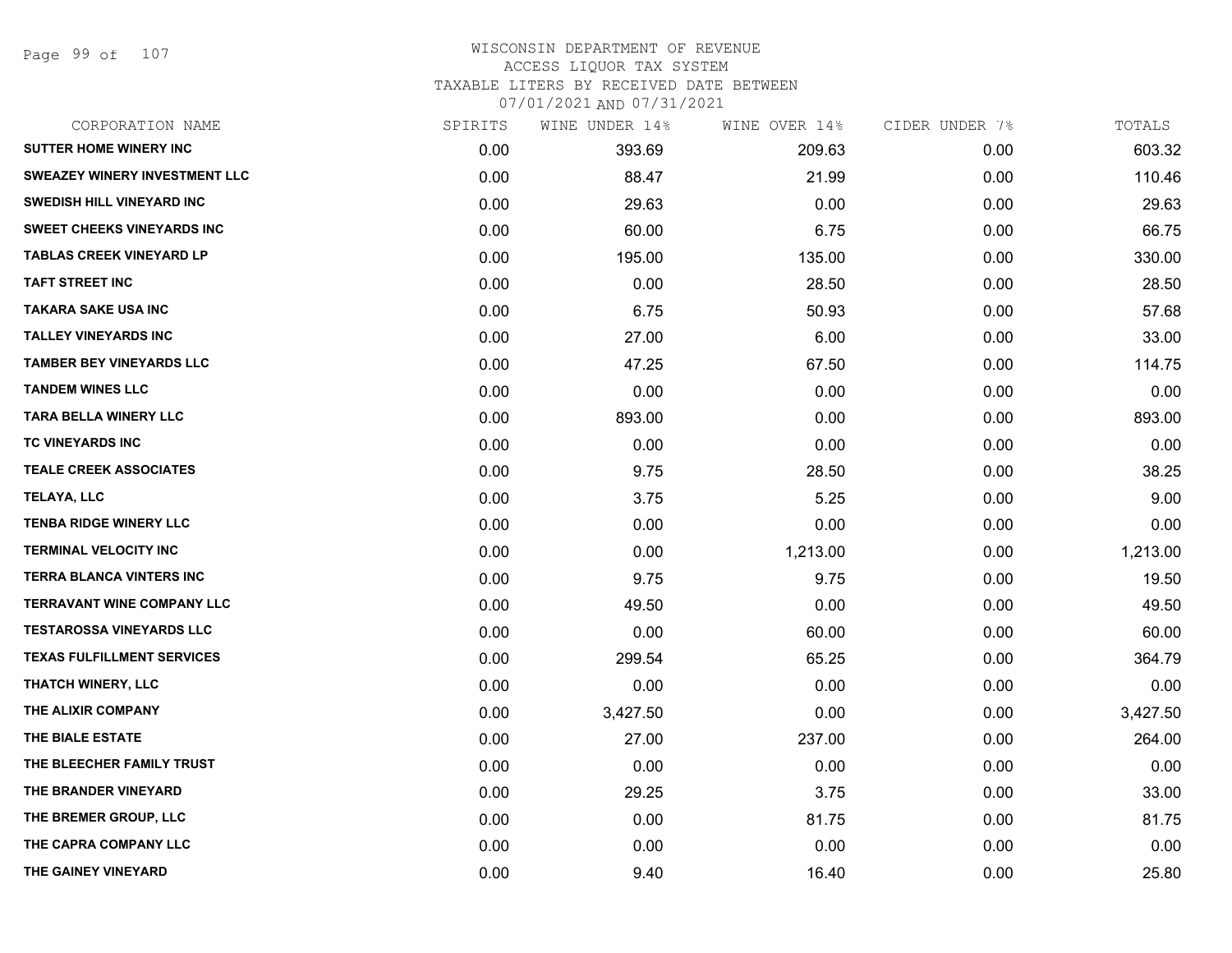Page 100of 107

| CORPORATION NAME                          | SPIRITS | WINE UNDER 14% | WINE OVER 14% | CIDER UNDER 7% | TOTALS |
|-------------------------------------------|---------|----------------|---------------|----------------|--------|
| THE HARDER GROUP INC                      | 0.00    | 6.00           | 34.50         | 0.00           | 40.50  |
| THE HESS COLLECTION WINERY                | 0.00    | 90.75          | 237.00        | 0.00           | 327.75 |
| THE LITTORAI WINES                        | 0.00    | 18.75          | 0.00          | 0.00           | 18.75  |
| THE LOCK AGRICULTURAL VENTURES LLC        | 0.00    | 0.75           | 17.25         | 0.00           | 18.00  |
| THE MASCOT WINE, LLC                      | 0.00    | 0.00           | 0.00          | 0.00           | 0.00   |
| THE MEEKER VINEYARD                       | 0.00    | 0.00           | 0.00          | 0.00           | 0.00   |
| THE MORLET SELECTION INC                  | 0.00    | 2.25           | 35.25         | 0.00           | 37.50  |
| THE MORNE WINE COMPANY                    | 0.00    | 109.50         | 9.75          | 0.00           | 119.25 |
| THE OJAI VINEYARD INC                     | 0.00    | 40.50          | 0.00          | 0.00           | 40.50  |
| THE RED STITCH WINE GROUP, LLC            | 0.00    | 0.00           | 0.00          | 0.00           | 0.00   |
| THE RUM TREE, INC.                        | 0.00    | 0.00           | 0.00          | 0.00           | 0.00   |
| THE SHORES OF FAIRHAVEN INC               | 0.00    | 92.25          | 11.25         | 0.00           | 103.50 |
| THE SILVERADO VINEYARDS                   | 0.00    | 57.00          | 176.60        | 0.00           | 233.60 |
| THE WILLIAMSBURG WINERY LTD               | 0.00    | 12.00          | 0.00          | 0.00           | 12.00  |
| THE WINE GROUP INC                        | 0.00    | 0.00           | 0.00          | 0.00           | 0.00   |
| THE WINE VINEYARD LLC                     | 0.00    | 0.00           | 0.00          | 0.00           | 0.00   |
| THE WOODLAND TRAIL BEVERAGE COMPANY, INC. | 0.00    | 0.00           | 0.00          | 0.00           | 0.00   |
| <b>THERESA HIGH</b>                       | 0.00    | 0.00           | 0.00          | 0.00           | 0.00   |
| THIRTY-ONE PRODUCTION LLC                 | 0.00    | 0.00           | 0.00          | 0.00           | 0.00   |
| THIS REALM LLC                            | 0.00    | 56.25          | 90.00         | 0.00           | 146.25 |
| <b>THOMAS C HOFFMAN</b>                   | 0.00    | 0.00           | 27.75         | 0.00           | 27.75  |
| THOMAS FOGARTY WINERY LLC                 | 0.00    | 15.00          | 7.50          | 0.00           | 22.50  |
| THOMAS L BECKMEN & JUDITH F BECKMEN       | 0.00    | 7.50           | 74.25         | 0.00           | 81.75  |
| THUMBPRINT WINE GROUP INC                 | 0.00    | 0.00           | 0.00          | 0.00           | 0.00   |
| <b>THURMAN J RODGERS</b>                  | 0.00    | 33.00          | 0.00          | 0.00           | 33.00  |
| <b>THVS CORP</b>                          | 0.00    | 25.50          | 51.75         | 0.00           | 77.25  |
| TIM BLUE WINES LLC                        | 0.00    | 0.00           | 18.00         | 0.00           | 18.00  |
| <b>TIM SLATER</b>                         | 0.00    | 0.00           | 0.00          | 0.00           | 0.00   |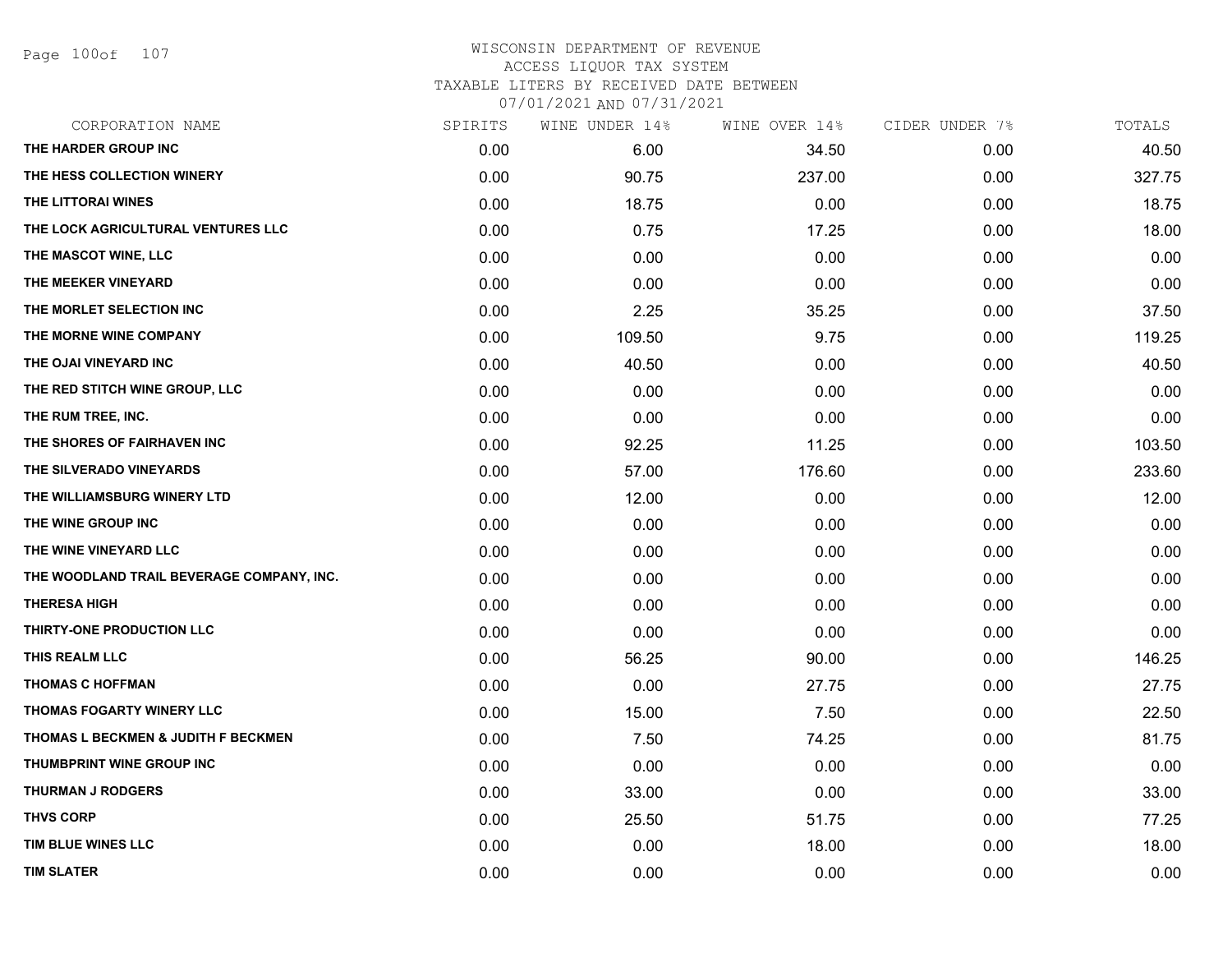Page 101of 107

| CORPORATION NAME                       | SPIRITS | WINE UNDER 14% | WINE OVER 14% | CIDER UNDER 7% | TOTALS   |
|----------------------------------------|---------|----------------|---------------|----------------|----------|
| <b>TIMOTHY BACINO</b>                  | 0.00    | 0.00           | 18.00         | 0.00           | 18.00    |
| <b>TIMOTHY D GUILD</b>                 | 0.00    | 0.00           | 0.00          | 0.00           | 0.00     |
| <b>TIMOTHY P MCDONALD</b>              | 0.00    | 0.00           | 0.00          | 0.00           | 0.00     |
| TMR WINE COMPANY LLC                   | 0.00    | 0.00           | 20.25         | 0.00           | 20.25    |
| <b>TOAD HOLLOW VINEYARDS INC</b>       | 0.00    | 0.75           | 0.00          | 0.00           | 0.75     |
| <b>TOBIN J HEMINWAY</b>                | 0.00    | 0.00           | 13.50         | 0.00           | 13.50    |
| <b>TOBIN JAMES CELLARS</b>             | 0.00    | 9.75           | 85.27         | 0.00           | 95.02    |
| <b>TODD KUEHL</b>                      | 0.00    | 0.00           | 0.00          | 0.00           | 0.00     |
| <b>TOLLIVER RANCH BRANDS LLC</b>       | 0.00    | 3.75           | 12.00         | 0.00           | 15.75    |
| TOM EDDY WINERY LLC                    | 0.00    | 9.75           | 10.50         | 0.00           | 20.25    |
| <b>TOM MEADOWCROFT</b>                 | 0.00    | 3.75           | 17.25         | 0.00           | 21.00    |
| <b>TOMMYS TOO HIGH WINES LLC</b>       | 0.00    | 0.00           | 0.00          | 0.00           | 0.00     |
| TOUCHSTONE CELLARS, LLC                | 0.00    | 0.75           | 2.25          | 0.00           | 3.00     |
| TOUR DE FORCE WINE COMPANY LLC         | 0.00    | 0.00           | 0.59          | 0.00           | 0.59     |
| TPWC INC.                              | 0.00    | 111.00         | 511.14        | 0.00           | 622.14   |
| <b>TRACY A SOMERVILLE</b>              | 0.00    | 0.00           | 0.00          | 0.00           | 0.00     |
| <b>TREANA WINERY LLC</b>               | 0.00    | 6.75           | 111.75        | 0.00           | 118.50   |
| TREASURY WINE ESTATES AMERICAS COMPANY | 0.00    | 2,896.83       | 344.25        | 0.00           | 3,241.08 |
| <b>TREFETHEN VINEYARDS WINERY INC</b>  | 0.00    | 238.50         | 189.00        | 0.00           | 427.50   |
| <b>TRENTADUE WINERY LLC</b>            | 0.00    | 181.51         | 12.75         | 0.00           | 194.26   |
| <b>TRESPASS VINEYARDS INC.</b>         | 0.00    | 0.00           | 18.00         | 0.00           | 18.00    |
| TRINITAS CELLARS LLC                   | 0.00    | 2.25           | 87.75         | 0.00           | 90.00    |
| <b>TRIONE VINEYARDS LLC</b>            | 0.00    | 18.00          | 42.75         | 0.00           | 60.75    |
| <b>TROY LANDWEHR</b>                   | 0.00    | 0.00           | 0.00          | 0.00           | 0.00     |
| <b>TSG LLC</b>                         | 0.00    | 0.00           | 0.00          | 0.00           | 0.00     |
| <b>TURKOVICH FAMILY WINES LLC</b>      | 0.00    | 0.00           | 6.00          | 0.00           | 6.00     |
| TURLEY WINE CELLARS INC                | 0.00    | 287.25         | 972.75        | 0.00           | 1,260.00 |
| <b>TURNBULL WINE CELLARS</b>           | 0.00    | 31.50          | 88.50         | 0.00           | 120.00   |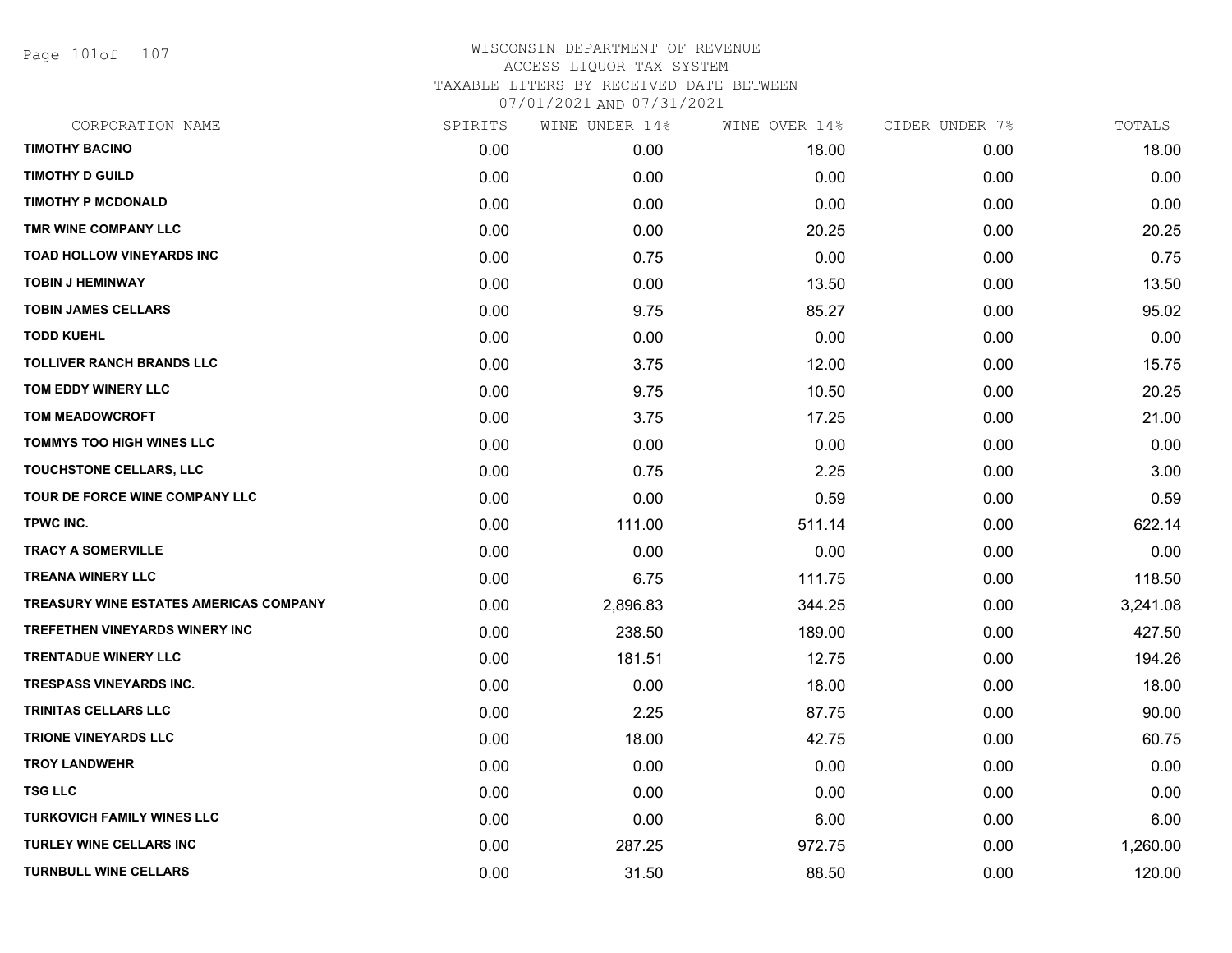Page 102of 107

### WISCONSIN DEPARTMENT OF REVENUE ACCESS LIQUOR TAX SYSTEM TAXABLE LITERS BY RECEIVED DATE BETWEEN

| CORPORATION NAME                  | SPIRITS | WINE UNDER 14% | WINE OVER 14% | CIDER UNDER 7% | TOTALS   |
|-----------------------------------|---------|----------------|---------------|----------------|----------|
| <b>TUSK ESTATES LLC</b>           | 0.00    | 0.00           | 4.50          | 0.00           | 4.50     |
| <b>TWIN PEAKS WINERY INC</b>      | 0.00    | 24.75          | 138.00        | 0.00           | 162.75   |
| <b>TWIN RIDGE ESTATES LLC</b>     | 0.00    | 0.00           | 0.00          | 0.00           | 0.00     |
| <b>TWISTED OAK WINERY LLC</b>     | 0.00    | 0.00           | 3.00          | 0.00           | 3.00     |
| <b>TWO ANGELS, LLC</b>            | 0.00    | 0.00           | 0.00          | 0.00           | 0.00     |
| <b>TWO BROTHERS WINES LLC</b>     | 0.00    | 0.00           | 0.00          | 0.00           | 0.00     |
| <b>TWO LADS LLC</b>               | 0.00    | 168.75         | 0.00          | 0.00           | 168.75   |
| <b>TY R CATON</b>                 | 0.00    | 114.00         | 148.50        | 0.00           | 262.50   |
| <b>UNICO INC</b>                  | 0.00    | 0.00           | 0.00          | 0.00           | 0.00     |
| <b>UNION WINE COMPANY</b>         | 0.00    | 0.00           | 0.00          | 0.00           | 0.00     |
| UNTI WINE CO LLC                  | 0.00    | 124.50         | 42.00         | 0.00           | 166.50   |
| <b>UPSTREAM CIDER LLC</b>         | 0.00    | 0.00           | 0.00          | 0.00           | 0.00     |
| V & C LLC                         | 0.00    | 26.25          | 110.25        | 0.00           | 136.50   |
| <b>V SATTUI WINERY INC</b>        | 0.00    | 349.88         | 548.64        | 0.00           | 898.52   |
| VAN RUITEN FAMILY WINERY LLC      | 0.00    | 18.75          | 32.25         | 0.00           | 51.00    |
| VAN WYCHEN WINES INC.             | 0.00    | 0.00           | 0.00          | 0.00           | 0.00     |
| <b>VARINDER SAHI</b>              | 0.00    | 0.00           | 0.00          | 0.00           | 0.00     |
| <b>VARSITY VENTURES GROUP LLC</b> | 0.00    | 0.75           | 0.00          | 0.00           | 0.75     |
| <b>VEN CAL RANCHES LLC</b>        | 0.00    | 6.75           | 23.25         | 0.00           | 30.00    |
| <b>VENGE VINEYARDS INC</b>        | 0.00    | 0.00           | 0.00          | 0.00           | 0.00     |
| <b>VERMEIL WINE GROUP LLC</b>     | 0.00    | 0.00           | 2.25          | 0.00           | 2.25     |
| <b>VERNON VINEYARDS LTD</b>       | 0.00    | 0.00           | 0.00          | 0.00           | 0.00     |
| <b>VICTOR ROBERTS</b>             | 0.00    | 21.75          | 0.75          | 0.00           | 22.50    |
| <b>VIDA VALIENTE WINERY, LLC</b>  | 0.00    | 0.00           | 0.00          | 0.00           | 0.00     |
| <b>VIGNETTE WINERY LLC</b>        | 0.00    | 0.00           | 0.00          | 0.00           | 0.00     |
| <b>VIKRE DISTILLERY LLC</b>       | 0.00    | 0.00           | 0.00          | 0.00           | 0.00     |
| <b>VILLA AMOROSA INC</b>          | 0.00    | 441.15         | 702.75        | 0.00           | 1,143.90 |
| <b>VILLA ENCINAL PARTNERS LP</b>  | 0.00    | 0.00           | 336.00        | 0.00           | 336.00   |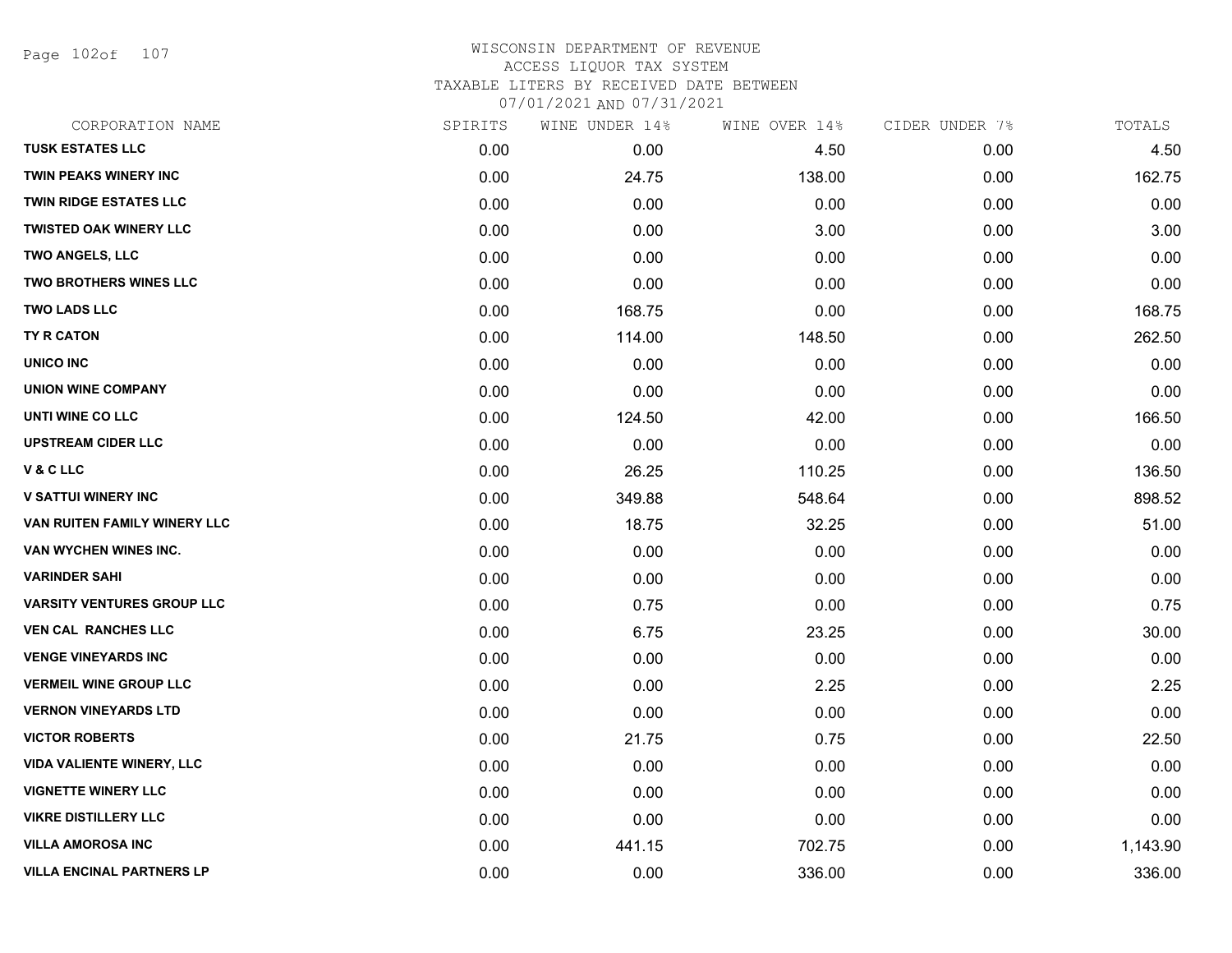Page 103of 107

| CORPORATION NAME                  | SPIRITS | WINE UNDER 14% | WINE OVER 14% | CIDER UNDER 7% | TOTALS    |
|-----------------------------------|---------|----------------|---------------|----------------|-----------|
| <b>VILLA SAN JULIETTE INC</b>     | 0.00    | 0.00           | 39.00         | 0.00           | 39.00     |
| <b>VILLA TOSCANO INC</b>          | 0.00    | 1.50           | 51.00         | 0.00           | 52.50     |
| <b>VIN DE ZO LLC</b>              | 0.00    | 9.75           | 7.50          | 0.00           | 17.25     |
| <b>VINA ROBLES INC</b>            | 0.00    | 3.75           | 68.25         | 0.00           | 72.00     |
| <b>VINCENT ARROYO WINERY INC</b>  | 0.00    | 126.76         | 0.00          | 0.00           | 126.76    |
| <b>VINE &amp; SUN LLC</b>         | 0.00    | 0.00           | 5.25          | 0.00           | 5.25      |
| <b>VINE CLIFF WINERY INC</b>      | 0.00    | 11.25          | 8.25          | 0.00           | 19.50     |
| <b>VINEBOX INC.</b>               | 0.00    | 586.21         | 0.00          | 0.00           | 586.21    |
| <b>VINEBURG LLC</b>               | 0.00    | 210.75         | 744.00        | 0.00           | 954.75    |
| <b>VINES TO CELLAR, INC.</b>      | 0.00    | 0.00           | 0.00          | 0.00           | 0.00      |
| <b>VINESSE LLC</b>                | 0.00    | 0.00           | 0.00          | 0.00           | 0.00      |
| <b>VINEYARD 29 LLC</b>            | 0.00    | 0.00           | 10.50         | 0.00           | 10.50     |
| <b>VIN-GO, LLC</b>                | 0.00    | 14,383.10      | 0.00          | 0.00           | 14,383.10 |
| <b>VINTAGE WINE ESTATES, INC.</b> | 0.00    | 109.50         | 121.50        | 0.00           | 231.00    |
| <b>VINTAGE WINE ESTATES, INC.</b> | 0.00    | 35.25          | 45.75         | 0.00           | 81.00     |
| <b>VINTAGE WINE ESTATES, INC.</b> | 0.00    | 141.75         | 33.75         | 0.00           | 175.50    |
| <b>VINTAGE WINE ESTATES, INC.</b> | 0.00    | 120.00         | 159.00        | 0.00           | 279.00    |
| <b>VINTAGE WINE ESTATES, INC.</b> | 0.00    | 39.00          | 55.50         | 0.00           | 94.50     |
| <b>VINTAGE WINE ESTATES, INC.</b> | 0.00    | 101.25         | 117.00        | 0.00           | 218.25    |
| <b>VINTAGE WINE ESTATES, INC.</b> | 0.00    | 36.75          | 72.75         | 0.00           | 109.50    |
| <b>VINTAGE WINE ESTATES, INC.</b> | 0.00    | 24.75          | 42.75         | 0.00           | 67.50     |
| <b>VINTAGE WINE ESTATES, INC.</b> | 0.00    | 655.50         | 1,236.75      | 0.00           | 1,892.25  |
| <b>VINTAGE WINE ESTATES, INC.</b> | 0.00    | 39.75          | 440.63        | 0.00           | 480.38    |
| <b>VINTAGE WINE ESTATES, INC.</b> | 0.00    | 122.25         | 246.75        | 0.00           | 369.00    |
| <b>VINUM CELLARS INC</b>          | 0.00    | 22.50          | 0.00          | 0.00           | 22.50     |
| <b>VITE GALLERON ASSETS CORP</b>  | 0.00    | 0.00           | 8.25          | 0.00           | 8.25      |
| <b>VON KLAUS WINERY LLC</b>       | 0.00    | 0.00           | 0.00          | 0.00           | 0.00      |
| VON STIEHL WINERY LTD.            | 0.00    | 0.00           | 0.00          | 0.00           | 0.00      |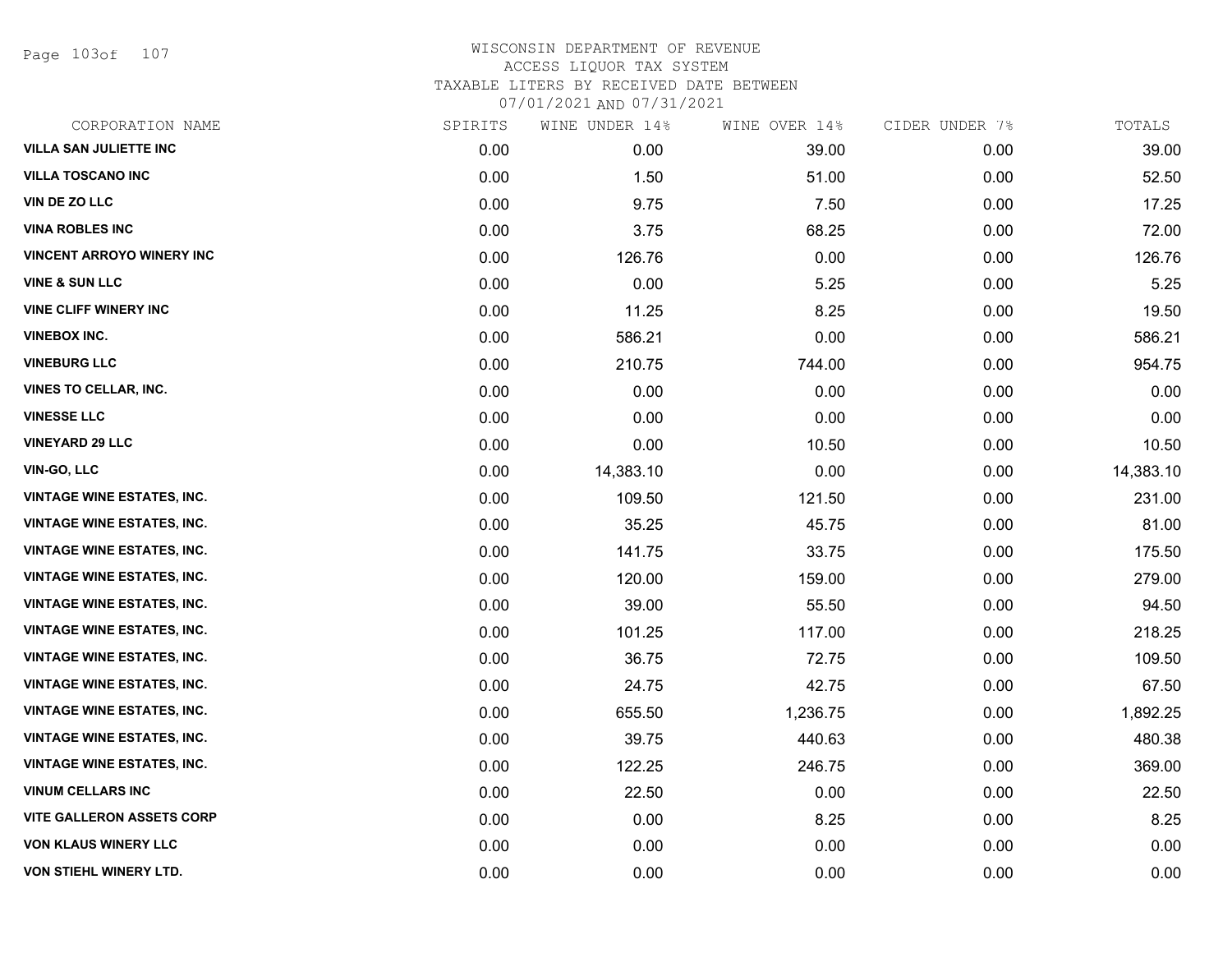Page 104of 107

#### WISCONSIN DEPARTMENT OF REVENUE ACCESS LIQUOR TAX SYSTEM TAXABLE LITERS BY RECEIVED DATE BETWEEN

| CORPORATION NAME                                   | SPIRITS | WINE UNDER 14% | WINE OVER 14% | CIDER UNDER 7% | TOTALS   |
|----------------------------------------------------|---------|----------------|---------------|----------------|----------|
| <b>W G BEST WEINKELLEREI INC</b>                   | 0.00    | 130.50         | 90.75         | 0.00           | 221.25   |
| <b>W J DEUTSCH &amp; SONS LTD</b>                  | 0.00    | 37.50          | 0.75          | 0.00           | 38.25    |
| <b>W. HOGUE VINEYARDS</b>                          | 0.00    | 63.75          | 50.25         | 0.00           | 114.00   |
| <b>WAGNER WINERY LLC</b>                           | 0.00    | 18.00          | 0.00          | 0.00           | 18.00    |
| <b>WAITS-MAST FAMILY CELLARS LLC</b>               | 0.00    | 13.50          | 0.00          | 0.00           | 13.50    |
| <b>WALTER HANSEL WINERY &amp; VINEYARD LLC</b>     | 0.00    | 0.00           | 0.75          | 0.00           | 0.75     |
| <b>WARROOM VENTURES LLC</b>                        | 0.00    | 0.00           | 0.00          | 0.00           | 0.00     |
| <b>WASHINGTON VINTNERS LLC</b>                     | 0.00    | 30.00          | 46.50         | 0.00           | 76.50    |
| <b>WAYFARER LLC</b>                                | 0.00    | 0.00           | 63.00         | 0.00           | 63.00    |
| <b>WEIBEL INCORPORATED</b>                         | 0.00    | 0.00           | 0.00          | 0.00           | 0.00     |
| <b>WENTE BROS</b>                                  | 0.00    | 49.13          | 72.00         | 0.00           | 121.13   |
| <b>WEST COAST WINE PARTNERS LLC</b>                | 0.00    | 2.25           | 29.25         | 0.00           | 31.50    |
| <b>WEST PRAIRIE WINERY LLC</b>                     | 0.00    | 0.00           | 0.00          | 0.00           | 0.00     |
| <b>WESTFALL WINERY LLC</b>                         | 0.00    | 13.50          | 0.00          | 0.00           | 13.50    |
| <b>WESTPORT WINERY LLC</b>                         | 0.00    | 1.50           | 0.00          | 0.00           | 1.50     |
| <b>WESTSIDE WINERY INC</b>                         | 0.00    | 0.00           | 0.00          | 0.00           | 0.00     |
| <b>WHEELER WINERY INC</b>                          | 0.00    | 436.51         | 685.25        | 0.00           | 1,121.76 |
| <b>WHETSTONE WINE CELLARS LLC</b>                  | 0.00    | 0.00           | 0.00          | 0.00           | 0.00     |
| <b>WHISPERING BLUFFS VINEYARD &amp; WINERY LTD</b> | 0.00    | 0.00           | 0.00          | 0.00           | 0.00     |
| <b>WHITE BEAR SPIRITS LLC</b>                      | 0.00    | 0.00           | 0.00          | 0.00           | 0.00     |
| <b>WHITE OAK VINEYARDS &amp; WINERY LLC</b>        | 0.00    | 0.00           | 0.00          | 0.00           | 0.00     |
| WHITE WINTER WINERY INC                            | 0.00    | 0.00           | 0.00          | 0.00           | 0.00     |
| <b>WIENS CELLARS LLC</b>                           | 0.00    | 94.50          | 198.75        | 0.00           | 293.25   |
| <b>WILD EPITOME LLC</b>                            | 0.00    | 0.00           | 0.00          | 0.00           | 0.00     |
| <b>WILD HARE LLC</b>                               | 0.00    | 0.00           | 0.00          | 0.00           | 0.00     |
| <b>WILD HILLS WINERY LLC</b>                       | 0.00    | 0.00           | 0.00          | 0.00           | 0.00     |
| <b>WILDEROTTER WINERY LLC</b>                      | 0.00    | 0.00           | 0.00          | 0.00           | 0.00     |
| <b>WILLAMETTE VALLEY VINEYARDS INC</b>             | 0.00    | 231.75         | 109.75        | 0.00           | 341.50   |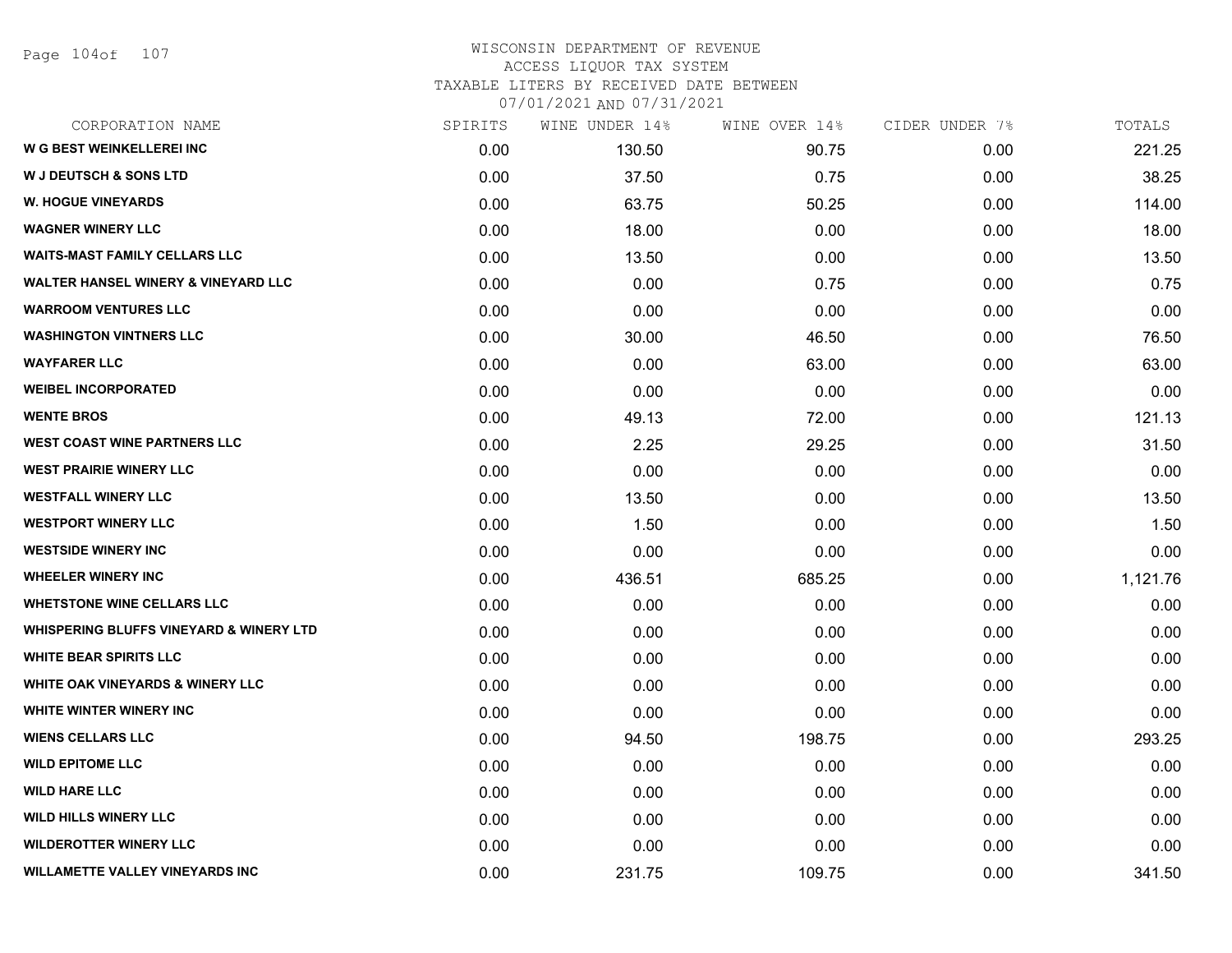Page 105of 107

### WISCONSIN DEPARTMENT OF REVENUE ACCESS LIQUOR TAX SYSTEM TAXABLE LITERS BY RECEIVED DATE BETWEEN

| CORPORATION NAME                               | SPIRITS | WINE UNDER 14% | WINE OVER 14% | CIDER UNDER 7% | TOTALS    |
|------------------------------------------------|---------|----------------|---------------|----------------|-----------|
| <b>WILLIAM F BLUHM</b>                         | 0.00    | 0.00           | 0.00          | 0.00           | 0.00      |
| <b>WILLIAM MOSBY</b>                           | 0.00    | 0.00           | 0.00          | 0.00           | 0.00      |
| <b>WILLIAM PRICE III</b>                       | 0.00    | 98.25          | 0.00          | 0.00           | 98.25     |
| <b>WILLIAMS &amp; SELYEM LLC</b>               | 0.00    | 107.63         | 23.25         | 0.00           | 130.88    |
| <b>WILRONA LLC</b>                             | 0.00    | 8.30           | 0.00          | 0.00           | 8.30      |
| <b>WILSON CREEK WINERY &amp; VINEYARDS INC</b> | 0.00    | 388.49         | 48.76         | 0.00           | 437.25    |
| <b>WINDERLEA WINE COMPANY LLC</b>              | 0.00    | 33.00          | 14.25         | 0.00           | 47.25     |
| <b>WINDWARD VINEYARD LLC</b>                   | 0.00    | 0.00           | 0.00          | 0.00           | 0.00      |
| <b>WINE BY JOE LLC</b>                         | 0.00    | 26.25          | 24.75         | 0.00           | 51.00     |
| WINE COUNTRY CONNECTION LLC                    | 0.00    | 156.00         | 0.00          | 0.00           | 156.00    |
| <b>WINE EXPEDITE</b>                           | 0.00    | 0.00           | 0.00          | 0.00           | 0.00      |
| <b>WINE HOOLIGANS LLC</b>                      | 0.00    | 14.25          | 0.00          | 0.00           | 14.25     |
| WINE OF THE MONTH CLUB, INC.                   | 0.00    | 1,212.75       | 111.75        | 0.00           | 1,324.50  |
| <b>WINE ROAD VINTNERS LLC</b>                  | 0.00    | 58.50          | 87.75         | 0.00           | 146.25    |
| <b>WINE.COM OF TEXAS LLC</b>                   | 0.00    | 15,530.00      | 0.00          | 0.00           | 15,530.00 |
| <b>WINERY AT BLACK STAR FARMS LLC</b>          | 0.00    | 117.75         | 0.00          | 0.00           | 117.75    |
| <b>WINERY EXCHANGE, INC.</b>                   | 0.00    | 132.75         | 69.75         | 0.00           | 202.50    |
| <b>WINERY FULFILLMENT SERVICES LLC</b>         | 0.00    | 288.75         | 266.25        | 0.00           | 555.00    |
| <b>WINESELLERS DIRECT LLC</b>                  | 0.00    | 11.25          | 0.00          | 0.00           | 11.25     |
| <b>WINESITTER BREWHOUSE LLC</b>                | 0.00    | 0.00           | 0.00          | 0.00           | 0.00      |
| <b>WINSIDE USA INC</b>                         | 0.00    | 1.50           | 60.75         | 0.00           | 62.25     |
| <b>WOLFF VINEYARD LLC</b>                      | 0.00    | 21.75          | 18.75         | 0.00           | 40.50     |
| <b>WOLFFER ESTATE VINEYARDS INC</b>            | 0.00    | 0.00           | 0.00          | 0.00           | 0.00      |
| WOLLERSHEIM WINERY, INC.                       | 0.00    | 0.00           | 0.00          | 0.00           | 0.00      |
| <b>WOLLERSHEIM WINERY, INC.</b>                | 0.00    | 0.00           | 0.00          | 0.00           | 0.00      |
| <b>WOODWARD CANYON WINERY INC</b>              | 0.00    | 0.00           | 54.00         | 0.00           | 54.00     |
| <b>WORLD OF WINE, LTD</b>                      | 0.00    | 1,120.75       | 1,044.75      | 0.00           | 2,165.50  |
| <b>WYLIE-YOUNG, LLC</b>                        | 0.00    | 0.00           | 0.00          | 0.00           | 0.00      |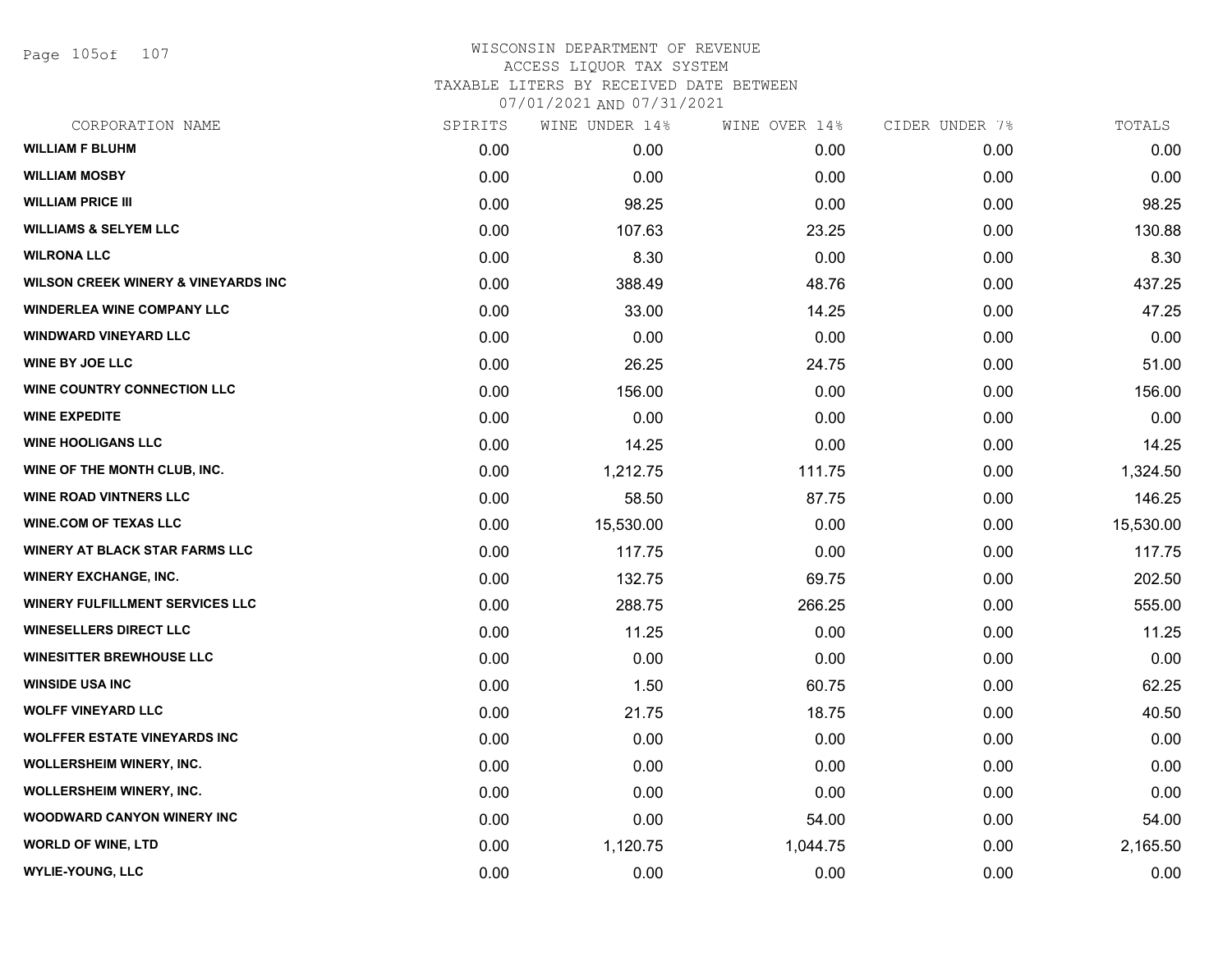Page 106of 107

| CORPORATION NAME             | SPIRITS | WINE UNDER 14% | WINE OVER 14% | CIDER UNDER 7% | TOTALS     |
|------------------------------|---------|----------------|---------------|----------------|------------|
| <b>YIANNIS CHOUTRIS</b>      | 0.00    | 347.00         | 999.00        | 0.00           | ,346.00    |
| YORKVILLE CELLARS INC        | 0.00    | 0.00           | 0.00          | 0.00           | 0.00       |
| <b>ZD WINES LLC</b>          | 0.00    | 0.00           | 86.25         | 0.00           | 86.25      |
| <b>ZERO LINK MARKETS INC</b> | 0.00    | 3.616.61       | 1,153.73      | 629.17         | 5,399.51   |
| TOTAL LITERS FOR 7/31/2021   | 0.00    | 225,897.67     | 115,654.01    | 700.87         | 342,252.55 |